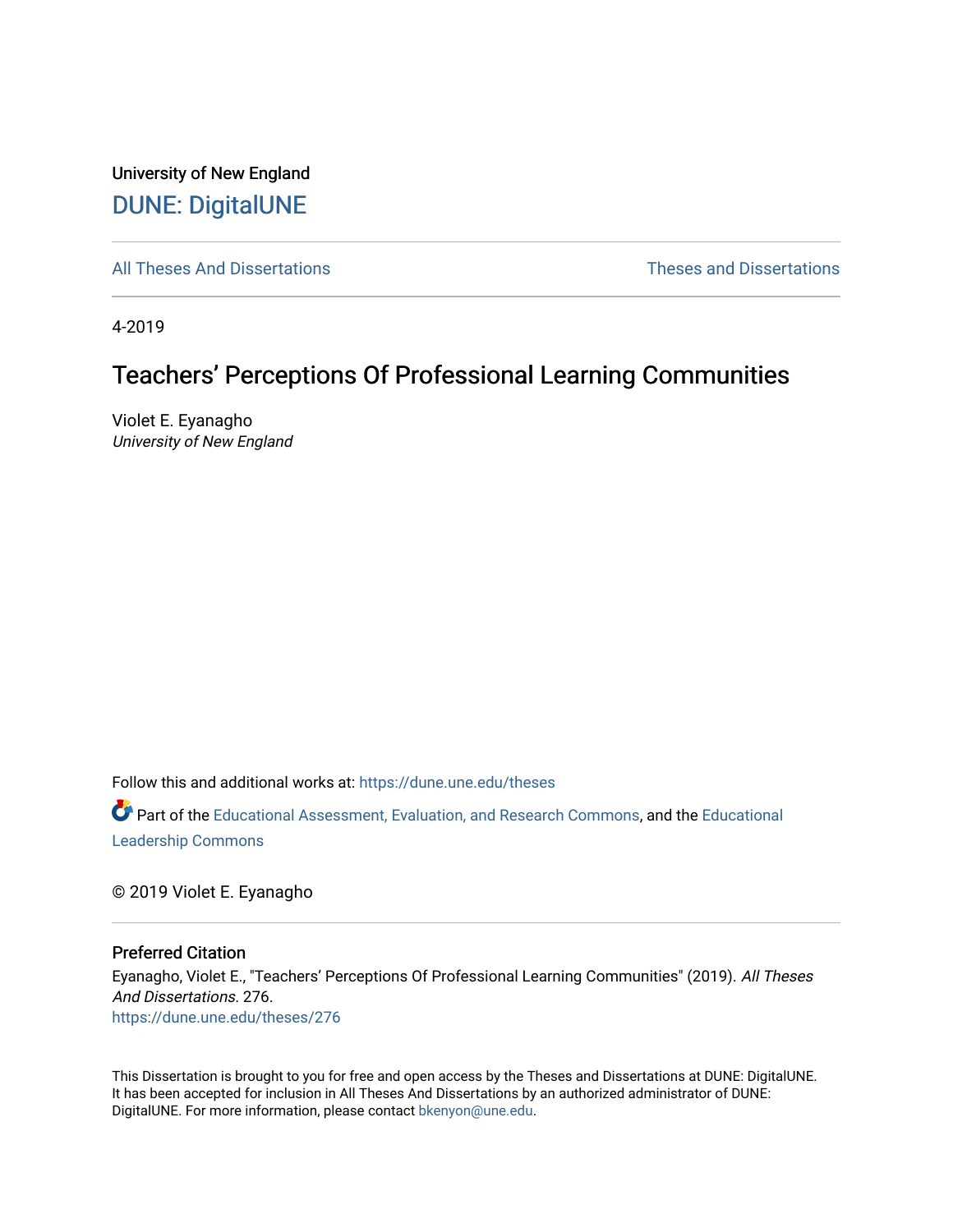## TEACHERS' PERCEPTIONS OF PROFESSIONAL LEARNING COMMUNITIES

By

Violet E. Eyanagho

BA (University of Missouri–Kansas City) 2001 MA (Western Governor's University) 2013 MS (Western Governor's University) 2015

## A DISSERTATION

Presented to the Affiliated Faculty

Of the College of Graduate and Professional Studies at the University of New England

In Partial Fulfillment of Requirements

For the degree of Doctor of Education

Portland & Biddeford, Maine

May 2019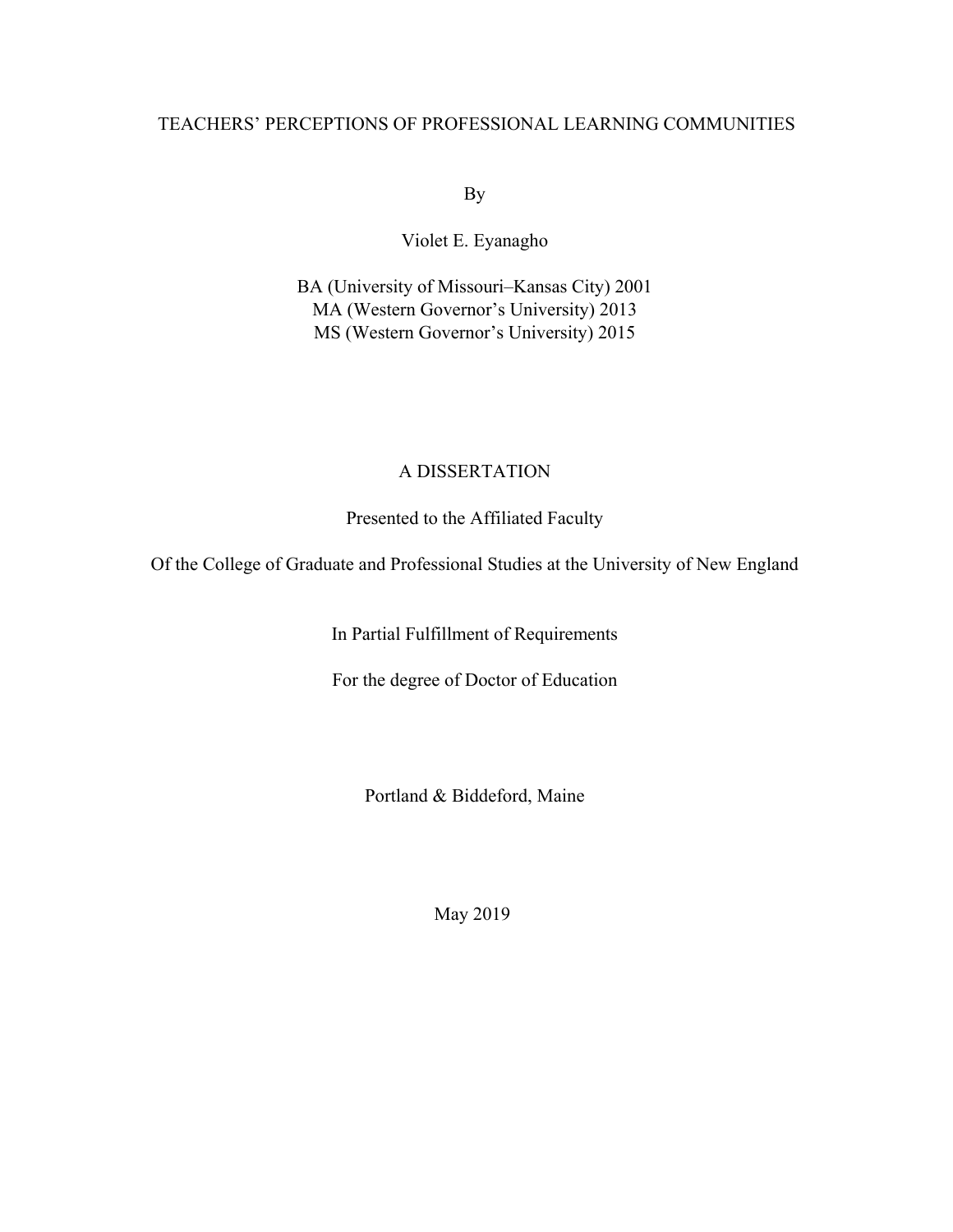Copyright by

Violet E. Eyanagho

2019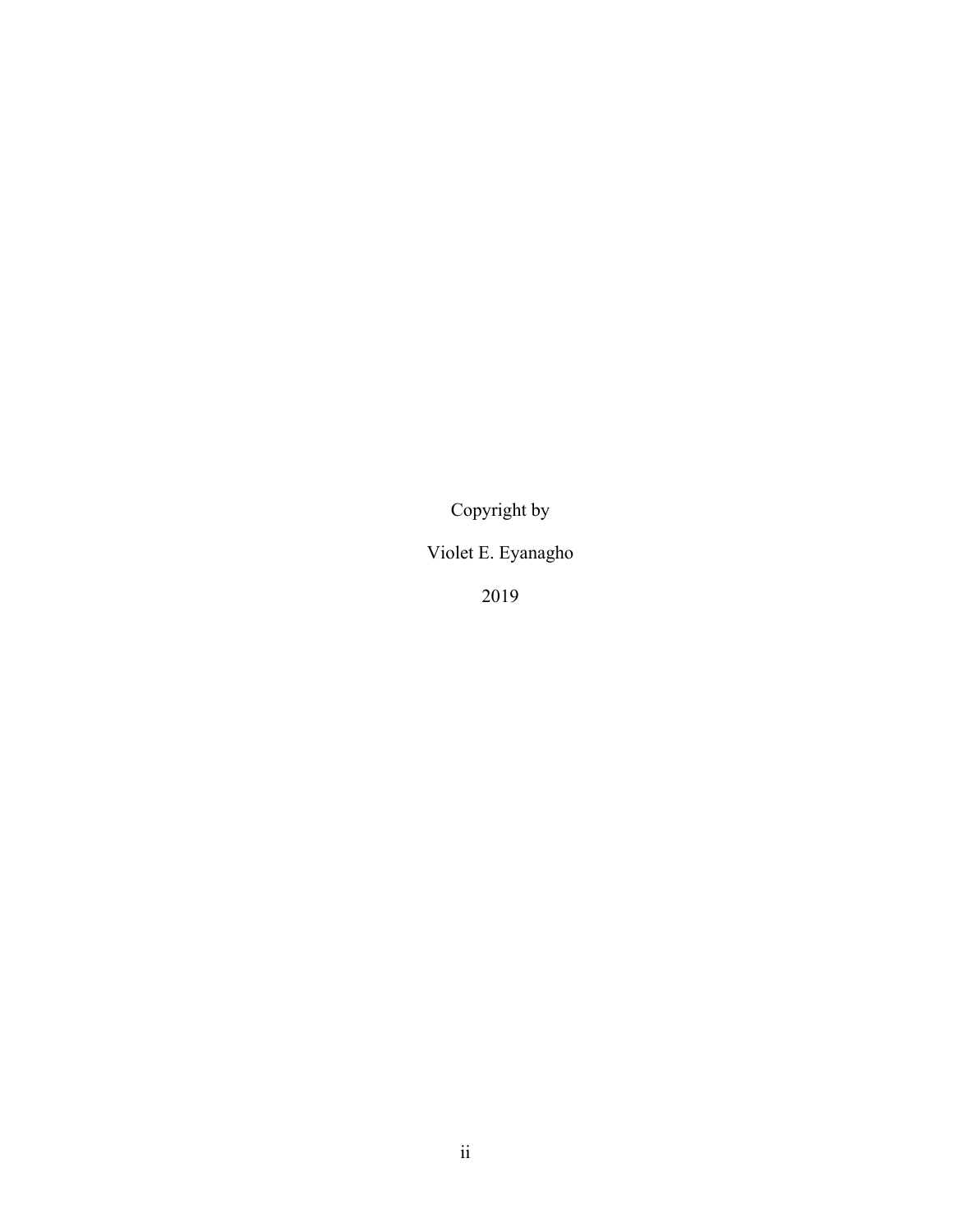Violet Eyanagho Educational Leadership April, 2019

## **Abstract**

The professional learning community (PLC) is an essential organizational structure in education, intended to cultivate a collaborative culture, improve professional practices, increase student achievement, reform failing schools, and sustain high achieving schools. Because there is little in the literature which examines teachers' perceptions of the PLC concept and the work accomplished in the PLC process, the problem studied here was teachers' perceptions of their work in PLCs at a middle school in Texas. The two research questions addressed the roles of the PLC teams and their individual members in improving student learning. A grounded theory approach was used in the methodology to explore teacher's perceptions of their work and their experiences. PLC members characterized PLC practices that most directly led to student learning as collaboratively planning scope and sequence, using common formative assessments, peer observation and feedback, mentoring, strategizing to help struggling learners to be successful, and monitoring students' growth and progress. Findings from the data analysis suggest that if school leaders fail to provide teachers with the opportunity to reflect on how they applied insights gained from their PLC assemblies that influence their instructional practices and affect student learning, the successes of the learning communities will remain uncertain. PLC members are encouraged to engage in continuous study and constant reflective practices that depict an organization committed to continuous improvement. The insights gained from this research can improve the practices and the successes of the PLC concept in secondary schools in the district.

iii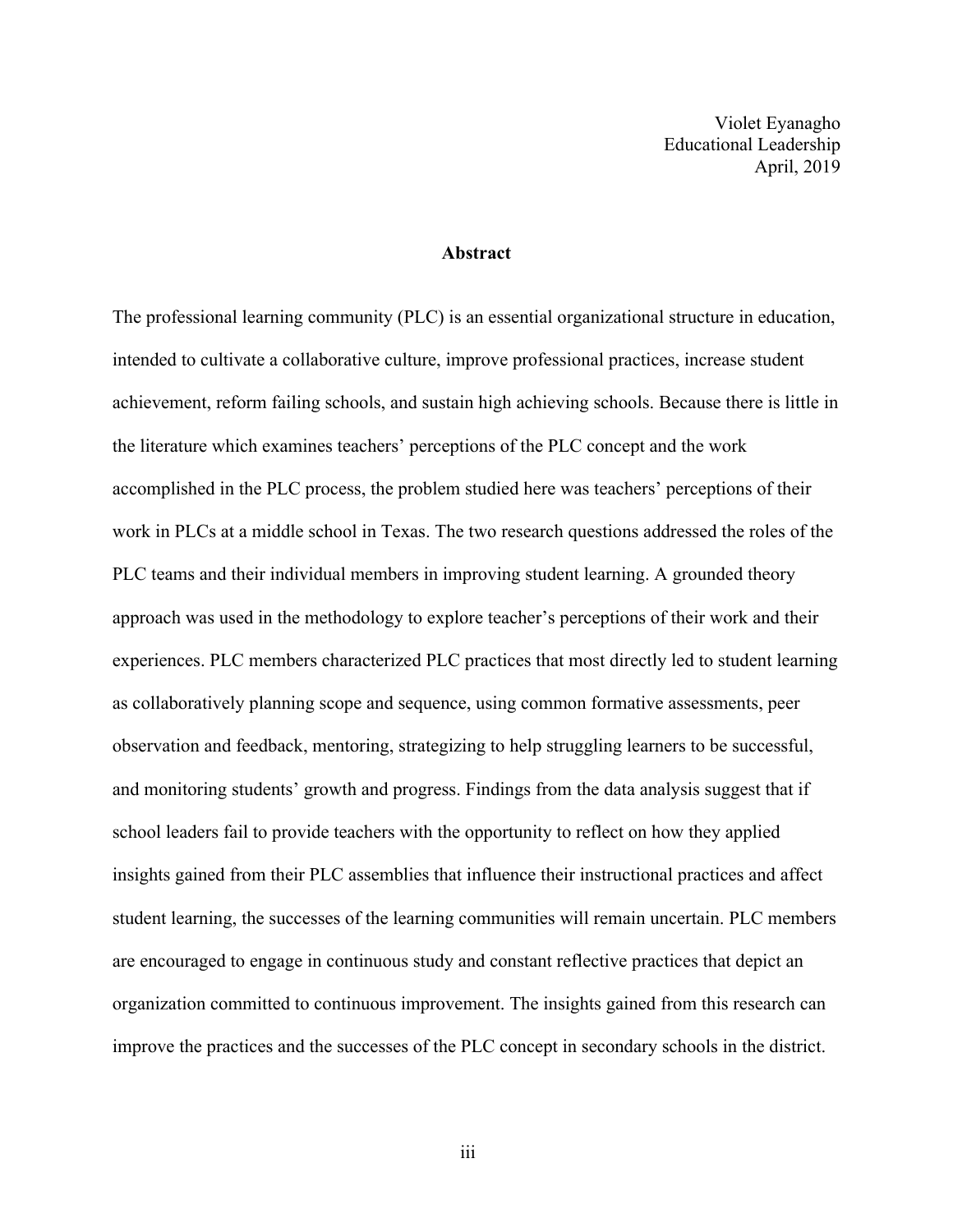University of New England

Doctor of Education

Educational Leadership

This dissertation was presented on

April 15, 2019

by

Violet E. Eyanagho

Ella Benson, Ed.D. Lead Advisor

University of New England

Heather Wilmot, Ed.D. Secondary Advisor

University of New England

Derek McDowell, Ph.D. Affiliate Committee Member

Rice University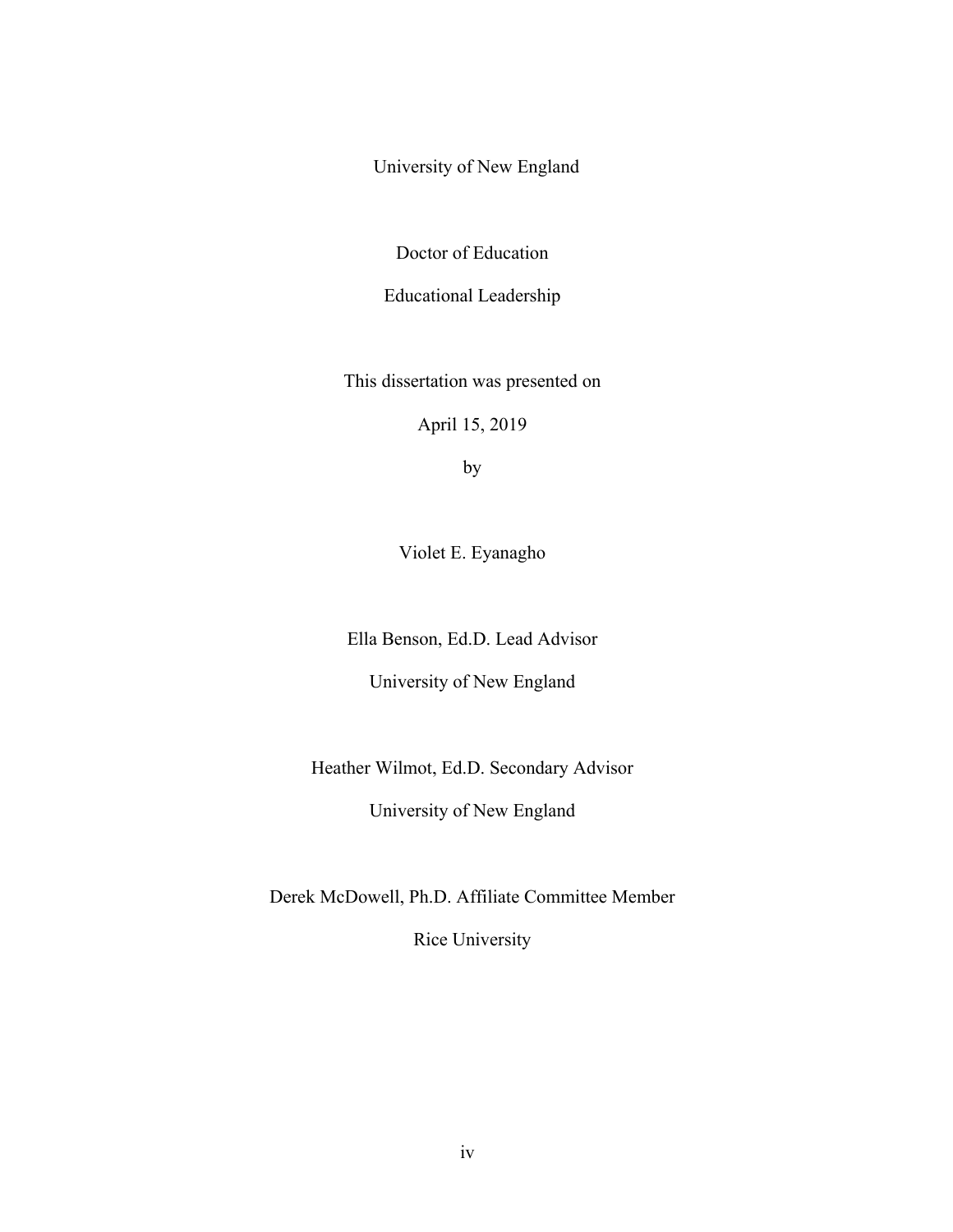## **ACKNOWLEDGEMENTS**

I am very thankful to God for giving me the wisdom to embark on this journey and the strength to stay the course. I'd like to acknowledge my husband Michael, my children Naomi, Ruth, and Joshua, families, and friends who encouraged me with their love, prayers, and support. I am particularly thankful to Dr. Michelle Collay, Dr. Ella Benson, Dr. Heather Wilmot, Dr. Derek McDowell and my cohorts who kept me on the road map to success and graduation.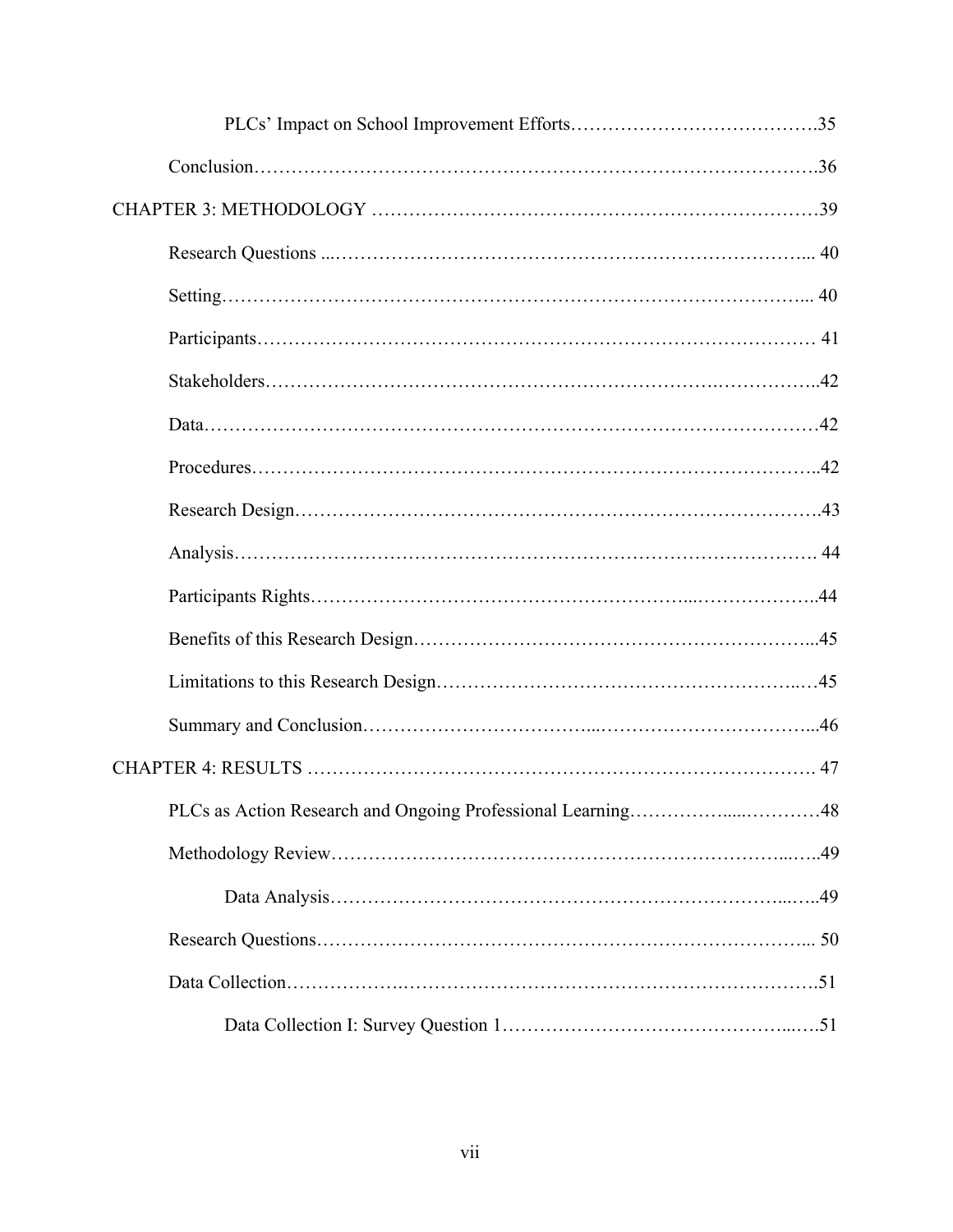| Data Collection I - XIII: PLCs and School Improvement Efforts97     |
|---------------------------------------------------------------------|
| Data Collection VIII and IX: PLCs and Student Learning Needs97      |
| Data Collection VII, XI, XII, and XIII: PLCs and Teacher Pedagogy98 |
|                                                                     |
|                                                                     |
|                                                                     |
|                                                                     |
|                                                                     |
|                                                                     |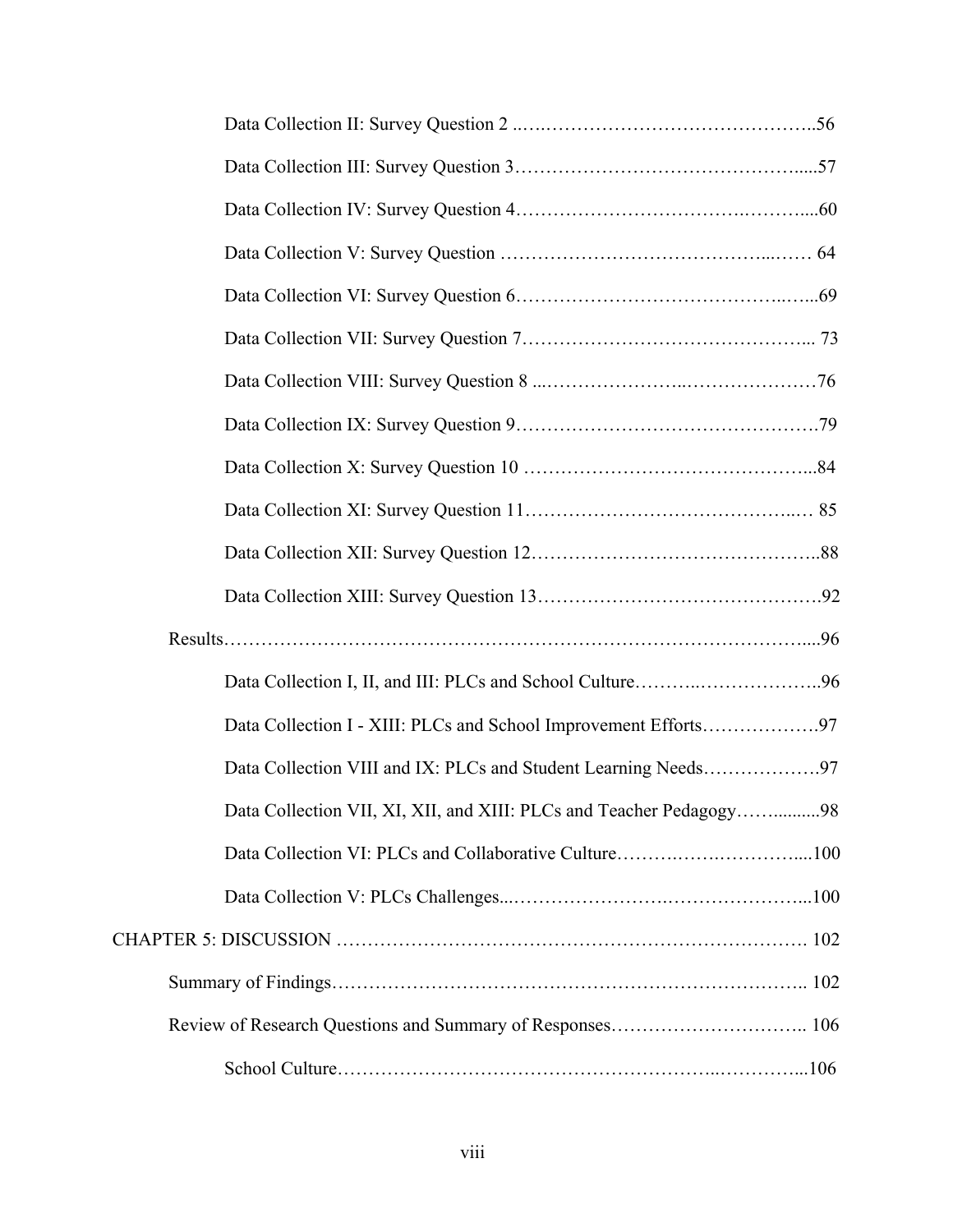| Research Question 1: Teachers' Role that Support Students Learning110       |
|-----------------------------------------------------------------------------|
| Research Question 2: PLC Practices that Directly Impact Student Learning111 |
|                                                                             |
|                                                                             |
|                                                                             |
|                                                                             |
|                                                                             |
|                                                                             |
| Appendix A: District Administrator's Consent to Conduct Research130         |
|                                                                             |
|                                                                             |
| Appendix D: Staff Invitation to Participate in Research Study Script144     |
|                                                                             |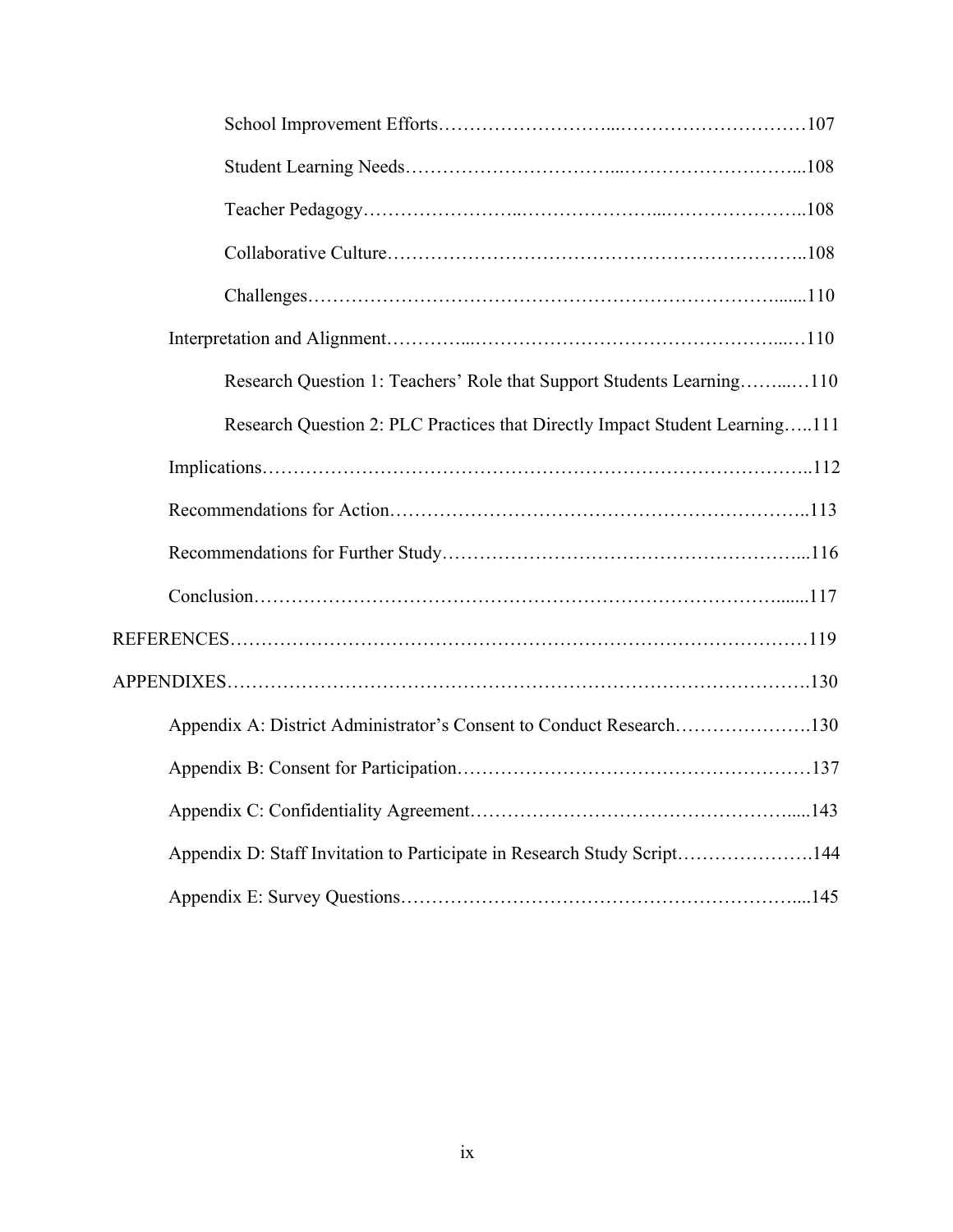## LIST OF FIGURES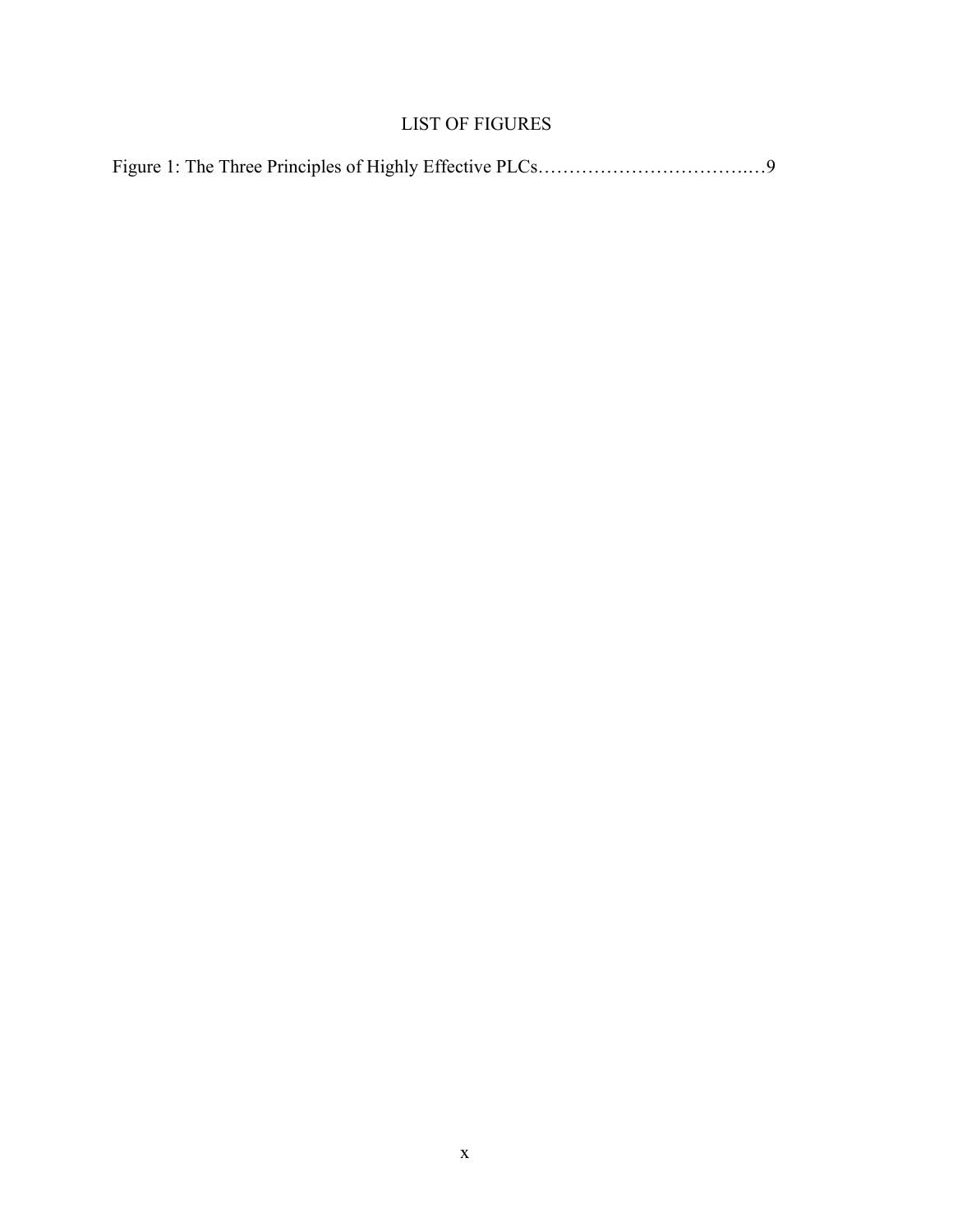# LIST OF TABLES

| Table 2: Participants and the Number of Years Spent Collaborating with PLC Team56      |  |
|----------------------------------------------------------------------------------------|--|
| Table 3: Teachers' Involvement and Participation Influence on Professional Practices60 |  |
|                                                                                        |  |
|                                                                                        |  |
|                                                                                        |  |
|                                                                                        |  |
|                                                                                        |  |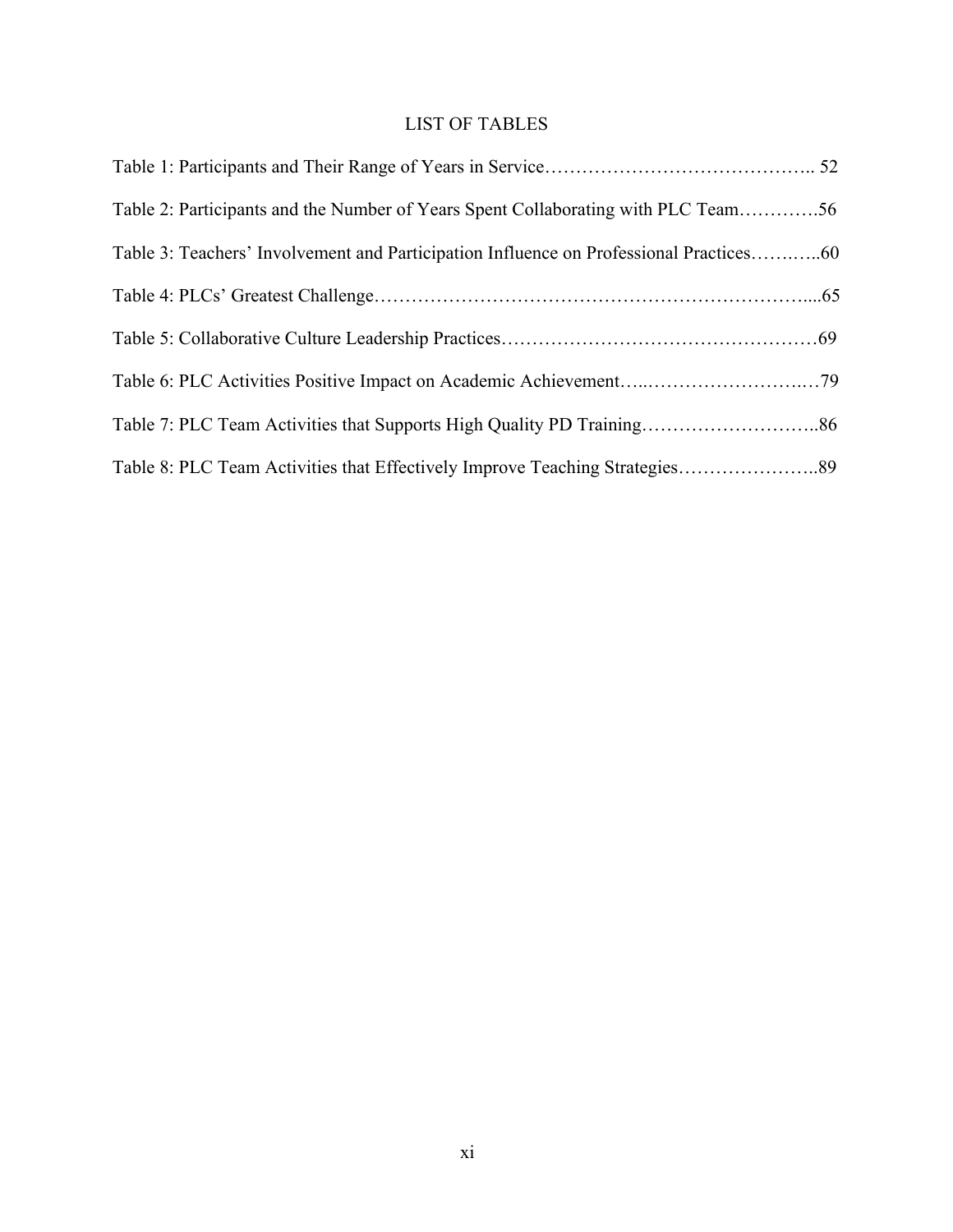## CHAPTER 1

## INTRODUCTION

Since the institution of the No Child Left Behind Act (NCLB) of 2002, it has become acceptable in the educational arena to provide accountability ratings to schools and to define the value of a school by its students' academic performances on mandatory standardized tests (U.S. Department of Education [USDOE], 2017a). Title II of the NCLB Act (2002) held schools and districts accountable for improving students' academic performances by ensuring that public educators have the appropriate professional credibility. The ultimate mission of most schools and districts is to increase students' academic achievement and to successfully prepare them for global competitiveness (USDOE, 2017).

The purpose of NCLB was to focus an important national dialogue on education improvement. NCLB drew attention to the subjects in which students were making progress and the subjects in which they needed additional support, regardless of age, socioeconomic status, background, physical or learning disabilities (USDOE, 2017). Congress' mission in enacting NCLB was clearly to support it with Title II, which suggested that refining teachers' professional practices enhanced the quality of instruction delivered to students in the classroom (USDOE, 2017b). According to the U.S. Department of Education (2017), NCLB was revised as Every Student Succeeds Act (ESSA) in 2015. High school graduation rates are now at all-time highs, dropout rates are at historical lows, and more students are attending college than ever before (USDOE, 2017a).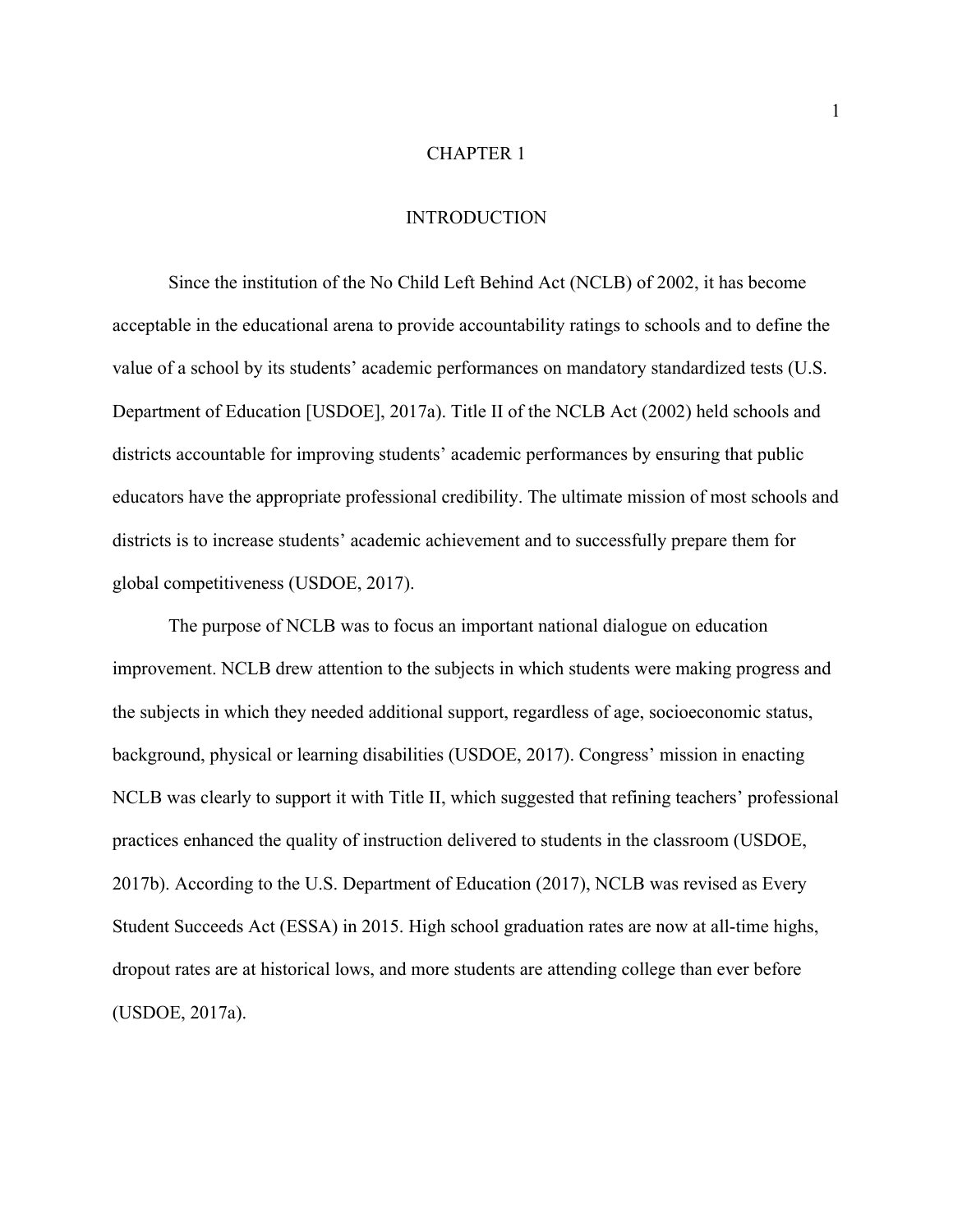The State of Texas offers supplemental funds to school leaders to improve students' achievement through Part A of Title II of NCLB (2002) which focuses on Teacher and Principal Training and Recruitment (Texas Education Agency, 2018). The Texas Education Agency (TEA) required these funds to advance the quality of teachers and principals through recruitment, hiring, and retention strategies. The funds are expected to increase the number of highly competent teachers in the classroom and well qualified educational leaders in schools. Since schools and districts are constantly searching for innovative ways to improve student learning outcome, the use of professional learning communities in schools offers a powerful network for teachers to continually engage in constructive dialogue on how to become more effective in the classroom (Pirtle and Tobia, 2014). Mertler (2018) stated that professional learning communities offer a viable alternative tool for pursuing local-level school improvement to those efforts that have received national and international attention.

The middle school the researcher investigated is in the State of Texas and was designated by the district as a professional learning community (PLC) campus. A PLC designated campus is structured to function as a collaborative campus in its systems and processes. The integration of PLCs into the school system requires teachers to accept the notion of a collaborative school culture and on-site campus professional learning facility (Pirtle and Tobia, 2014). The PLC concept discourages teacher isolation and promotes teacher collaboration. Standard VII of the State of Texas Manual for Principals suggests that the principal is an educational leader who promotes the success of all students by advocating, nurturing, and sustaining a campus culture and instructional programs favorable to student learning and staff professional growth (Texas Education Agency, 2018). Consequently, most districts and schools in Texas are transforming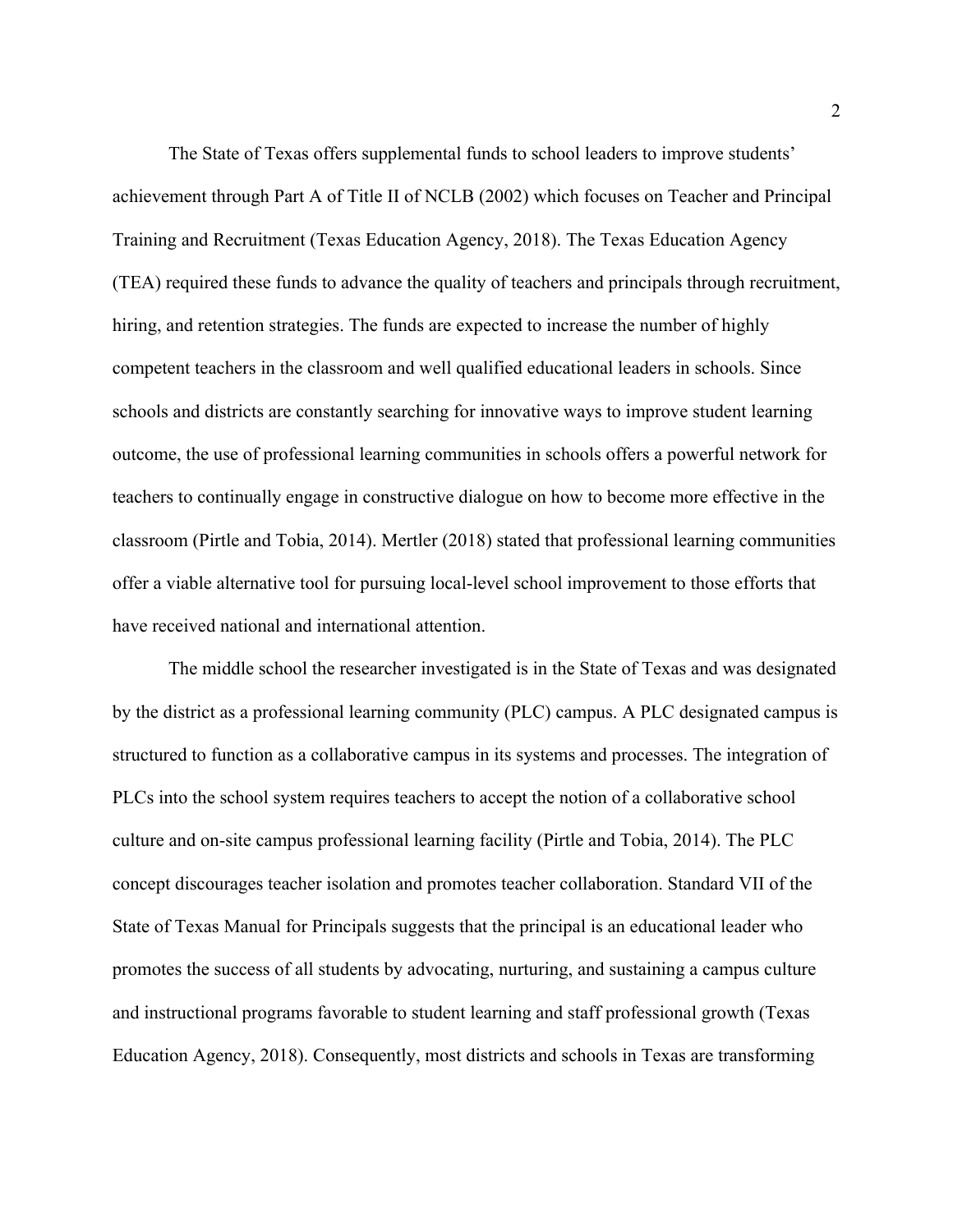their schools to PLC campuses, but participation in the PLC process is not reserved for those designated as school leaders, rather, it is the responsibility of every member of the learning organization (DuFour, 2016). Some misconceptions exist when considering the concept of professional learning communities, such as educators believing that they are "doing" a professional learning community when they meet every Tuesday morning for an hour to discuss a certain topic of interest. Some may believe that engagement in a PLC is too demanding, time consuming, and it should not be a part of their job (Mertler, 2018). It is imperative for educators to clarify the meaning of the term PLC and the fundamental responsibilities of those who work within them for their learning organization (DuFour, 2016).

## **Statement of the Problem**

Districts and school leaders continually seek proven ways to support their teachers in enhancing their students' learning (Pirtle and Tobia, 2014). Transforming schools to PLC campuses and applying the PLC approach is a common approach that districts and schools in the State of Texas use to advance student learning while fostering an enhanced school culture and developing teachers' instructional expertise (Texas Education Agency, 2018). Philpott and Oates (2017) stated that many examples of PLCs are responses to concerns from central administration, school leaders, or local government. Philpott and Oates (2017) cited examples from Leclerc et al. (2012) that gave instructional leaders a significant role in developing the capacity of teachers to effectively collaborate. Nehring and Fitzsimons (2011) presented an example of a top down approach to the PLC model, which is not how they should be organized.

The instructional leader of the public middle school studied expressed how she was driven by the vision of a dynamic collaborative school culture where the staff members would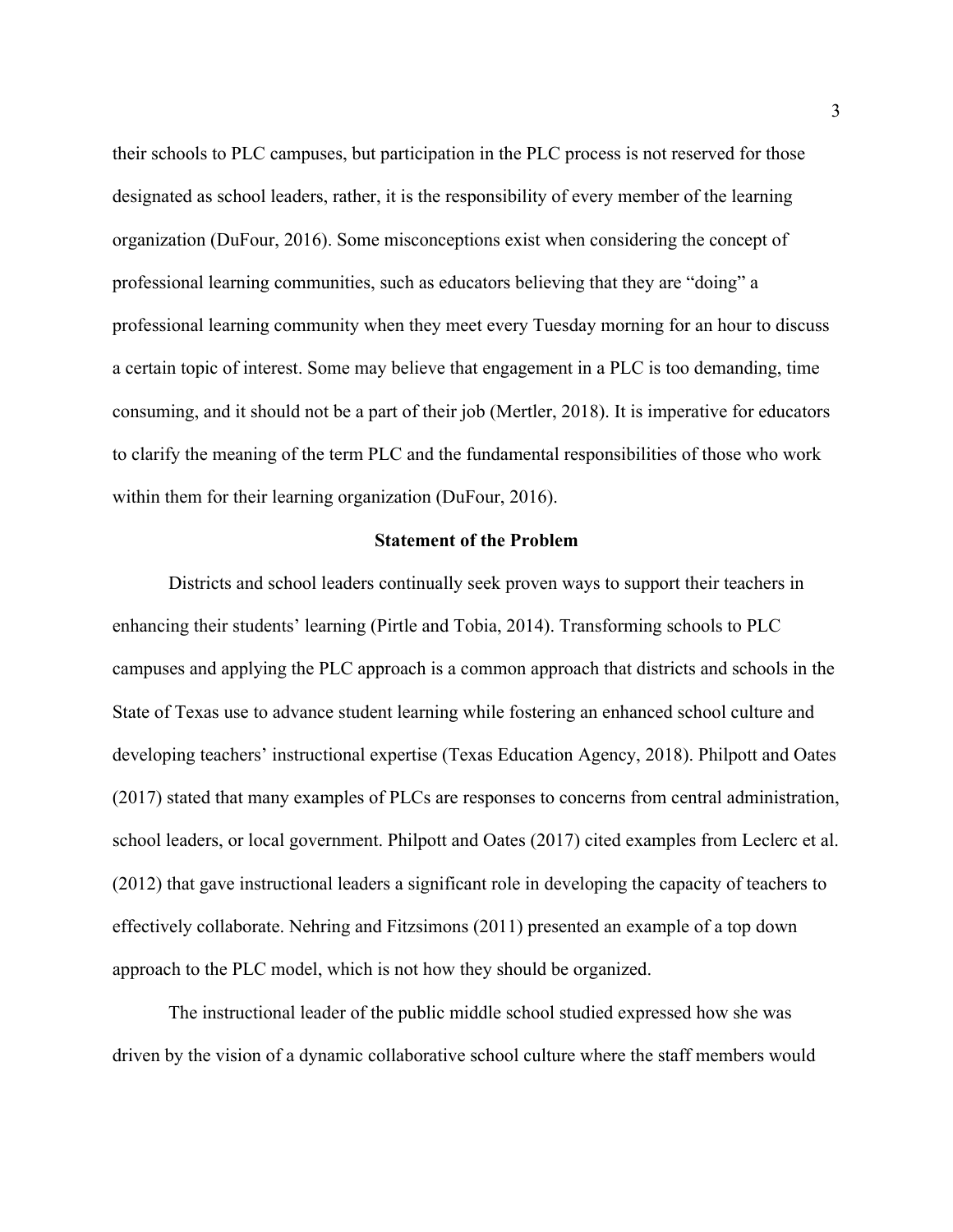accept the concept of a PLC as "who they are and not just what they do as a school community to know every child by name and need" (K. Theodore, personal communication, October 23, 2017). Eaker (2016) affirmed that schools that operate as highly effective professional learning communities contribute to student achievement and to equitable distribution of achievement. Because there is little in the literature which examines teachers' perceptions of the PLC and the work completed in the PLC, the problem to be studied is teachers' perceptions of their work in PLCs at a middle school in Texas.

#### **Purpose of the Study**

The purpose of this research study is to examine how teachers feel about the work happening in their PLCs at a Texas middle school. Educators frequently have trouble implementing professional learning communities because of some ambiguity of how the process is intended to work (McWherter, 2017). For instance, some educators might assume that the PLC is a type of program that the district or school wants to incorporate into their school culture, others might assume it is just another fancy term for department meetings, while some believe that the PLC model have a pervasive and ongoing impact on the structure and culture of a school (DuFour, 2016). Robert (2017) recognized that, for leaders to be effective, it is critical for them to develop a relationship with their followers grounded on trust and respect. Twenty-first century leaders create a culture that motivates, inspires, and empowers members at all levels of the organization (Robert, 2017). Fulton and Britton (2011) stated that, to meet the needs of today's learners, the traditional way of teaching in a classroom would have to give way to a school culture in which teachers continuously develop their professional practices through a collaborative best practice that is embodied in their daily work activities. The nature of the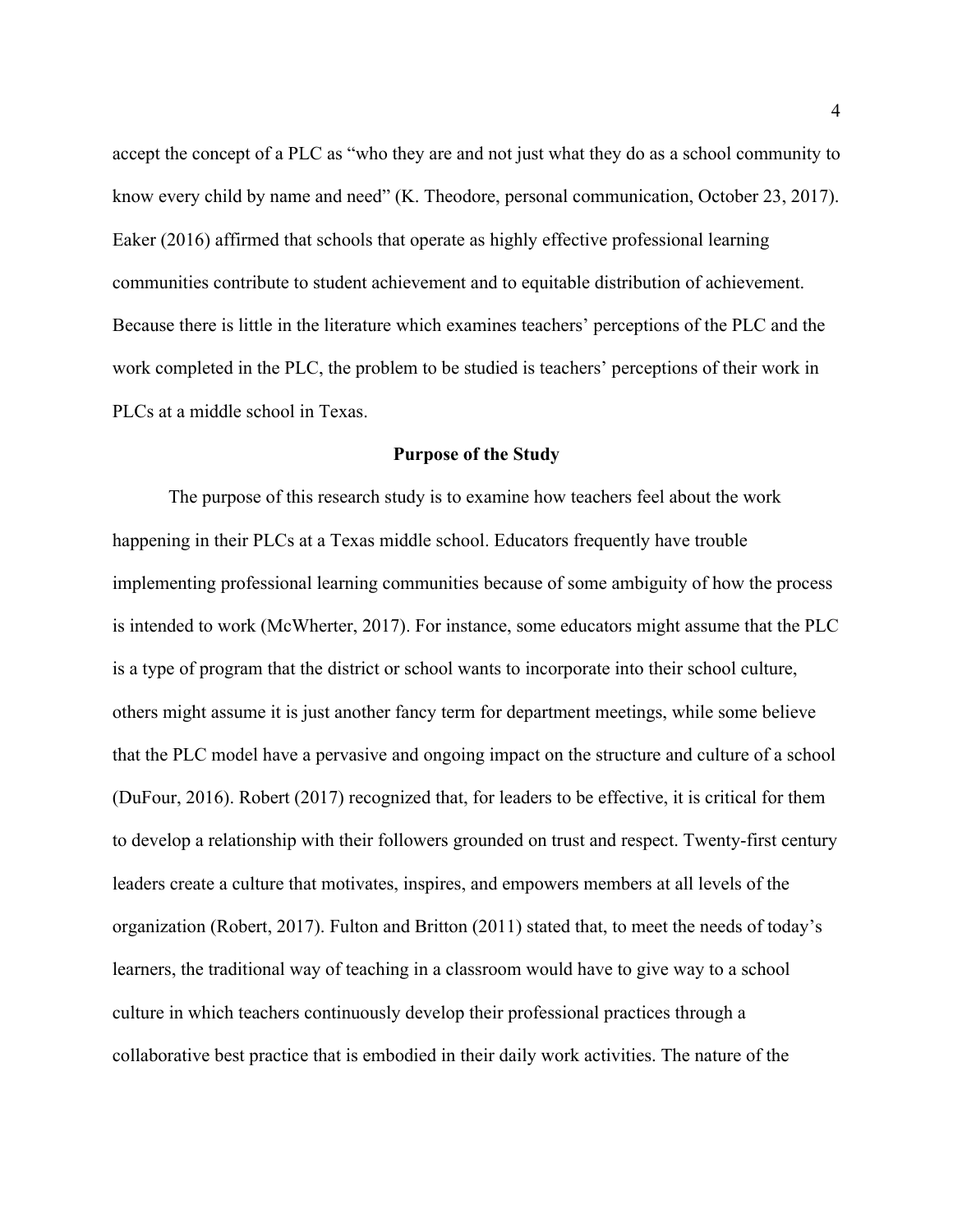challenges facing educational institutions is creating the urgency for developing new forms of leadership and collaborative cultures (Squires, 2015). Culture provides the glue that binds individuals together to complete complex or intimidating undertakings (Marion and Gonzales, 2014). Creating effective teams who are committed to improving student learning and academic performance could be a very complex undertaking but understanding what contributes to an effective PLC could help any instructional leader make informed decisions about how their PLCs should efficiently run and produce the desired outcome of enhancing student learning (McWherter, 2017).

School leaders are needed more than ever before to ensure that all young people are provided the same opportunity for success because equity, diversity, and inclusivity are a fundamental right in any school or school system (Harris and Jones, 2017). The process of implementing effective school transformation for the greater good of all learners and future leaders resonates in an instructional leader's ability to build strong professional leadership teams within the school organization, teams that are essential to retaining and sustaining both veteran and new teachers. Community organizations come in all shapes, sizes, and varieties and every community organization holds all the intricacies and all the hopes, dreams, and visions of the people who join it (Brown, 2014).

The structures of a PLC are consistent with how a school operates its systems and processes. In schools that function as if their key focus is to ensure that students are taught, PLCs are devoted to the idea that their organization exists to ensure that all students learn the essential knowledge, skills, and depositions (DuFour, 2016). Establishing a school culture where high levels of learning for all students are the focus and reason for why the school exists, requires a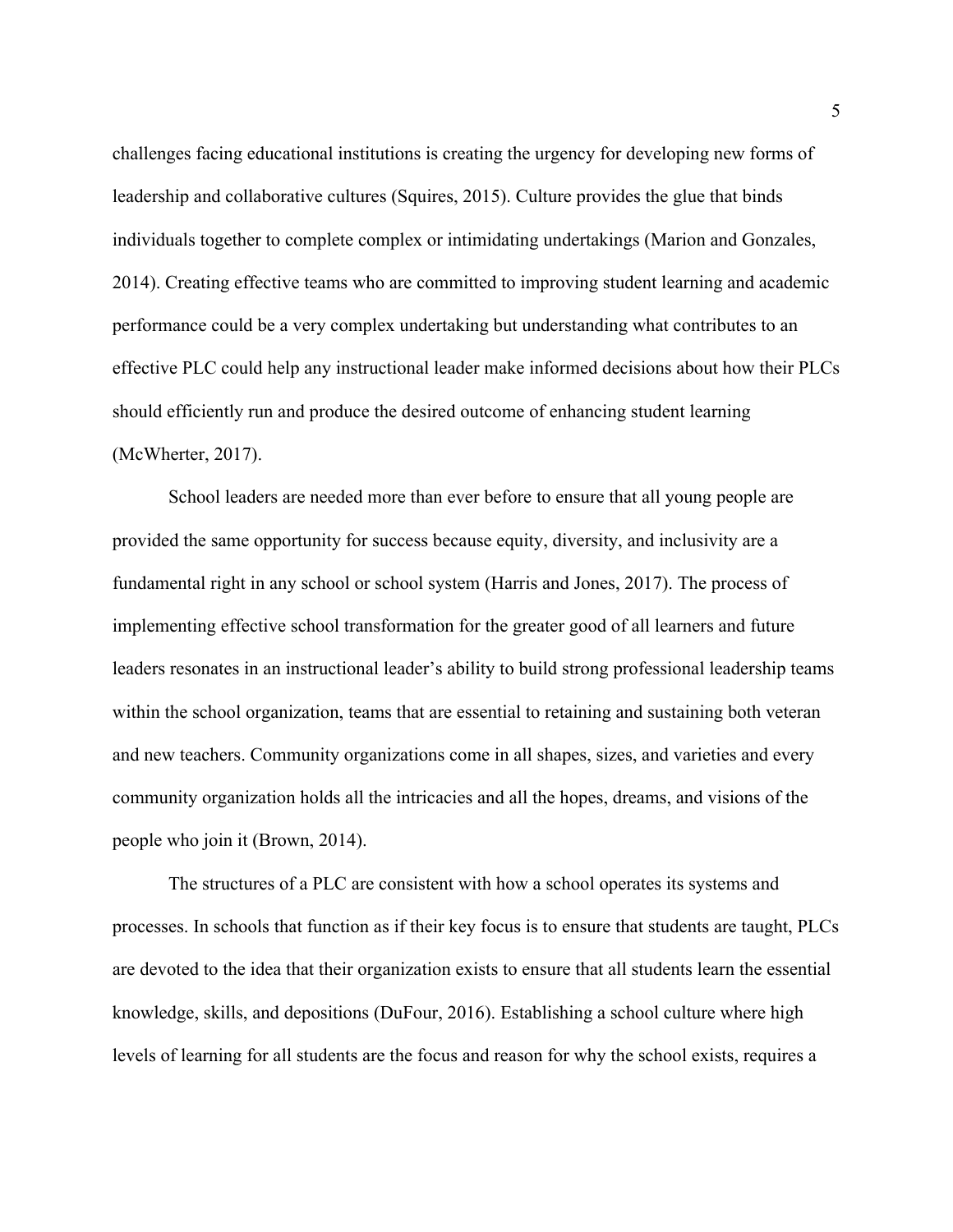clear and compelling vision of what professional learning communities must become to help all students learn (DuFour, 2016). In a PLC, collaboration indicates a systematic process in which teachers work together interdependently to impact their classroom practice in a way that will lead to improved results for their students, for their team, and for their school (DuFour, DuFour, Eaker, Many, and Mattos, 2016). A collective commitment clarifying what each member will do to create such an organization requires the use of result-oriented goals to mark their progress (Buffum, Mattos, and Malone, 2018). If school administrators fail to provide teachers with the opportunity to reflect on how they applied insights gained from their PLC assemblies to impact their instructional practices and effect student learning, then the successes of the learning communities will remain uncertain (Mertler, 2018).

#### **Research Questions**

- 1. How do teachers describe the role of their PLC activities in supporting student learning?
- 2. How do PLC members characterize PLC practices that most directly lead to student learning?

#### **Conceptual Framework**

The conceptual framework for this qualitative research is derived from Buffum, Mattos, and Malone (2018). The authors identified the three concepts that guide the work of a PLC: 1) a focus on learning, 2) a collaborative culture, and 3) a results orientation. The 3 elements that guide the work of a PLC encourage educators to renew their mindsets from merely teaching to fostering student learning through a collaborative school culture that promotes the orientation of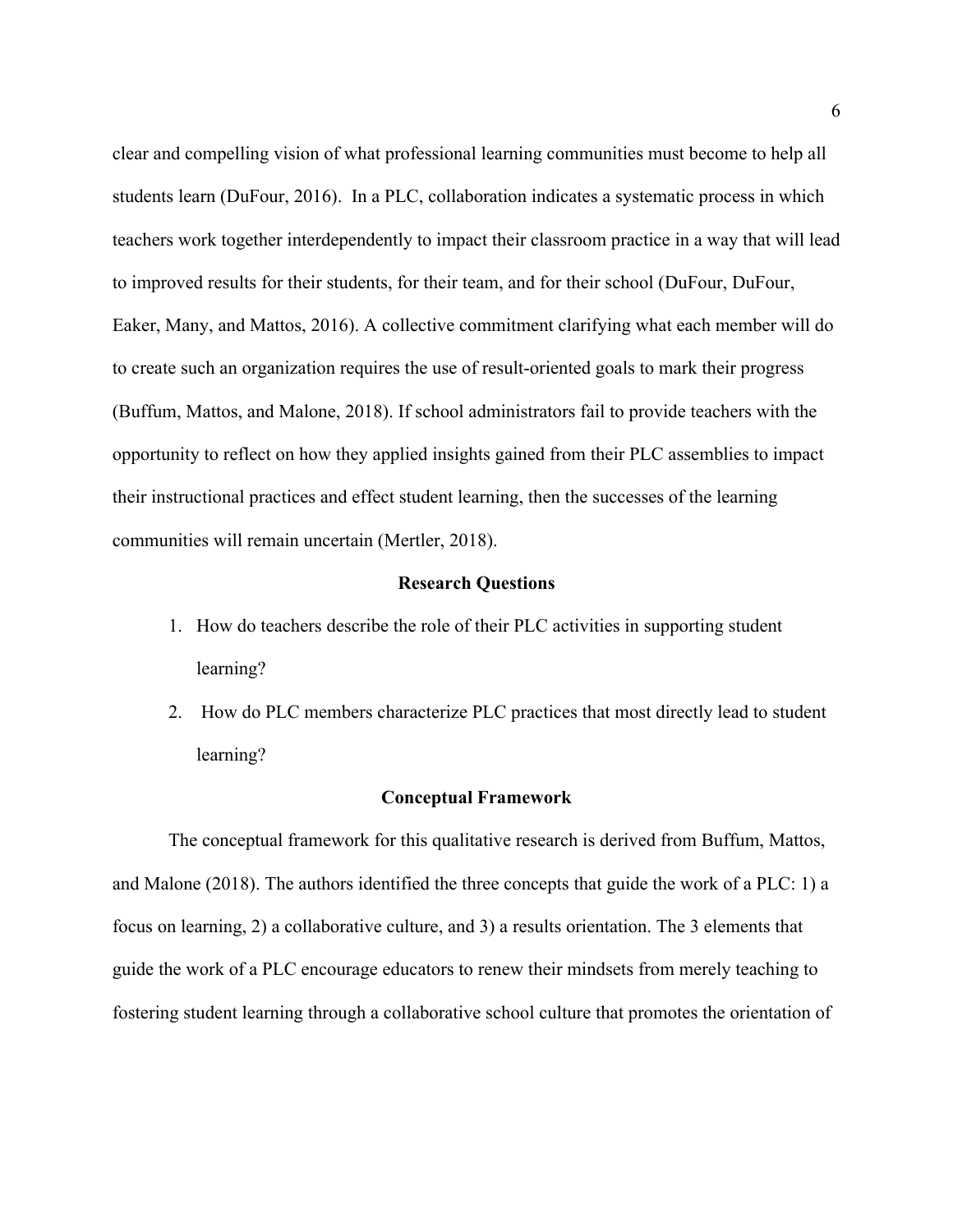unified teams working together to improve student achievement because of their commitment to student learning.

The fundamental essence of any PLC should be a focus on and a commitment to student learning (DuFour et al., 2016). A district-designated PLC campus' core mission is not just to ensure that all students are taught but to ensure that all students learn (Buffum et al., 2018). Requiring each individual teacher to describe their role in the PLC process in improving students' learning becomes an essential inquiry in determining the effectiveness of the PLC. DuFour et al. (2016) wrote that the first and the greatest of the three valuable ideas of what guides the work of a PLC is based on the principle that the fundamental purpose of the school is to promote all students' learning at high levels. Buffum, Mattos, and Malone (2018) added that the commitment to endorse students' learning unites and focuses the collaborative efforts of the staff and serves as the organization's "north star" when making decisions. Members of a professional learning community work together to clarify exactly what each student must learn, monitor each student's learning in a timely fashion, design systemic interventions that ensure students receive additional time and support for learning when they struggle, and that extension for learning is provided for students who have mastered the intended outcome of the instructional lesson (DuFour et al., 2016).

Collaborating and working together to build shared knowledge on the best way to achieve targeted goals and meet the needs of clients are what professionals in any field are expected to do for their organization. Members of a PLC are expected to work and learn together regardless of their perception of how a PLC should be structured and function. A collective inquiry into both best practices in teaching and best practices in learning empowers team members to develop new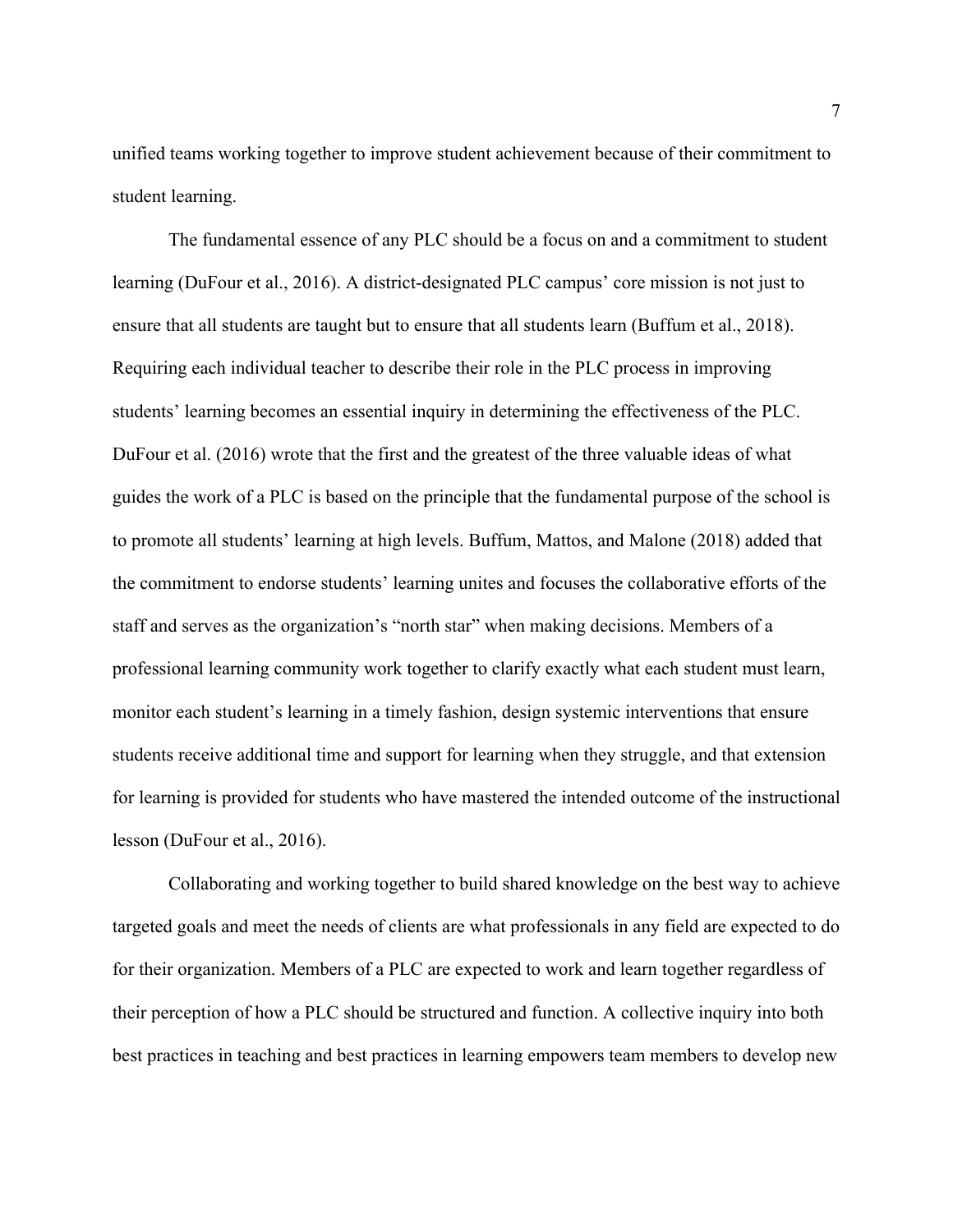skills that in turn lead to new experiences and awareness (DuFour, 2016). Heightened awareness evolves into fundamental shifts in attitude and beliefs that, over time, transforms the culture of a school (DuFour, 2016). Buffum et al. (2018) expressed that the second big idea is a commitment of the members of a PLC to creating a collaborative culture which permits them to assume collective responsibility for student success. Establishing a culture of an ongoing learning environment requires the dedication and commitment of all the PLC members involved. Individual teachers are not permitted to work in isolation, they are encouraged instead to work in teams based on the structure of the school (DuFour, 2016). However, collaboration does not occur by invitation or chance; instead, recurrent team time is embodied into the contractual day (DuFour et al., 2016). Teachers' collaboration in the PLC process are guided by four critical questions: 1) What knowledge, skills, or disposition should every student learn? 2) How would we know when each student has acquired it? 3) How would we respond when some students are struggling? and 4) How would we extend learning for the students who are already proficient? (DuFour et al., 2016).

PLC team members are expected to examine results from students' assessment data to identify and address any areas of student learning concerns (DuFour, 2016). The process of analyzing results allows teachers to determine strengths and weaknesses in their individual teaching practices and to learn from one another (Mohammad, 2017). DuFour et al. (2016) wrote that the second element focuses on evidence of student learning to enlighten and enhance their professional practices while responding to individual student in need of intervention and enrichment. The authors expressed that student assessment information plays a vital role in determining and providing students with effective interventions and extension opportunities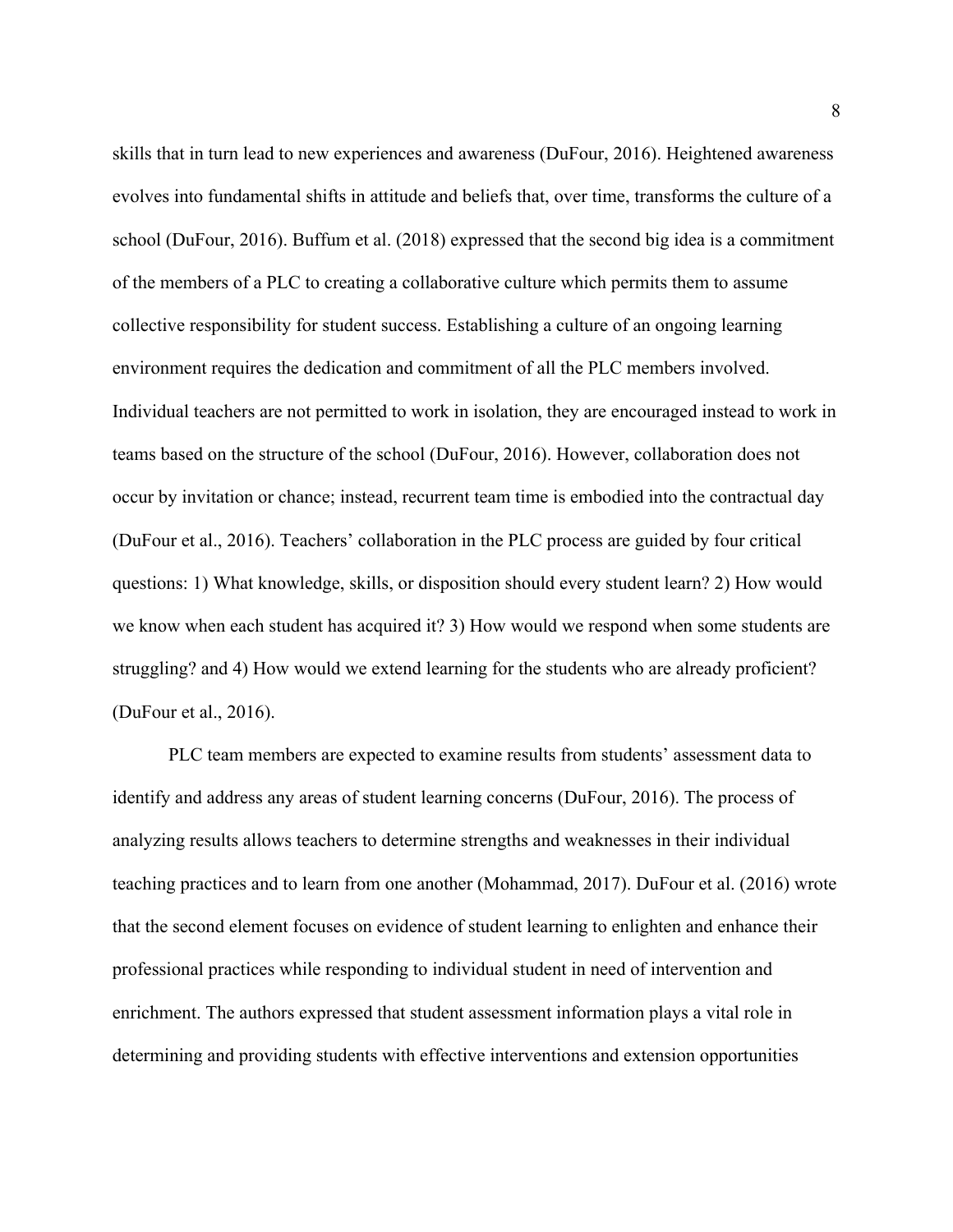(DuFour et al., 2016). Mohammad (2017) reported that to be a successful leader in the field of education is to possess the ability to effectively promote a positive school culture driven by a leader's aptitude to innovatively formulate a shared vision with a set of goals and action plans that will meet those goals. In the current era, the instructional leader must be willing and able to cultivate a school culture that stimulates and sustains ongoing interactions with staff members to synchronize ideas, embrace challenges, make decisions, encourage risk taking, promote a system of monitoring, and adjust to a proposed action or change (Philpott and Oates, 2016).



*Figure 1.* The three principles of highly effective professional learning communities.

Professional learning communities (PLCs) are being recognized as effective in improving teacher collaboration and student achievement (Hallam, Smith, Hite, Hite, and Wilcox, 2015). To be a successful instructional leader of a school utilizing the PLC concept in the educational field is to possess the ability to cultivate and sustain the three identified principles of highly effective PLCs as shown in figure 1.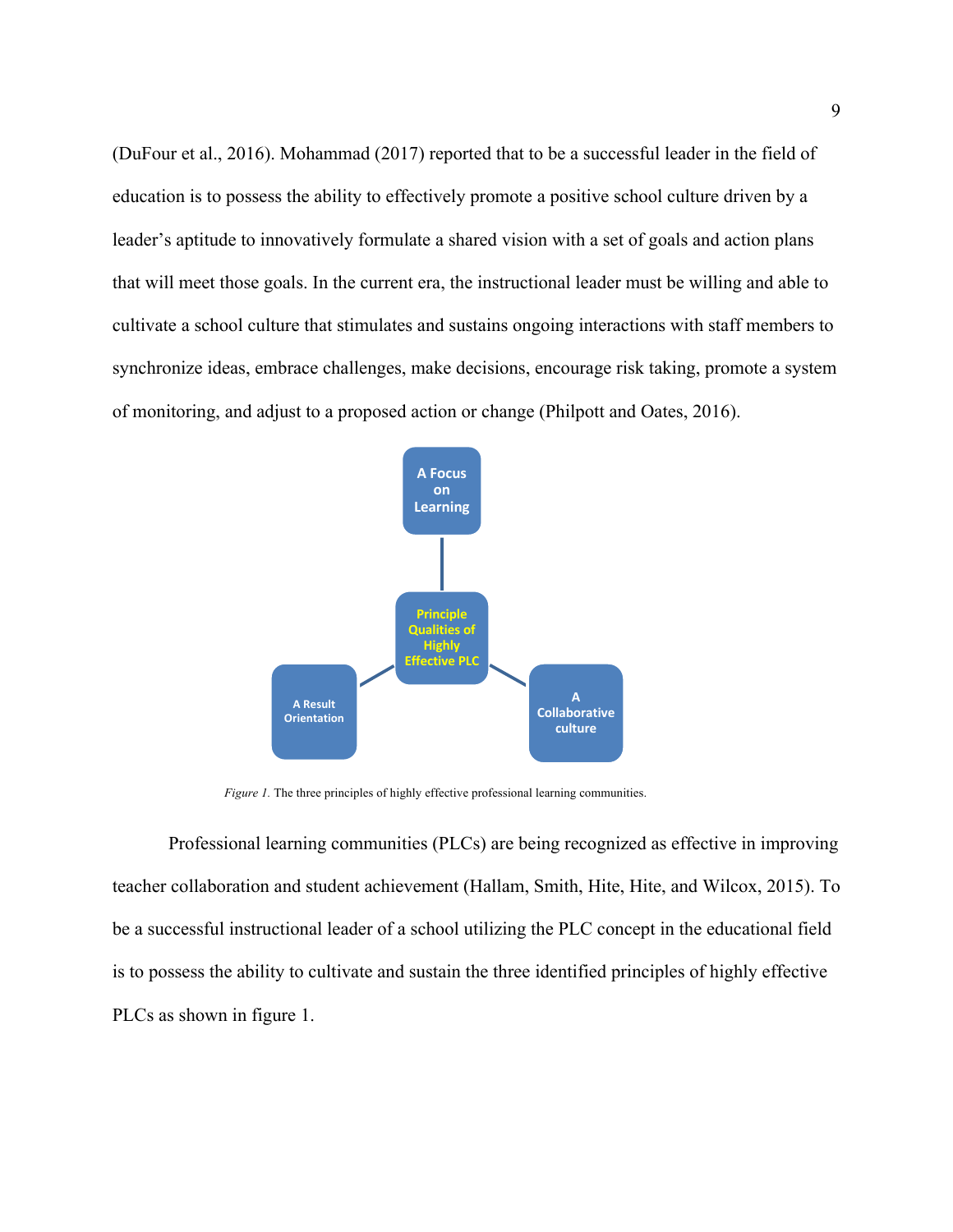#### **Rationale and Significance**

Nationally, educational accountability policies require schools to implement practices that support and develop teachers' professional work, increase student achievement, and reform failing schools (USDOE, 2017b). Schools and districts are continually searching for ways to improve student learning and PLCs offer a future for stimulating the knowledge required to close achievement gaps and increase students' academic achievements (Dimmock, 2016). The professional learning community is an essential concept in education, one that is intended to improve professional practices and increase student learning outcomes.

Qualitative research is one approach for exploring and understanding the meaning individual teachers ascribe to the term PLC (Creswell, 2014). The methodology for this study was the use online surveys through a Google Forms program to document the context or setting of the participants. Data were analyzed inductively to generate themes of teachers' perceptions of their work in PLCs. The data collected from this study show teachers' perceptions of their involvement and the impact of the PLC activities in supporting student learning in six themes: 1. school culture, 2. PLC and school improvement efforts, 3. PLC and student learning needs, 4. PLC and teacher pedagogy, 5. collaborative culture, and 6. PLC challenges.

Most districts and school administrators implore teachers to participate in their assigned professional learning community but fail to seek the perceptions or insights of the PLC members about this notion (Pirtle and Tobia, 2014). Gaining insight into teachers' perceptions of their work in PLCs can provide district and school administrators with useful information for building a collaborative school culture whose leadership teams effectively work together to produce the desired outcome of improving professional practices that enhance the quality of instruction and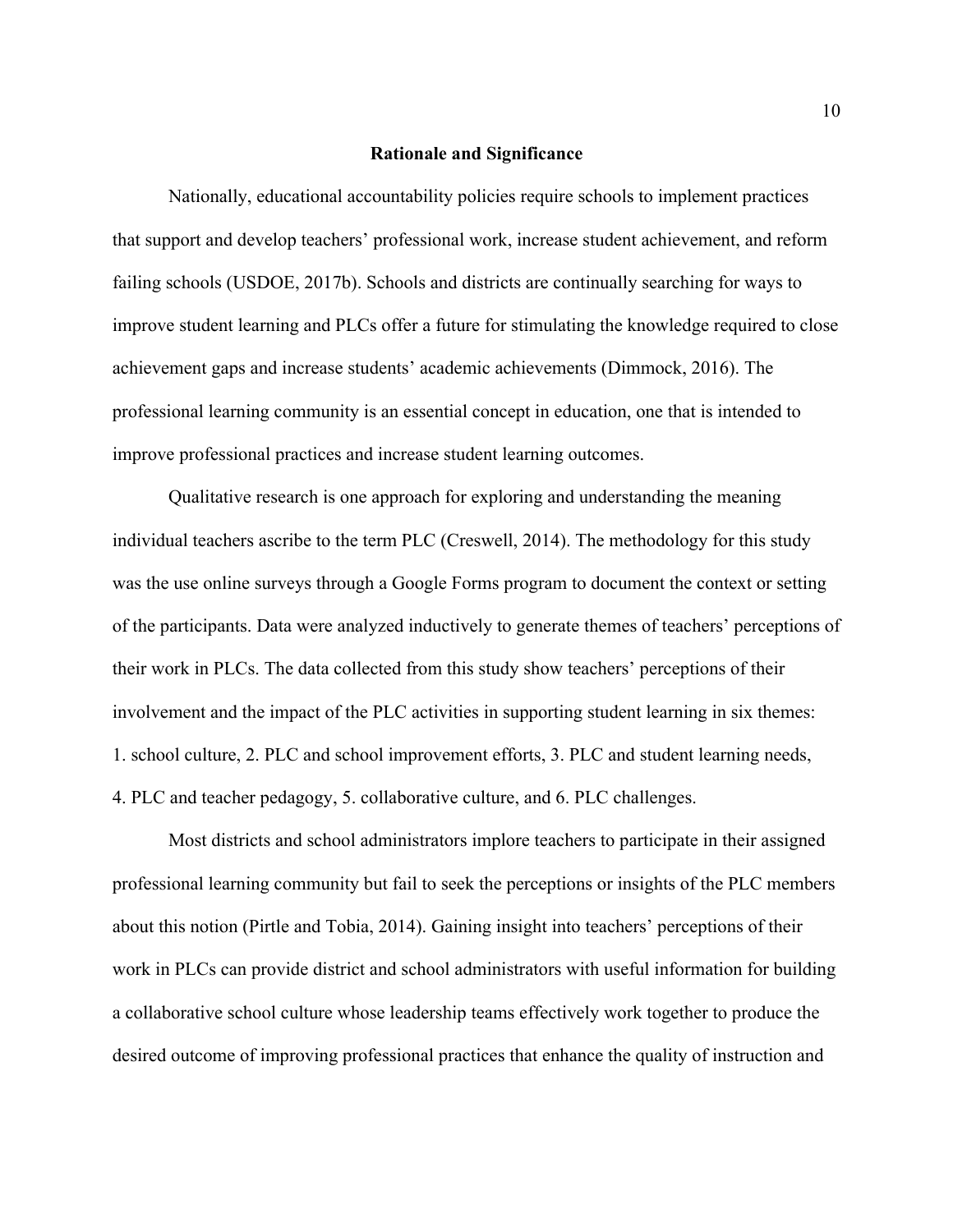improve student learning (Pirtle and Tobia, 2014). The very essence of a PLC is the commitment to the pursuit of excellence in ensuring student learning (DuFour et al., 2016). Members of a PLC embrace high levels of learning for all students which is the fundamental reason why the learning community exists (DuFour et al., 2016). The essential responsibilities of all members of a PLC team are to ensure student learning occurs and to collaboratively work together within professional learning communities. PLCs focus on student learning by supporting teachers' development of best practices to implement in their classrooms that will produce the desired outcome of meeting the identified needs of their school community (DuFour, 2016).

#### **Assumptions**

This study was anchored by the assumption that the public middle school PLCs are an ongoing process where all members equally participate and work collaboratively in recurring cycles of collective inquiry and action research. The core principle for establishing the school's professional learning communities is to improve teachers' professional practices and enhance learning for all students. The PLC process is not just a departmental meeting but a purposeful meeting that is driven by students' needs. Teachers participating in this study gave their responses to the survey questions managed by the researcher. The instrument used in this investigation (13 open-ended survey questions) elicited reliable responses from the teachers participating in the study. The researcher assumes the participants fully understood the questions being asked in the survey and the data collected are the accurate reflections of the teachers' perceptions of the work they do in their assigned PLCs.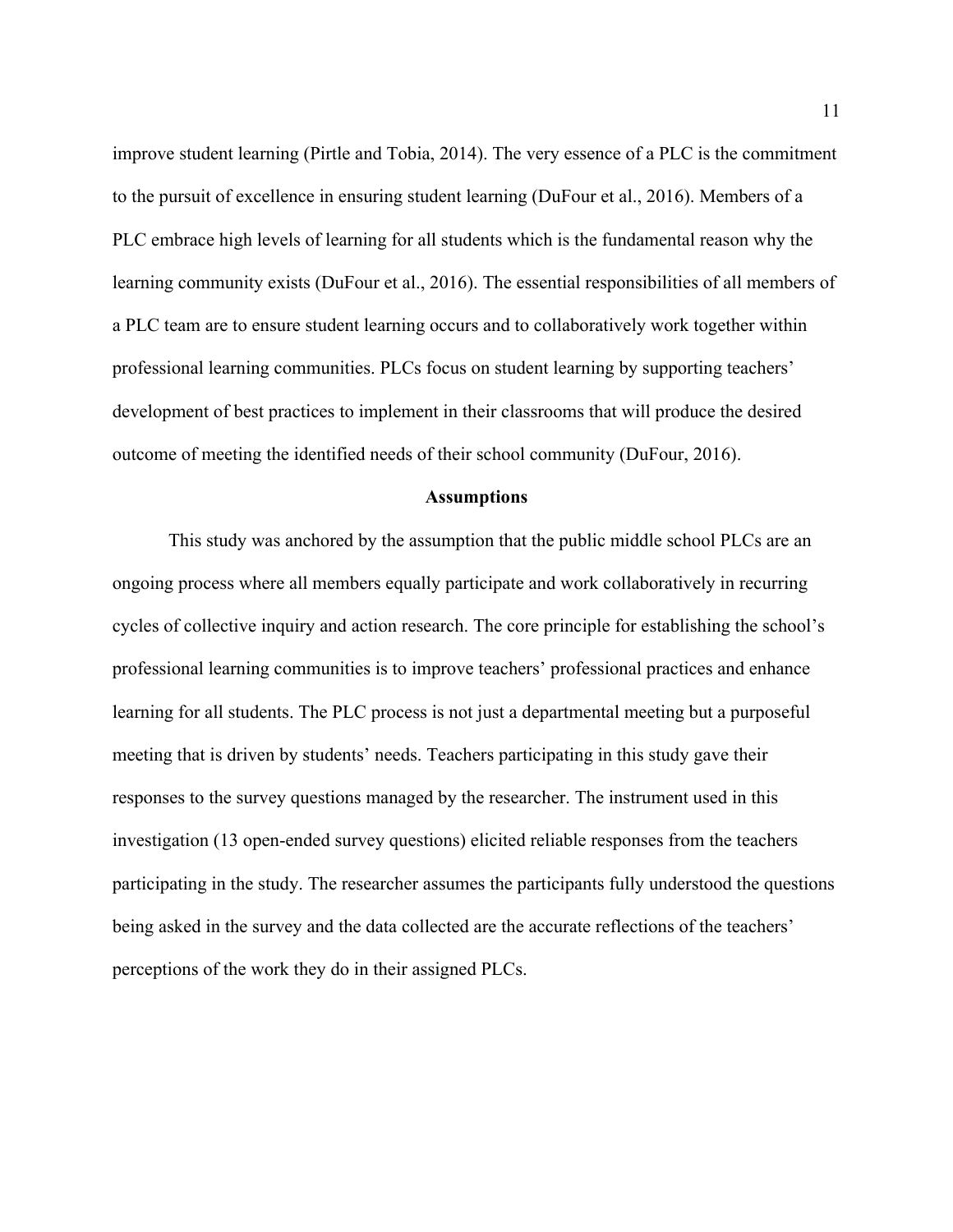## **Limitations**

The inability to directly measure student achievement constitutes a limitation to this research. The researcher's inquiry questions might make teachers feel vulnerable, uncomfortable, or intimidated. This study is limited to one district public secondary school located in the State of Texas which limits this study to just one organization. This study is limited to grades 6-8 core academic teachers' perceptions of their work in their assigned PLCs. The 13 open-ended survey questions used in this study may not be considered adequately comprehensive and the survey was only administered to respondents who are core content teachers. The purpose of the study was explained to the participants, and the survey questions were made available. It is possible their responses were biased as the researcher is a member of their staff.

#### **Scope**

The purpose of this study was designed to explore teachers' perceptions of the work that they are doing in their assigned PLCs which fits into the scope of core academic teachers or core content teachers and their assigned PLCs for the 2018–2019 school year. This study includes in its scope a small population of about forty grades 6-8 core content teachers working in one district's middle school located in the State of Texas. The researcher anticipated the scope of about twenty, grades 6-8 core academic teachers would voluntarily participate in this study. The study involved having grades 6-8 core content teachers, who are PLC members respond to 13 open-ended online survey questions, expressing their perceptions of the role that the PLC activities had in improving student learning.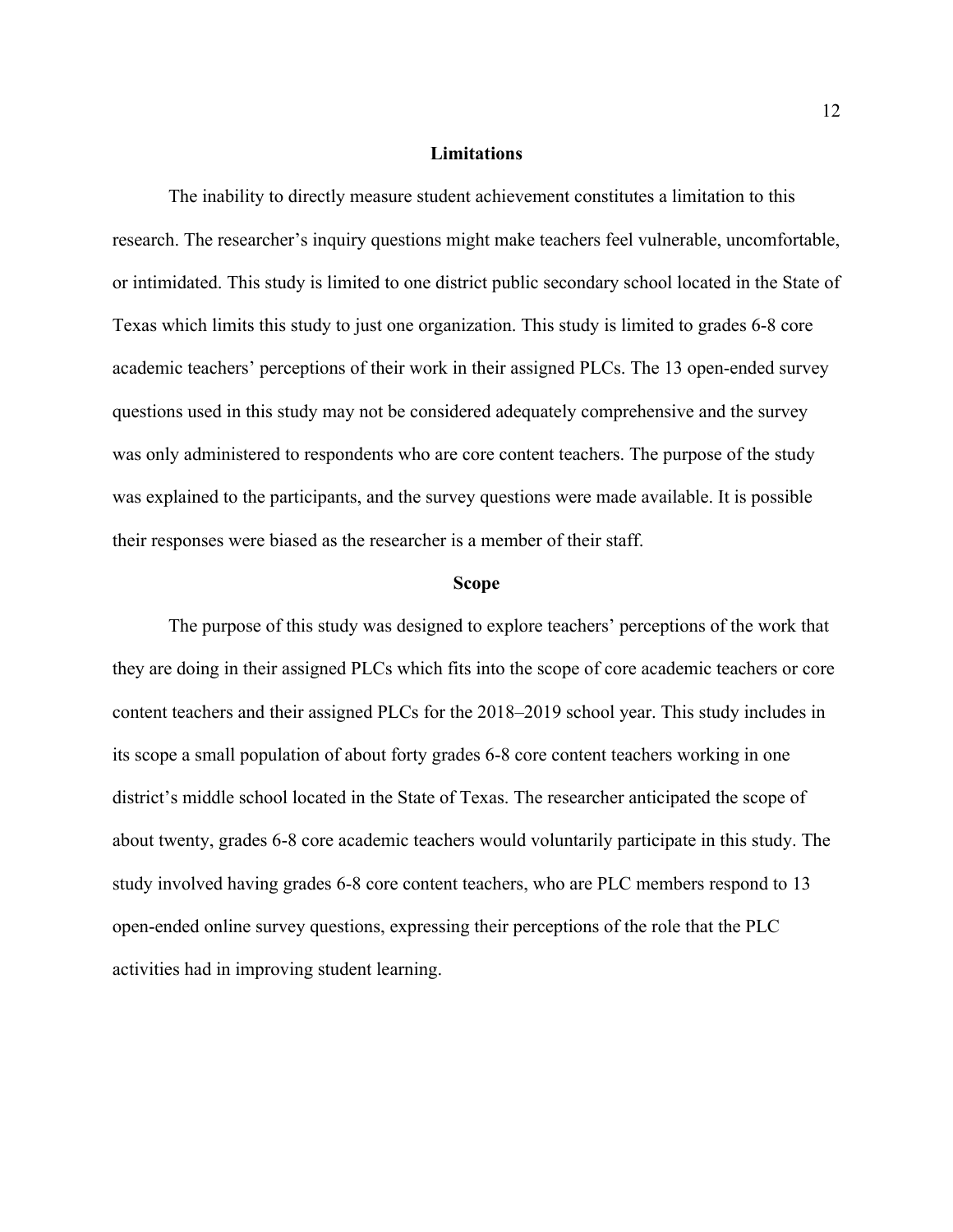## **Definition of Terms**

The purpose of this definition of terms is to clarify the meaning of essential educational terms that are valuable to this study and enlightening to other colleagues in the educational field. The educational terms defined for this study are as follows:

*Core Academic Subjects* are well-defined by NCLB to include English, reading or language arts, math, science, foreign language, government, economics, arts, history, and geography (USDOE, 2017).

*Core Academic Teachers or Core Content Teachers* are teachers that have met the requirements to hold a bachelor's degree, acquire full state certification, and demonstrate subject matter competency in the core academic subjects taught (USDOE, 2017).

*Educational policy* is a collection of laws and principles that govern the operation and processes of schools (Lumen, 2017).

*Every Student Succeeds Act (ESSA)* is the law that promotes the awareness of elevating educational opportunities and improving student outcomes (USDOE, 2017)

*Ethics* are well-founded standards of right and wrong that prescribe what humans ought to do, usually in terms of rights, obligations, benefits to society, fairness, of specific virtues (Valasquez, 2018).

*Middle School* is the interim or transitional period between elementary school and high school (O'Donnell, 2017).

*No Child Left Behind (NCLB) Act* is a federal education reform founded on the premise of setting high standards and measurable goals to improve individual outcomes in education (USDOE, 2017)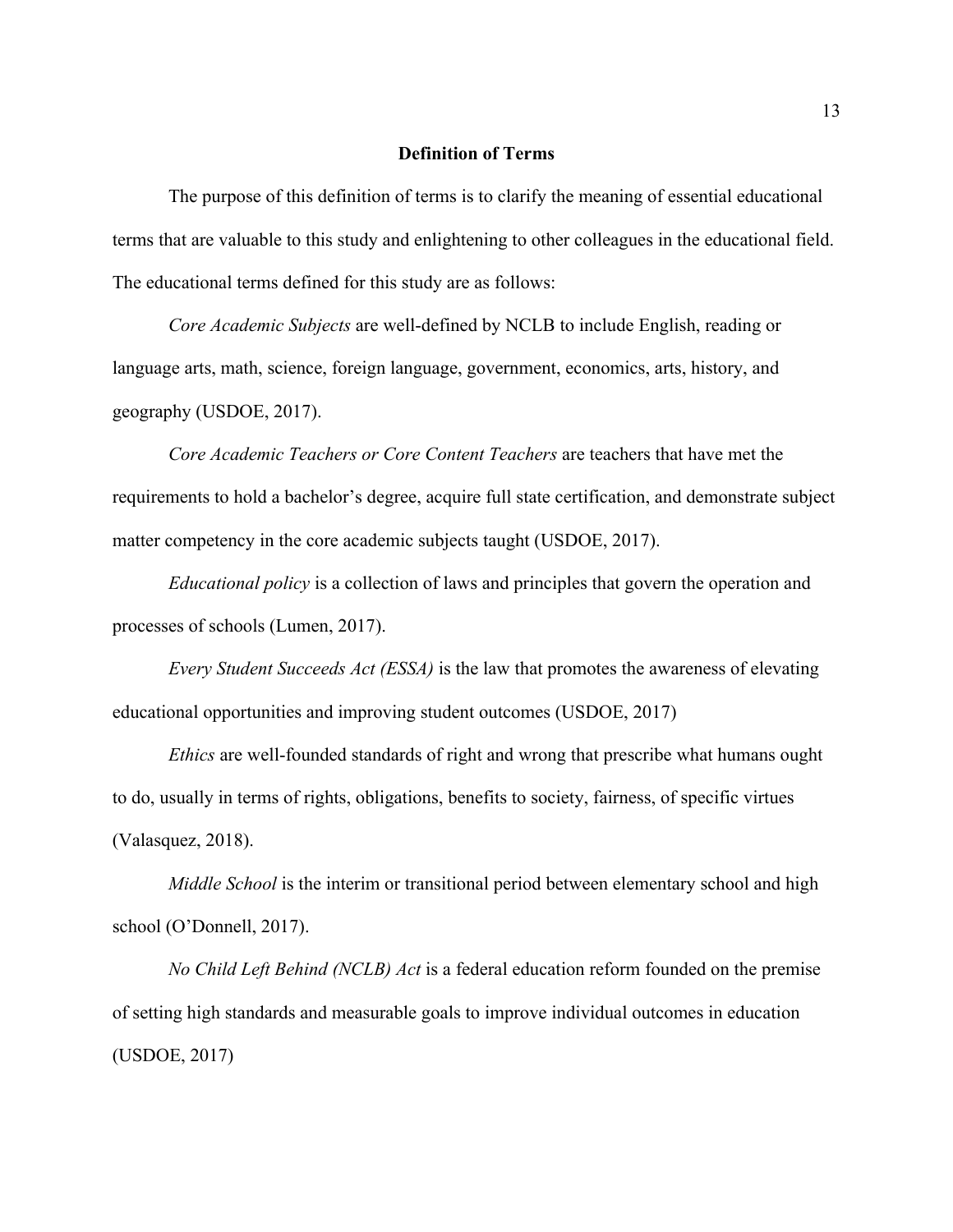*Professional learning community* is an ongoing process or cycle in which educators work collaboratively to achieve better results to meet the needs of the students in their care (DuFour, 2004).

*School Principal or School Administrator* is the instructional leader of the school whose key role is to provide strategic direction in the school (Dowd, 2018). School principals develop safety protocols, emergency response procedures, and standardized curricula, as well as monitor student achievement, assess teaching methods, administer budgets, and hire and evaluate staff (Dowd, 2018).

*Teacher Certification* varies from state to state because NCLB allows each state to set its own certification requirements and policies to attract highly qualified individuals (USDOE, 2017)

*Texas Education Agency (TEA)* is a branch of the government of the State of Texas that is responsible for education (TEA, 2017).

*Transformational leadership* is a form of leadership that encourages leaders and their followers to raise one another to greater levels of standards and motivation (Burns, 1978).

## **Conclusion**

It is imperative for educators to recognize, adopt, and implement high-quality professional development training or establish a collaborative school culture such as professional learning communities (PLCs) that will promote an ongoing process of monitoring and adjusting to students' learning (Buffum et al., 2018). With the intensifying emphasis on school improvement, defining, and refining student academic performance through enhancing teachers' skills is at the very core of a collaborative school culture (Pirtle and Tobia, 2014). Enhancing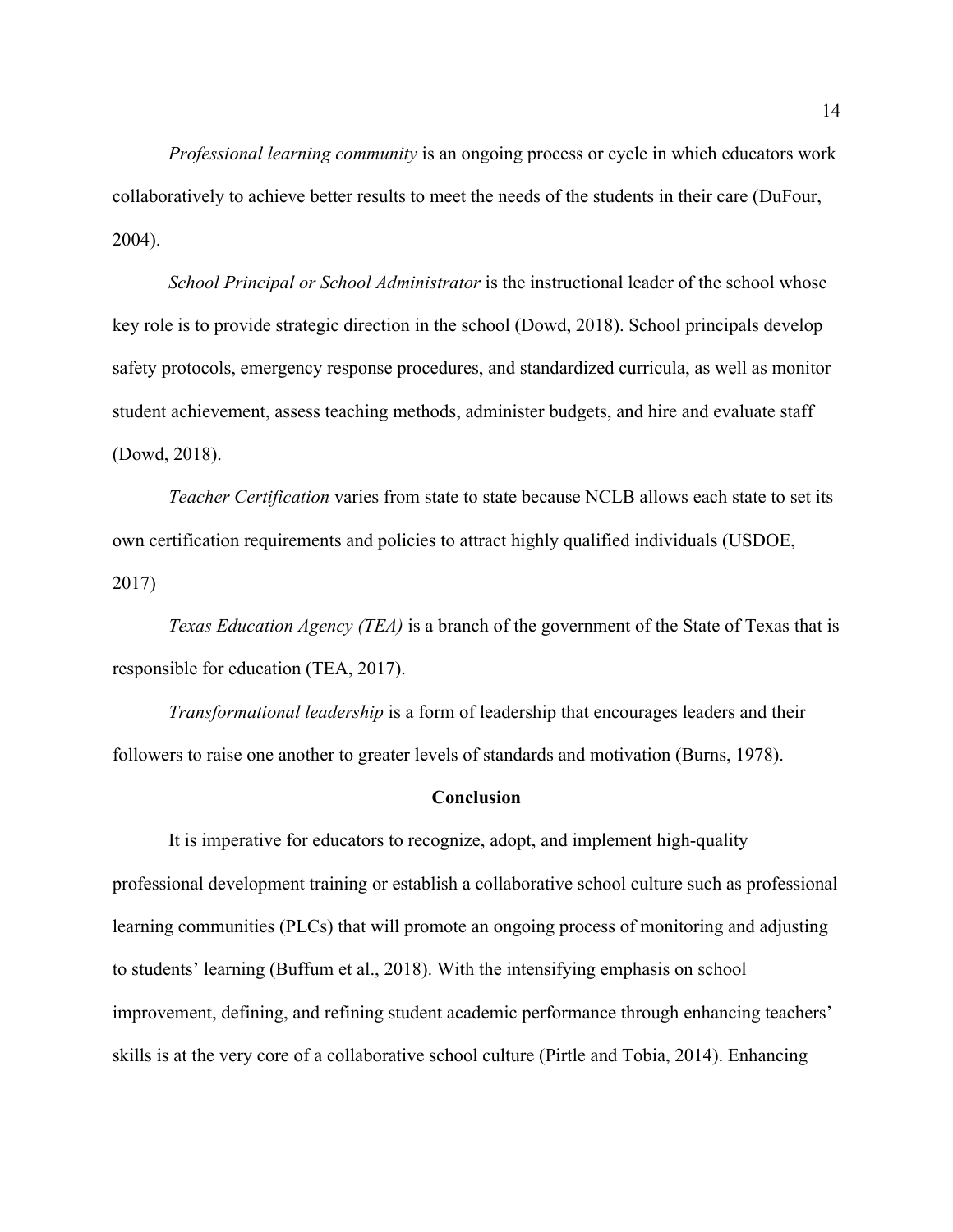educators' skills to improve or transform schools is a joint effort of the entire learning communities (Pirtle and Tobia, 2014). PLCs should not be viewed as a program for educators to partake in, but a rooted part of the school or district's culture that defines their best practices (Mohammad, 2017).

It is quite clear that a PLC is an ongoing process in which educators and administrators work collaboratively in frequent cycles of shared inquiry and action research to obtain enhanced results for the students whom they serve (DuFour et al., 2016). The key elements of successful PLCs are determining the needs of the students and identifying possible barriers to students' learning (Mohammad, 2017). The way to overcome these barriers is by building effective PLC teams who are focused on student learning (Buffum et al., 2018). To prepare students to meet the challenges of an ever-evolving society, it is imperative that educators be experts in implementing the best practices in their field of education to meet the diverse needs of the students that they serve (Hallam et al., 2015). Educators can collaborate as a team in a PLC (a) to maximize their time on a task so that they can effectively plan the pacing of their lesson instruction, (b) to position students for academic growth by analyzing data and using the analyzed data to drive instruction, and (c) to improve the quality of students' learning outcome in their individual classrooms (Buffum et al., 2018).

Ultimately, Buffum, Mattos, and Malone (2018) agreed that improving professional practices through a collaborative culture boosts the quality of instruction, enhances learning for all students, increases students' achievement, and transforms schools. Active participation and support from all levels of the school system is critical to effectively implement and sustain the work of PLCs because the transition from a culture of teacher isolation to a culture of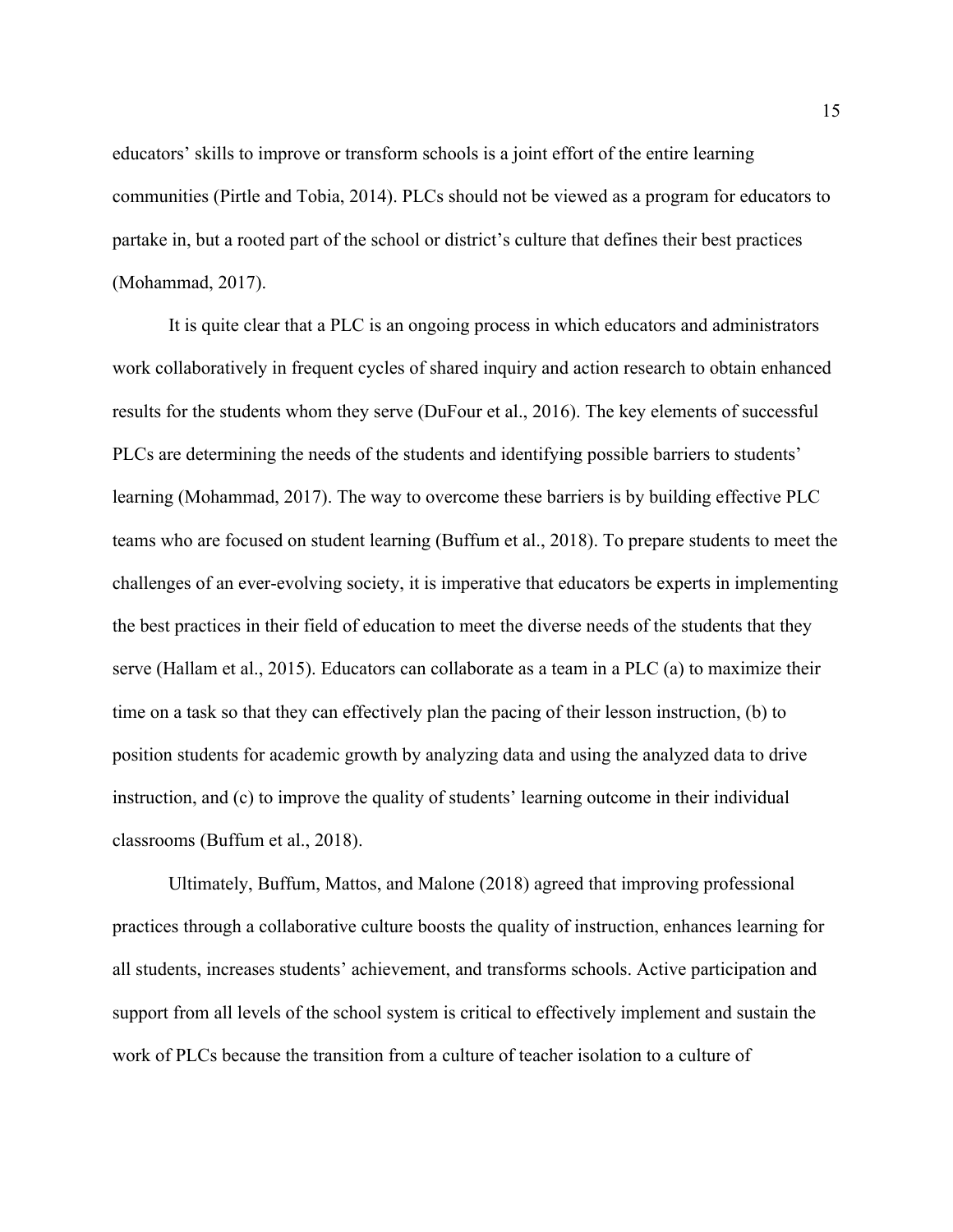collaboration can be a challenging experience for some teachers (Pirtle and Tobia, 2014). It is an essential practice to give individual teachers an opportunity to reflect on their professional practices to determine the effectiveness of their PLC involvement and its impact on student learning (Mertler, 2018).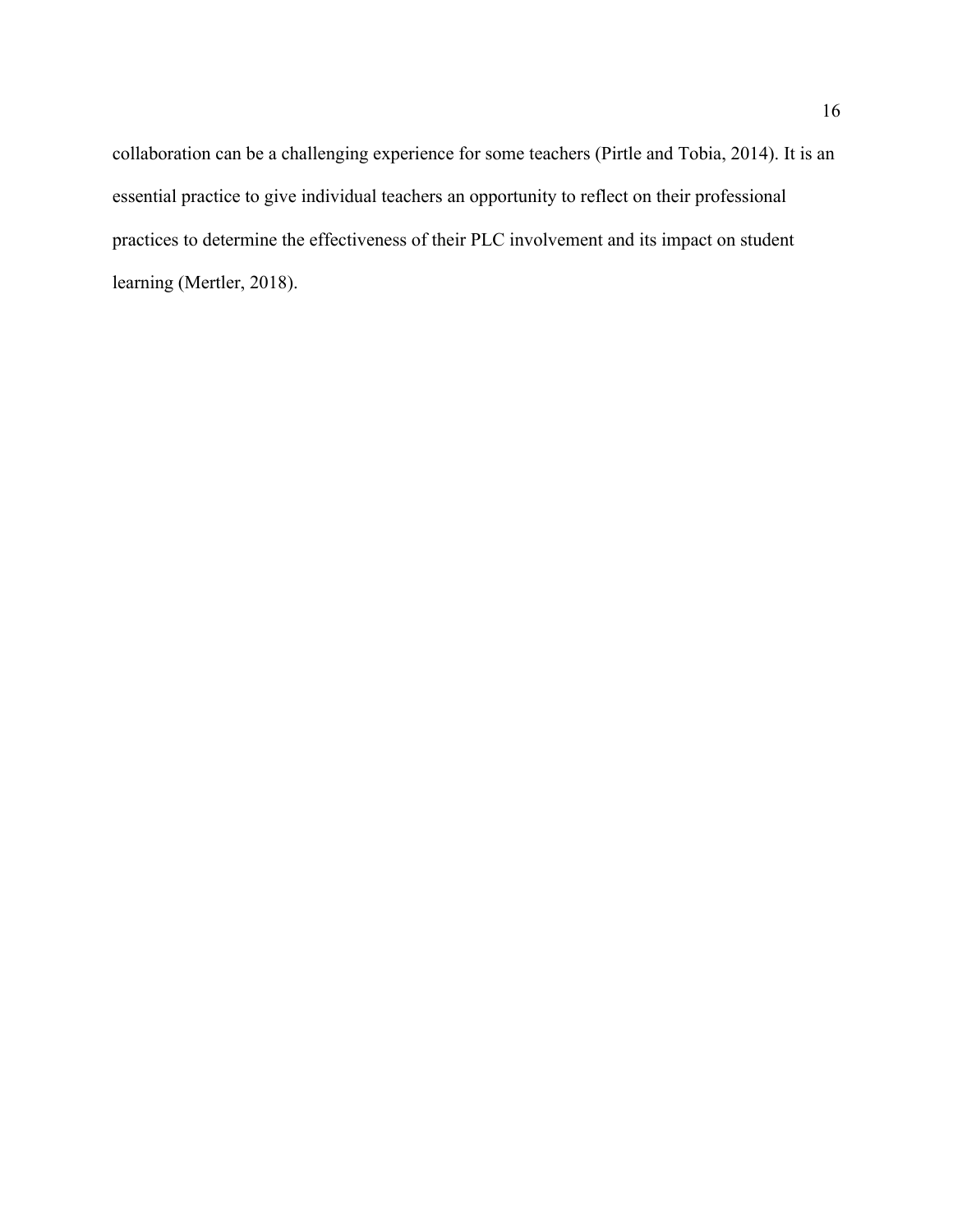## CHAPTER 2

## LITERATURE REVIEW

The purpose of this chapter is to review literature associated with PLCs and the potential impact of the PLC on school climate, instruction, and achievement. This chapter will investigate the literature that is relevant to understanding the development of PLCs in shifting the mindset of teachers from just teaching to ensuring that their students learn and master the content being taught. This review has been systematically organized in a clear and concise manner to allow readers to recognize the role of PLCs in school improvement efforts and the power of a collaborative team in implementing best practices to impact student learning.

An extensive literature search for articles, books, and journals related to the concept of PLCs was conducted through various databases in an online library like the University of New England (UNE) online library services. A total of approximately 27 books, 15 articles, 13 journals, and 9 peer reviewed articles within a scope of ten years were examined and analyzed. The review examines and analyzes numerous topics related to the credible impact of PLCs on school climate, teacher pedagogy, student learning, and achievement. The literature presented in this chapter offers a review of some of the academic research essential to the purpose of the study, the problem being investigated, and the survey conducted.

Prior research indicated that PLCs do have a positive impact on school improvement efforts. However, many misinterpretations exist about what a professional learning community is; its purpose, its structure, and how it effectively functions (DuFour, 2016). Most of the literature could be considered from the organizational, social, and ideological perspectives of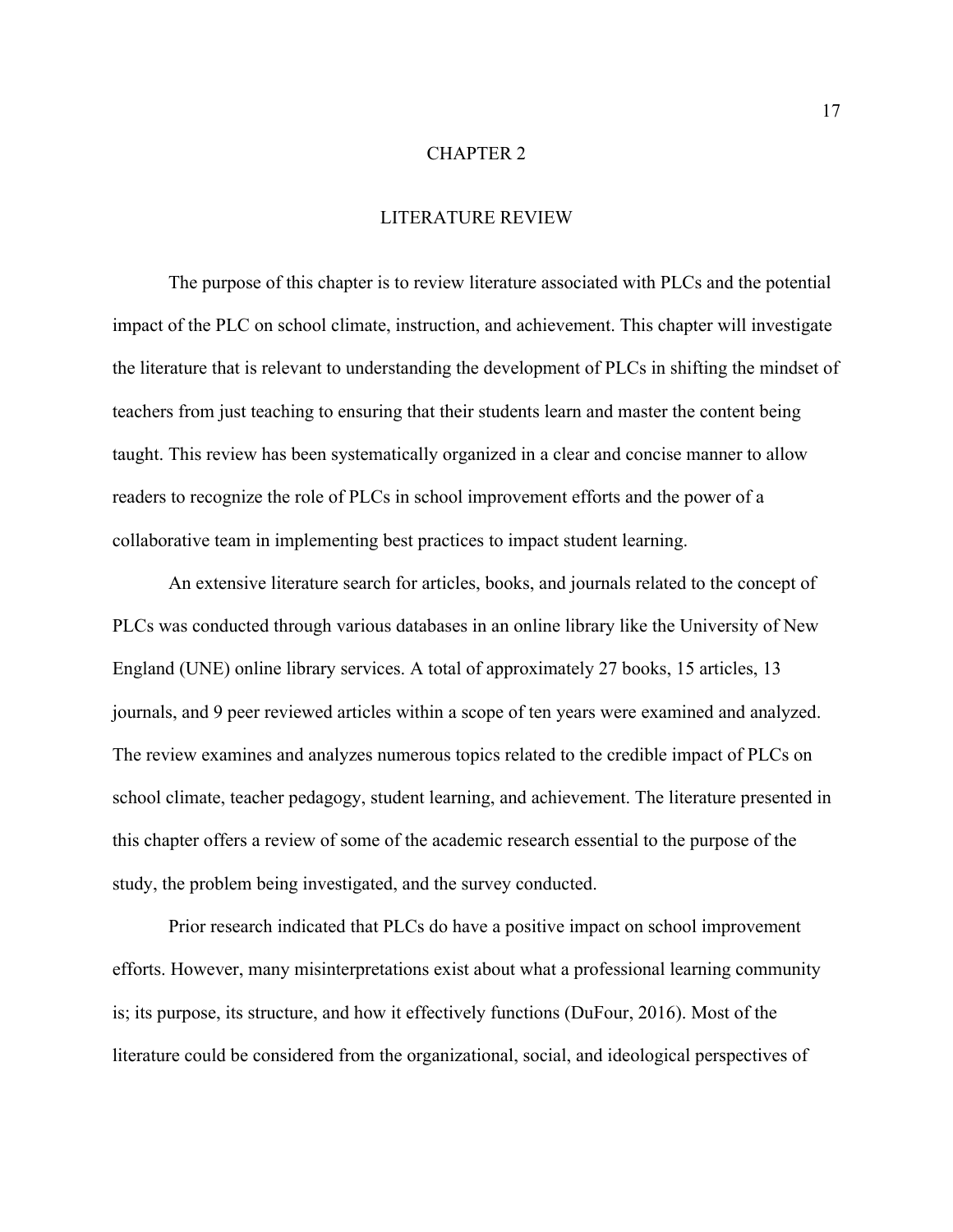PLCs. Investigation of existing literature shows a significant gap in the research related to teachers' perceptions of the work that they do in PLCs. This literature provides research on effective educational leadership actions that foster purposeful interaction among members of a PLC and empower teachers to implement and sustain the PLC process.

## **Instructional leaders of PLCs**

It is imperative for instructional leaders to know how to build a powerful community organization that can effectively bring about the necessary change for their school community (Brown, 2014). The two common factors that all community organizations strive to achieve is to develop a sense of community among their members and community organizations that unify people to do what one person could not do alone (Brown, 2014). In an organization setting, no one truly acts independently; one's actions and behaviors affect and are affected by the actions and behavior of other members within the organization (Marzano, Heflebower, Hoegh, Warrick, and Grift, 2016).

A professional learning community is an organizational model, where teachers can learn from one another to increase the effectiveness of their pedagogy, and in the process, improve student achievement (DuFour et al., 2016). While the ideals and intentions of the PLC concept gained popularity, there were few specific instructions for how to attain and sustain a productive PLC (Marzano et al., 2016). This makes it somewhat difficult for administrators, teachers, and other school staff to manifest the desirable vision and direction of a PLC (Marzano et al., 2016). Consequently, instructional leaders must become familiar with research surrounding leadership characteristics that facilitate, support, and empower teachers in the PLC process.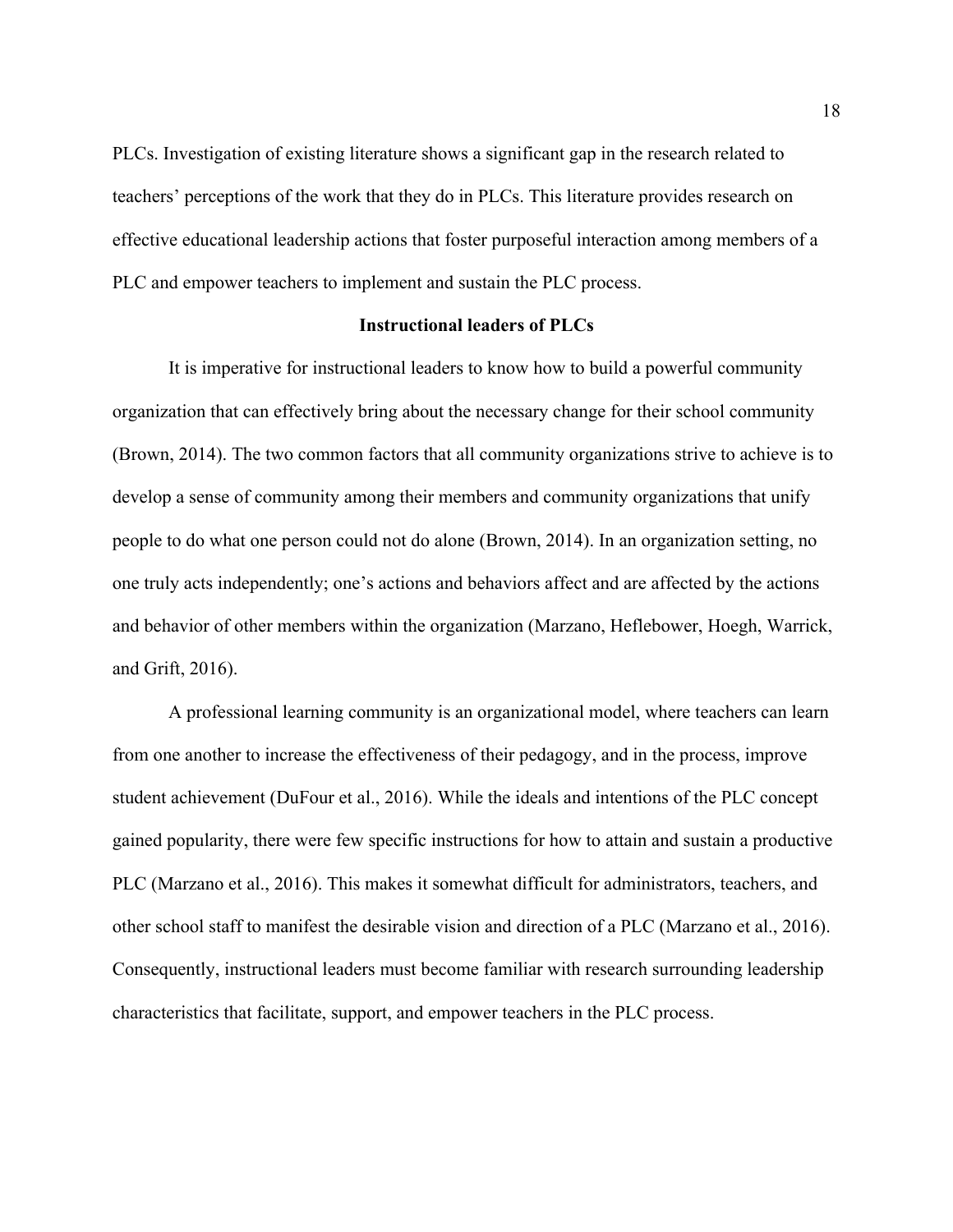#### **Why Professional Learning Communities?**

In an era of accountability with an educational climate demanding improved student achievement for all learners regardless of any known or unknown learning disabilities, a better understanding of the structure and function of a PLC is crucial for most district and school leaders seeking to address any voids or gaps in the teaching and learning process. While the ESSA (2015) promotes the awareness of elevating educational opportunities and improving student learning outcomes, the NCLB Act (2002) supports the necessity for professional development as the major approach for increasing teachers' skills and effectiveness in the classroom (USDOE, 2017b). This aspect of the NCLB implies that schools and districts are required to provide teachers with learning opportunities that will enhance their teaching practices and improve the academic achievement outcome for all students (USDOE, 2017b). The NCLB Act Title II is directly linked to the text of the law of preparing, training, and recruiting high quality teachers and principals (USDOE. 2017b). The NCLB Act (2002) was created to advance educational outcomes for all students, to close achievement gaps, to increase equity, and to improve the quality of instruction (USDOE, 2017a).

Policy makers, researchers, and practitioners are leaning more towards the PLC concept because of its focus on teachers' collective efforts towards student learning and teachers' professional development (Zheng, Yin, Liu, and Ke, 2016). The quest to enhance the educational outcomes for all students, to close achievement gaps, to raise equity, and to boost the quality of instruction that students receive in their respective classroom or school demands clarity on how to respond effectively to the identified names and needs in that specific classroom or school community. The establishment of professional learning communities has been broadly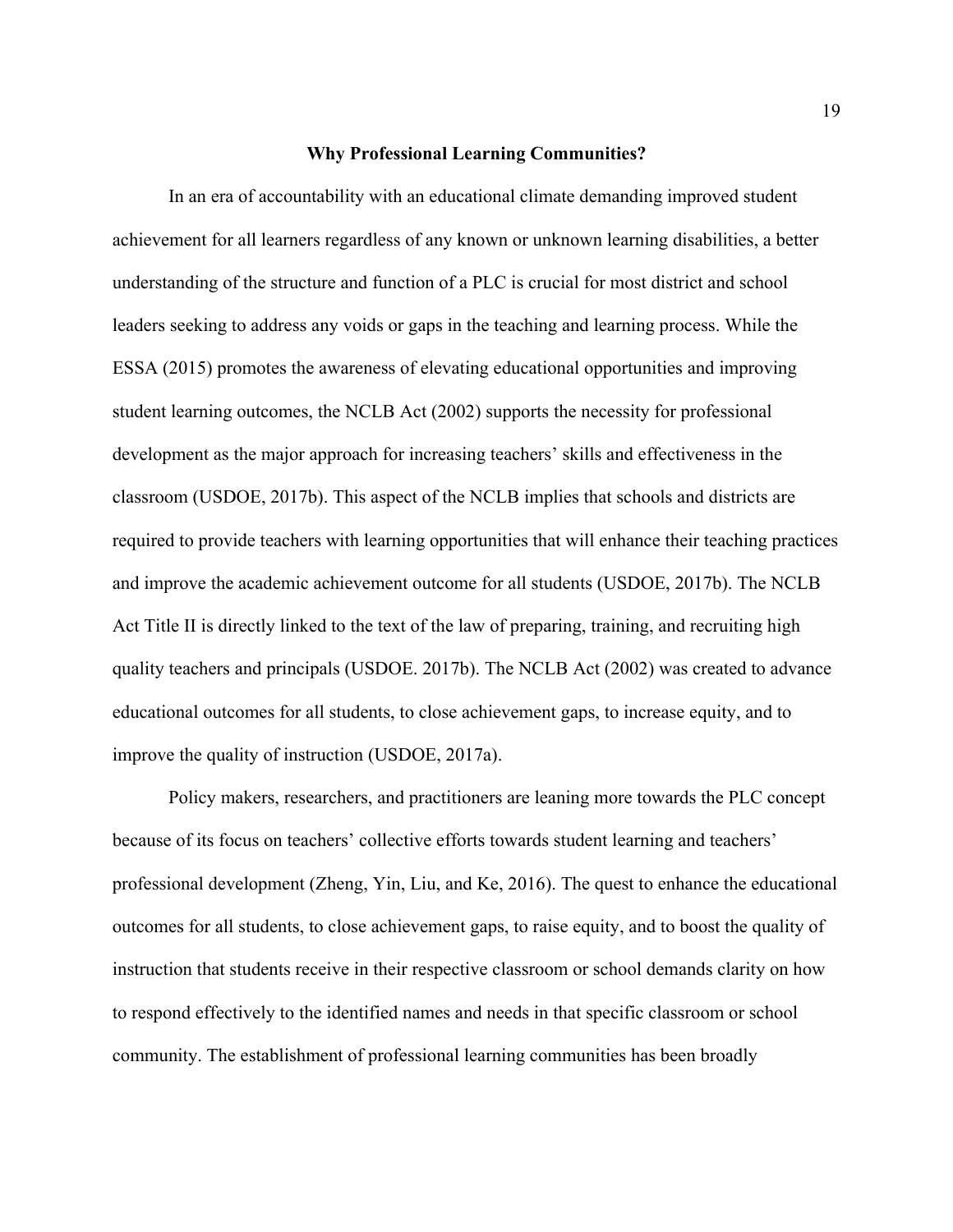recognized as an effective strategy for schools wanting to improve student performance and enhance teachers' professional capacity (Zheng, Yin, Liu, and Ke, 2016). Regardless of students' prior background or academic achievement levels, PLCs focus their time, efforts, and expertise on addressing the needs of all students (DuFour, 2016). PLCs can be defined as educators committed to working collaboratively in continuing processes of collective inquiry and action research to achieve better results for the students they serve (DuFour et al., 2016).

Sufficient evidence has demonstrated that educators functioning as PLCs can effectively improve teaching and enhance student learning outcomes (Zheng, Yin, Liu, and Ke, 2016). PLCs have the potential to positively boost a school's climate and culture (DuFour, 2016). For teachers, school administrators, and district leaders to be highly effective in their professional practices, they must continually expand on their knowledge and skills to implement the best educational practices that truly support quality teaching and student achievement (Mizell, 2010). Research has shown that the quality of teaching and school leadership are the most significant elements in leveraging student academic achievement (Mizell, 2010). Consequently, educators must improve practice to help students learn at the highest levels (Mizell, 2010). PLCs enhance learning for educators and students (Buffum, Mattos, and Malone, 2018).

#### **The purpose of PLCs**

The purpose of professional learning communities can be deduced from the meaning and merging of the words "learning" and "community" (Benjamin, 2015). "Learning" is the core mission of our educational institutions while the element of "community" in our educational endeavors offers support, information, and opportunities to improve skills that are both personal and academic (Benjamin, 2015). Merging these two terms communicates that meaning and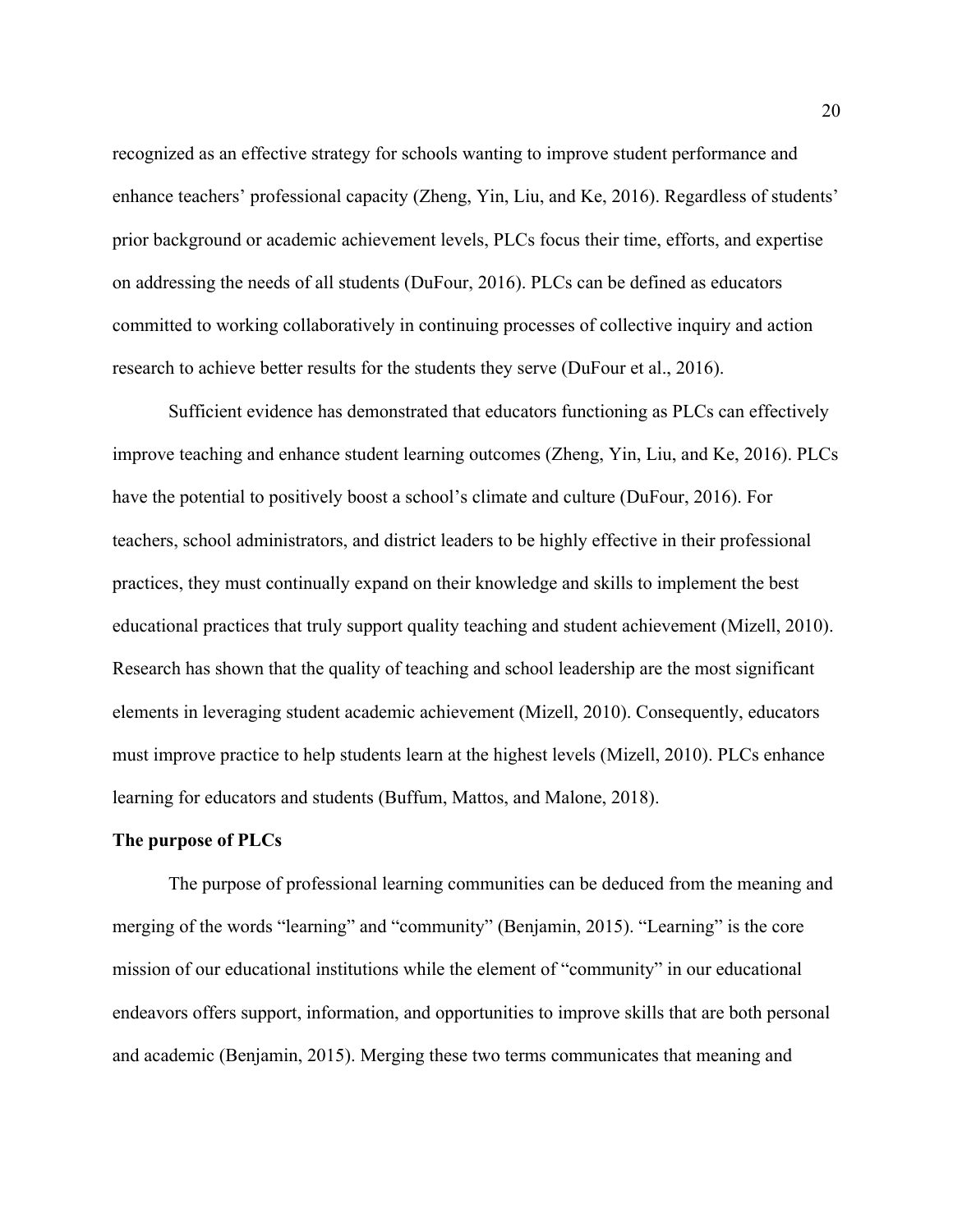provides an opportunity for an educational experience that is supported and scaffolded by others (Benjamin. 2015).

Prior studies have identified the principle behind the development of PLCs as the means to foster collaborative learning among colleagues to enhance students' learning (DuFour et al., 2016). The PLC process represents all the policies and practices that lead a school to create and sustain a network of collaborative teams, whose work enhances student learning (Marzano et al., 2016). Therefore, a PLC is the network of collaborative teams, those groups of teachers working together to improve student learning. Collaboration plays an essential role in reflective practice and reflective practice is an important pathway to developing expertise in education and other disciplines (Marzano et al., 2016). One of the key features of PLCs is committed educators working together to alleviate or eradicate commonly identified barriers to students' success (Dimmock, 2016). PLCs offer a promising future for inspiring knowledge, closing achievement gaps, and empowering teachers to engage in on-site practical research study (Dimmock, 2016). PLCs are a rooted part of the school or district culture that defines their best practices (Mohammad, 2017).

#### **Leadership Actions that Positively Impact PLCs.**

Leaders have been consistently recognized as crucial facilitators in developing and sustaining PLCs (Zheng et al., 2016). The current popularity of PLCs raises many questions for leaders as they develop a vision for PLCs in their schools such as what are the important elements, components, or functions in a PLC? How do we know when PLCs are working well or on the verge of failure? What is the role of the teacher and the positional leader in developing and sustaining PLCs? (Haar and Foord, 2013). Carpenter (2015) stated that, for professional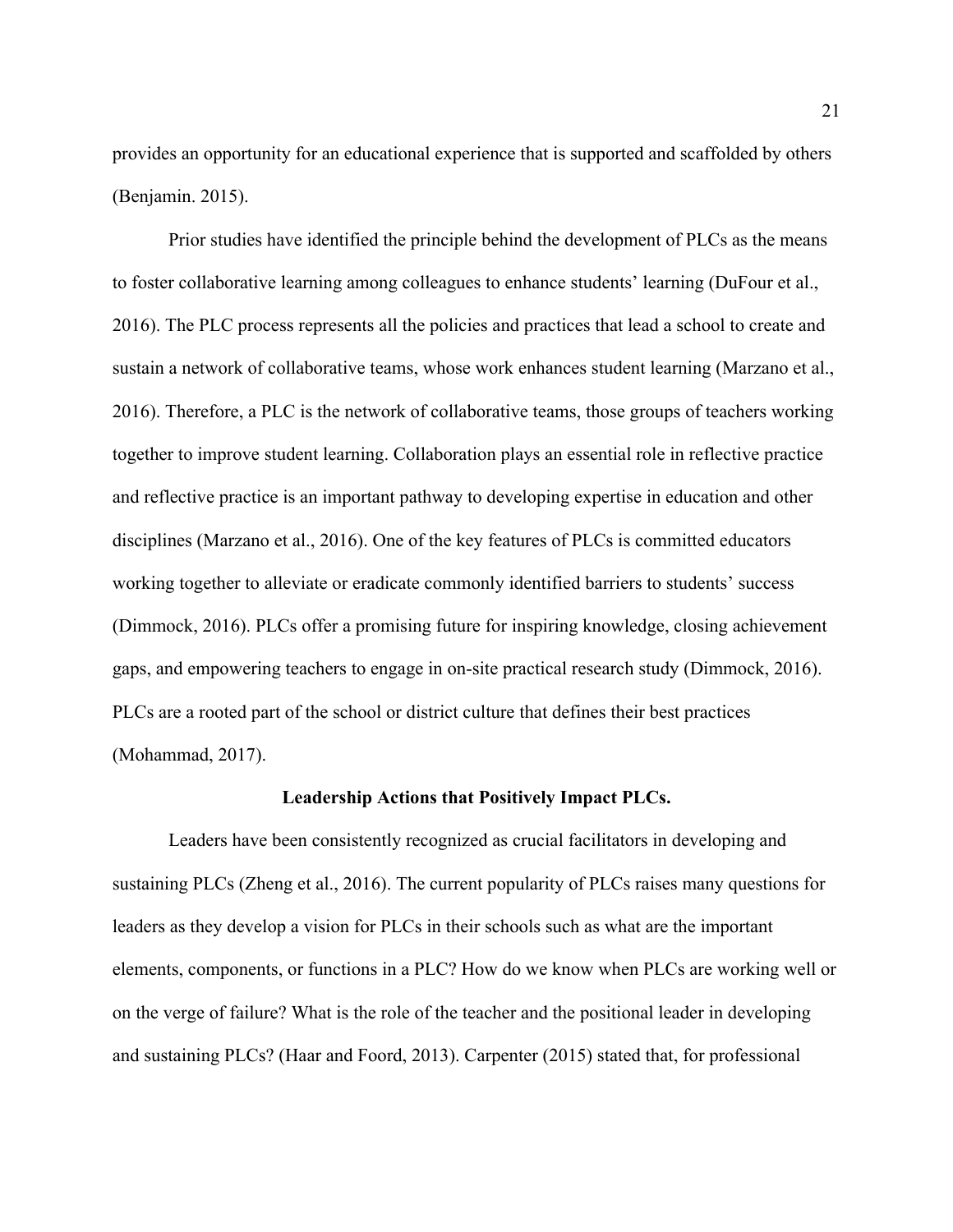learning communities to be effective and meet the purpose described by schools, instructional leaders must ensure they provide supportive and shared leadership structures that encourage effective collaboration.

To build a successful learning community, the instructional leader must abandon the traditional position of authority and recognize that his or her role must include that of a learner who is working with teachers and other staff to examine and search for solutions that will enhance student learning (Williamson, 2009). The leadership practices that incorporated instructional and transformational leadership models have been consistently recognized as crucial facilitators in developing, implementing, and sustaining PLCs (Zheng, Yin, Liu, and Ke, 2016). Leaders can build a shared vision for a PLC, set direction, facilitate collaboration and communication among staffs, provide the structural and relational support, which could ultimately lead to school culture improvement (DuFour and Fullan, 2013).

Because leaders are working with people and managing people with different mindsets, emotions, egos, and feelings, building effective professional learning communities can constitute a major challenge (Rao, 2016). Philpott and Oates (2017) expressed that questions about educational reforms or transforming schools can be linked to questions about the focus and the extent of PLC implementation. Most educators are acquainted with the idea that authentic school transformation requires continuous professional development training for both new and veteran teachers (Mohammad, 2017). But humans have developed a world of such complexity, global interdependence, and continuous fast-moving change that leadership is beyond the scope of the individual and requires more effective collective action and the development of high-performing teams (Hawkins, 2011).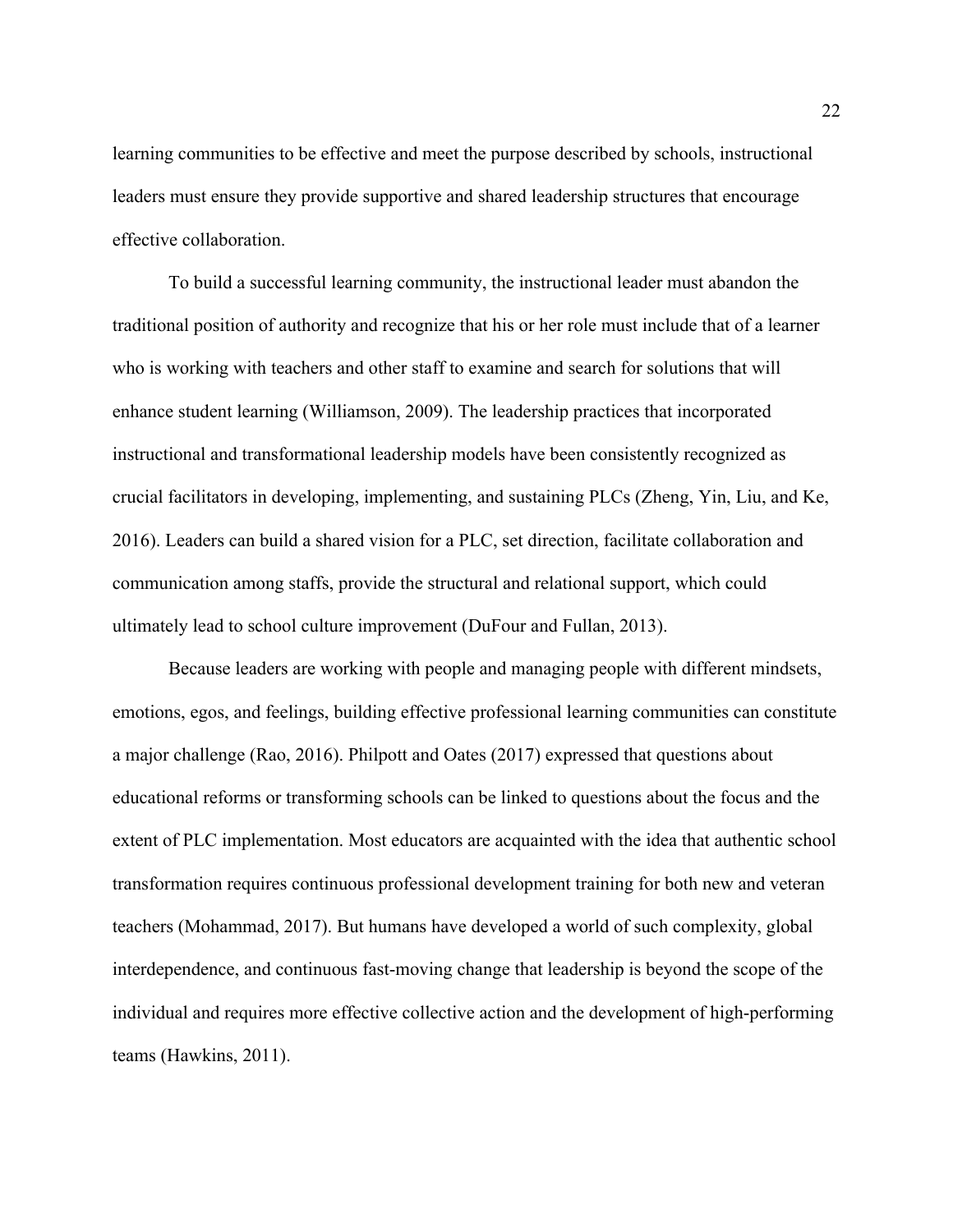**Establishing Effective Collaborative Teams.** Thessin and Staar (2011) suggested that the most effective schools are the ones in which staff are simply taught how to collaborate. Both authors expressed that districts interested in implementing successful PLCs must involve teachers and administrators in developing and leading the PLC process; they must teach administrators and teachers how to work collaboratively and effectively in PLCs; they must show how PLCs fit in the district or school improvement process and action plans (Thessin and Staar, 2011). PLCs revolve around the idea of improving student learning through collaboration (Buffum et al., 2018). Teachers learn more about their profession, gather and use assessment data to enhance their student learning, and increase student achievement through a collaborative effort (Buffum et al., 2018). The most common drawbacks of PLCs come from inappropriate implementation on the part of the teacher or the instructional leader (DuFour, 2016).

Carpenter (2015) stated that a collaborative culture is the structured process by which teachers and instructional leaders work together, interdependently, to analyze and influence their professional practice to improve student achievement. Problems in schools today are primarily around student achievement (Carpenter, 2015). PLCs were envisioned as an ideal framework to ensure the provision of equitable opportunities for all students to access the same knowledge and skills being offered at a school regardless of his or her assigned content teacher (Carpenter, 2015). Educators who participate in PLCs must understand that they must work together for the greater good of improving student learning (Mohmmad, 2017).

#### **The Benefits of PLCs**

The PLC process benefits teachers, students, and school leaders (Marzano et al., 2016). A PLC is an ongoing process in which educators and administrators work collaboratively in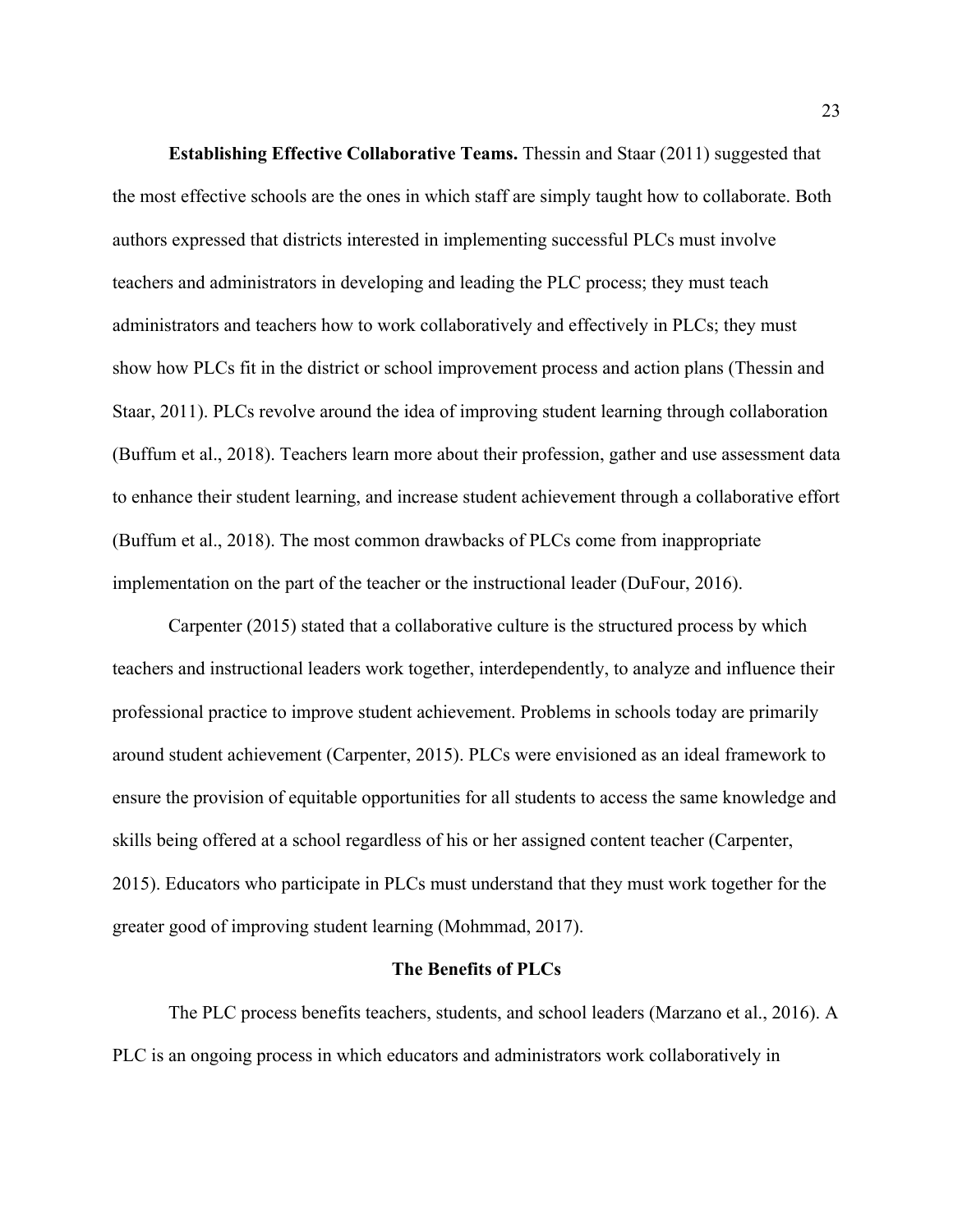frequent cycles of shared inquiry and action research to obtain enhanced results for the students that they serve (DuFour et al., 2016). Simply organizing teachers into teams does not automatically guarantee a successful team, the team must have an unwavering trust that their collective power to influence student achievement is always greater than a student's ability to reject the learning process (Mohammad, 2017).

**The benefits for leaders.** In schools without PLCs, instructional leaders and administrators must work with teachers individually to enhance their actions in the classroom, which, in turn, will have a positive effect on student achievement (Marzano et al., 2016). PLCs benefit school leaders by increasing their ability to support teacher development and student achievement (Marzano et al., 2016). In a school that implements the PLC process, the principal or instructional leader can directly influence collaborative teams, collaborative teams, in turn, have direct influence on teachers' classroom practice, which then affect student achievement (Marzano, et al., 2016). PLCs allow educational leaders to effectively create a structured master schedule that promotes frequent teaming and collaborative opportunities for teachers. Marzano et al. (2016) stated that, if a PLC is to effect change, collaborative efforts must be structured and purposeful. However, setting aside time for teachers and administrators to meet does not guarantee meaningful teamwork or collaboration. Teacher resistance to change can hinder the effectiveness of a PLC and one of the major problems hindering successful PLC implementation is a lack of clarity about the concept and its essential influence on student achievement (Marzano et al., 2016).

**The benefits for teachers.** Professionally, the PLC process empowers teachers with the opportunity to initiate and influence change in the workplace by sharing their content expertise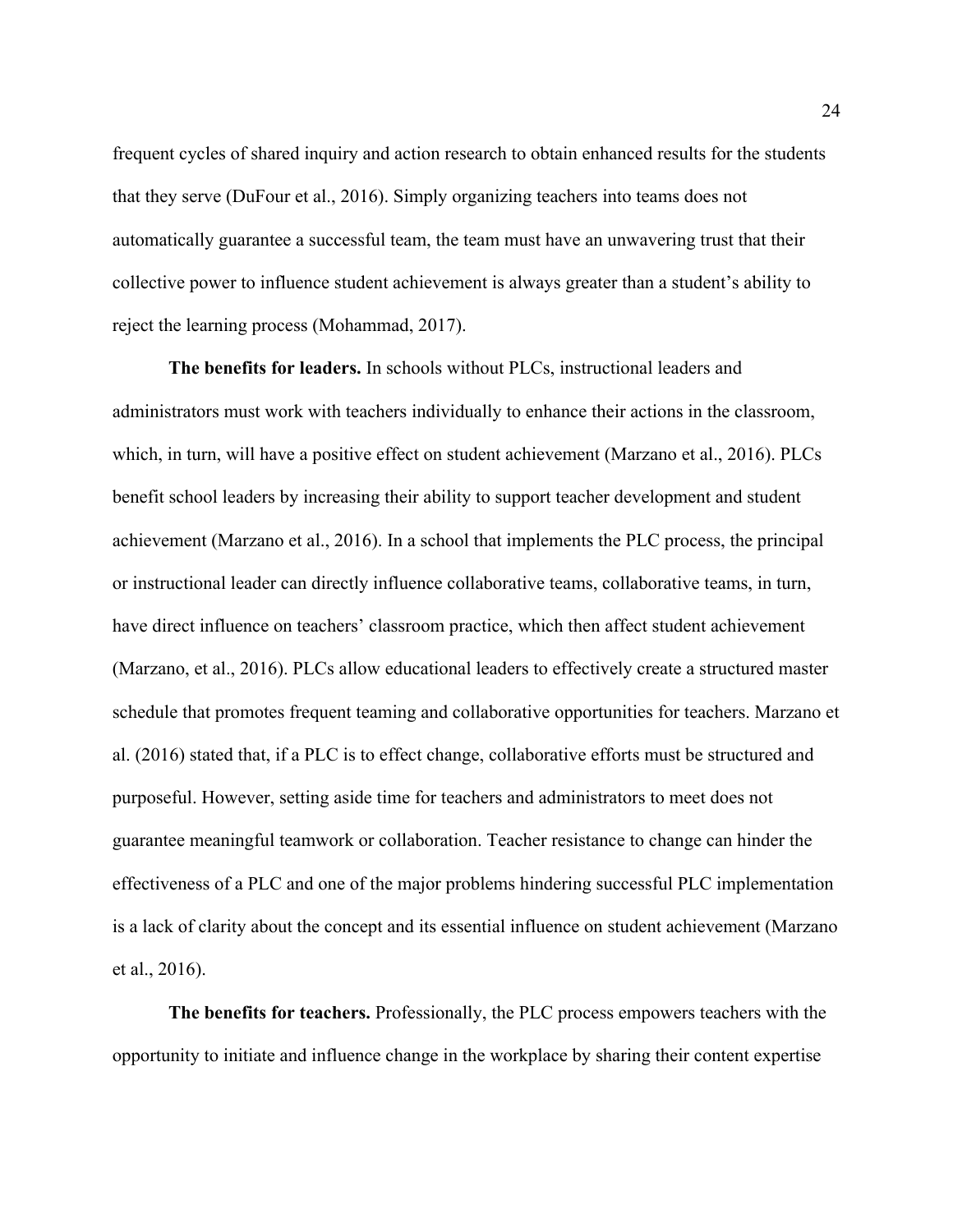and instructional strategies that promote student learning (Buffum, Mattos, and Malone, 2018). As in all professions, new teachers need years to improve the quality of the skills to be effective in their role (Mertler, 2018). Veteran teachers do not master their profession simply by spending years in the classroom. True experts or "master teachers" are those who continually and systematically reflect on their actions and performance as well as on the consequences of those actions (Mertler, 2018). The PLC is structured and designed to engage teachers in an ongoing collaborative professional work cycle (Marzano et al., 2016). The PLC process offers teachers the opportunity to express, explore, analyze, and reflect on their professional practices, which in turn, could lead to improved student achievement (Mohammad, 2017).

**Support social interactions and networking amongst teachers.** Teachers' participation in PLCs encourages social interactions amongst grade level teams or colleagues and discourages teacher isolation (Mertler, 2018). Instructional leaders are required to provide collaborative planning times for PLC members each week (DuFour, 2016). Teachers are obligated to collectively use this time for the planning and pacing of instruction with their grade level or content learning teams, to identify their struggling learners to plan intervention strategies, and to identify students who have demonstrated mastery of the content to plan extension activities (Mertler, 2018). The PLC process creates a culture in which teachers feel more empowered in their work by offering a more effective means for professional learning opportunities (Marzano et al., 2016).

**Alleviate teacher isolation and professional responsibilities.** The PLC process is structured for educators to approach academic or instructional problems as a team of professionals (Mathewson, 2016). Teachers who do not participate in PLCs tend to function in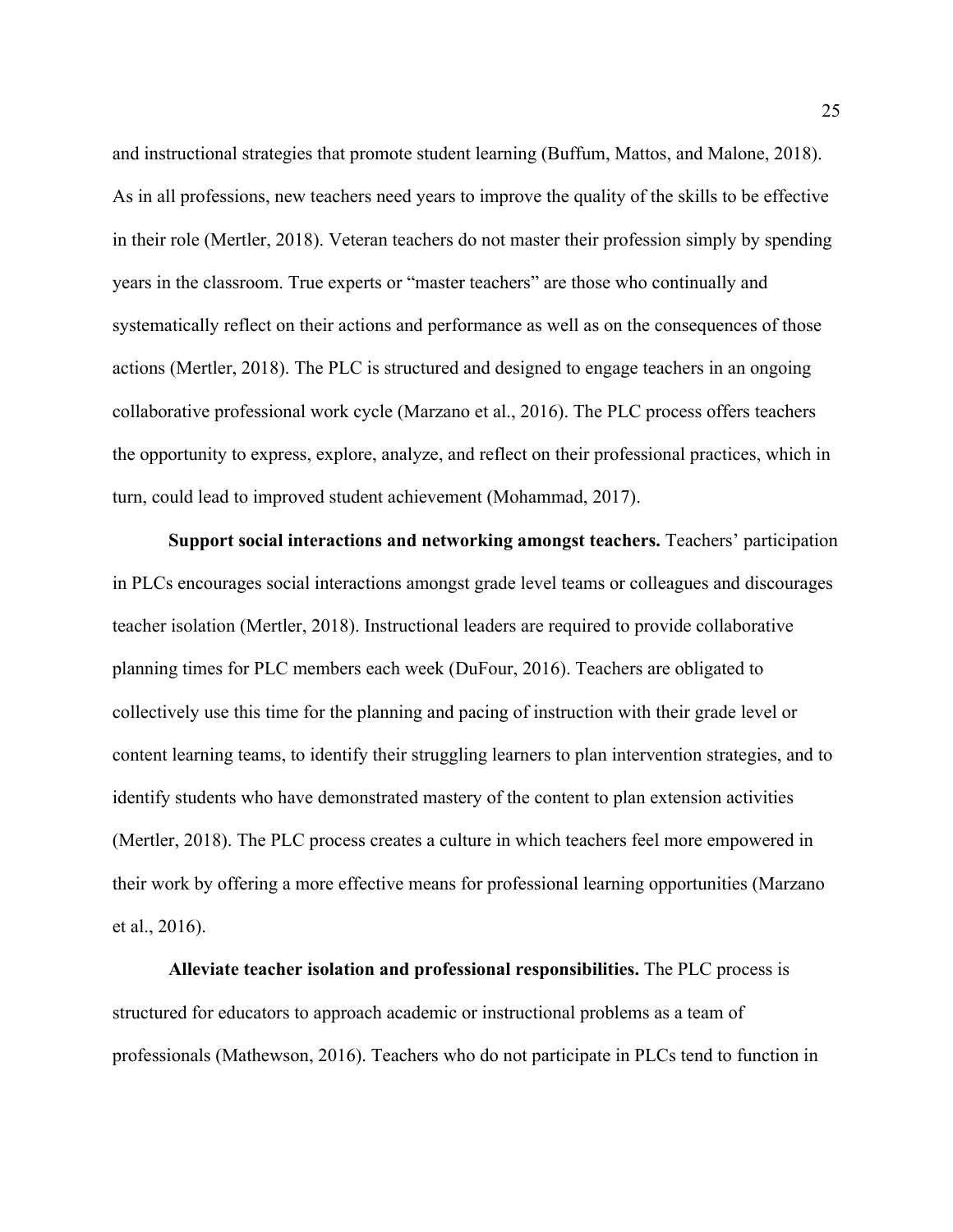isolation and they feel solely responsible for their students (Mathewson, 2016). Mathewson (2016) stated that PLCs foster collaboration among teachers to improve student academic achievement and they get results. Teachers share their content expertise with their colleagues, and teachers are encouraged to take risks and try out new approaches to teaching a concept based on the success that other teachers had in using that strategy.

**Provide a life-long learning environment for both veteran and new teachers.** Veteran and new teachers confront great challenges each year that may require the collaboration and support of all members of the learning community such as changes to national or state educational laws, instabilities in district or school procedures, changes in content areas, implementation of new instructional materials or teaching techniques, new technology integration, changes in student demographics, and emerging student learning needs (Mizell, 2010). Professional development could occur in informal contexts during PLC gatherings; healthy discussions among colleagues and teacher learning opportunities could be derived from peer observation of a colleague's work (Mizell, 2010). If teachers engage in effective professional development focused on the skills that educators need to address students' most substantial learning challenges then student learning and achievement increases (Mizell, 2010). Professional learning communities are ineffective if they do not engage teachers in striving to improve their teaching skills and enhance student learning outcome (DuFour, 2016).

**Offer opportunities to acquire professional development credits.** Many schools require educators to access professional development credits within a certain amount of time and this requirement may vary from district to district and from state to state (Battersby and Verdi, 2015). Although it might take years to see results, the rewards of a PLC are mutually beneficial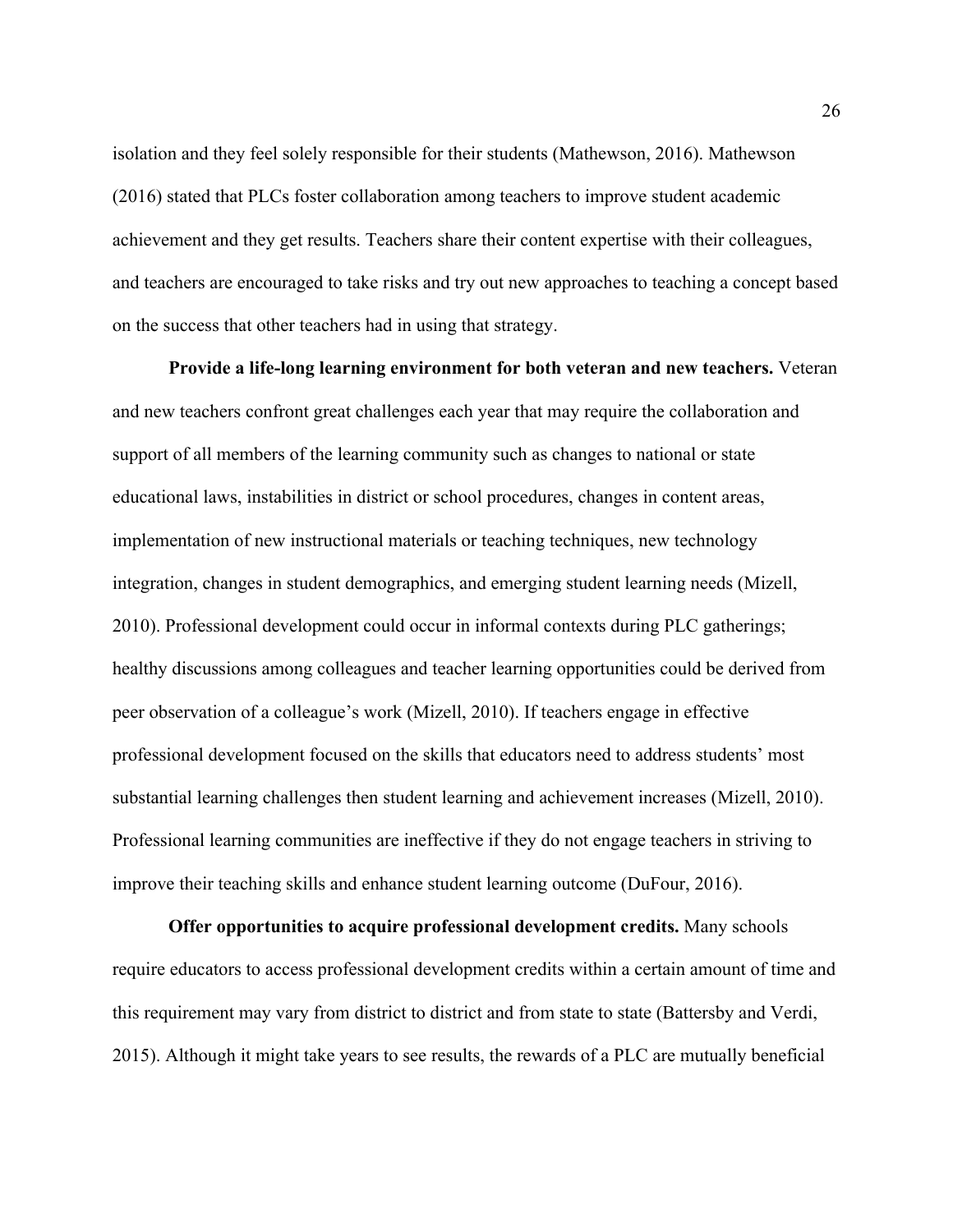to both teachers and students (Battersby and Verdi, 2015). PLCs contribute to the role of educators as lifelong learners and address the issues of teacher isolation, teacher professional development requirements, teacher attrition, and student achievement (Battersby and Verdi, 2015). Mizell (2010) stated that educators who do not experience effective professional development do not improve their teaching skills, which in turn could negatively affect student learning. PLCs are an effective framework for collaboration among general and elective teachers (Battersby and Verdi, 2015).

**Collective and supportive resources.** Essential ideas that facilitate the work of a PLC are teachers collaboratively working together to learn about the practices, policies, procedures, and beliefs that best guarantee student learning, educators applying and implementing what they are learning, and educators using evidence of student learning to evaluate, revise, and celebrate their collective efforts to improve student achievement (Buffum, Mattos, and Malone 2018). This information can be used to drive teachers' instruction that implements new ideas, best practices, and strategies to meet the identified needs of their students. PLCs provide opportunities for improving teachers' professional skills and offer a pathway for sharing and gathering extensive resources to improve the art of teaching and learning (Dimmock, 2016).

Despite compelling evidence signifying that working collaboratively represents best practice, teachers in many schools continue to work in isolation (Dufour et al., 2016). Elbousty and Bratt (2010) suggested that some teachers prefer working alone, viewing collaboration as a waste of time or an impairment to getting work done because they doubt that collaboration will positively impact student achievement. Mizell (2010) wrote that, on a learning team, teachers and school leaders work together to determine instructional gaps through students' learning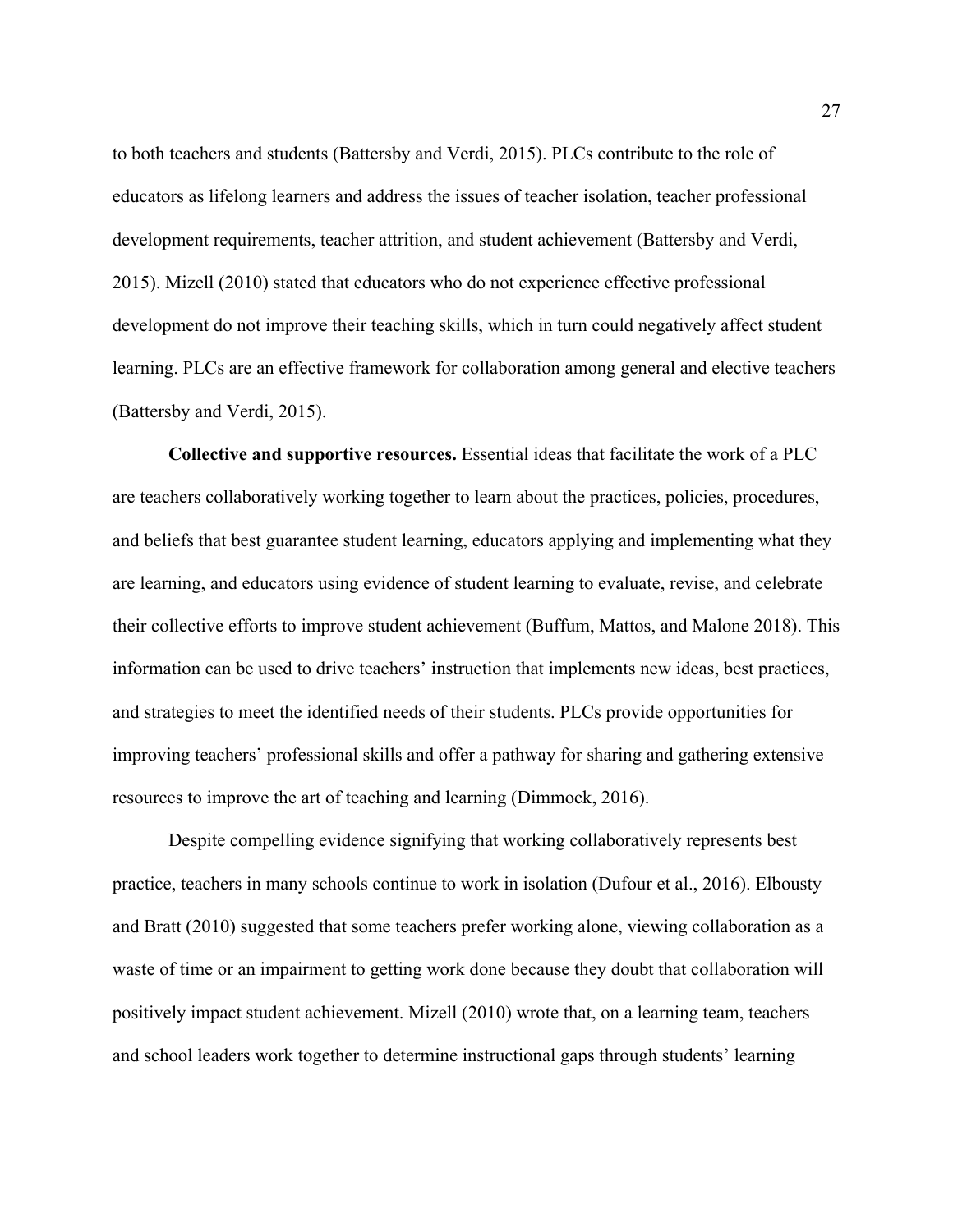discrepancies; to understand what students are not learning and adjust instructional strategies that will help close those achievement gaps.

**The benefits for students.** A growing number of research studies supports the claim that PLCs lead to improved student learning outcomes (Marzano el al, 2016). Fulton and Britton (2011) analyzed six previous studies on collaborative structures and student learning in science, technology, engineering, and mathematics (STEM). All six studies found positive effects on student learning outcomes (Fulton and Britton, 2011). The authors performed a research investigation on STEM teachers in professional learning communities and observed improved practice. "*STEM teachers in professional learning communities; a knowledge synthesis",*  conducted by the National Commission on Teaching and America's Future (NCTAF) and WestEd, included an analysis of almost two hundred STEM educational resource articles and reports to support their findings. Fulton and Britton (2011) concluded that great teaching is like a team sport, and when teachers team up with their colleagues, they create a culture of success in schools that leads to improved teaching and student learning gains. Fulton and Britton (2011) identified six principles that contribute to an effective learning community as the following; shared values and goals, collective responsibility, authentic assessment, self-directed reflection, stable settings, and strong leadership support. According to the authors, teacher collaboration supports student learning, promotes teacher job satisfaction, and assures greater teacher retention (Fulton and Britton, 2011).

**Provision for equitable learning opportunities**. Today's students are preparing for a future in which they will be expected to invent and reinvent their work, collaborate with their peers to solve problems, develop new knowledge, and continuously acquire new skills (Fulton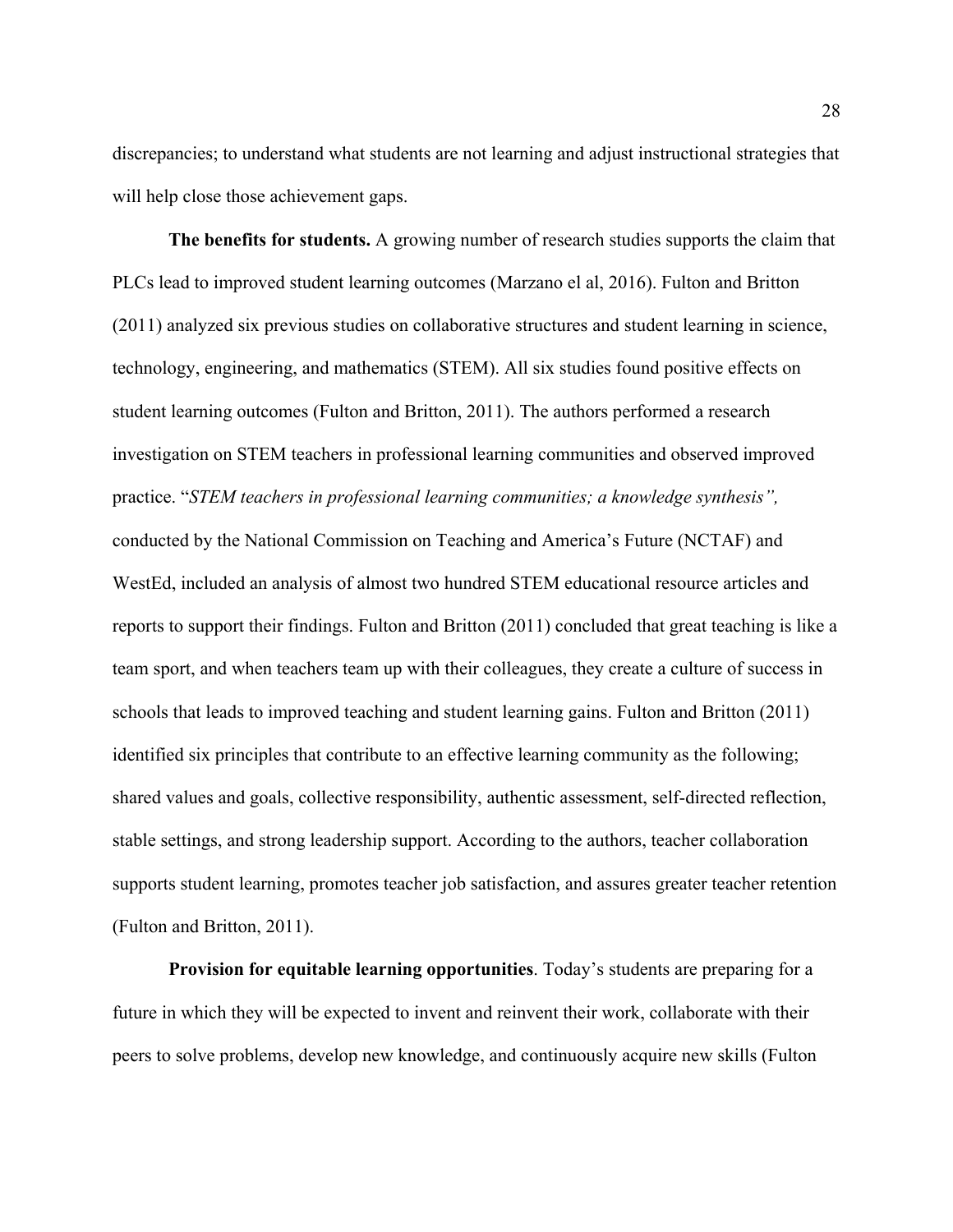and Britton, 2011). They need teachers who know how to design schools that portray the learning organization they are required to work in for the rest of their lives (Fulton and Britton, 2011). PLCs provide equitable opportunity to assess all students with the same rigor, the same criteria, facilitate systematic and collective responses to students who are experiencing difficulties and are in need of intervention, and facilitate systematic and collective responses to students who have mastered the content and are need of enrichment activities (DuFour et al., 2016). In a PLC, teachers agree on new and powerful ways to work together to achieve the desired student learning outcome for their grade level content or team (Marzano et al., 2016).

**Provision of systematic approach to intervention and extension activities.** The PLC concept demands a systematic approach to intervention for struggling learners and extension activities for student who are proficient or demonstrate content mastery (Buffum et al., 2018). The PLC concept supports high levels of learning for all students because it encourages teachers to provide students with a guaranteed and viable curriculum for every course and grade level (DuFour, 2016). Teachers develop a variety of common formative assessments and use evidence of student learning to foster a culture of continuous school-wide improvement for teams and their members (Buffum et al., 2018).

### **A Culture of Continuous Learning.**

According to Carpenter (2015), a collaborative culture is the way instructional leaders and teachers think and act about sharing information about their practices. PLCs are advantageous for shifting the perspectives of teachers and instructional leaders from a fixed to a growth mindset. Teachers who engage in the PLC process create a culture in which they are involved in the refining and improving of their professional practices and content expertise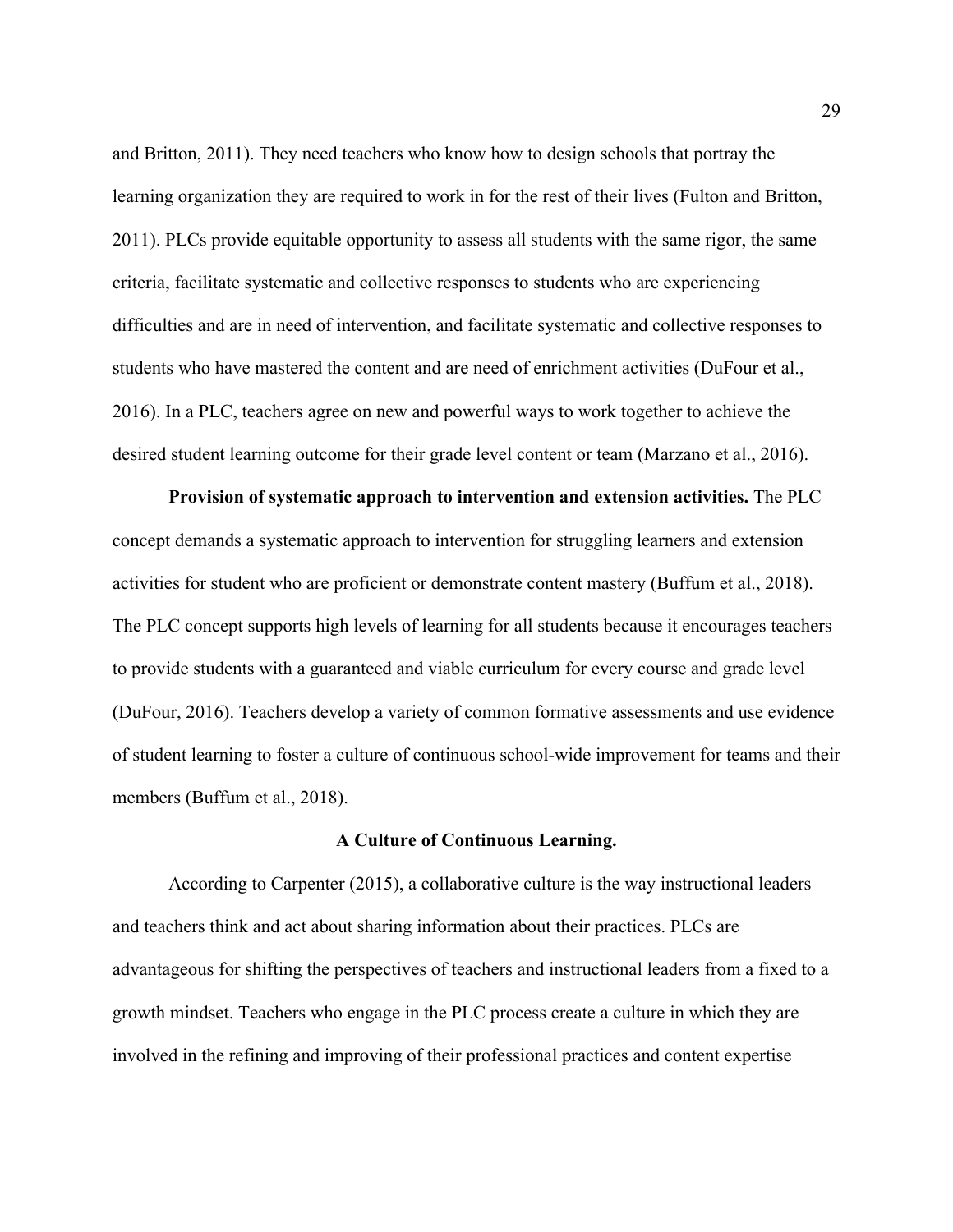(Buffum, Mattos, and Malone, 2018). If a school's established culture is one of dysfunction, isolation, and lacks shared vision and beliefs, the learning environment is going to change in such a way that decreases the effectiveness of each educator (Pirtle and Tobia, 2014). The transformation of a school culture is a joint effort of the entire learning communities (Pirtle and Tobia, 2014). The culture of a PLC campus is defined by effective instructional practices and enhancing teachers' skills for the sole purpose of improving student learning. These practices are at the very core of a collaborative school culture (Mohammed, 2017).

According to Sebestian, Allensworth, and Huang (2016), there is growing awareness of distributed leadership, which is becoming more common in the educational field. School principals can play a vital role in promoting teacher leadership by delegating authority and empowering teachers in ways that allow them influence key organizational decisions and processes (Sebestian et al., 2016). Their results suggest that effective principals use teacher leadership to enhance the school learning environment while they work on professional development and school program consistency (Sebestian et al., 2016). The authors concluded that it is difficult for one individual to be the sole leader of any organization without delegating some part of his or her role to some of his or her selected members or teams (Sebestian et al., 2016). PLCs contribute to a positive school culture that promotes collaboration among staff, builds teacher capacity, improves lesson design or instruction, and delivers high quality instruction that enhances student learning (Buffum et. al, 2018).

Mindich and Lieberman (2014) combined the survey of 33 New Jersey public schools that were involved in a state sponsored PLC training program and performed a case study on two of the schools. They determined that it was imperative for school leaders to understand what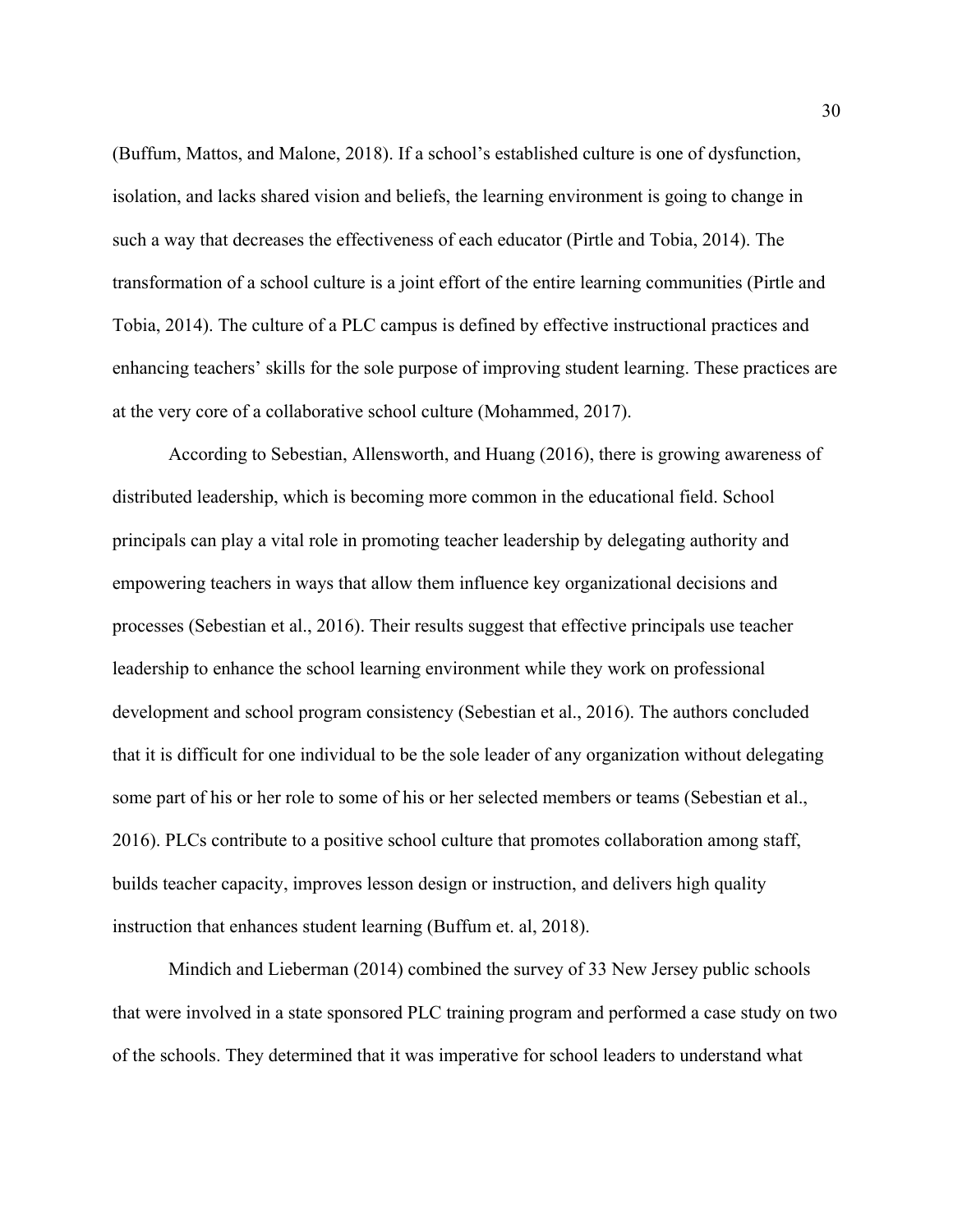makes some teams successful as measured by increased student achievement, changed instructional practices, and the implementation of a culture of continuous improvement. They examined successful learning teams and unpacked the processes, structures, and strategies that supported their success stories. The findings of Mindich and Lieberman (2014) supported the notions of building positive staff relations, creating and maximizing meeting times, providing state and district trainings, developing norms and goal-setting procedures, analyzing data and developing a data-driven culture, and having a growth mindset among the members of the PLCs. Instructional leaders and teachers must have the patience to allow the PLC process to develop and avoid a "right now" mindset regarding results (Mindich and Lieberman, 2014).

**PLCs' impact on school culture.** Mohammad (2018) defined the term *culture* as the beliefs, practices, behaviors, and norms of an organization. School culture holds the biggest key to unlocking the potential of public schools, but it is also an area where most school officials and reformers fear to tread. Dysfunctional school cultures can serve to sustain student achievement gaps (Muhammad, 2018). The PLC culture is grounded on two core principles: a) all students can learn at high levels and b) instructional practice and influence are the greatest determining factors in students' success (Mohammed, 2017). Provini (2012) wrote that a PLC involves much more than a staff meeting or a professional learning event, it represents the institutionalization of a focus on continuous improvement in staff performance and student learning. However, many school districts and their administrators have modified the PLC concept to such a degree that they might no longer accomplish their intended outcome (Dufour et al., 2016).

School culture is as intricate as the people that work and learn within the building because it evolves as the organization faces new challenges and welcomes new people into the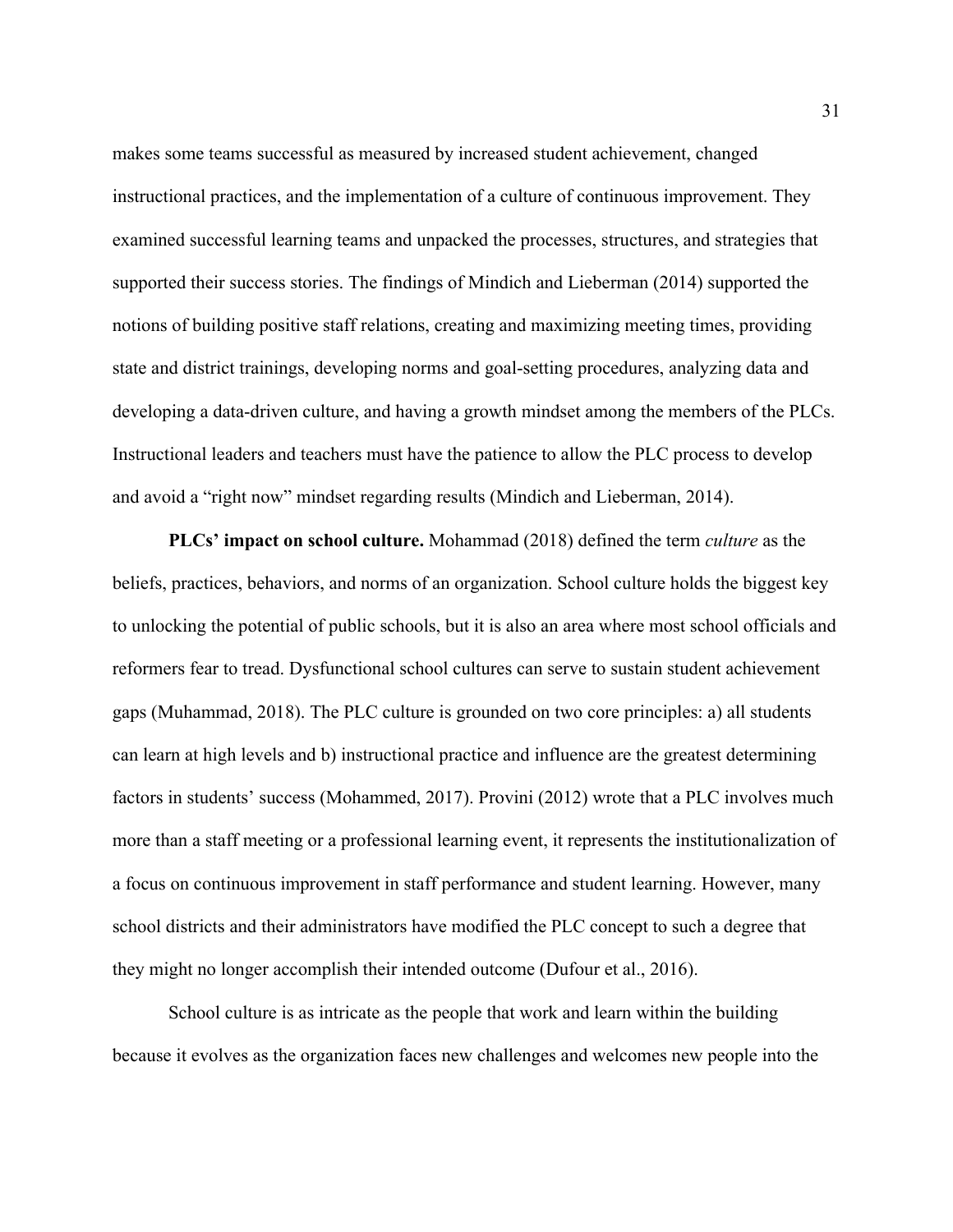dynamic (Bower and Parsons, 2016). School culture is continually reformed as it responds to direct stakeholders needs such as those expressed by teachers and students as they relate to the demands of greater society and like other reform approaches, teachers are crucial to the redesign model (Bower and Parsons, 2016). School culture grabs us when we walk through the halls and informs us whether we want to be there (Wright, 2014). School culture can be revitalizing when positive, suffocating when negative, and it is what encourages or discourages a teacher (Wright, 2014). The pillars upon which a successful school culture is built are communication, observation, relationships, and expectations (Zoul, 2010).

**PLCs' impact on teachers' pedagogy.** Actively engaging teachers in professional learning communities does not automatically increase their professional knowledge and improve student learning (Mohammad, 2017). The concept of a PLC rests on the premise of enhancing student learning by improving teaching practices (Mohammad, 2017). Therefore, in what ways does teacher participation in PLCs result in teaching practice changes that effect student achievement? PLCs contribute to the shift in the habits and educators' mindsets of just teaching to ensuring that all students are learning the content that is being taught (Buffum et al., 2018). When teachers seek to improve on their professional practices, they reflect on the causes of their success and develop a deeper commitment to the practices that will continue to assure success (Foord and Haar, 2013). PLCs focus on teachers' personal commitment to enhance their practices through personal and collaborative reflection on their perceptions and practices (Foord and Haar, 2013). Individual teachers working in a PLC must bear the responsibility for changing their professional practices to meet the needs of each student under their charge and care (Foord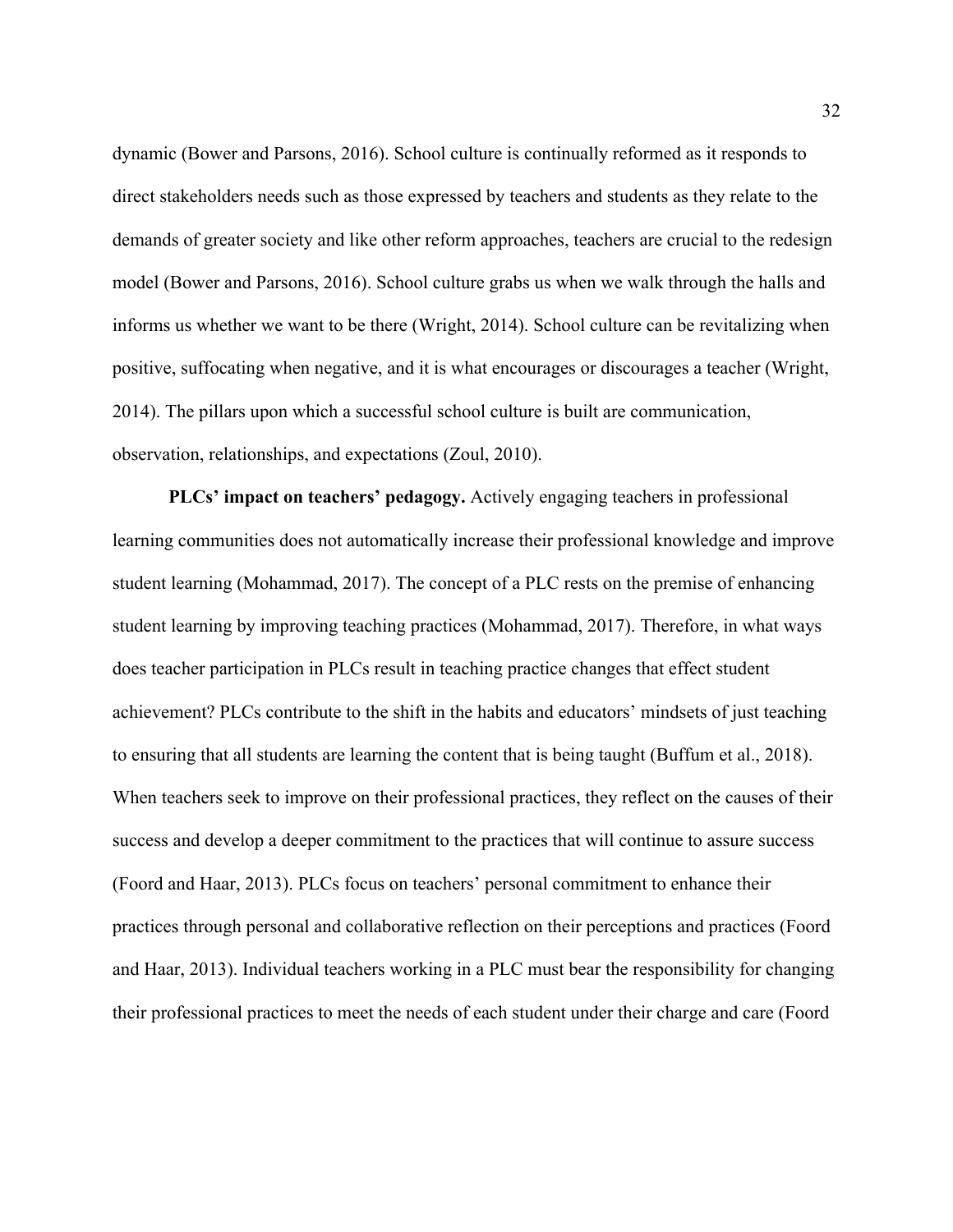and Haar, 2013). Learning must be rigorous, relevant, and supportive of healthy relationships among students, teachers, and other stakeholders (Foord and Haar, 2013).

The PLC process allows teachers to gain insights from other teachers about their instructional practices and develop new perspectives about the teaching and learning process that could potentially improve student learning. According to Tomlinson (2014), a highly effective teacher creates an environment that is active and engaging to student learning and development, embraces diversity, encourages students to accept responsibility for their own learning, designs lessons that allow students to be active participants, provides all students with equitable access to learning by differentiating their instruction, displays efficient classroom management, and makes meaningful connections to students' learning. The notion that professional learning is literally "embedded" within the scope and actual setting of an individual's classroom or school offers the potential for a much greater degree of professional growth (Mertler, 2018). Continuing collaborative inquiry into what works in one's classroom, school, and district, holds so much more prospective for school improvement and enriched student learning (Mertler, 2018).

Segura and Tobias (2014) suggested that students benefit from the expertise of various teachers and administrators who share a vision for student learning and avoid division. While improving student learning, the teachers also build their own personal capacity by working as a member of an ongoing collaborative and high-performing team (Segura and Tobias, 2014). Mottero (2014) mentioned three teaching skills that researchers have found to be highly correlated to student outcomes: creating a learning environment, delivering effective instruction, and analyzing and adjusting. An unproductive teacher can affect student learning for years and having two ineffective teachers for 2 consecutive years can damage a student's entire career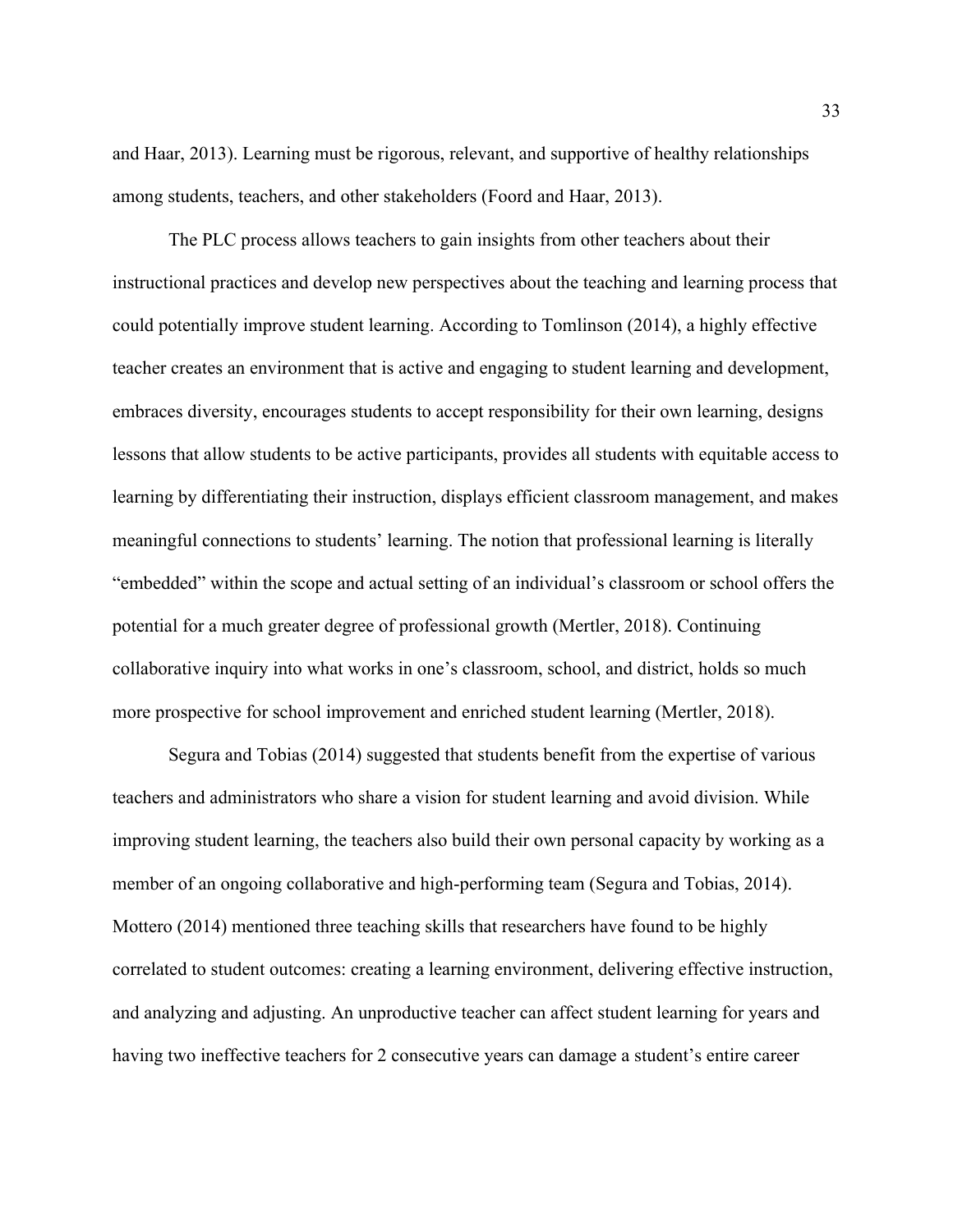(Moterro, 2014). Working as a collaborative group discourages teacher isolation and promotes shared responsibility for student learning. The principal role of a PLC is to ensure students' learning (Dufour et al., 2016).

**PLCs' impact on students' learning.** Effective student learning is sustained by ensuring that every teacher is an effective professional who actively seeks to improve their professional practice (Foord and Haar, 2013). PLCs must use data to address individual student's readiness, interest, and learning styles (Foord and Haar, 2013). Curriculum, instruction, and assessment must be differentiated and additional support systems for intervention and enrichment activities must be readily available to students (Foord and Haar, 2013). Tomlinson (2014) stated that teaching is about learning, learning is about becoming, and making a history is about taking up a career and making a life. Teachers need to take the time to know every child by name and need, regardless of their learning ability, culture, or background knowledge with which the child is identified (Tomlinson, 2014). This is one of the highest demands on teachers today in the present society, the challenge of one individual to divide his or her time and resources to serve and effectively maximize the potential talents in each class period (Tomlinson, 2014). PLCs alleviate the pressure on individual teachers to meet the needs of all his or her students by making the demands on teachers a joint effort of the team.

Effective teaching requires educators to focus on student learning rather than merely on teaching the content (McGuire, 2015). Educators who are focused on teaching rather than on students' learning are deemed to have not yet mastered the act of teaching. McGuire (2015) stated that if educators were to teach students how to learn and give them simple straightforward strategies to use, they could significantly increase their students' learning and performance.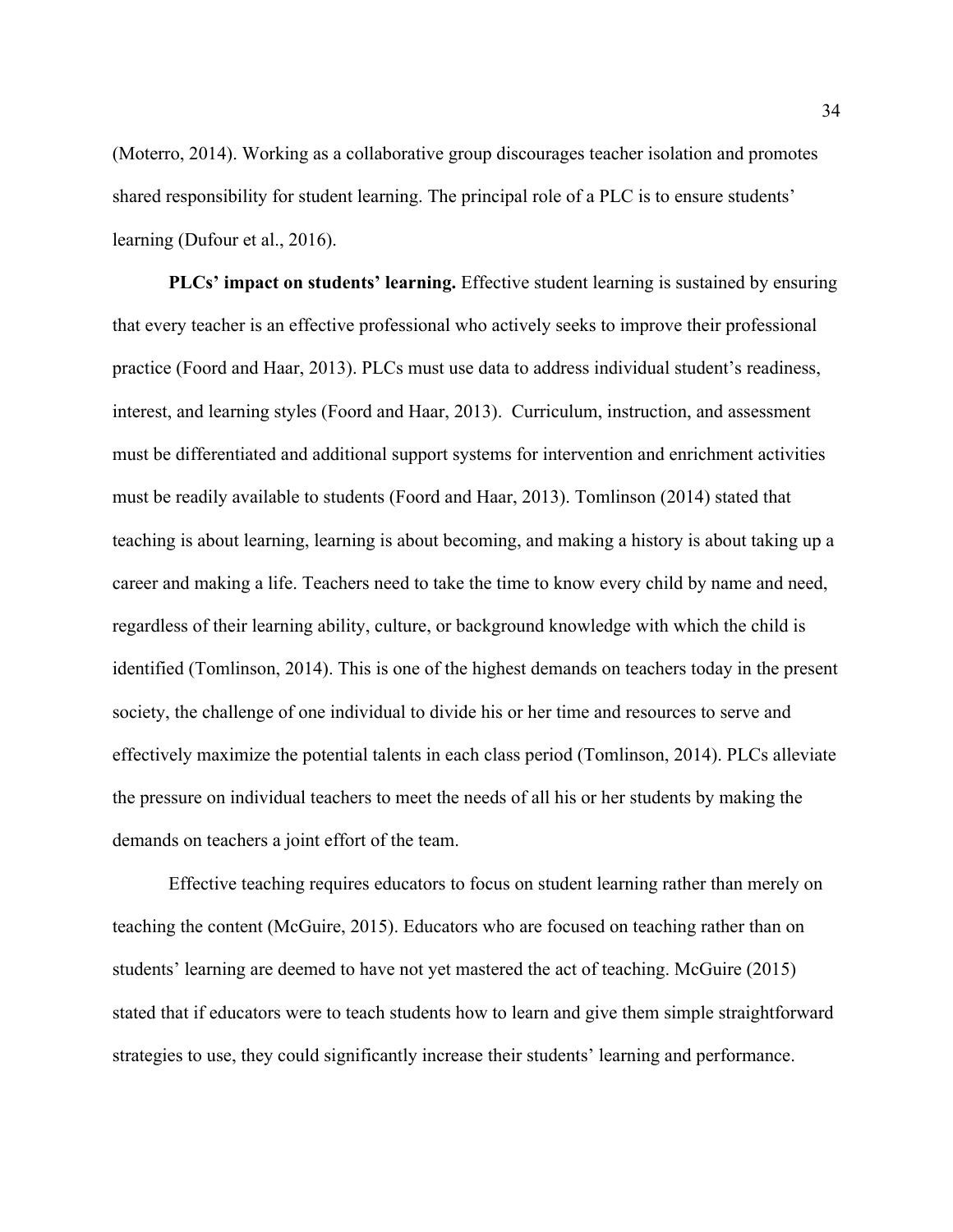Teachers must have strategies or tools in place to effectively teach any diverse group of students how to learn (McGuire, 2015). McGuire (2015) claimed that teachers must learn how to motivate their students intrinsically from merely performing to thriving because all of the learning strategies in the world cannot help a student who does not believe that his or her situation can be transformed. Educators must focus more on their students' learning rather than their own teaching (McGuire, 2015). Therefore, PLCs, when done right, produce consistent growth in student learning.

Eaker (2016) recognized that many students could be left behind if teachers and parents allow students to choose whether to learn or not to learn. To ensure all students succeed, adults must take active responsibility through a collaborative culture like professional learning community to provide a steady and supportive environment that pushes students to do their best (Eaker, 2016). Unmotivated students can pose a frustrating challenge for teachers. Shoem, Modey, and John (2018) wrote that teaching the whole child is important to student learning because it affirms the humanity in each individual teacher and student alike. Teaching the whole child inspires innovation and experimentation in teaching and stresses integrative pedagogy and engaged learning (Shoem et al., 2018). Giving students the power of choice plays a critical role in promoting students' intrinsic motivation and deep engagement in learning (Evans and Boucher, 2015). A critical factor in students' declining motivation may be the school environments that provide students with fewer opportunities for choice and decision making (Evans and Boucher, 2015).

**PLCs' impact on school improvement efforts.** School improvement and student achievement have been directly linked to teacher professional learning communities (Carpenter,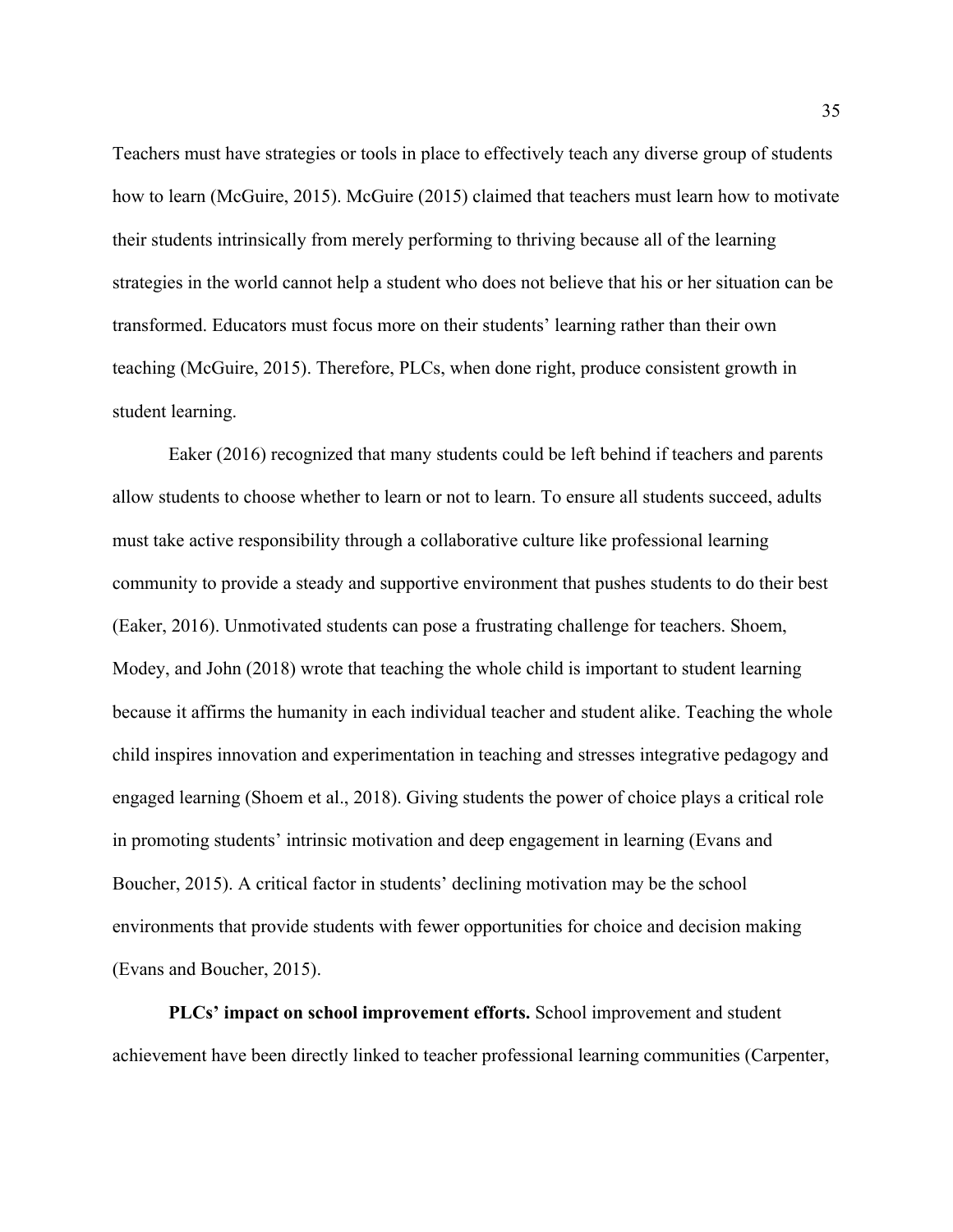2015). A focus on collective inquiry serves as a catalyst for teaching and learning innovations for PLCs (Carpenter, 2015). Improving teaching and learning necessitates that teachers and instructional leaders systematically engage in an ongoing cycle of collecting data of current student performance levels, reflecting on past teaching and learning strategies, developing strategies, and using innovative practices to ensure all students achieve (Carpenter, 2015). PLCs must have shared leadership to promote collective inquiry and staff involvement in creating a shared vision, values, structures, and functions of a school (Carpenter, 2015). DuFour and Fullan (2014) referred to PLCs as a vehicle to transform a school from the philosophy of seclusion to a culture of collaboration to increase student achievement.

Elbousty and Bratt (2010) discovered the important role of PLCs in school improvement. Both authors examined a large, urban, East Coast high school to determine the team strategies for school improvement. The teachers involved in this investigation were accustomed to working in isolation and their students experienced several areas of deficits (Elbousty and Bratt, 2010). The failure of the school was related to a lack of teamwork and collaborative planning times. The teachers gained tremendous intuition from planning and collaborating through PLCs (Elbousty and Bratt, 2010). Elbousty and Bratt (2010) shared that, in addition to the benefits of collaboration, the teachers stated that they had gained tremendous insights into curriculum development, classroom management, motivation, and managing students with learning disabilities.

### **Conclusion**

Olivier and Huffman (2016) specified that most definitions of a PLC in the United States refer to engaging school administrators and teachers in developing a shared vision for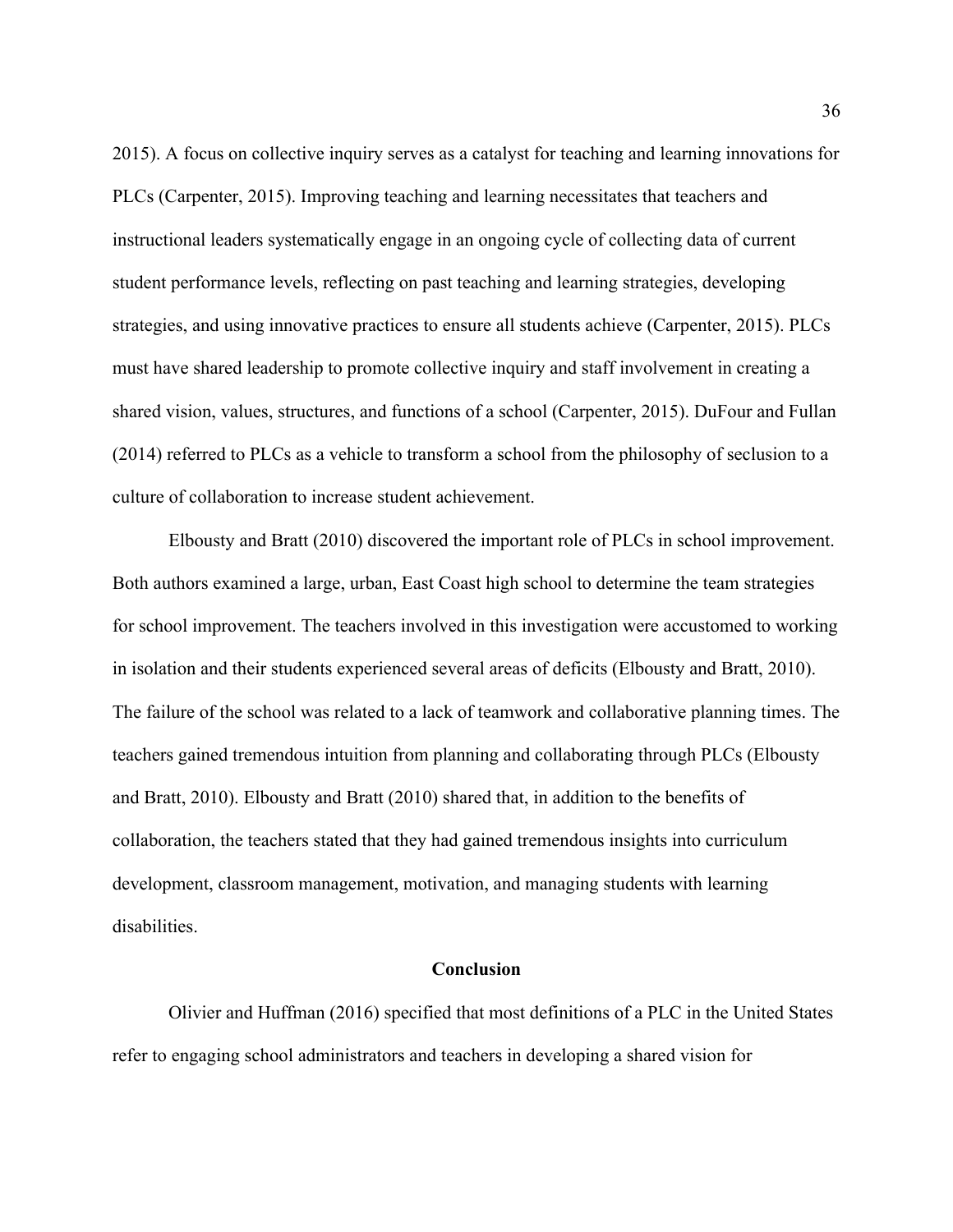meaningful collaboration, leveraging adult learning, and increasing student achievement. Teachers and principals using the PLC processes agree upon several guiding points such as focusing the school goals and expectations for student achievement, addressing professional development needs, creating structures, and opportunities for teachers to collaborate, and managing instructional programs (Leithwood, Louis, Wahlstrom, and Anderson, 2010). A school leader must assume the role of a learner in the PLC process to effectively provide the structure that allows continuous collaboration among staff that encourages best practices to improve student learning outcomes (Carpenter, 2015). Shared leadership provides the setting for continuous improvement, shared values, and vision for a school (Carpenter, 2015). A solid constituent structure and distributive leadership is required for PLCs to transform school culture, improve teacher professional practice, build teacher capacity, and increase student achievement (DuFour et al., 2016). Effective transformational leaders provide the structure that facilitates positive school culture with a focus on continuous learning and improvement while empowering teachers to be active participants in the school improvement efforts as a function of raising student achievement. School leaders must be willing to share power and facilitate school developmental processes that connect the potential of teachers to school improvement plans (Carpenter, 2015). DuFour et al. (2016) described PLCs as an organizational model that permits successful public education reform. When teachers come together as a PLC, they impact the culture of a school through an intentional process where a school undergoes a cultural shift that involves the critical reflection on the assumptions, beliefs, values, expectations that make up the norms of a school (DuFour, 2016).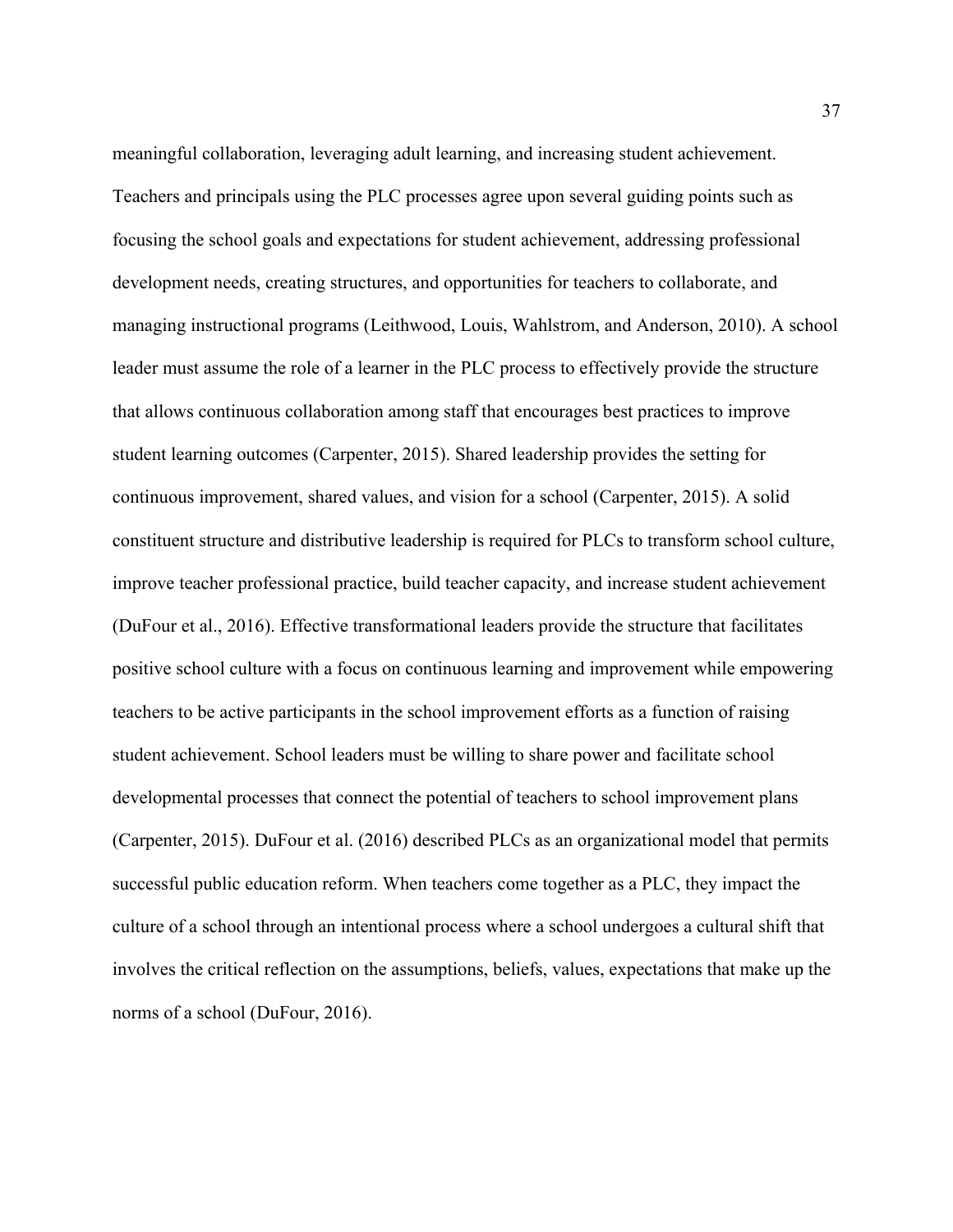A PLC is an environment that promotes teacher empowerment and collaboration with a specific focus on student learning by rethinking teacher pedagogy while building new classroom roles for learners (DuFour, 2016). PLC members develop a common definition of a problem and negotiate solutions leading to the explanation about the cause of a problem (Muhammad, 2018). Educational leaders could define and share their vision with their PLC teams, but the teams must be involved in the shared decision-making process (Mohammad, 2017). To sustain rapid changes in schools, leadership teams must meet regularly throughout the school year to: plan for school improvement, implement key action plans, monitor the progress of the action plans, and evaluate and make necessary changes or adjustments throughout the school year (Mohammad, 2017). PLCs allow teachers to engage in meaningful dialogue to promote positive changes for themselves, their students, and their school (DuFour et al., 2016).

PLCs provide opportunities for teachers to engage in collaboration that help them to identify students' needs, adjust instruction, and achieve collective goals through a common understanding of practices (Thessin, 2015). Having continuous, job-embedded learning and a growth mind-set are the best way for educators to build an effective PLC (Mertler, 2018). To successfully prepare students to meet the challenges of the twenty-first century, educators must be experts in their profession and possess top-notch skills in implementing best practices that will effectively meet the needs of the diverse groups of students represented within the four walls (Thessin, 2015).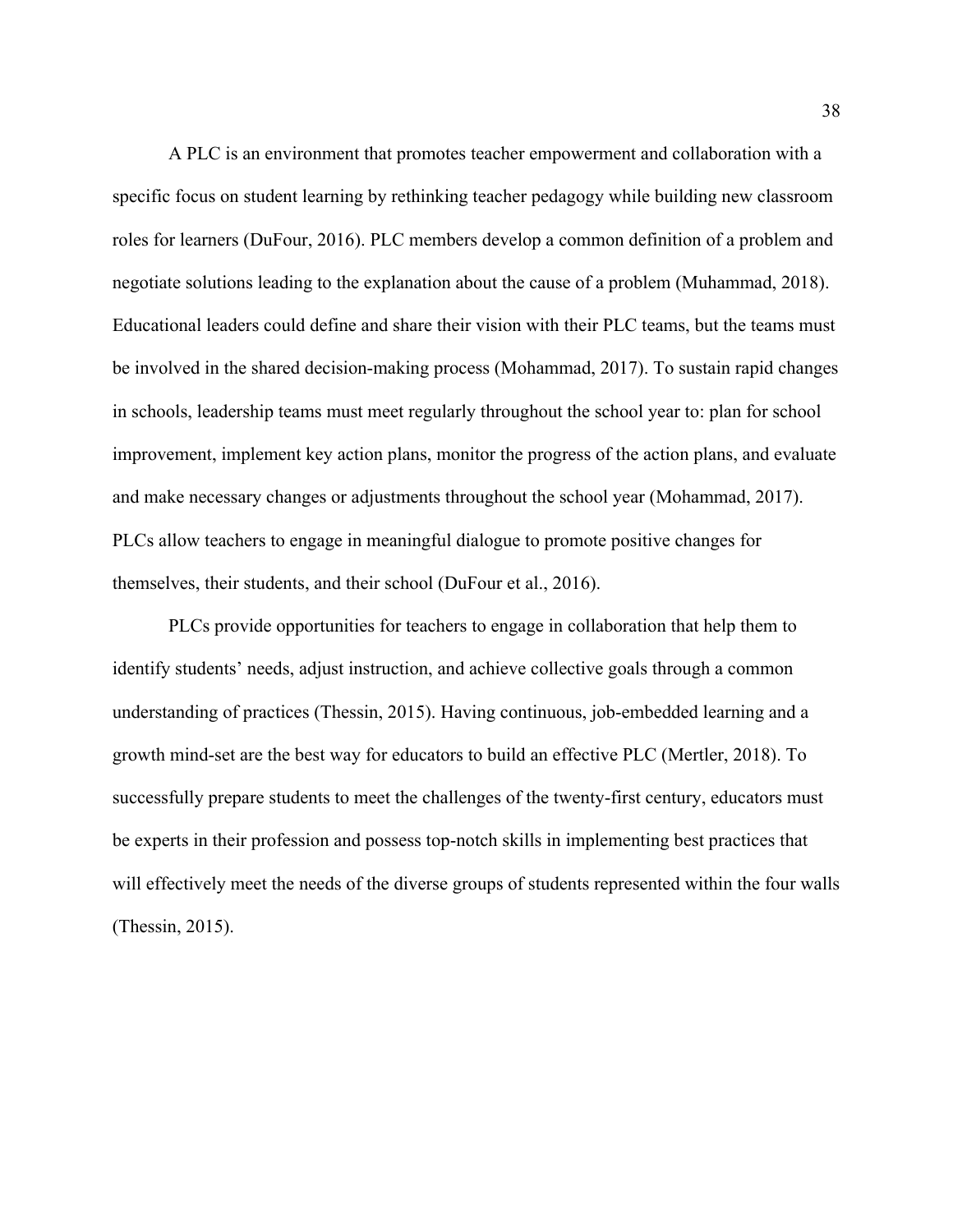## CHAPTER 3

### METHODOLOGY

The purpose of this research is to study how teachers feel about the work happening in their PLCs at a Texas middle school. The principal investigator for this research study uploaded 13 survey questions into a google forms program and used it as an instrument to gather data on teachers' perceptions of professional learning communities. The survey was designed to invite teachers to identify and describe the work happening in their campus' PLCs.

The middle school that was investigated serves over 971 students and approximately 40 grade 6-8 core academic teachers. Participants in this research study were core content teachers who are members of an assigned grade level or content PLC.

Since this is an exploratory study, a grounded theory research method was well suited for this study. Grounded theory is useful for investigating social processes like the PLC activities that have attracted little prior attention, or where the prior research is lacking breadth and/or depth, or where a new viewpoint on familiar topics appears promising (Milliken, 2010). There are no known risks or discomforts associated with this research study. The sample population participating in this PLC are approximately 40 certified State of Texas core content teachers. The researcher sought to determine teachers' perceptions about their membership in PLCs. The grounded theory method is suitable for studies that involve examining the perceptions of participants (Creswell, 2013).

A qualitative research design was used to gain deeper understanding of the underlying opinions, motivation, challenges, and successes of the PLC members using a Google forms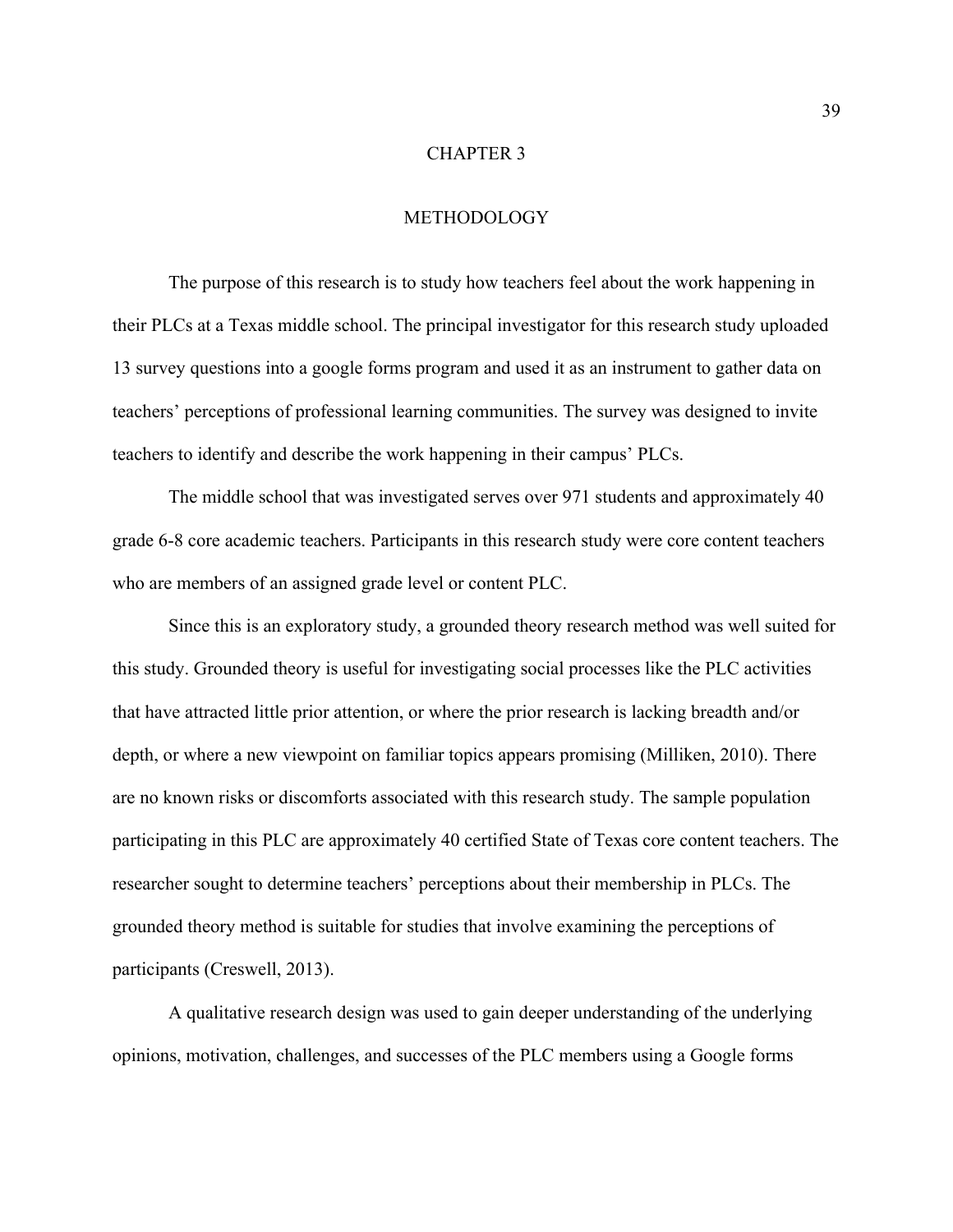online survey. The methodology for this study was to use the Google forms program to administer the survey, gather/analyze the data, document the context or setting, and seek to understand the experiences of the participants in this study.

# **Research Questions**

This study seeks to clarify the role and importance of teacher reflection in the PLC process. The focus of this investigation is to examine teachers' perceptions of their PLC team, and the work they do to effect change in their professional practices to improve the teaching and learning processes that enhance student learning. The overarching questions for this research are: 1. How do teachers describe the role of their PLC activities in supporting student learning? and 2. How do PLC members characterize PLC practices that most directly lead to student learning?

School enhancement is a painstaking process that involves examining students' data, identifying areas that need improvement, and establishing goals to meet the identified area in need of improvement (Buffum et al., 2018). Typically, the perception of most educators is that they can positively impact student learning by being highly engaged in the PLC process, and it is from this perspective that most educational leaders are implementing PLCs in schools (Olivier and Huffman, 2016).

### **Setting**

The middle school was built in the year 2010 and the facility is located on approximately one hundred and forty-seven thousand square feet piece of land in a sub-urban area. The campus features three separate classroom pods for  $6<sup>th</sup>$ ,  $7<sup>th</sup>$ , and  $8<sup>th</sup>$  grade students. These separate classroom pods are built around the main entrance, administrative offices, and library structures. The school facility is comprised of three science labs, a cafeteria, an auditorium, a tilt-wall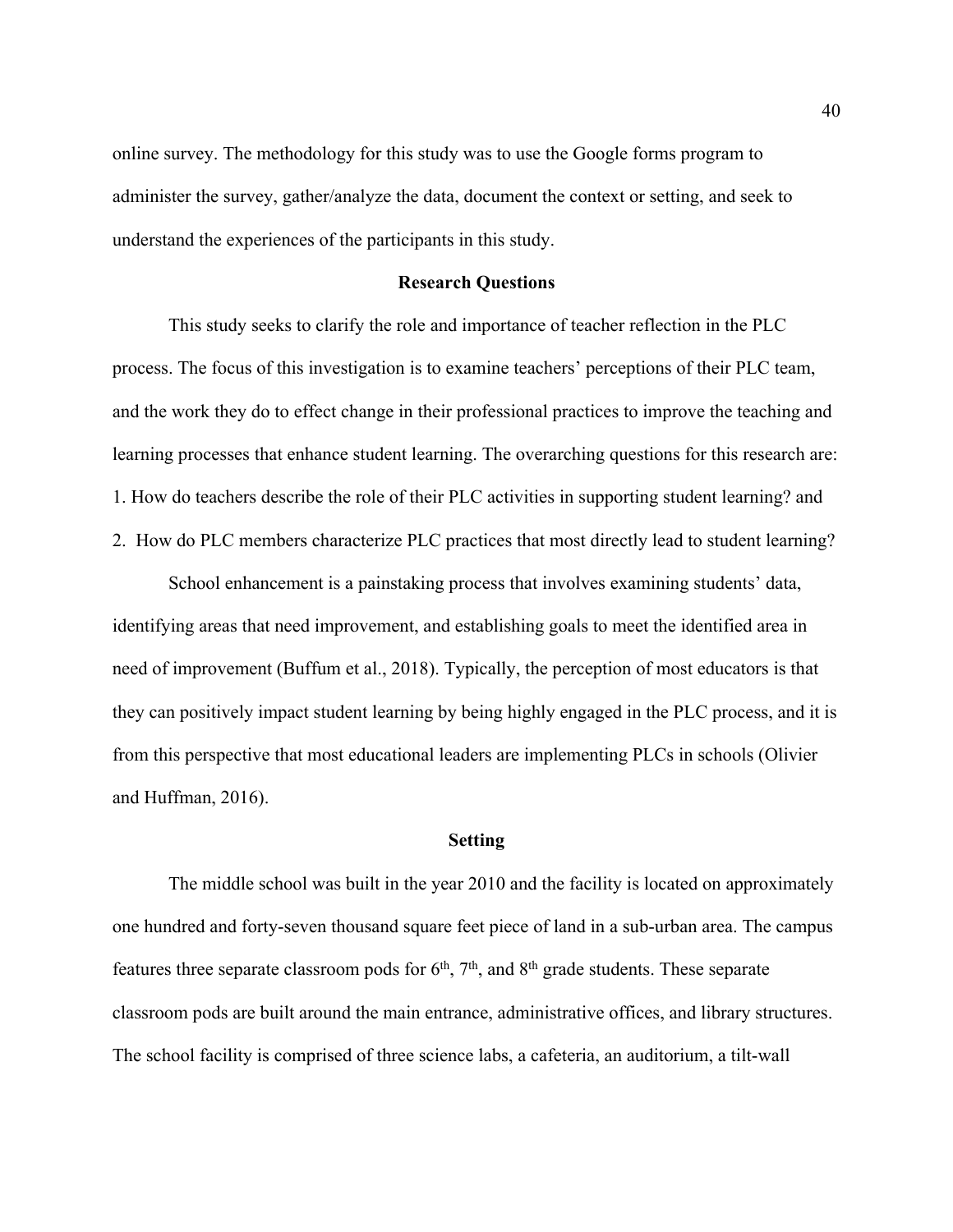gymnasium, full-sized competition field, and a practice field for football, soccer, and track events. The campus has a lighted tennis court that serves the school and the local community. The school is structured to function as a PLC campus. The school has had only one administrative change over the past eight years. The change in administration was due to the founding principal being promoted to the Director of Principals by the district administration in 2016. The change in administration has led to a yearly increase in staff turnover rate. The district and its surrounding neighborhood are continually evolving due to constant road and building construction, like new homes, apartment buildings, shops, and offices. Families and businesses are constantly moving in and out of the surrounding neighborhood. Students come from socioeconomics status that range from middle to high income earning parents. The school serves a racially diverse population of students and teachers.

### **Participants**

All schools in the district are required to actively participate in professional learning communities. All participants in this research investigation are grades 6-8 middle school teachers who are members of a PLC. Administering the online survey to grades 6-8 teachers allowed the researcher to obtain their general perception of their collaborative time and the effectiveness of the campus' PLCs. The selection of participants was based on their required involvement in a content-specific PLC. To participate voluntarily in this study, participants exhibited the following qualifications: (a) be a State of Texas certified core academic teacher and (b) be an active PLC member. The participants in this study are educated and they are able to read, comprehend, and respond to the survey questions.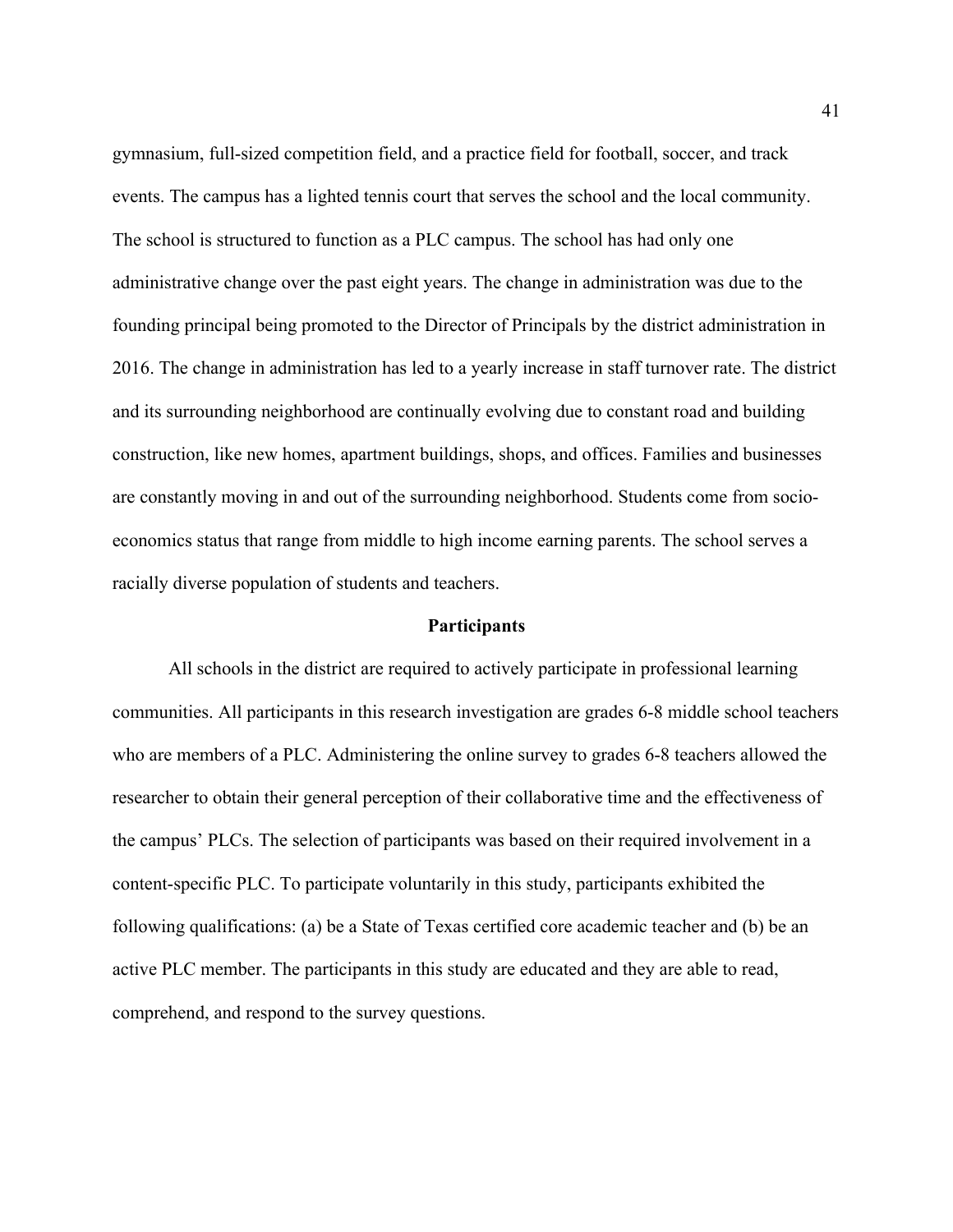# **Stakeholders**

The stakeholders of this research investigation are the teachers, students, parents, administrators, support staff, school community, and district of a middle school where the researcher is currently employed as a teacher and a science instructional coach.

### **Data Procedures**

The middle school's certified core content teachers were sent an email invitation through their secured school department emails during their non-contracted hours. The email invitation included the Consent to Participate document. Interested participants were informed that they would be required to complete a 10 to 15 minute Google forms online survey of 13 open-ended questions to determine their personal successes and challenges as members of an assigned PLC in meeting the demands of their campus improvement plans. A letter explaining the scope, purpose, and instrument of the research investigation was written to the district administrative office and the campus site principal requesting the district's permission to conduct this research study. No identifying information about the teachers participating in this study was used in the analysis or discussion of the research findings. The data collected were analyzed using the google forms online program free data analysis tool.

Members of the school's PLC were formally contacted through their school emails to participate in this research study project. Teachers were asked via email whether or not they were willing to participate in a PLC survey with the principal investigator to voice their perceptions of the challenges and successes associated with their assigned PLC. Teachers were required to sign a consent form via google forms that states (a) that their participation in this research is voluntarily, (b) that they are free at any time to decide not to participate or withdraw from the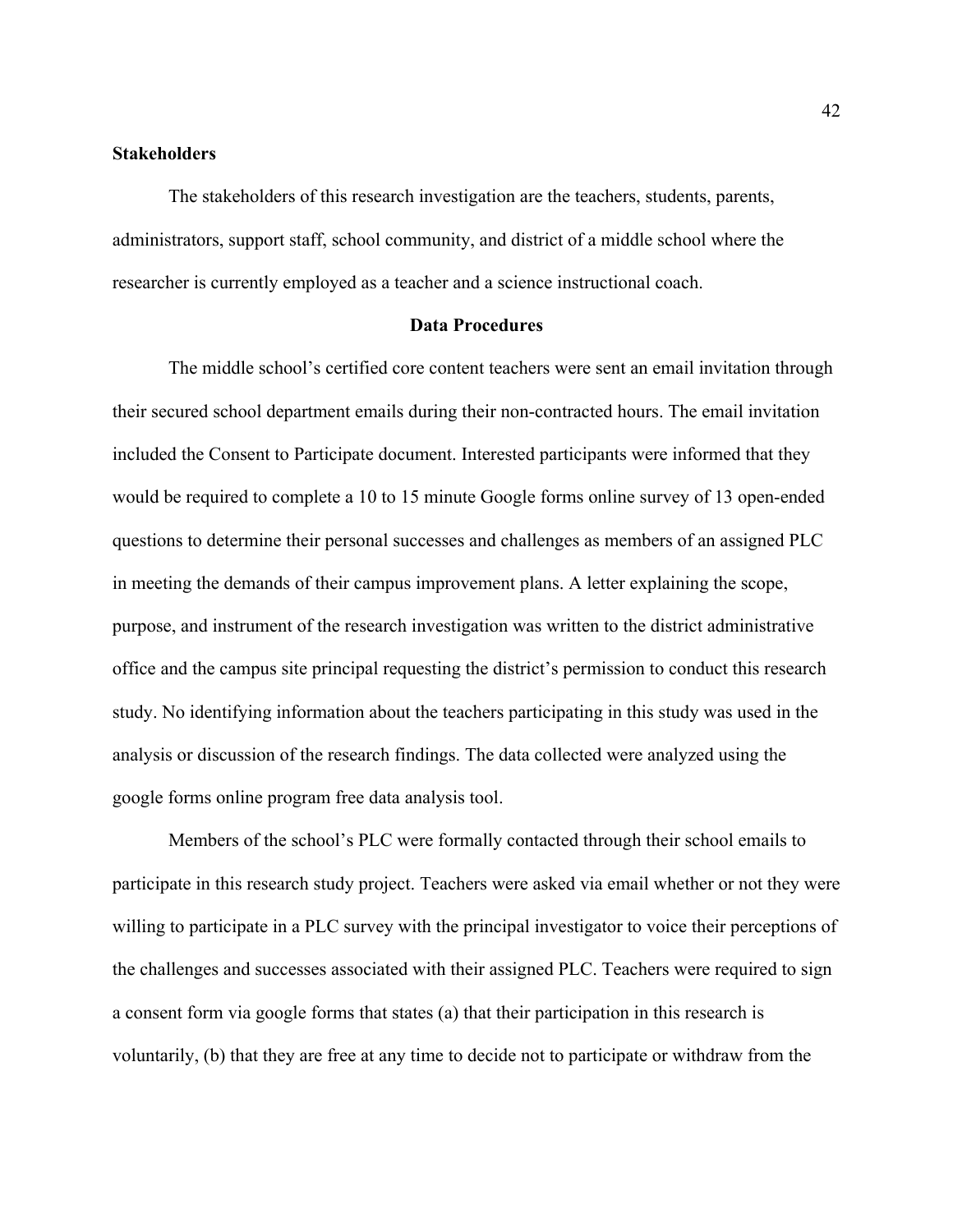study, (c) that no identifying information will be used in the analysis and discussion of the research findings, and (d) participation in this research study should be accomplished during non-contract hours. Participants' responses to the Google forms online survey were analyzed and thematically categorized to reflect the perceptions of participating teachers.

#### **Research Design**

A qualitative research approach is appropriate for responding to the context and the participants of this study. Qualitative research involves the collection and analysis of narrative data (Mertler, 2018). A qualitative research design permitted the researcher to thematically interpret the data on teacher perceptions of PLCs and the work that they do in PLCs. A grounded theory approach is best suited for the discovery of emerging themes or patterns in the survey data to be collected in this study (Milliken, 2010). The grounded theory research enabled the researcher to explore and conceptualize the latent social patterns and structures of teachers' perceptions of their work in PLCs. Grounded theory research methods offer an approach to examine the core PLC concerns of the teacher population participating in this research.

The instrument for this research was a 13 item open-ended formatted questionnaire focused on PLCs impact on school culture, school improvement, teacher pedagogy, and meeting student learning needs. The online survey was conducted to allow participants to voice or share their personal experiences, perceptions, successes, and challenges of being a member of their specific content PLC. The survey should have taken no more than 10 to 15 minutes of the participant's non-contract hour.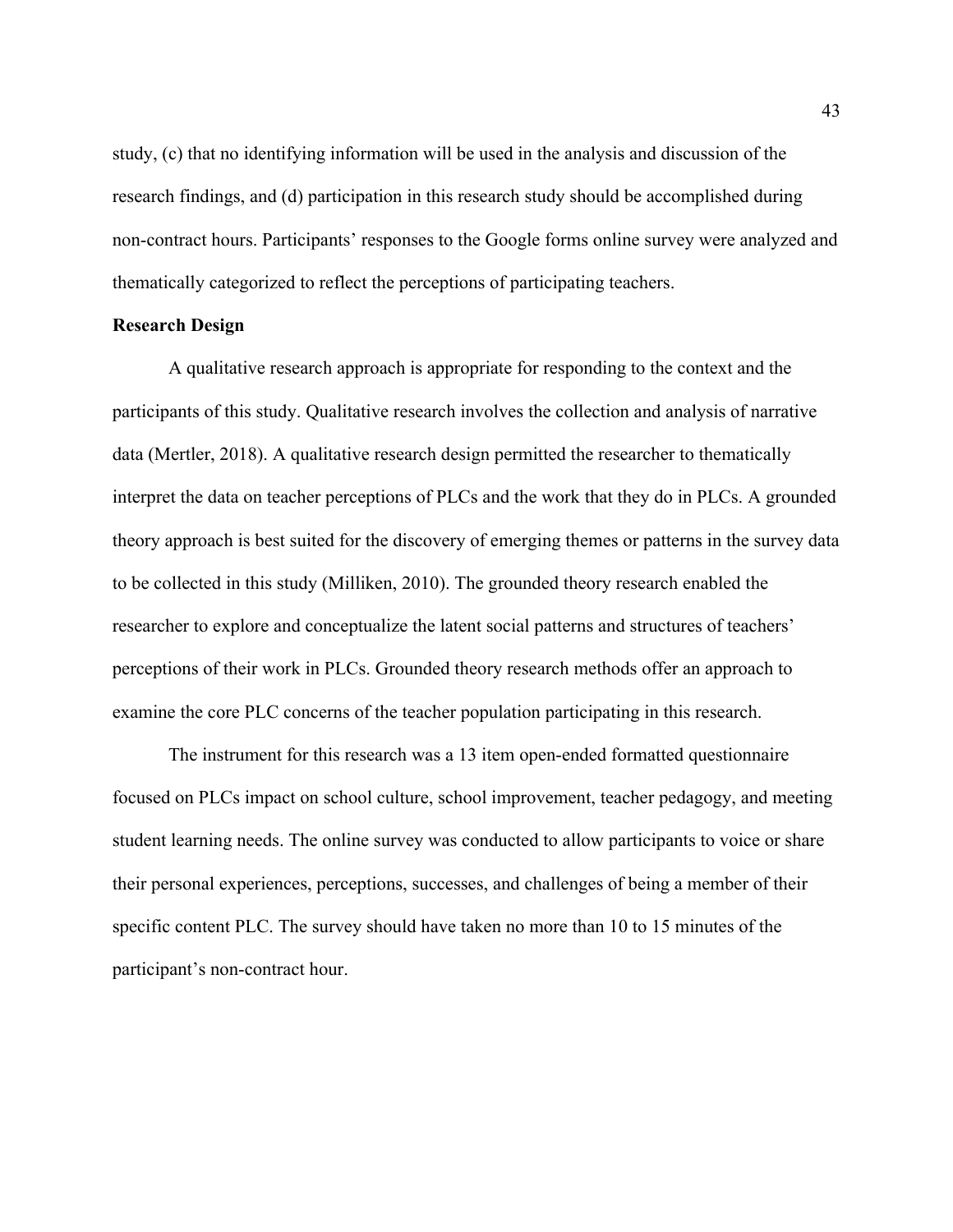### **Analysis**

The data collected for this research study was systematically organized to find common themes throughout the survey responses. The analysis of the survey data revealed and reflected the perceptions, experiences, successes, and challenges of the individual members of a specific content PLC. The collected data was analyzed inductively to generate six themes of teachers' perceptions of their work in PLCs: 1) school culture, 2) PLC and school improvement efforts, 3) PLC and student learning needs, 4) PLC and teacher pedagogy, 5) collaborative culture, and 6) PLC challenges. The data collected from this study show teachers' perceptions of their involvement and the impact that the PLC activities have in supporting student learning. The data were analyzed to examine how PLC members characterize PLC practices that most directly lead to student learning.

# **Participants' Rights**

In accordance with the Institutional Review Board (IRB), a consent form was created to inform participants of their rights. A Consent for Research Participation and Confidentiality Agreement was shared with all participants in the study so that they were aware of the researcher's abilities, scope of the study, and limitations. Participants in this research study were informed verbally and in writing that their right to participate in this research investigation is voluntary and that they will be required to read and sign the consent form that spells out these rights to them. All participants were assured of their privacy and the anonymous nature of this research. The research data were secured by ensuring that the online survey was completely anonymous, no identifiable information would be included in the survey questions, and only the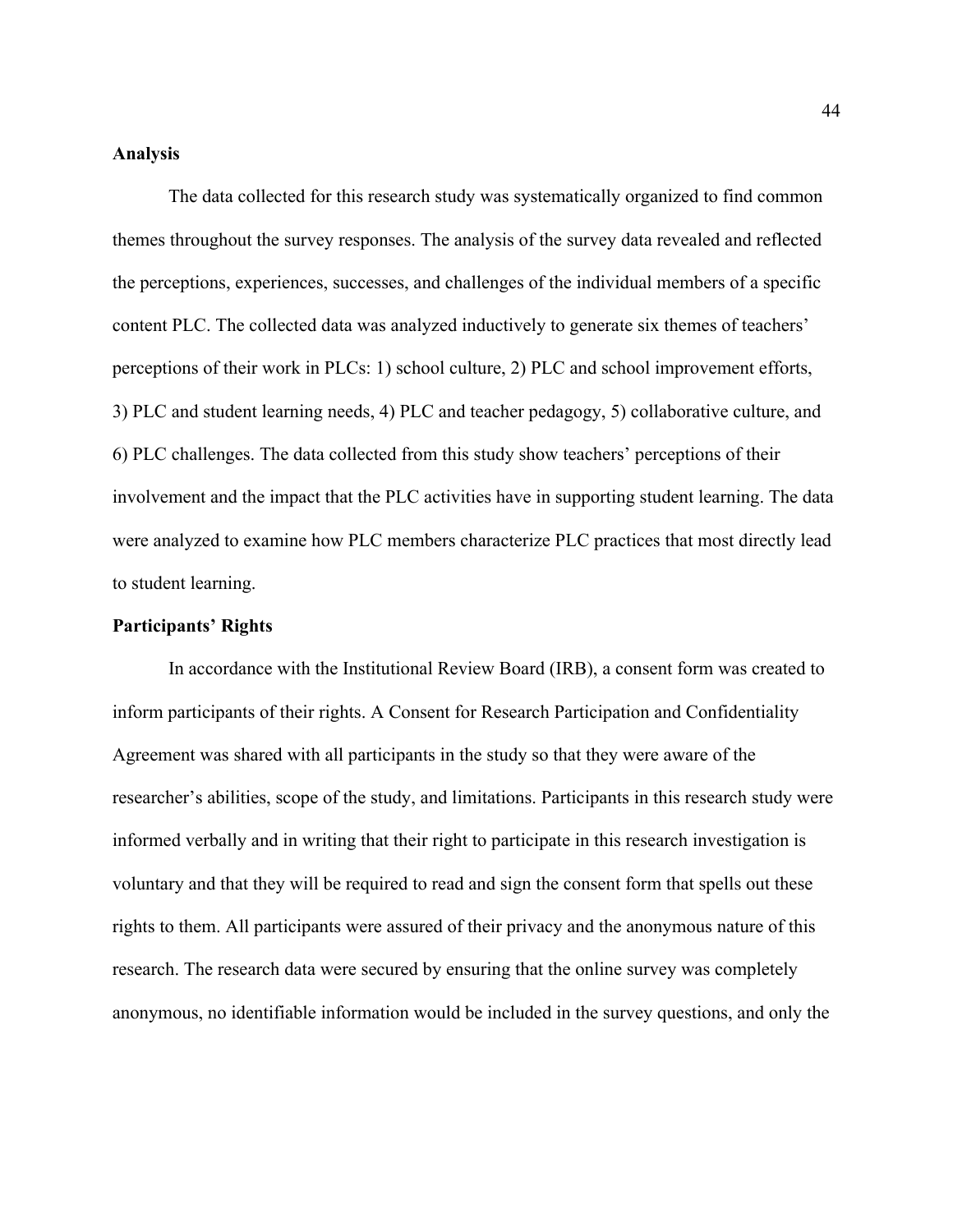principal investigator was able to gain access to survey responses. Participants were given permission to access and view the research study at any time it was requested.

# **Benefits of this Research Design**

The main purpose of this study is to examine teachers' perceptions of the PLC process and the effectiveness of their work in professional learning communities. Qualitative studies are usually conducted at the research site but the use of google forms anonymous online survey allowed participants to gain access to this survey at any time and at any location (Creswell, 2013). The researcher used the school's official email address for each participant to secure the process of data collection. To understand teachers' beliefs or perceptions of the PLC concept and its implementation on their campus, a grounded theory approach was chosen for this research study because a new viewpoint on a familiar professional development approach like the PLC concept appears promising (Milliken, 2010). The 13 open-ended questions were used on a survey instrument by the researcher to assess teachers' perceptions of involvement, experiences, contribution, and challenges in their assigned PLC.

### **Limitations to this Research Design**

The direct stakeholders in this study, teachers, might have been uncomfortable when responding to some of the survey questions. Teachers may not have been truly transparent when identifying areas of struggle or challenges in the PLC process. The results from this research present only a sample of teachers' perceptions of the PLC process and the work that they do in their collaborative teams to improve student learning. The research design is limited to one school in one district, documenting State of Texas certified core academic teachers' perceptions.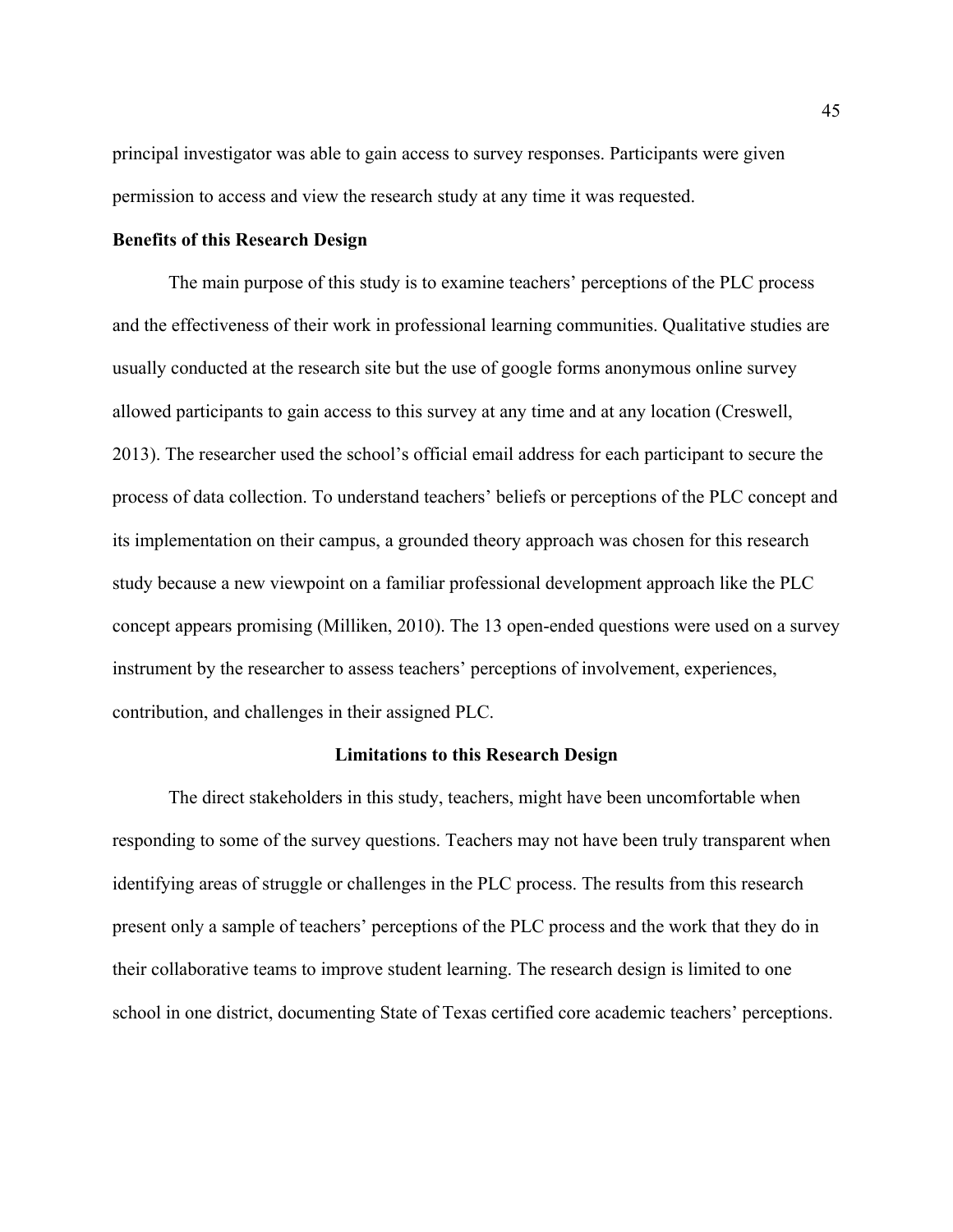### **Summary and Conclusion**

Schools and districts are continually searching for creative ways to improve student learning through the implementation of professional learning community because it offers a fascinating future for stimulating the knowledge required to close achievement gaps and increase students' academic achievements (Dimmock, 2016). The data collected from this qualitative study provides only a sample of the perceptions of grades 6-8 core academic teachers participating in one PLC. Their experiences of the implementation of PLCs in schools and districts may inform school leaders in other settings. Qualitative data collection was conducted in the form of an anonymous online survey administered through the school-secured email to participants at the site. The data collected and analyzed from this research study allows educators to be aware of emerging findings about how the PLC processes work and how to overcome the possible challenges associated with their implementation. This research extends educators' knowledge about what current fundamental strategies can be used to support the PLC on-going process. Teachers and administrators will be encouraged to work together to alleviate or eradicate the issues or troubles they often encounter in implementing and sustaining professional learning communities (DuFour, 2016).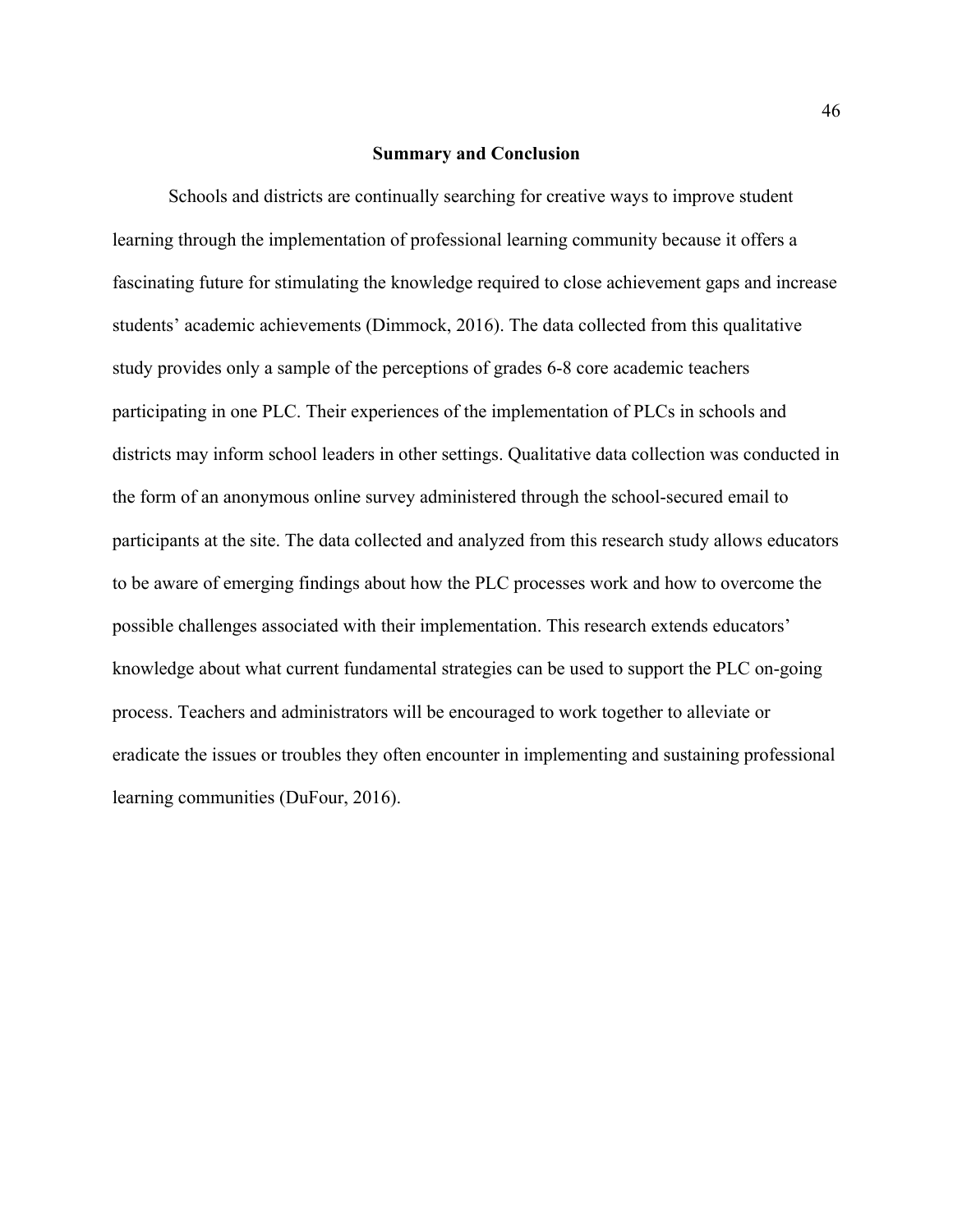### CHAPTER 4

### RESULTS

Chapter 4 presents the data collected for this study, discussed the participating teachers' responses to each survey question, and displays the results to the research questions. The process utilized to analyze and interpret data collected from the responses to the 13 open-ended formatted questions are discussed. At each level of analysis, participants shared their personal experiences, perceptions, successes, and challenges of being a member of their specific content PLC. The research questions that will be addressed through the discussion of the data analysis are as follows: 1. How do teachers describe the role of their PLC activities in supporting student learning? 2. How do PLC members characterize PLC practices that most directly lead to student learning? Chapter 4 detailed some of the quotes that supported the summary of responses to each research question. First, the results of participants' responses to each 13 questions are presented followed by the supporting evidence categorized by the teachers' response and summary of the findings to each question.

The data collected for this study were systematically organized to find common themes throughout the survey responses. Six broad themes emerged from this study of teachers' perceptions of their work in PLCs and the analysis of the data was discussed for each of the following themes: school culture, school improvement efforts, student learning needs, teacher pedagogy, collaborative culture, and challenges. The collected data from this study specified teachers' perceptions of their involvement and the impact that the PLC activities have in supporting student learning. Chapter 4 concludes with a summary of results.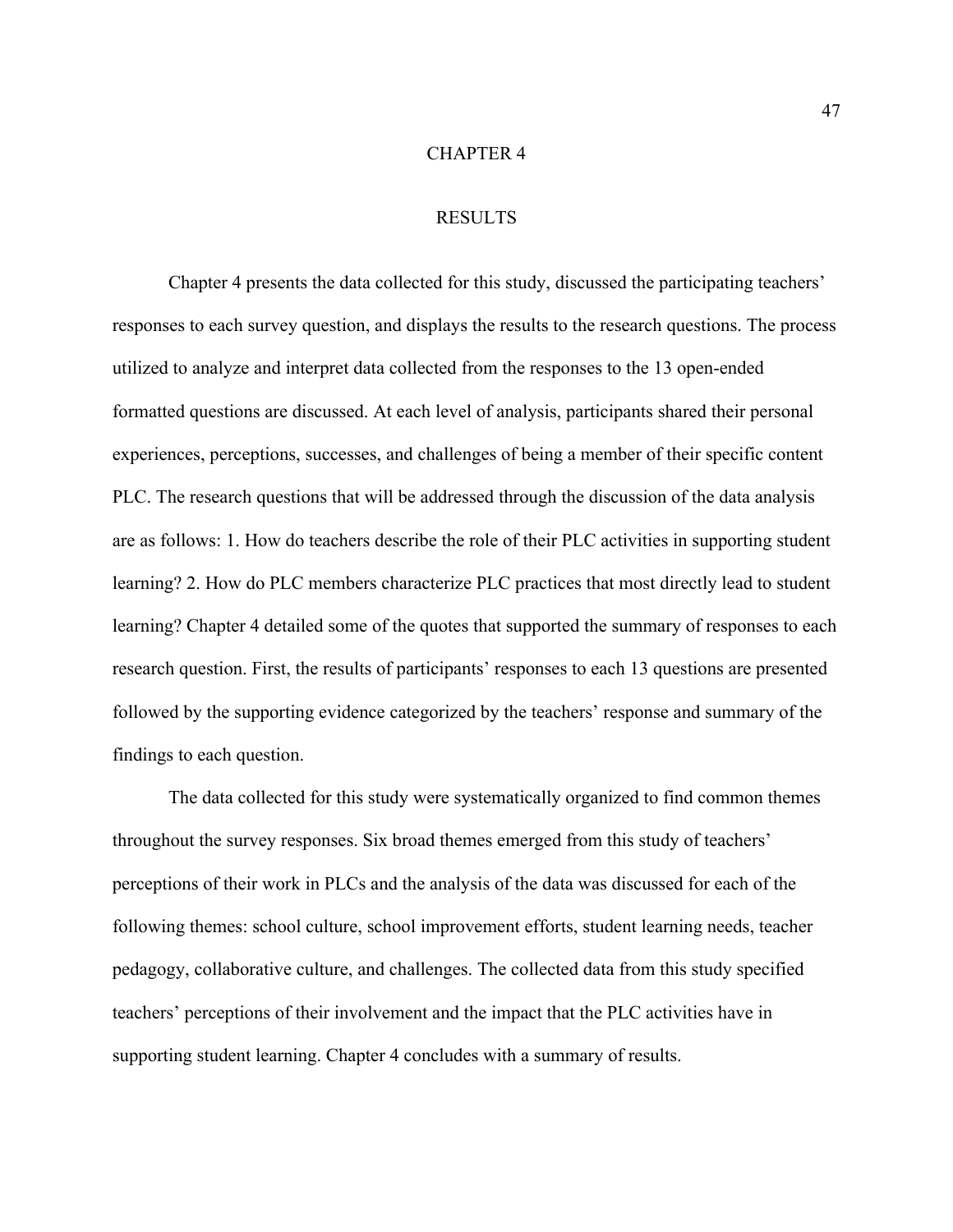#### **PLCs as Action Research and Ongoing Professional Learning**

The continuous improvement of a school as an organization is dependent on the interaction of the component parts of a larger system (DuFour et al., 2016). While professional learning communities serve as the component parts of a larger school system, the PLC concept extends beyond the individual teacher because teachers are organized into teams, systematically given time to collaborate, and provide a guaranteed and viable curriculum for every grade level course (DuFour et al., 2016). Action research and ongoing learning are the norm of a PLC school and leaders at all levels are expected to take an interest in and contribute to the sole purpose of a school to help every child to accomplish their aspirations (DuFour et al., 2016). School staff must be devoted to supporting students in the learning process and every student must be expected to learn (Williamson and Blackburn, 2010). The authors stated that change in schools must be grounded on refining students' educational experience and the school culture must include a collective commitment to improvement and a corresponding commitment to supporting people who take risks and make changes. Change efforts will be meaningless if the people being asked to change do not see a need for the change (Williamson and Blackburn, 2010). Gaining insights into teachers' perception of the work that they do in PLCs will provide district and school leaders with the best practices for organizing a collaborative school culture whose leadership teams efficiently work together to produce the desired outcome of refining professional practices that enhance the quality of instruction and improve student learning (Pirtle and Tobia, 2014). Educators regularly have trouble implementing professional learning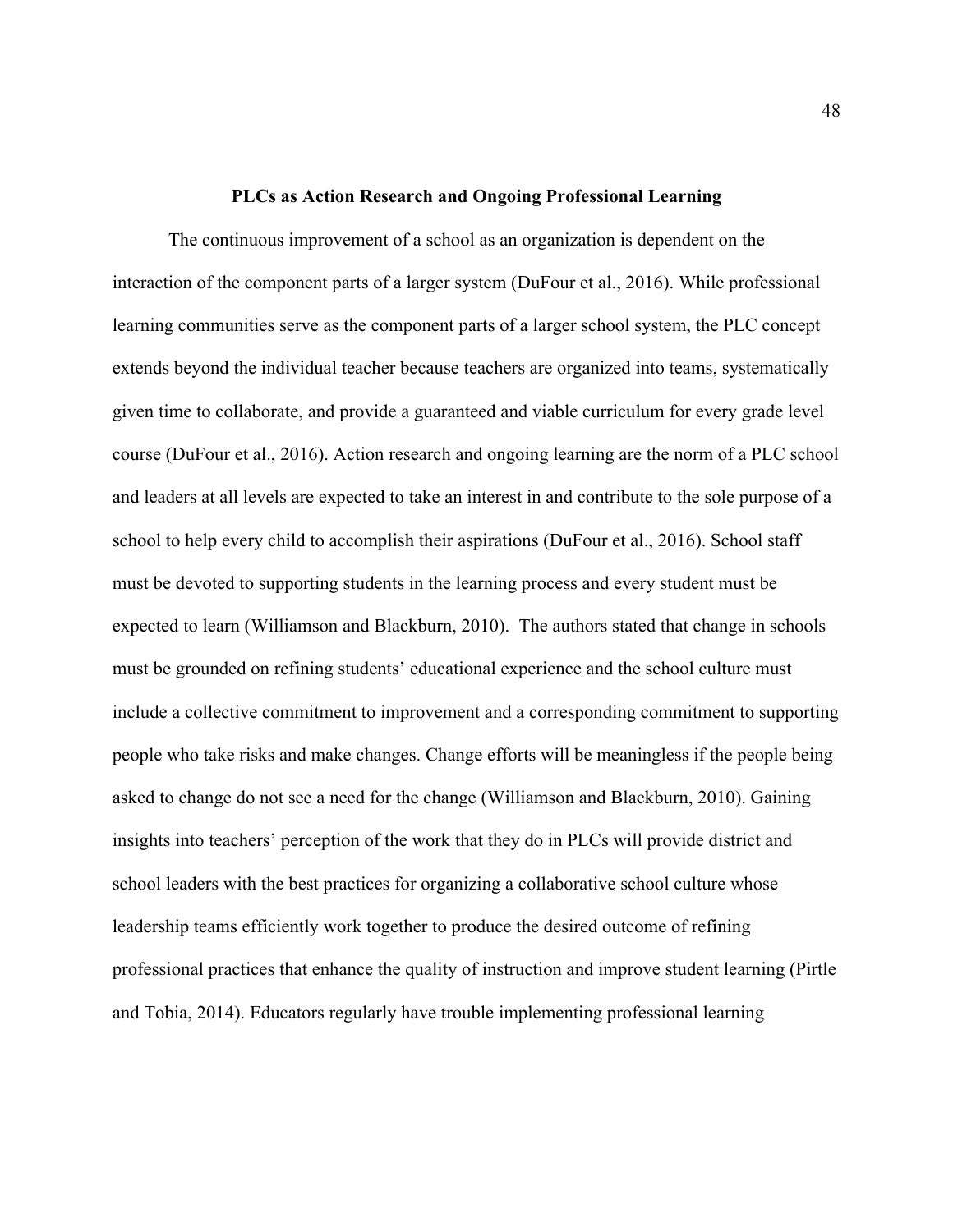communities because of their uncertainty of how the process is intended to work (McWherter, 2017).

# **Methodology Review**

A grounded theory research method was used for this exploratory research. Grounded theory is well suited for examining social processes like the PLC process that have captivated extra research attention, where the prior research is lacking breath and/or depth, or where a new viewpoint on acquainted topics appears promising (Milliken, 2010). A qualitative research design was used to gain deeper understanding of the underlying views, motivation, challenges, and successes of the PLC members using a Google forms online survey. The methodology for this study is to use the Google forms to complete the survey, gather, and analyze the collected data.

#### **Data Analysis**

A qualitative research method was appropriate for responding to the context and the participants of this study. Qualitative research comprises of the collection and analysis of narrative data (Mertler, 2018). A qualitative research approach allowed the researcher to thematically interpret the data on teacher insights of PLCs and the work that they do in PLCs. The data collected for this study were systematically organized to find common themes throughout the survey responses. The analysis of the survey data revealed the perceptions, experiences, successes, and challenges of the individual members of a content specific PLC. Secondly, the data collected from this study was analyzed to reflect how PLC members characterize PLC practices that most directly lead to student learning. Finally, the collected data were broken down into distinct themes that disclosed teachers' perceptions of their involvement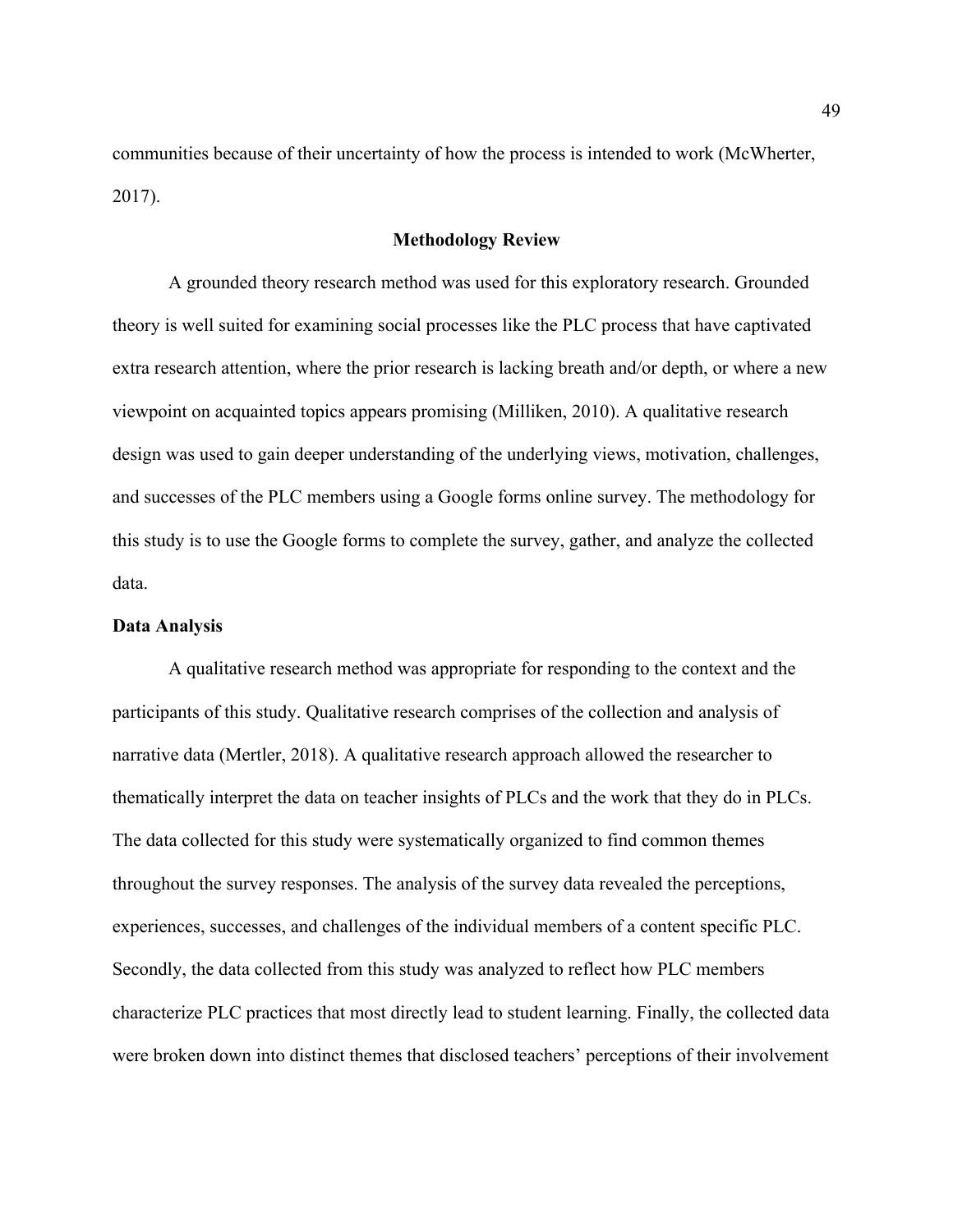and the impact that the PLC activities have in supporting student learning in Chapter 4 and Chapter 5.

# **Research Questions**

The two research questions for this dissertation have been answered through the survey and data analysis. Stereotypically, the perception of most educational leaders is that they can positively impact student learning by ensuring that teachers are highly engaged in the PLC process, and it is from this perspective that most educational leaders are implementing PLCs in schools (Olivier and Huffman, 2016). Below is the list of research questions that will be addressed through the discussion of the data:

1. How do teachers describe the role of their PLC activities in supporting student learning?

2. How do PLC members characterize PLC practices that most directly lead to student learning?

The data collected from this qualitative study will give a sample of grades 6-8 core academic teachers participating in one PLC school to share their experiences. This study has examined the perception of teachers on the PLC implementation; the structure and function of the PLC process, their role in the PLC activities, and the impact it has in student leaning. There were 13 questions on the survey used to gather the data for this study. The first two questions were demographic in nature and the other 11 questions were focused on the PLC concept and its impact on student learning, teacher pedagogy, leadership practices, school culture, and school improvement efforts.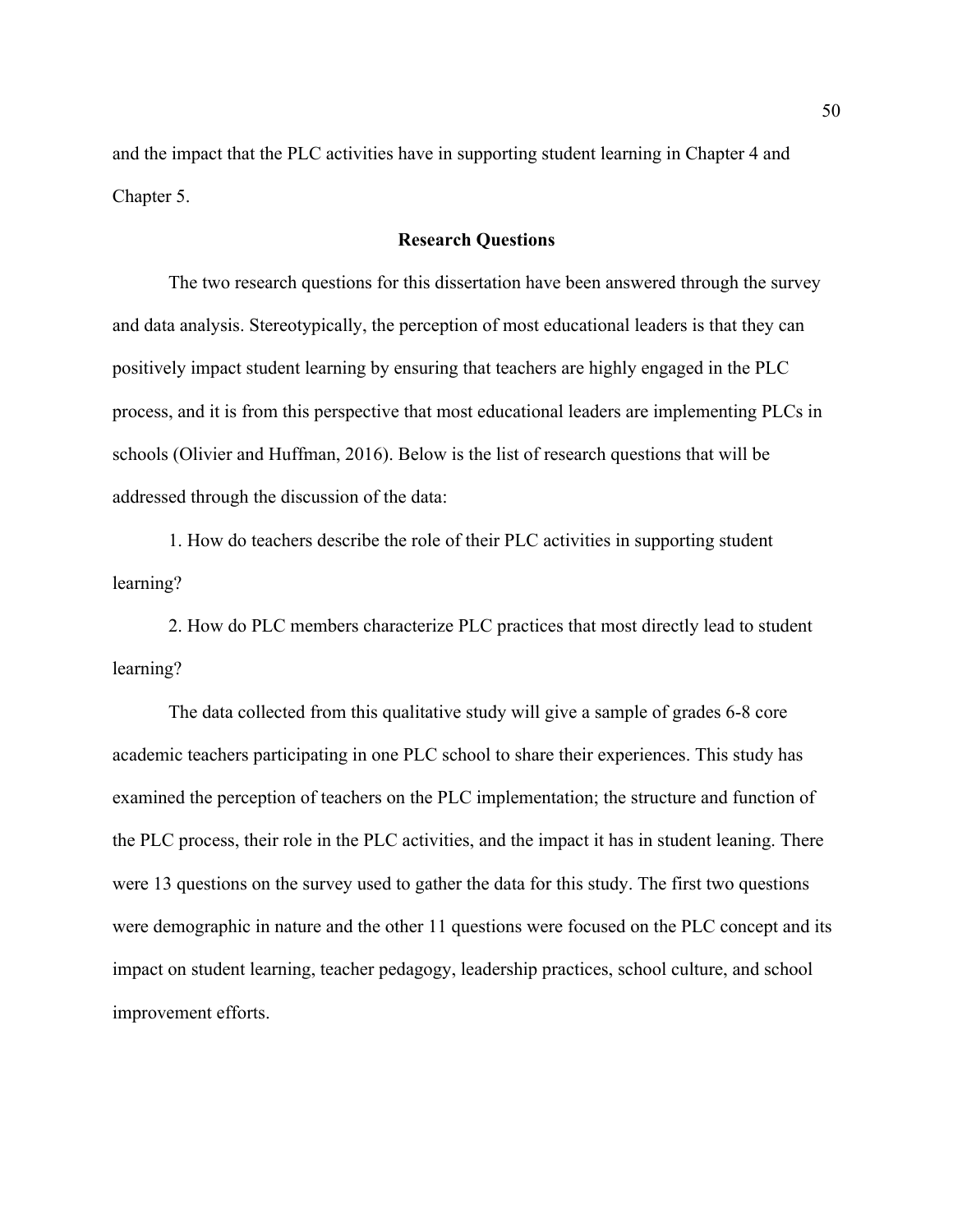## **Data Collection**

Data collection for this research was done using an online Google forms web-based tool to deliver and manage the survey. The link to the Google forms was attached to the staff invitation to participate letter (Appendix D) and emailed to all the participants of this research. The survey remained open for two weeks and then was closed. A friendly reminder email was sent out to all potential teacher participants weekly to encourage them to partake in the survey during their non-contract hours if they are interested in the research before the closing date of the survey. Twenty-six respondents participated in the survey over a period of two weeks with a one hundred percent response rate. Participants' responses to the survey were collected and stored electronically using Google forms survey.

The collected data were analyzed inductively to respond to the first two background questions and the other eleven questions were analyzed to create six themes of teachers' perceptions of their work in PLCs.

### **Data Collection I: Survey Question 1**

*How many years have you been in the field of education and why did you choose this field?*

# **Response to Survey Question 1 (Part A):**

Survey question 1 will be answered in two parts (Part A and Part B) since it was a two in one question.

Table 1 below described the range of years in educational service of the teacher participants of this research. The number of years in service of the participating teachers ranged from zero to twenty-five years, the total number of teacher participants was twenty-six, and the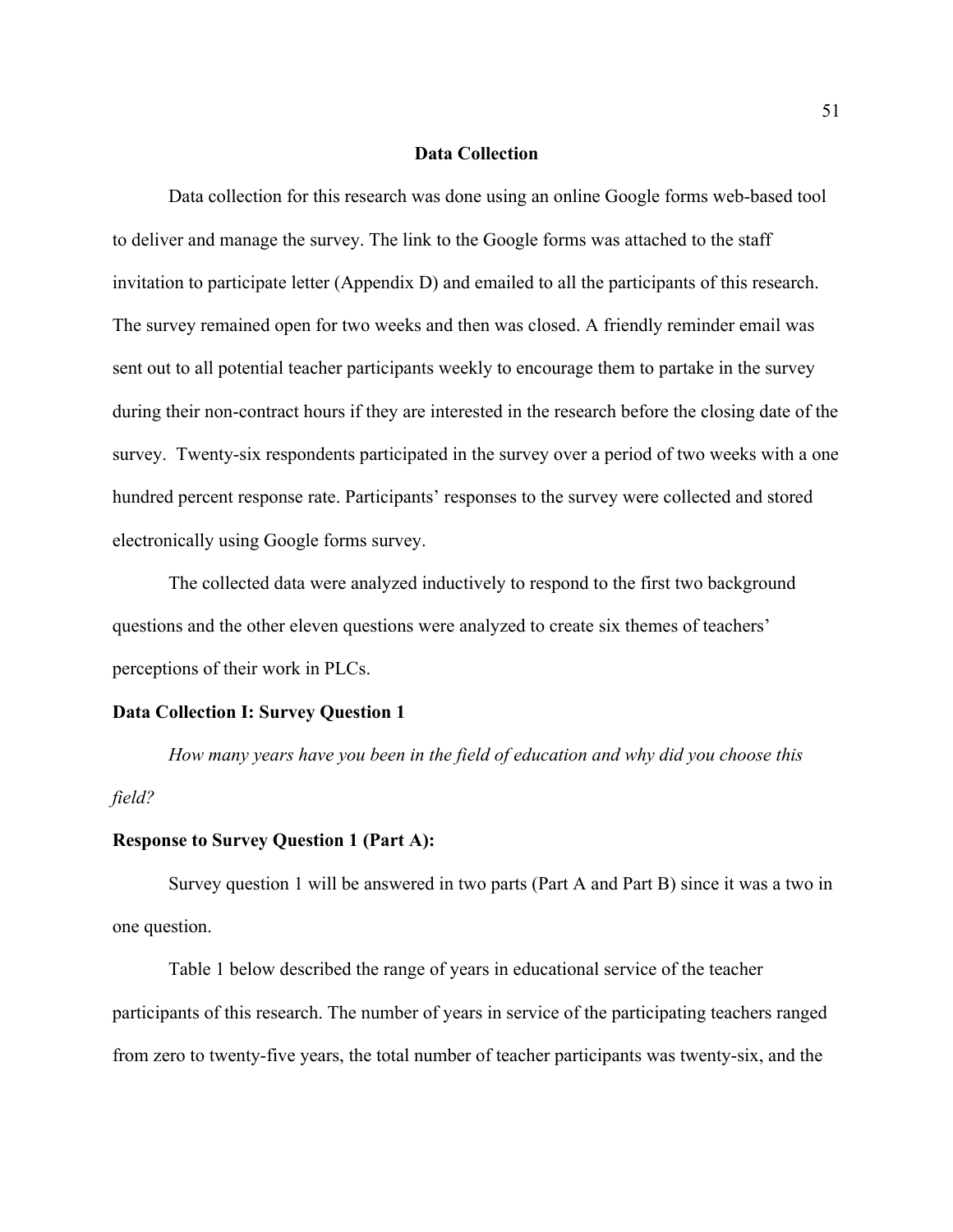actual teacher participants were numerically coded to avoid revealing any identifiable

information.

Table 1

*Participants and their Range of Years in Service*

| Participants and their Range of Years in Service |                           |                             |  |  |
|--------------------------------------------------|---------------------------|-----------------------------|--|--|
| <b>Range of Years in Service</b>                 | <b>Number of Teachers</b> | <b>Teacher Participants</b> |  |  |
| $0 - 4$ years                                    | 6                         | Teacher 1, Teacher 7,       |  |  |
|                                                  |                           | Teacher 23, Teacher 24,     |  |  |
|                                                  |                           | Teacher 25, and Teacher 26  |  |  |
| $5 - 10$ years                                   | 9                         | Teacher 5, Teacher 6,       |  |  |
|                                                  |                           | Teacher 14, Teacher 15,     |  |  |
|                                                  |                           | Teacher 16, Teacher 17,     |  |  |
|                                                  |                           | Teacher 19, Teacher 20, and |  |  |
|                                                  |                           | Teacher 21                  |  |  |
| $11 - 15$ years                                  | 5                         | Teacher 2, Teacher 3,       |  |  |
|                                                  |                           | Teacher 4, Teacher 12, and  |  |  |
|                                                  |                           | Teacher 18                  |  |  |
| $16 - 20$ years                                  | $\overline{4}$            | Teacher 8, Teacher 10,      |  |  |
|                                                  |                           | Teacher 11, and Teacher 22  |  |  |
| $21 - 25$ years                                  | $\overline{2}$            | Teacher 9 and Teacher 13    |  |  |

The responses gathered from this background information question from the 26 total number teacher participants in terms of their range of years in the field of education were as follows; nine teachers were in the 5 to 10 years range of service, six teachers in the 0 to 4 years range of service, five teachers were in the 11 to 15 years category, four set of teachers were in the 16 to 20 years range of service, and only two teachers were in the 21 to 25 years range of service. There were a reasonable number of highly experienced teachers who participated in this study which suggested that most of the teacher participants' perception were based on their years of professional experiences implementing the PLC concept.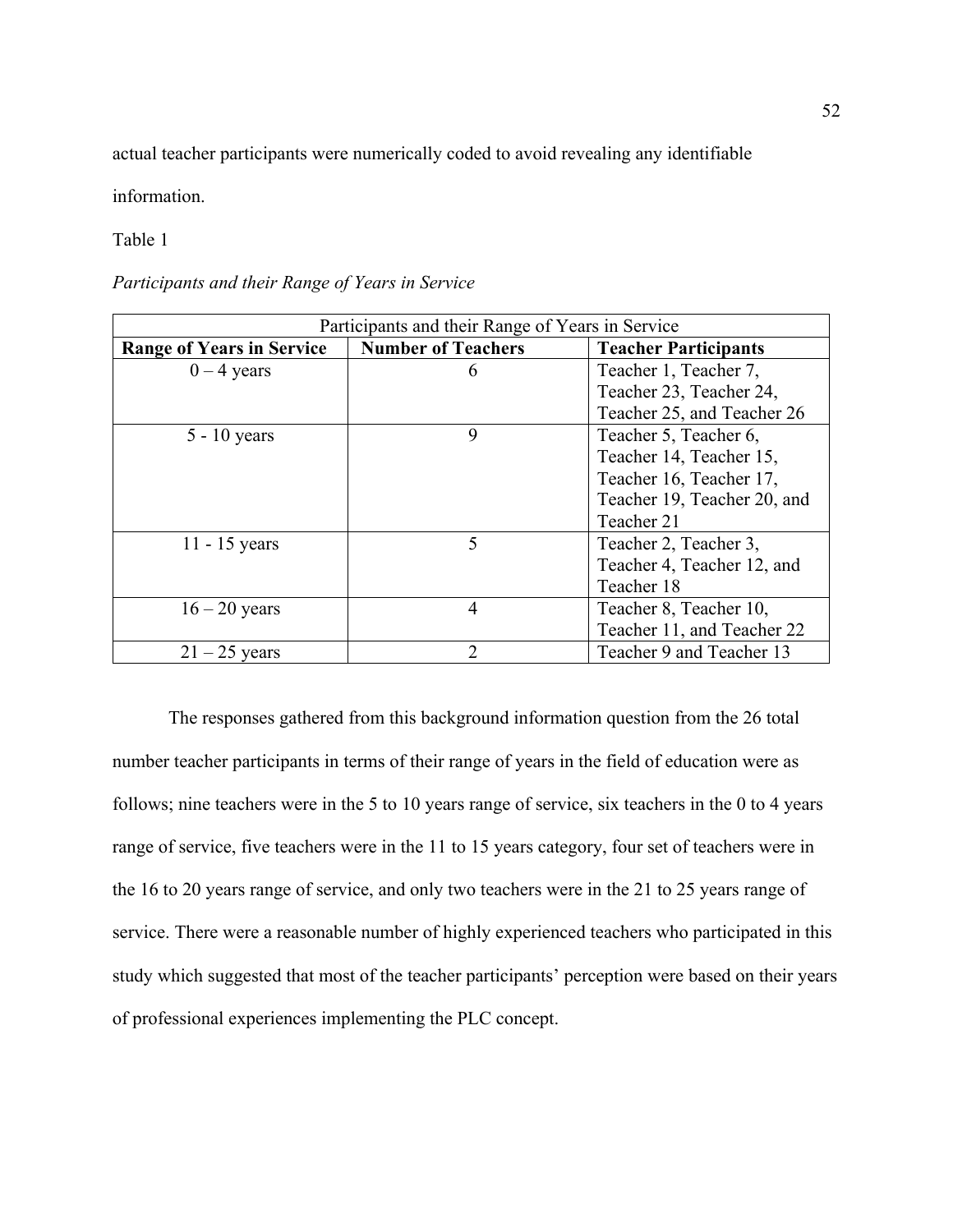### **Response to Survey Question 1 (Part B):**

The teacher participants responses to this survey question was categorized into three main themes for the sole purpose of shedding more light on the personal background information of most of the participating teachers in this study. About half of the teachers who participated in this study claimed that they entered the educational field with the intention of making a difference in the lives of students while other teachers entered the educational field because of their passion to teach, watching students learn and grow, the opportunity to work with kids, or because they had a positive influence from their former teacher or past experiences that made them decide to become an educator. There were two teachers who did not respond to this question for reasons only known to them. This suggested that most of the teachers that participated in this study were very passionate about their career choice and their profession as a teacher. This background information about the participating teachers would help us understand the level of authenticity of the perceptions or viewpoints made in this investigation.

### **Enjoy Watching their Students Learn and Grow**

*"I like the personal connections I make in my classroom with my students while teaching my favorite subject. I love to see them grow and explore their creativity" (Teacher 1, 2018).* Teacher 1 expressed how he or she derived professional satisfaction from making relevant connections with his or her students. Strong student-teacher interrelationships are crucial to meeting the needs of the whole child. This strong student-teacher interrelationship is helpful in the PLC concept because it ensures that teachers are focused on student learning, monitoring, and analyzing student data for growth.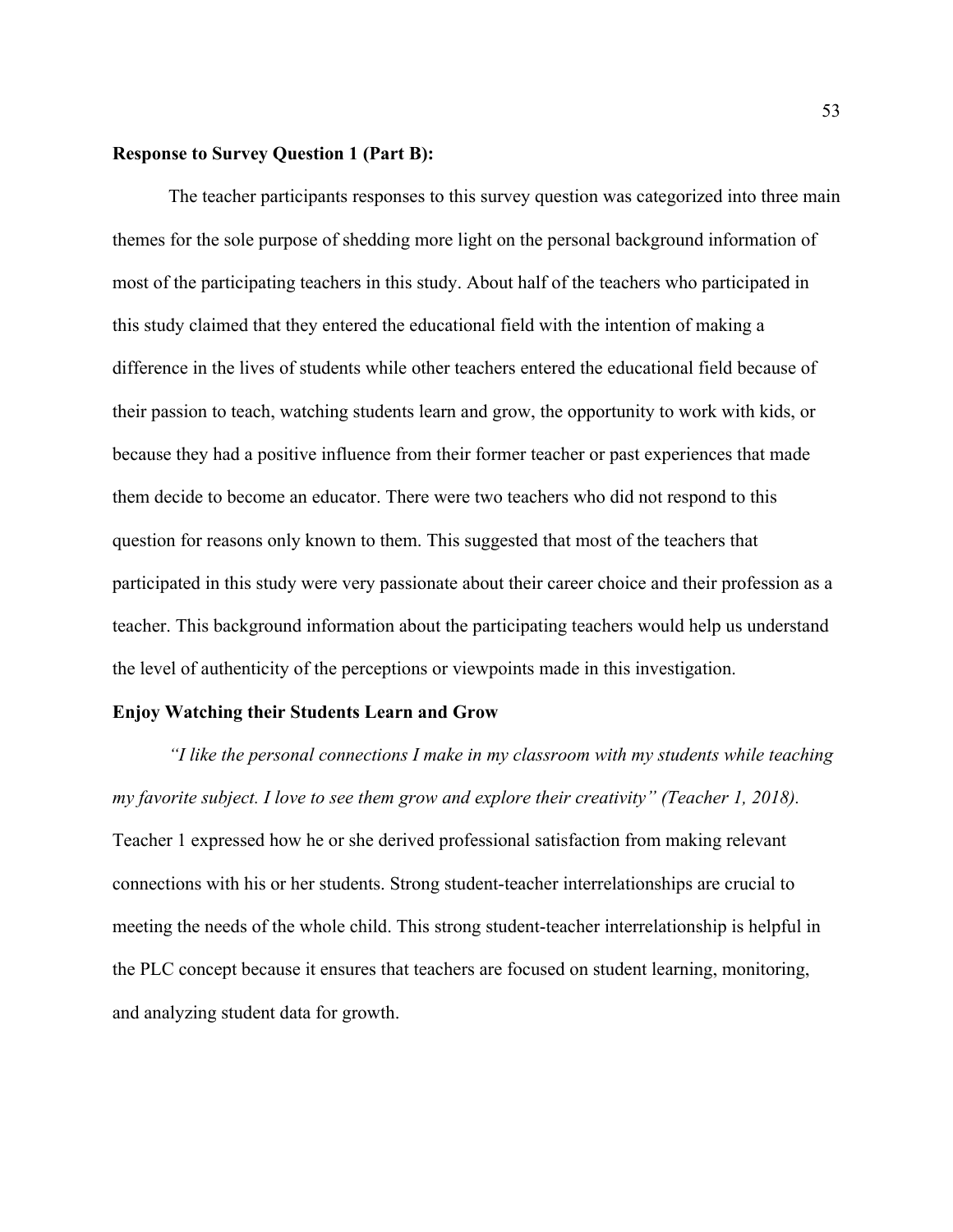*"I enjoy finding new ways to make materials exciting for kiddos so that they want to learn and do learn" (Teacher 4, 2018).* Teacher 4 suggested that finding new ways to increase student learning and engagement were significant in professional career as an educator which suggested that this teacher would enjoy collaborating and strategizing with other teachers to improve student learning outcome.

*"I teach because I enjoy helping children and seeing them grow" (Teacher 5, 2018).* Teacher 5 articulated how he or she derived professional fulfilment from making relevant connections with his or her students and watching them grow in knowledge. Tracking student growth provides some critical information to the PLC members on how to best serve and meet the needs of their students. Teacher 1, Teacher 4, and Teacher 5 had similar responses to this survey question because all three teachers expressed that they enjoyed monitoring their students' growth. Monitoring students' growth is ensuring that students' are making remarkable progress and this would be a collective effort on the members of the PLCs.

### **Making a Difference in the Lives of Students**

*"I wanted to positively influence the next generation and build up children's confidence in the STEM-field, especially girls" (Teacher 7, 2018).* Teacher 7 expressed how he or she took pleasure in positively impacting the next generation especially girls in the field of science, technology, engineering, and math.

*"I chose this field because I love kids and I wanted to make a difference" (Teacher 17, 2018).* Making a difference in students' life entails building healthy relationships with the child. It is quite clear that teacher 17 has the same notion as the Teachers 7, who expressed the need for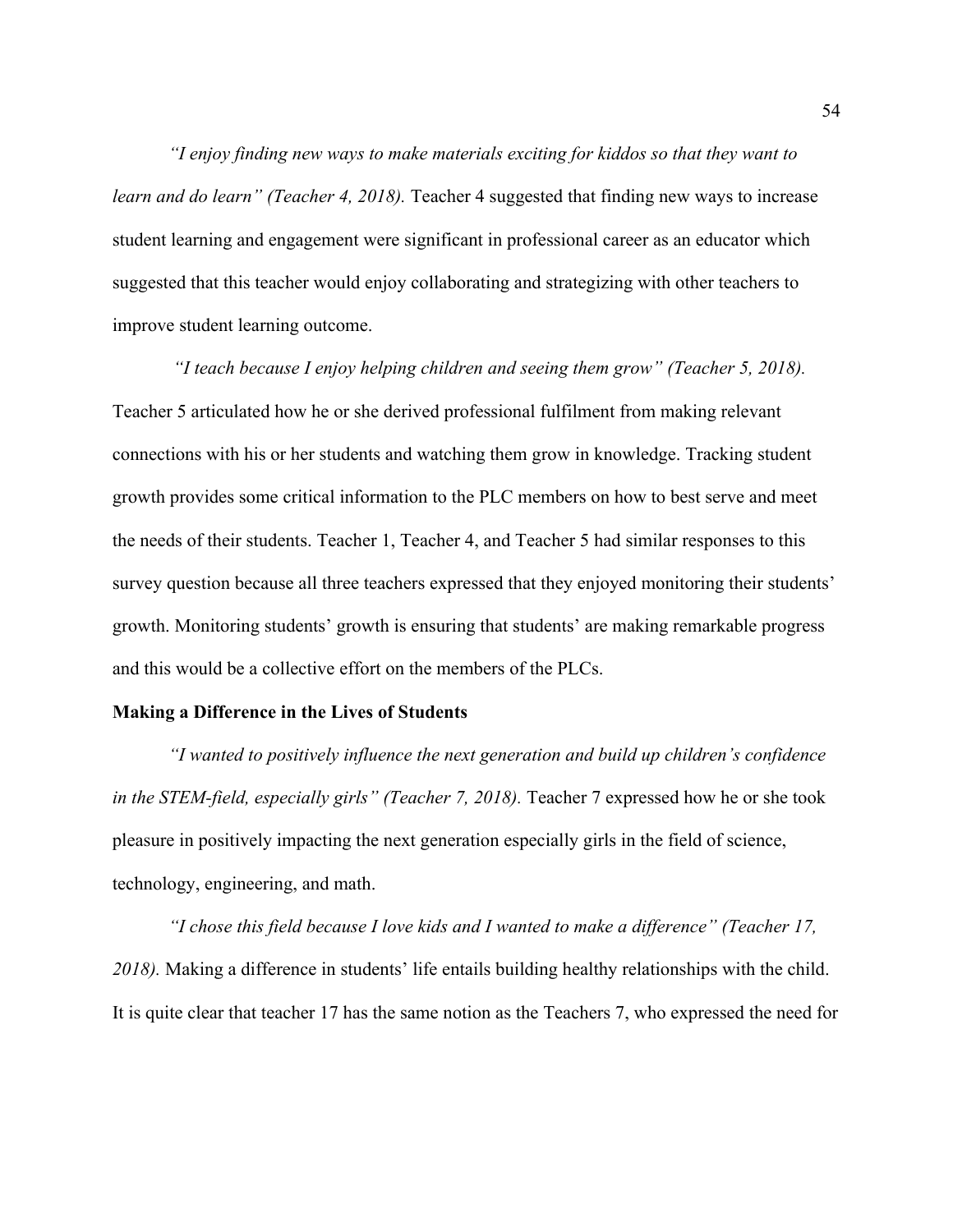strong student-teacher interrelationships as a motivating factor in their career choice as educators.

*"To help students develop the skills they will need to be successful" (Teacher 21, 2018).*  Helping students develop the skills they will need to be successful involves knowing or identifying every child represented in your classroom by their name and their need. This teacher would have to take the time to perform a needs assessment on students to determine the areas of deficits in each of her students. Teacher 21 has similar views as the other Teachers 7 and Teacher 17 who expressed the need for strong student-teacher interrelationships. Teacher 21 compared to Teacher 1, Teacher 4, and Teacher 5 did not mention the importance of tracking students' growth.

### **Past Influence(s) Informed Present Career Choice**

*"I choose to teach because of the teachers I have had in the past that made an impact on me" (Teacher 15, 2018).* Teacher 15 shared how he or she was positively impacted by his or her teacher which supported the notion made by the other previously mentioned Teacher 5 and Teacher 7 that strong student-teacher interrelationships are integral to meeting the needs of the whole child. His or her experience(s) with his or her own teacher played a vital role in the decision-making process of his or her present career choice as an educator.

*"I am from a family of educators, both parents are retired teachers, and two brothers are band directors, it's in our blood I suppose" (Teacher 24, 2018).* Teacher 24 expressed how his or her career as an educator was informed by the trend in his or her family's past and present careers in the educational field. Most of the teacher participants' responses to this survey question articulated the need for ongoing and consistent progress monitoring and measuring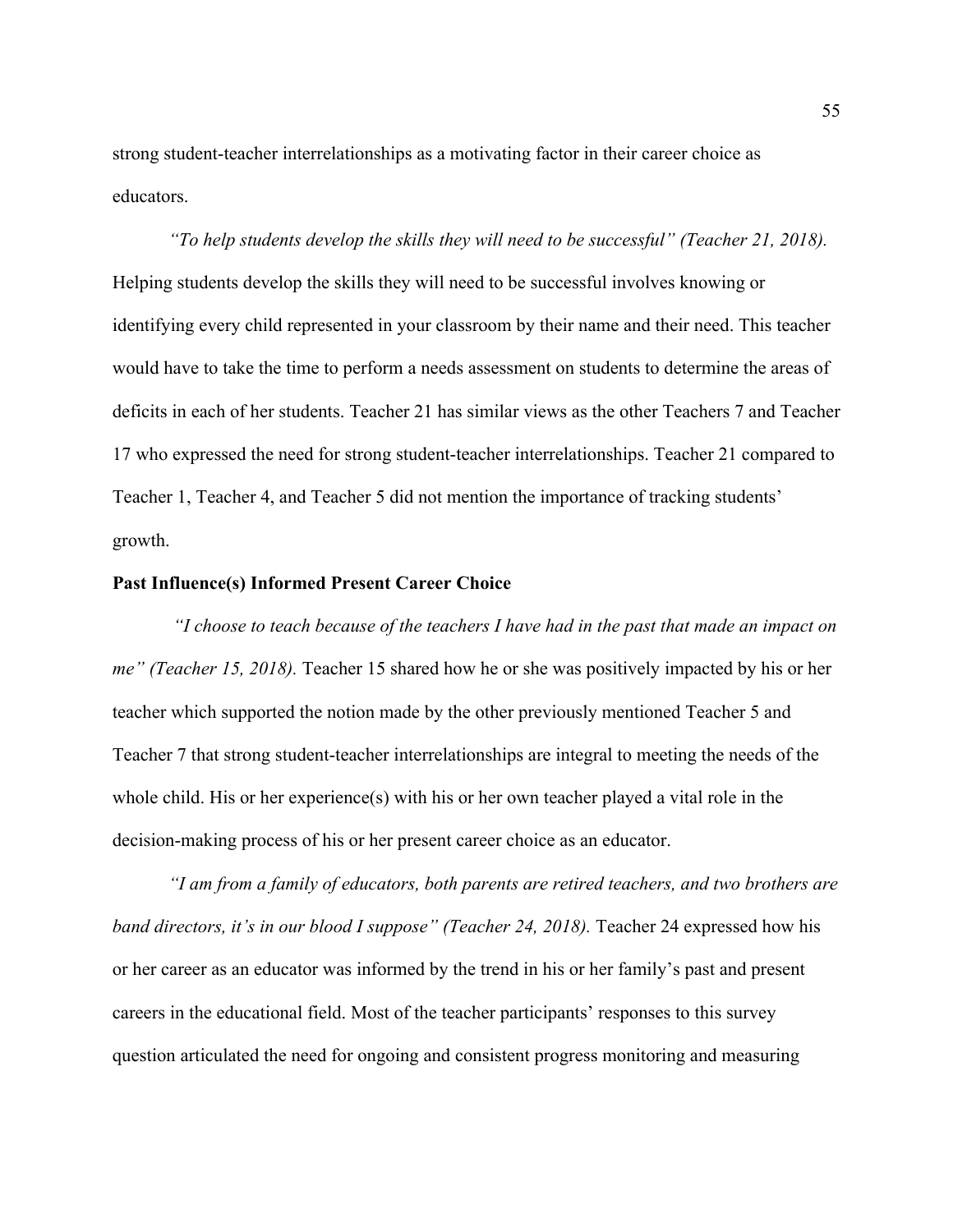students' growth. These similar responses suggested that this practice was informed by the PLC process and that consistent progress monitoring is an essential component in determining the effectiveness or quality of instruction and student learning progression. Thus, it is critical for PLC members to collaboratively determine and provide routines for monitoring students' growth and achievement as supportive evidence of effective instruction and student learning.

# **Data Collection II: Survey Question 2**

*How many years have you been working with the members of your assigned PLC team?*

# **Responses to Survey Question 2:**

Table 2 below describes the number of years that the teacher participants had spent collaborating with their PLC team. The number of years teacher participants had spent collaborating with their PLC team ranged from one to four years, the total number of teacher participants was twenty-six, and the actual teacher participants were numerically coded to avoid disclosing any identifiable information.

## Table 2

| Participants and the Number of Years Spent Collaborating with PLC team |                           |                                                                                                                                                                   |  |  |  |
|------------------------------------------------------------------------|---------------------------|-------------------------------------------------------------------------------------------------------------------------------------------------------------------|--|--|--|
| <b>Number of Years</b>                                                 | <b>Number of Teachers</b> | <b>Teacher Participants</b>                                                                                                                                       |  |  |  |
| 1 <sup>st</sup> Year                                                   | 13                        | Teacher 5, Teacher 7, Teacher 10, Teacher 11,<br>Teacher 12, Teacher 15, Teacher 18, Teacher<br>21, Teacher 22, Teacher 23, Teacher 24,<br>Teacher 25, Teacher 26 |  |  |  |
| $2nd$ Year                                                             | 4                         | Teacher 3, Teacher 14, Teacher 17, Teacher<br>20,                                                                                                                 |  |  |  |
| $3rd$ Year                                                             | 5                         | Teacher 1, Teacher 4, Teacher 8, Teacher 9,<br>Teacher 16                                                                                                         |  |  |  |
| Year                                                                   | 4                         | Teacher 2, Teacher 6, Teacher 13, Teacher 19,                                                                                                                     |  |  |  |

*Participants and the Number of Years Spent Collaborating with PLC team*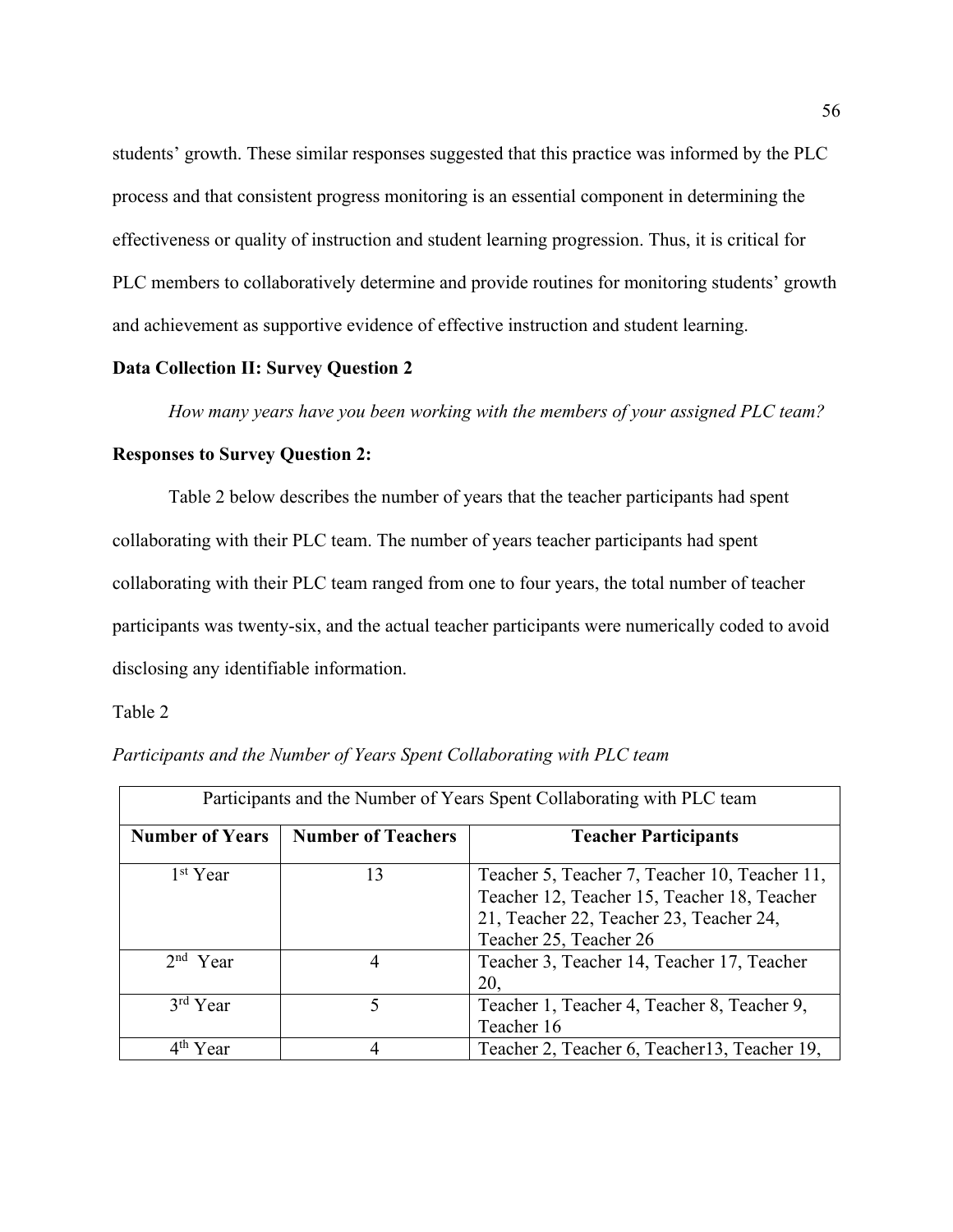Table 2 showed that there were a higher number of teachers who had been working with their PLC team for the very first time compared to the  $2<sup>nd</sup>$ ,  $3<sup>rd</sup>$ , and  $4<sup>th</sup>$  year collaborative PLC teams. Most of the teacher participants in this study have been collaboratively planning lesson instruction, strategizing to improve student learning, analyzing data for results, and collectively monitoring student learning progress together for more than a year. These teacher participants could benefit more from the quality of their collaborative planning time in their respective PLCs.

## **Data Collection III: Survey Question 3**

*Based on your professional experience, how would you describe your role in your team's PLC process that supports student learning?*

## **Responses to Survey Question 3:**

Everyone participated by responding to this survey question, sharing the ideas, and strategies that he or she uses to ensure students learning. Participants responses to this question varied and two of the teachers' responses did not really respond straightforwardly to the question. Some of the roles described in the PLC process that reinforced student learning was sharing strategies that work, differentiated instruction, collaborative lesson planning, observing and learning, and developing SMART goals. Collaborative lesson planning and sharing strategies that work was mentioned by most of the participating teachers. Some of the participating teachers' responses are displayed by their themes below:

### **Collaborative Lesson Planning and Sharing Strategies that Work**

*"My team is constantly incorporating ways to challenge our student's creative learning process. I frequently contribute by bringing my ideas to group PLC meetings and by sharing strategies that have worked for my kids" (Teacher 1, 2018).* Teacher 1's response to this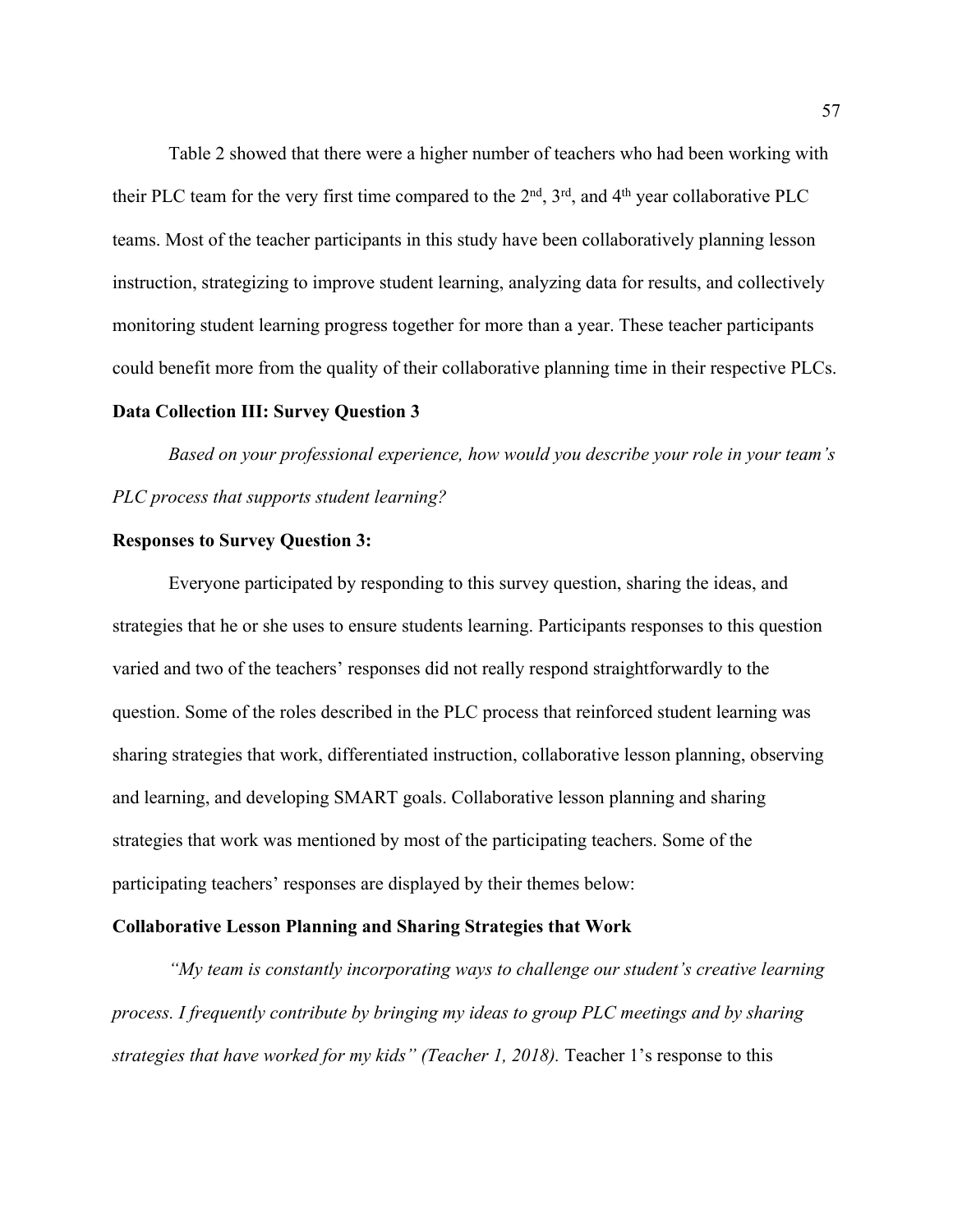question prompt suggested that he or she perceived that the role in his or her team's PLC that supports student learning was collaboration and sharing of relevant strategies that support the teaching and learning process. When teachers collectively work together to identify ways to challenge student learning, it improves the level of collaboration and the quality of instruction delivered in the classroom (Mertler, 2018). True experts or "master teachers" are those who frequently and systematically reflect on their actions and performance as well as the consequences of those actions (Mertler, 2018).

*"Input problem resolution by creating meaningful solutions to help students achieve individual success and organization" (Teacher 3, 2018).* Teacher 3's answer to this question was similar to that of Teacher 1 which suggested that he or she supposed that the role in his or her team's PLC process that supports student learning could also be categorized as the sharing of relevant strategies that support the teaching and learning process. Being solution-oriented informs the practices of the PLC members as a collaborative team. The principal purpose of learning for all cannot be accomplished if the members of a PLC team work in isolation.

*"Even though I am new, my colleagues have been great about including my thoughts and ideas in planning" (Teacher 23, 2018).* Teacher 23's response to this question emphasized the same notion as Teacher 1 and Teacher 3 that he or she assumed that the role in his or her team's PLC process that supports student learning could be described as sharing of relevant strategies to support the teaching and learning process because including a teacher's thoughts and ideas in the collaborative lesson planning activity is a teaching strategy for sharing best practices. Teacher 23 response to this question reveals that collaboration among teachers functions in such a way that his or her PLC team members were willing to learn from both new and veteran teachers the best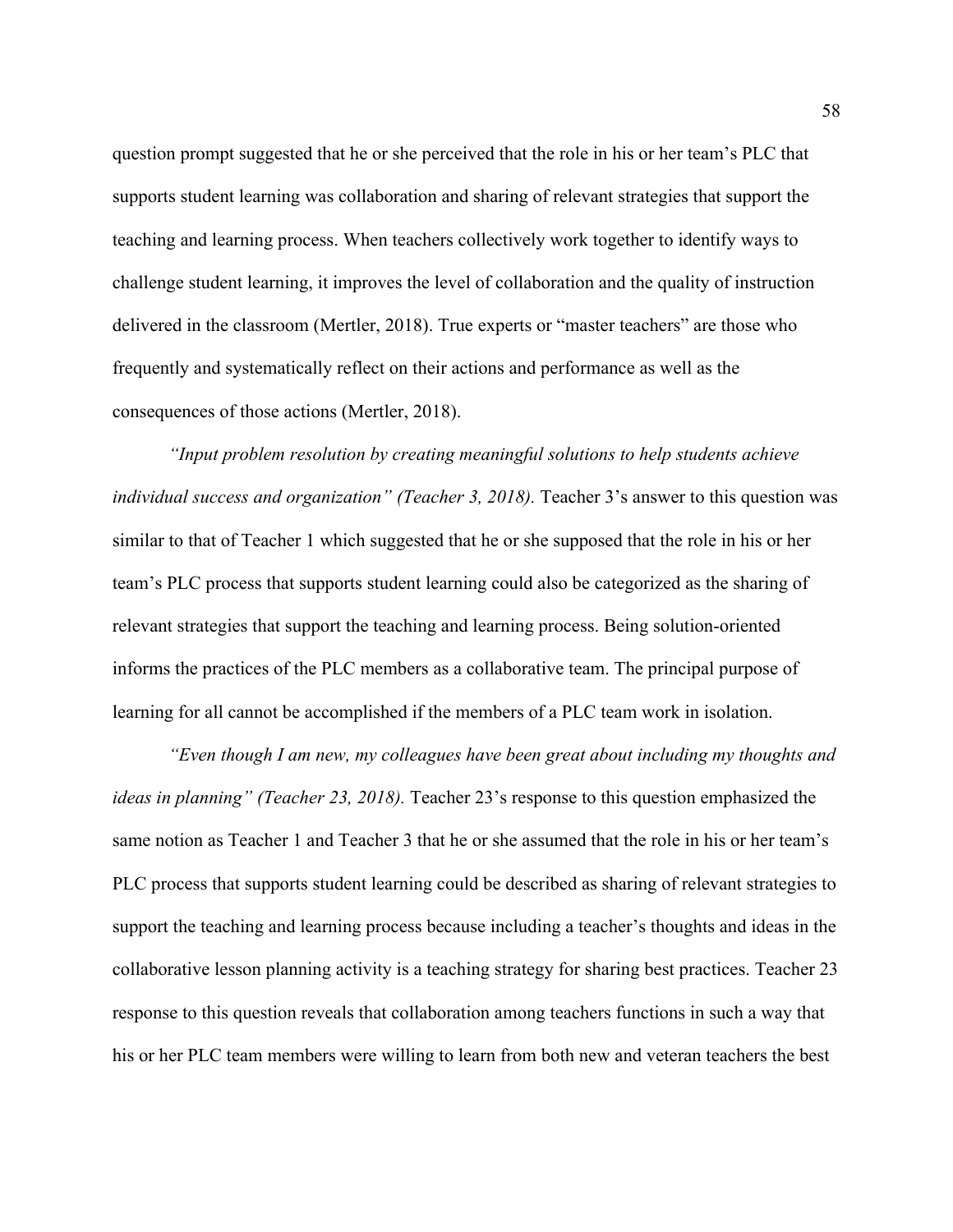strategies for improving student learning. Thus, the most commonly mentioned role in the PLC process that supports students learning was sharing effective teaching strategies and implementing the shared strategies in their various classrooms.

### **Developing SMART Goals and Differentiated Instruction**

*"As a new team member, I would focus on adding differentiation when applicable" (Teacher 15, 2018).* Teacher 15's response to this question supports that of Teacher 1, Teacher 3 and Teacher 23 because he or she supposed that the role in his or her team's PLC process that supports student learning could be described as the sharing and implementation of relevant strategies to support the teaching and learning process because adding differentiation is a teaching technique that improves instruction for diverse students.

As a new member to this PLC team, Teacher 15 perceived that the best way he or she could impact his or her classroom teaching and learning practices was to focus his or her professional learning on differentiated instruction. Collaboration represents a systemic process in PLCs. Teachers use the PLC platform to identify their individual strengthens and weaknesses and to learn from other members of the PLC team. Each teacher's classroom reflects the diversity of their communities and it includes a mix of students' cultural background, interest, learning styles, and needs. Thus, it is crucial for teachers to differentiate their lesson instruction for the benefit of their student representations.

### **Observational Learning**

*"My partner is awesome because she always adds other resources to brighten up our curriculum for the students to better help them grasp concepts" (Teacher 4, 2018).* Teacher 4's response to this question was also similar to Teacher 1 and Teacher 3 responses which suggested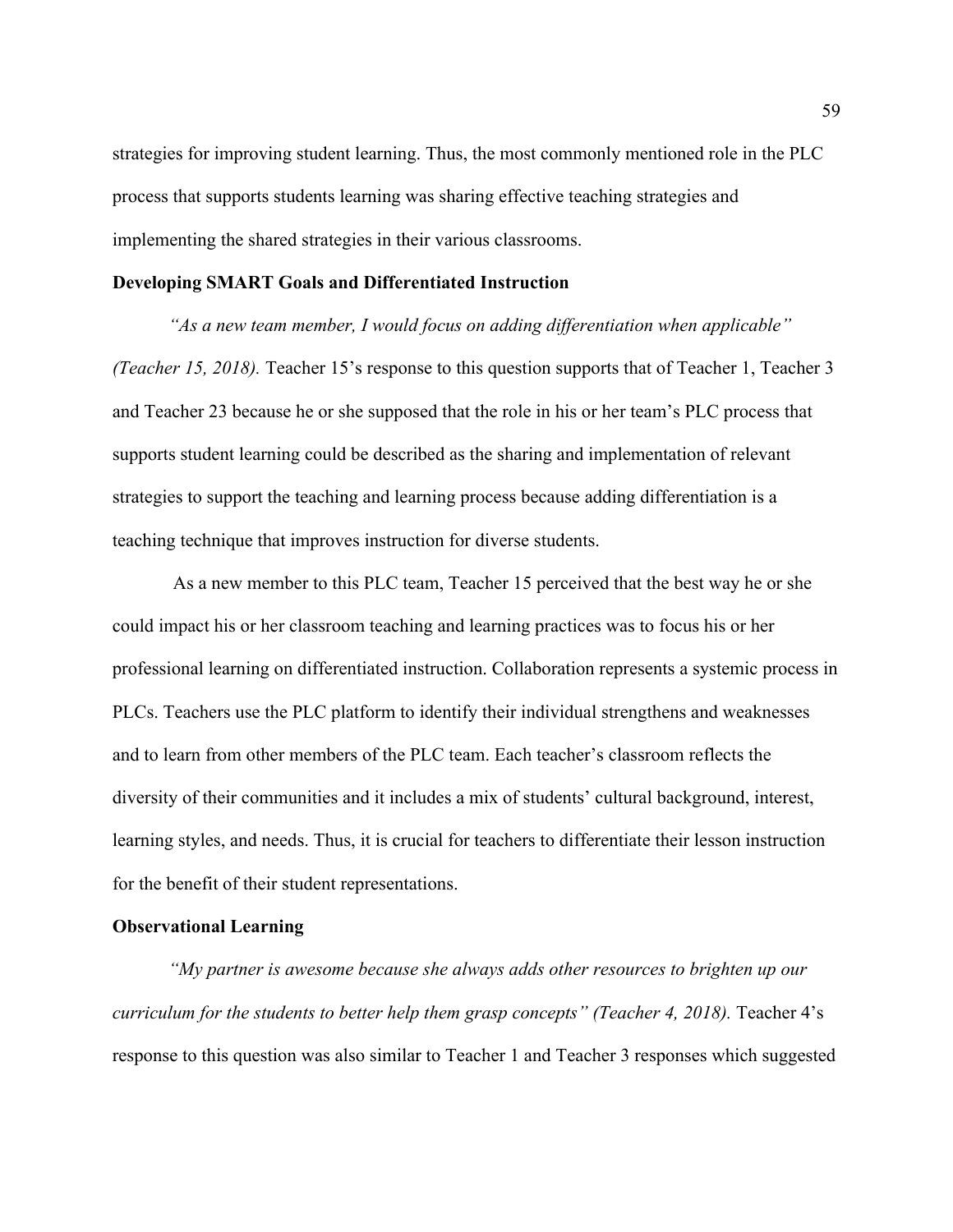that he or she also assumed that the role in his or her team's PLC process that supports student learning could be characterized as sharing of relevant strategies to support the teaching and learning process because adding resources to brighten up the curriculum for students to better help them grasp concepts is a form of sharing relevant strategies. However, teachers cannot determine the extent to which students are learning without consistently seeking evidences of student learning through result orientation. Teacher 4 expression of how effective her partner's ideas was showed what she had observed and learned because he or she did not express how his or her own personal role contributed to the PLC process in supporting student learning but only mentioned that of his or her partner's role.

# **Data Collection IV: Survey Question 4**

*How has your involvement and participation in the PLC process influenced your professional practices?*

# **Survey Responses to Question 4:**

Table 3 below described the degree of involvement and participation of teacher participants that influenced their professional practices. There were three common thematic responses derived from this survey question, the total number of teacher participants was twentysix, and the actual teacher participants were numerically coded to avert identifiable information.

Table 3

| Teachers' Involvement and Participation Influence on Professional Practices |  |  |
|-----------------------------------------------------------------------------|--|--|
|                                                                             |  |  |

| Teachers' Involvement and Participation Influence on Professional Practices |                           |                                     |  |  |
|-----------------------------------------------------------------------------|---------------------------|-------------------------------------|--|--|
| <b>Common Thematic Responses</b>                                            | <b>Number of Teachers</b> | <b>Teacher Participants</b>         |  |  |
| <b>Improved Professional Growth</b>                                         |                           | Teacher 1, Teacher 2, Teacher 4,    |  |  |
| and Expertise                                                               |                           | Teacher 5, Teacher 6, Teacher 7,    |  |  |
|                                                                             |                           | Teacher 9, Teacher 10, Teacher 14,  |  |  |
|                                                                             |                           | Teacher 17, Teacher 19, Teacher 20, |  |  |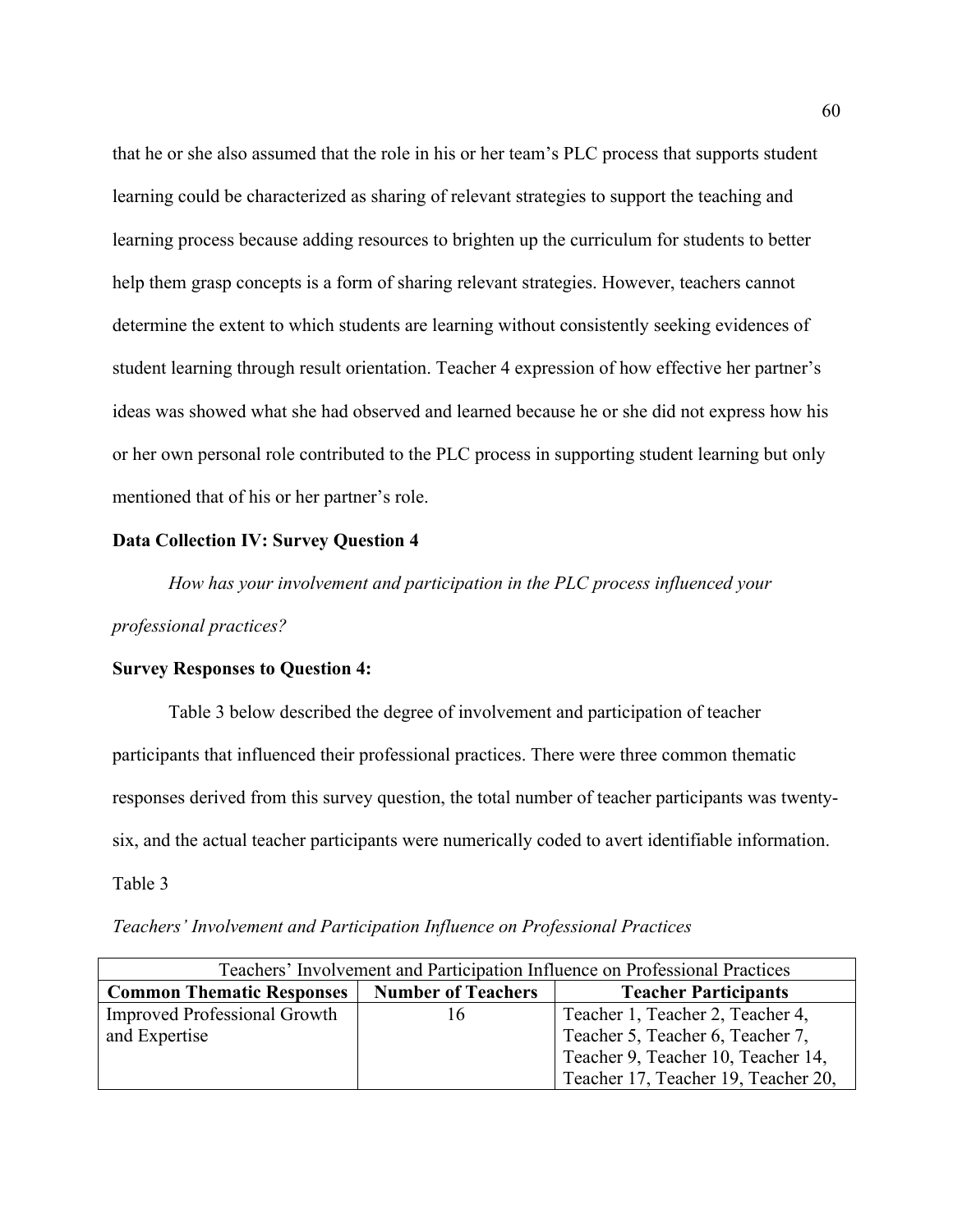|                               | Teacher 21, Teacher 24, Teacher 25,<br>Teacher 26 |
|-------------------------------|---------------------------------------------------|
| <b>Encouraged Risk Taking</b> | Teacher 3, Teacher 8, Teacher 13,                 |
|                               | Teacher 15, Teacher 18                            |
| Reduced Teacher Isolation     | Teacher 11, Teacher 16, Teacher 22,               |
|                               | Teacher 12, Teacher 23                            |

Table 3 shows a visual summary to the question which suggested that most teacher participants perceived that their collaborative time as a PLC team contributed to their professional growth and expertise. The teachers' responses to this question were categorized into 3 main thematic perceptions: improved professional growth, reduced teacher isolation, and encouraged risk-taking based on the common terms used in the responses. There were sixteen teachers out of the twenty-six total participating teachers who expressed that PLC improved their professional growth, five teachers alleged that PLC reduced teacher isolation and another set of five teachers assumed that PLC encouraged risk-taking among team members. Below are some of the participants' responses to this question by their categorical themes:

## **Improved Professional Growth and Expertise**

*"Yes, I have highly grown as a teacher. It has helped me get organized and clarified misconceptions while reinforcing teaching expectations" (Teacher 1, 2018).* Teacher 1 response to this question prompt suggested that his or her involvement and participation in the PLC process influenced her professional practices by improving his or her professional growth and expertise because clarifying misconceptions while reinforcing the teaching expectations enhances a teacher's pedagogy. Being a member of his or her PLC team has empowered Teacher 1 to engage in collective inquiry into both best practices in teaching and best in student learning. Teacher 1 response suggested that the collective attempt of PLC members to arrive at a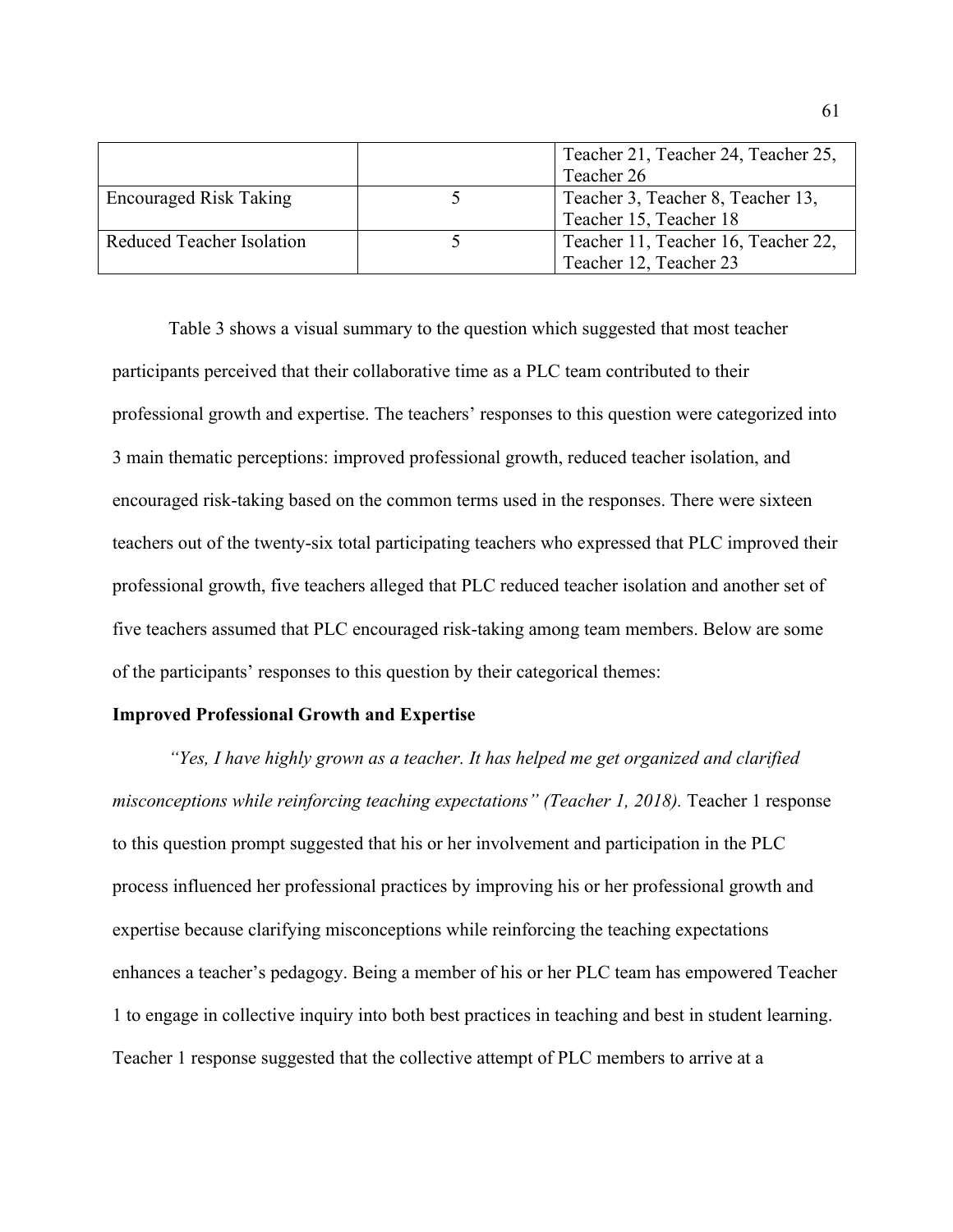consensus on vital learning outcomes enabled him or her to reinforce the necessary learning expectations.

*"Two heads are better than one. I love tossing ideas back and forth and making them better between the two of us than I could have ever done alone" (Teacher 4, 2018).* Teacher 4's answer to this question prompt was similar to that of Teacher 1 who mentioned that his or her involvement and participation in the PLC process positively impacted her professional practices by refining his or her professional growth and expertise due to the elimination of teacher isolation in the PLC process. Working as a grade level PLC team encouraged Teacher 4 to perceive all his or her practices in light of their impact on student learning.

*"I have grown as a teacher because of PLC" (Teacher 6, 2018).* Teacher 6's response to this question prompt revealed that his or her involvement and participation in the PLC process influenced her professional practices by refining his or her professional growth, which was like what Teacher 1 and Teacher 4 expressed in their responses.

*"It has raised my professional practices due to fresh ideas and the latest research and laws in my field" (Teacher 9, 2018).* Teacher 9's answer to this question reinforced the idea that Teacher 1, Teacher 4, and Teacher 6 suggested that his or her involvement and participation in the PLC process positively influenced her professional practices by enhancing his or her professional growth and expertise because the teacher received fresh ideas and applied latest research studies in their professional practices.

### **Encouraged Risk Taking**

*"I take ideas that are shared out and practice them. I f it works, I keep it, if not, it gets thrown out" (Teacher 3, 2018).* Teacher 3 response to this question ascertain how he or she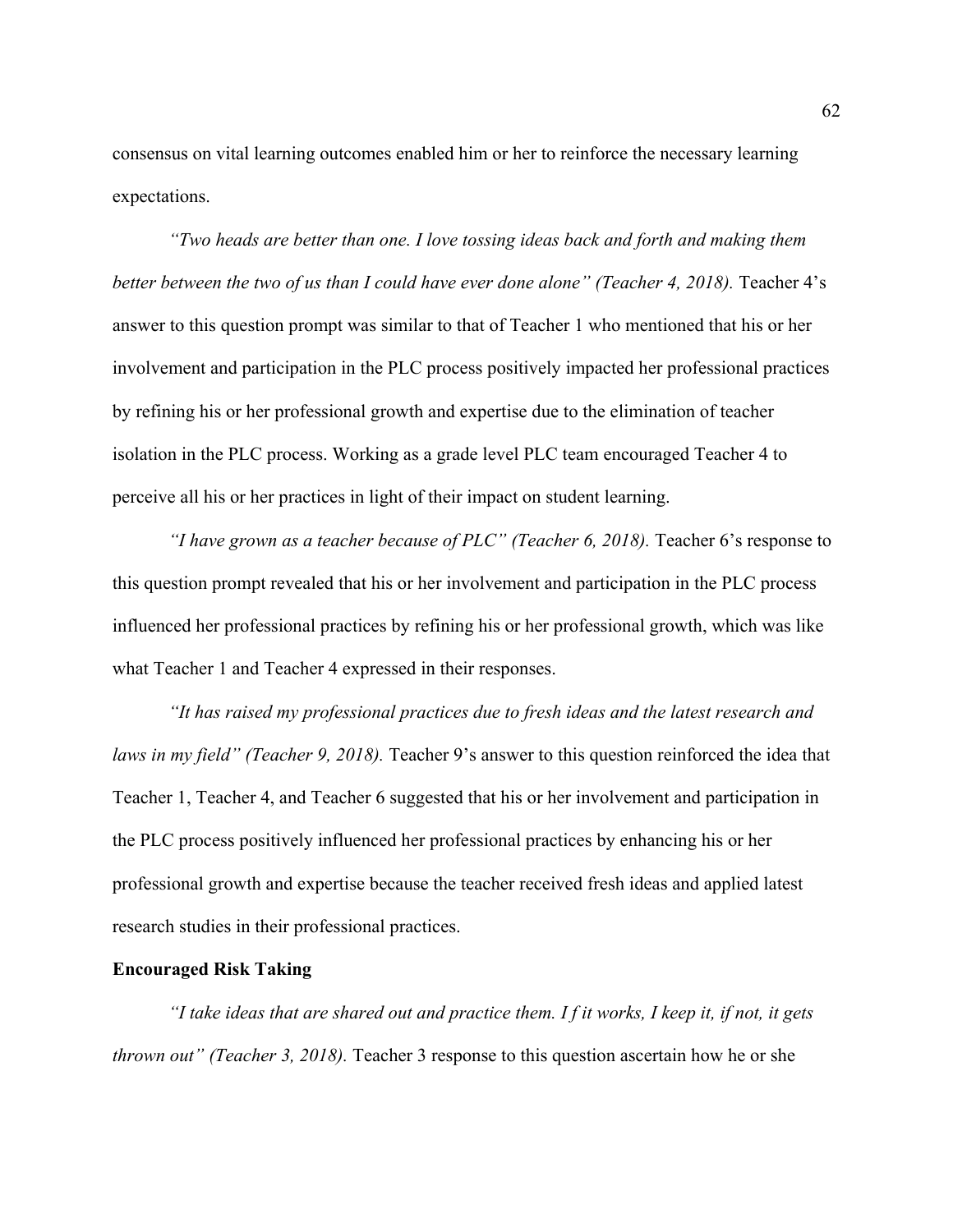utilize the ideas that she gets from his or her collaborative planning time in his or her classroom. He or she mentioned that ideas or strategies that work effectively in his or her classroom are keepsakes and ideas that do not work, or ineffective strategies are discarded.

*"It has helped me share out and not be afraid to let my voice be heard" (Teacher 18. 2018).* Teacher 18 acknowledged how the PLC process and practices have really encouraged him or her in making informed decision about what to implement in classroom as best teaching strategies. Teacher 3 and Teacher 18 are comparable in their responses to this question.

## **Reduced Teacher Isolation**

*"The relationships that I have built have been vital in in allowing me to ask questions regarding content and best practices" (Teacher 12, 2018).* Teacher 12's response to this question prompt pointed out that his or her involvement and participation in the PLC process influenced her professional practices by improving his or her professional growth and expertise because her PLC practices allowed him or her to work in a trustworthy environment and to be willing to seek new ideas regarding best practices in her content area. Teacher 12 response was categorized as comparable to Teacher 1, Teacher 4, and Teacher 6 responses.

*"I have benefitted from working with people who have different approach to teaching by hearing about what works for them and adapting it to my personal style" (Teacher 21, 2018).* Teacher 21's answer to this question prompt was comparable to Teacher 1, Teacher 4, Teacher 6, and Teacher 12 who mentioned that his or her involvement and participation in the PLC process positively impacted her professional practices by refining his or her professional growth and expertise in the PLC process. The sharing of ideas and the implementation of the new ideas has permitted this teacher to take risk and grow professionally.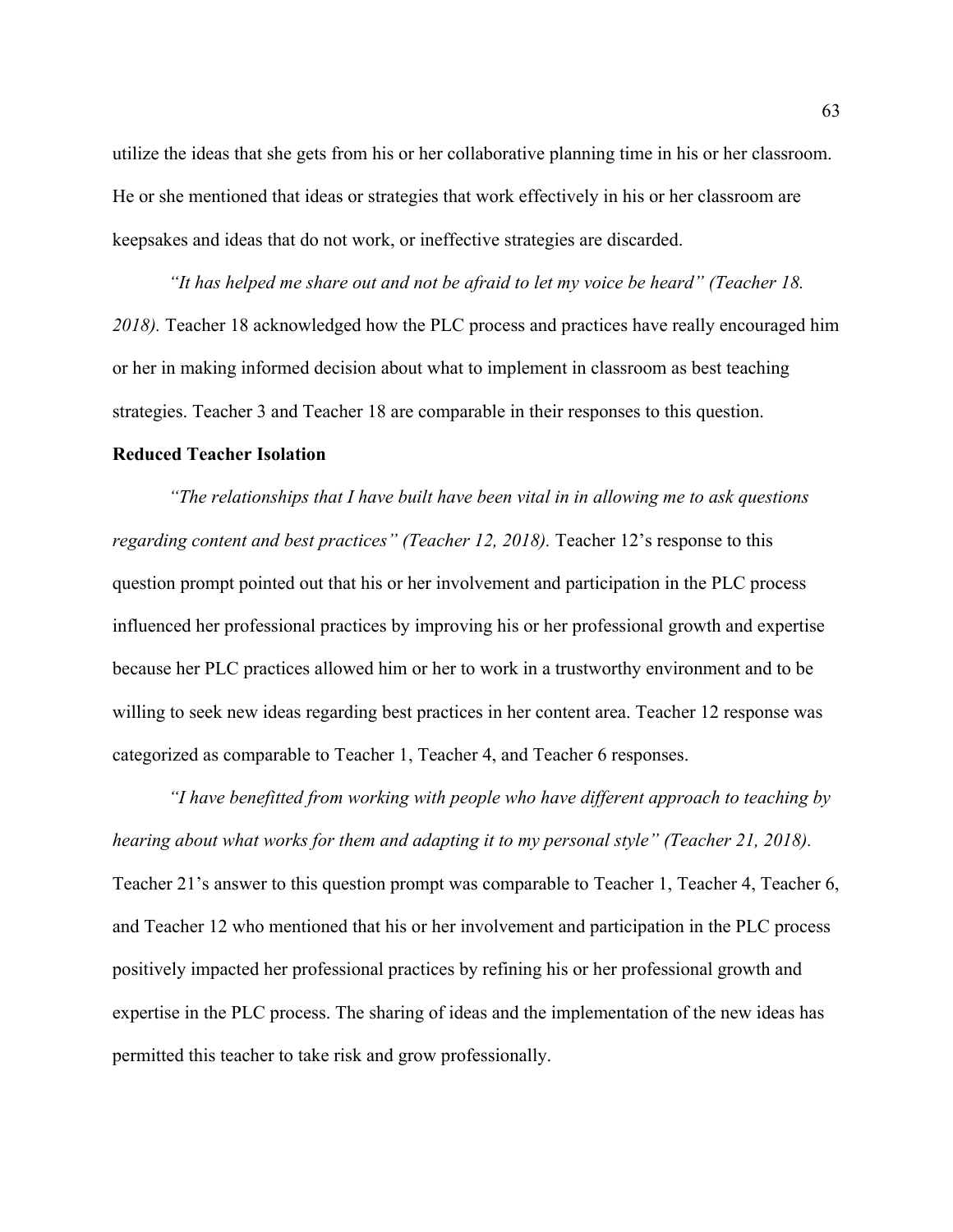The responses to this survey question produced one of the themes for this research (PLCs and teacher pedagogy). Teacher responses to this question prompt encouraged the idea that improving the quality of instruction in the classroom increases student learning. This suggested that PLC practices do enhance teachers' pedagogy and improve student learning. In a culture of teacher isolation, the individual teacher is the focus of improvement. In an era of interdependent connections, relationships, and interactions, the focus is on creating a powerful system that encourages the ongoing improvement of the entire organization and not just the individual. Teachers are organized into grade level, course specific, or interdisciplinary collaborative teams in which educators are encouraged to work interdependently to achieve a common goal to improve student learning.

#### **Data Collection V: Survey Question 5**

*In your opinion, what do you think constitutes the greatest challenge in your PLC team's activities that deflected the focus from student learning?*

### **Responses to Survey Question 5:**

Table 4 below displayed the teacher participants' perceptions of what they considered to be the greatest PLC challenge. There were four common thematic responses resulting from this survey question, the total number of teacher participants was twenty-six, and the actual teacher participants were numerically coded to avoid revealing any identifiable information.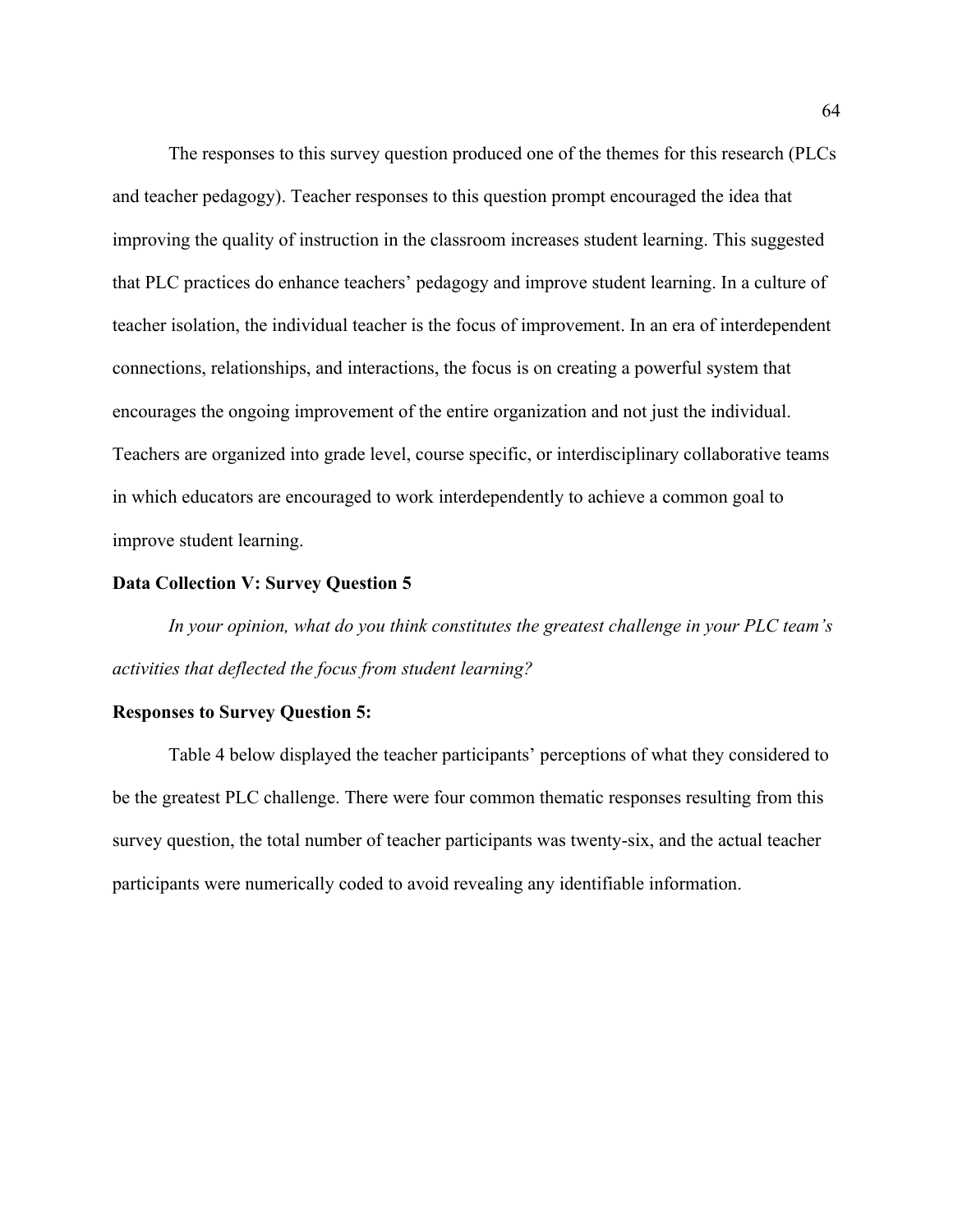## Table 4

| <b>PLCs Greatest Challenge</b>  |                 |                                     |
|---------------------------------|-----------------|-------------------------------------|
| <b>Common Thematic</b>          | Number of       | <b>Teacher Participants</b>         |
| <b>Responses</b>                | <b>Teachers</b> |                                     |
| Insufficient Collaborative Time | 10              | Teacher 1, Teacher 4, Teacher 5,    |
|                                 |                 | Teacher 6, Teacher 8, Teacher 9,    |
|                                 |                 | Teacher 10, Teacher 14, Teacher 20, |
|                                 |                 | Teacher 21,                         |
| <b>Excessively Data Driven</b>  | 4               | Teacher 13, Teacher 15, Teacher 24, |
|                                 |                 | and Teacher 25                      |
| <b>Distractions</b>             | 4               | Teacher 3, Teacher 11, Teacher 12,  |
|                                 |                 | and Teacher 16                      |
| Conflict                        | 3               | Teacher 7, Teacher 18, and Teacher  |
|                                 |                 | 22                                  |

#### *PLCs' Greatest Challenge*

Table 4 provided a visual representation of the data gathered for this question. The table suggested that insufficient collaborative time was the greatest PLC challenge. The common responses inductively gathered from all 26 participants to this question in regards to PLC Challenges are as follows; ten teachers expressed that the greatest challenge of the PLC process was insufficient collaborative time structured to the daily school system, five teachers were uncertain of what they perceived as the greatest PLC challenge, four teachers claimed that the greatest challenge was setting aside unexpected distractions during collaborative time amongst team members, and four teachers alleged that the greatest challenge of the team was the excessive time and effort utilized in performing data analysis and data driven instruction, three teachers claim that the greatest PLC challenge that deflected the focus from student learning was conflicting ideas during collaborative time. Some of the participating teacher's responses are evident below: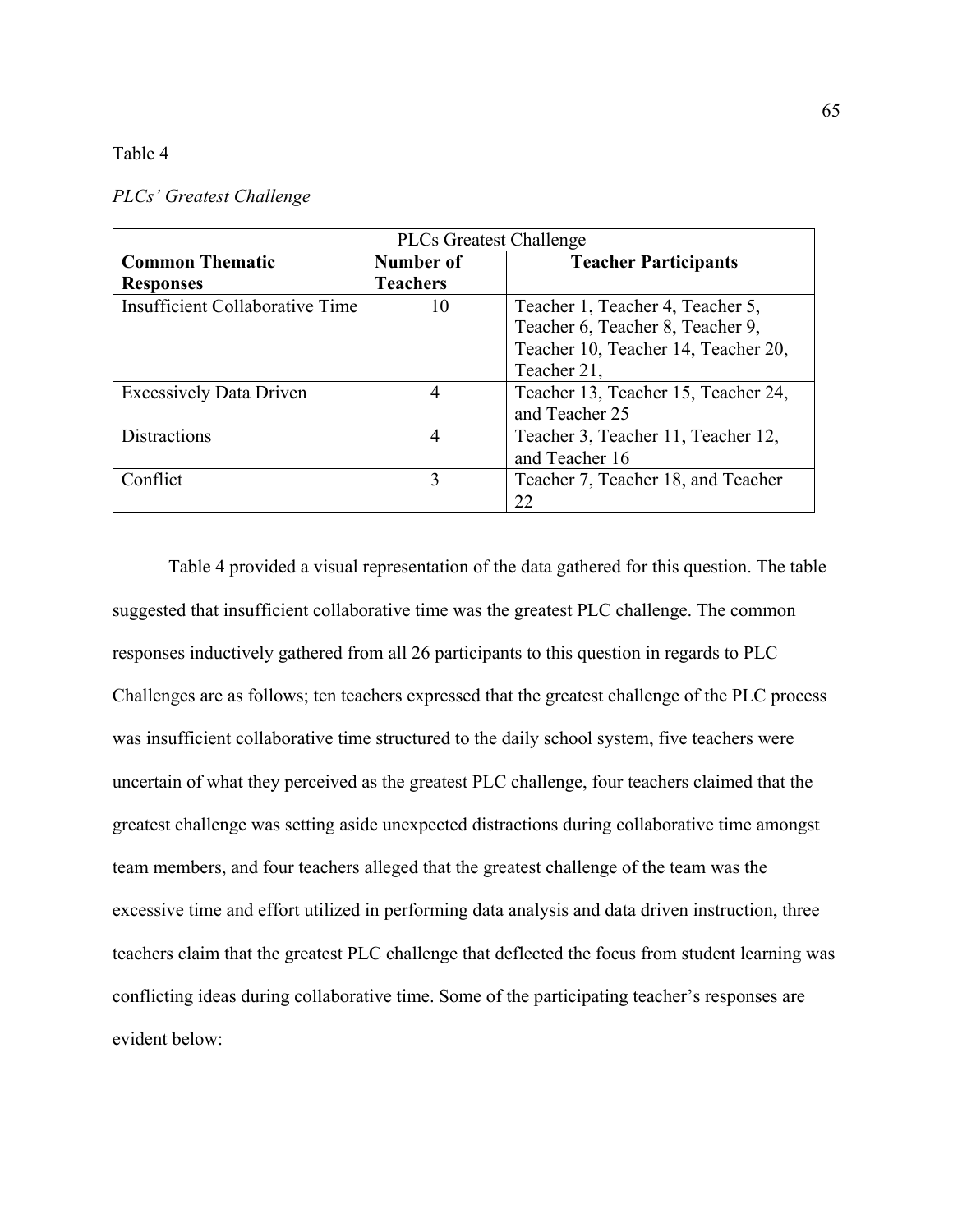# **Insufficient Collaborative Time**

*"In my case, it is the fact that we meet less frequently. We meet few times when school is in sessions and after school" (Teacher 1, 2018).* Teacher 1's response to this question stated that the greatest challenge in his or her PLC team's practices was insufficient collaborative time. PLC team members only have certain day and minutes during the school week structured into the school schedule for collaborative planning. The list of PLC team activities that need to be done each week cannot be accomplished without a sufficient time allotted during school day and some PLC teams stay behind after school hours to collaborate.

*"Not having enough time to plan together and managing all of the responsibilities of being a teacher" (Teacher 5, 2018).* Teacher 5's explanation to this question was like Teacher 1 who suggested that the greatest challenge in his or her PLC team's practices was also insufficient collaborative time needed to effectively plan and manage all of the other PLC team members responsibilities. If a process have been set in place by schools to ensure that members of a PLC team use their collaborative planning time to clarify the essential learnings for each grade level learning standards, unit instruction; establish consistent pacing, create common formative assessment, establish grading criteria to monitor student learning, use evidence of student learning to identify student learning needs, analyze data, create intervention and extension activities for meeting the needs of students, and all the other miscellaneous PLC activities, then Teacher 1 and Teacher 5 perceptions that there was not enough time allocated during the school day for PLC members to collaborate and collectively engage in all of these PLC activities constitute a challenge in the PLC process.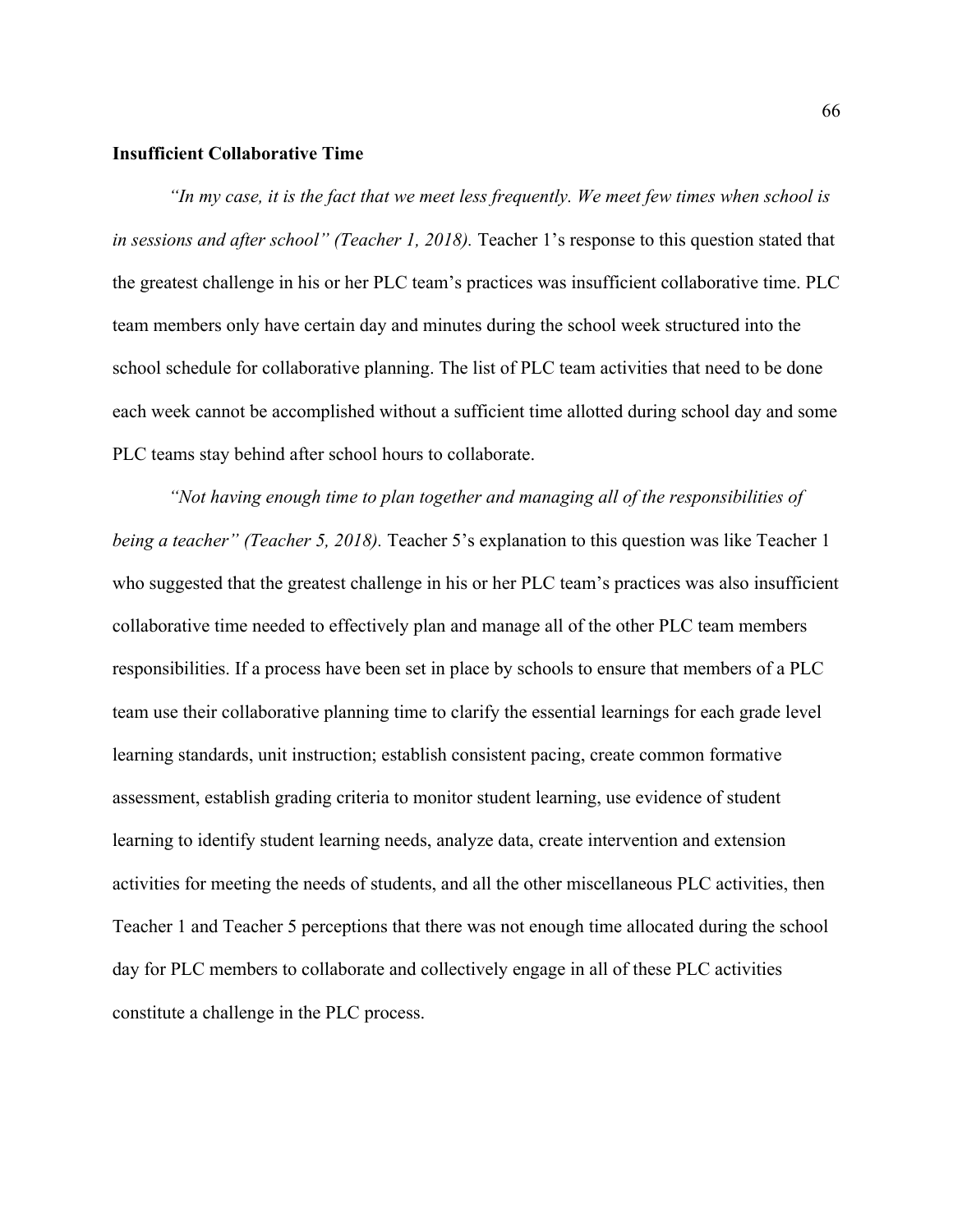# **Distractions**

*"Basically, off topic life conversations that interrupt or take away time from content we need to discuss" (Teacher 12, 2018).* Teacher 12's response to this question was unlike Teacher 1 and Teacher 5. Teacher 12 expressed that the greatest challenge in his or her PLC team's practices were inevitable distractions that cause the PLC team to distraught from the student focused conversations. This suggest that relationship amongst the members in Teacher 12's PLC team must be very strong and they must have been doing PLC together for years to be free enough to share their personal information that lead to off topic life conversations that disrupt the PLC process.

*"I think negative comments deflect the focus as well as not being solution oriented*" *(Teacher 16, 2018).*Teacher 16 like Teacher 12 expressed that negative comments are distracting conversations that tend to deflect the focus from student learning and being solution oriented to students' needs during their collaborative planning time. Distracting conversations could hinder the progress of the PLC team in their collective efforts to use their limited collaborative time effectively and to be solution oriented.

#### **Excessively Data Driven**

*"Focusing too much on data" (Teacher 24, 2018).* Teacher 24's explanation to this question was not comparable to Teacher 1, Teacher 5, nor Teacher 12 because Teacher 24 indicated that the greatest challenge in his or her PLC team's practices was the amount of time they had spent focusing on data. Analyzing data is paramount in the PLC process but data analysis itself is not effective if it's not being used to guide the decision-making process for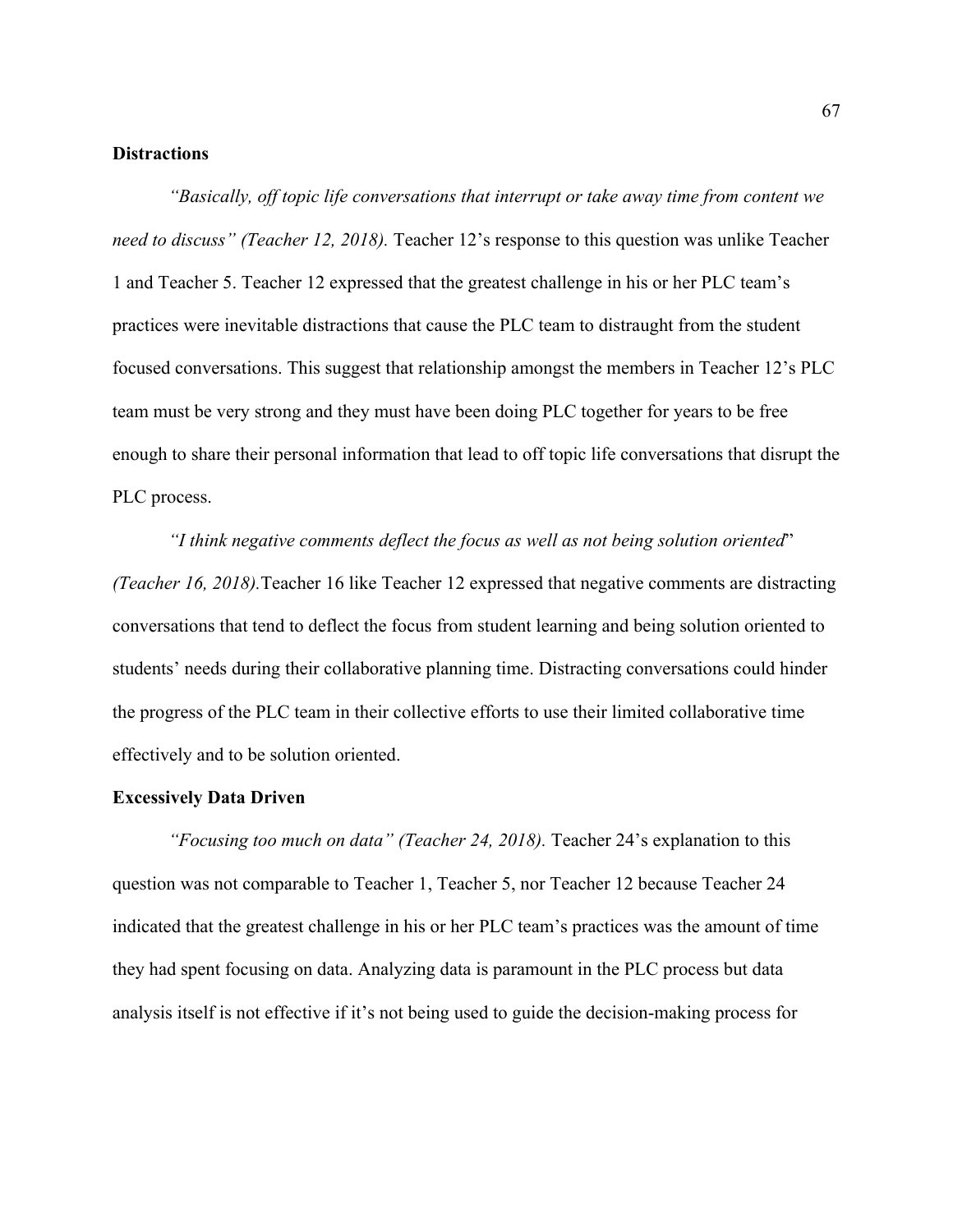planning intervention activities for struggling learners and extension activities for students who show mastery of the learning standard.

*"Data collection and its effectiveness because everyone doesn't take it seriously or use it" (Teacher 25, 2018).* Teacher 25's descriptive response to this question was comparable to Teacher 24 but not comparable to Teacher 1, Teacher 5, nor Teacher 12. Teacher 25 suggested that greatest the challenge in his or her PLC team's process was his or her PLC team being excessively data driven and having no follow-through on the use of such data. It is one thing to take the time to breakdown the assessment data, plan intervention and extension activities, and another for teachers to be willing to effectively implement the suggested lesson activities in their individual classroom to meet the needs of the identified students.

Data analysis could be a very daunting task for an individual teacher and a challenging task for a PLC team because teachers must be transparent to their team about their student learning outcome. Low performing student might indirectly suggest low performing teacher. The PLC process demands systemic approach to the use of data to guide lesson instruction and student intervention plans. This survey question documented the perceptions of teachers on PLCs Challenges theme for this study.

# **Conflict**

*The greatest challenge in my PLC team that deflected the focus from student learning has been disagreements on best practices or significance of activities to be incorporated in our plans (Teacher 7, 2018).* Teacher 7 articulated that his or her PLC members sometimes have conflicting ideas that take away from the team's focus on student learning. The process of trying to reach a consensus on best practices could constitute a challenge for some PLC teams.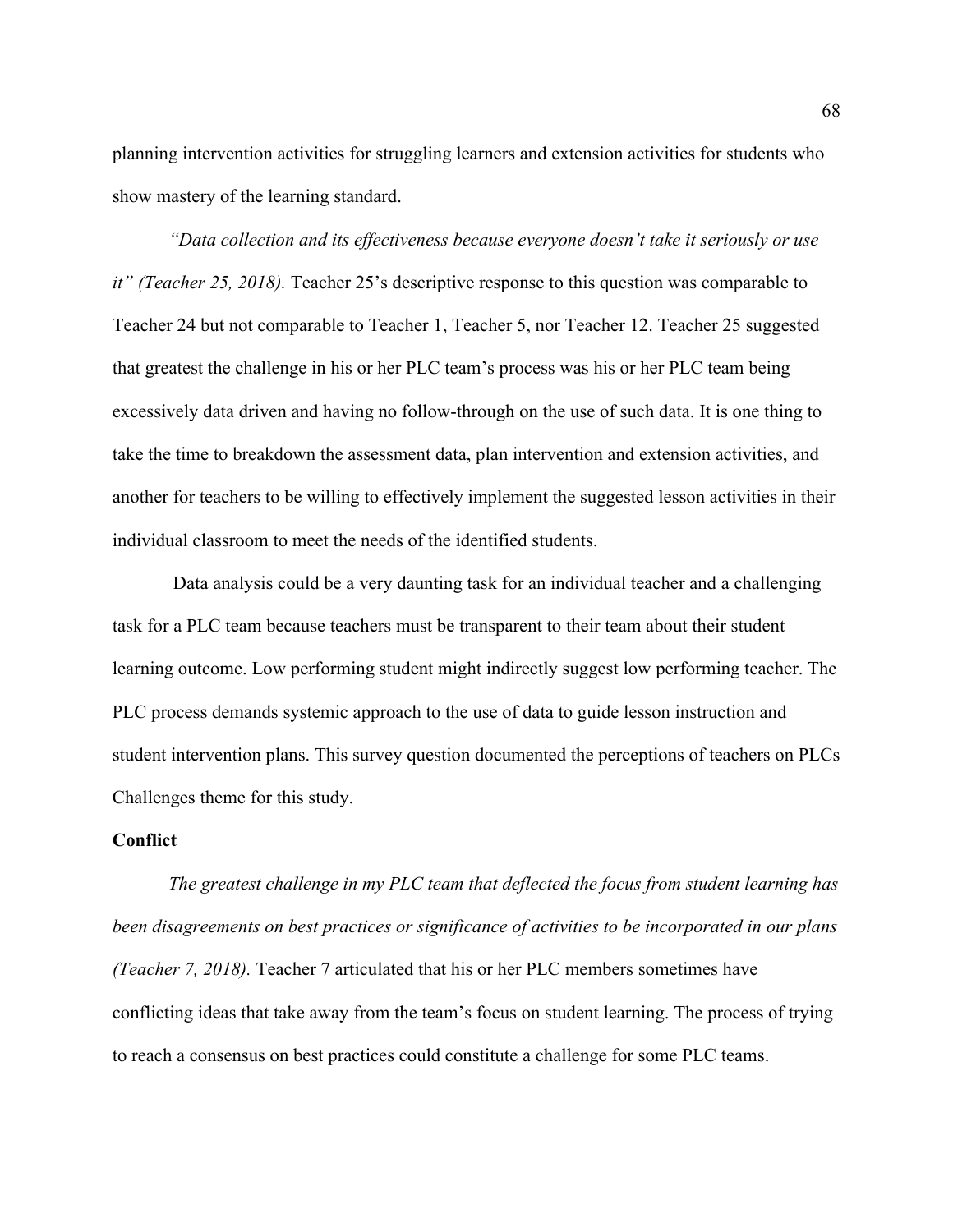"*The challenge is when there are conflicts, or a member not contributing to the team. It's really hard to be a "community" when only a couple people are doing the work" (Teacher 22, 2018).* Teacher 22's response to this question suggested that conflict could be caused by any factor such as a member refusal to contribute or participate in the PLC process and only a set of members are participating and contributing to the PLC process. The PLC process is supposed to be a collective effort of all the members of a collaborative team. It could become a daunting task when only the same set of members are contributing or participating in the PLC process.

# **Data Collection VI: Survey Question 6**

*From your perspective, what leadership practice(s) do you think encourages a collaborative culture and discourages teacher isolation within the school environment?*

### **Responses to Survey Question 6:**

Table 5 below described the collaborative culture leadership practices that the teacher participants indicated to be beneficial to the PLC process. There were five common thematic responses derived from this survey question, the total number of teacher participants was twentysix, and the actual teacher participants were numerically coded to prevent identifiable information.

### Table 5

#### Collaborative Culture Leadership Practices **Common Teachers' Responses Number of Teachers Teacher Participants** Providing Structured Collaborative Time 12 Teacher 6, Teacher 7, Teacher 10, Teacher 13, Teacher 15, Teacher 18, Teacher 19, Teacher 20, Teacher 21, Teacher 22, Teacher 23, Teacher 24

#### *Collaborative Culture Leadership Practices*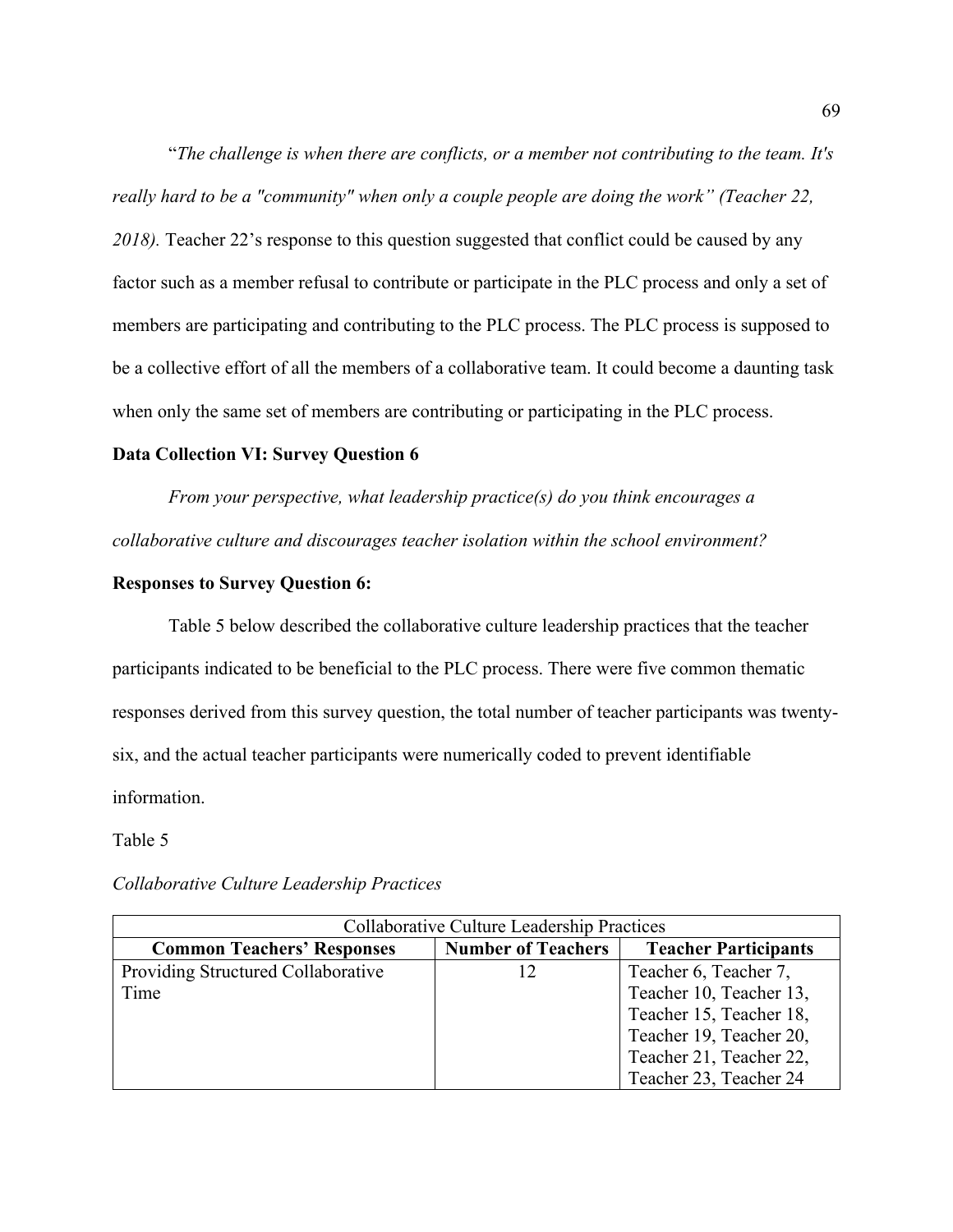| Providing Clear Vision and Open      | Teacher 1, Teacher 3,   |
|--------------------------------------|-------------------------|
| Communication                        | Teacher 4, Teacher 8,   |
|                                      | Teacher 12, Teacher 14, |
|                                      | Teacher 16, Teacher 25, |
|                                      | Teacher 26              |
| Shared Decision-making, Respect, and | Teacher 2, Teacher 5,   |
| Trust                                | Teacher 9, Teacher 11,  |
|                                      | Teacher 17              |

Table 5 collectively suggested that providing structured collaborative time for PLC members was the most effective leadership practice that encouraged a collaborative culture, a clear vision and open communication was the second vital leadership practices that discouraged teacher isolation and shared decision-making, trust, and respect for PLC members do boost a collaborative culture to some extent. Twelve teachers out of 26 total teacher participants claimed that providing structured collaborative time is a leadership practice that promote a collaborative culture, nine teachers believed that providing a clear vision and open communication to PLC teams are the best leadership practices that encourage collaborative culture, five teachers expressed that providing shared decision-making, respect, and trust are the leadership practices that commonly encourage a collaborative culture. Below are some the original responses of the teacher participants by their themes;

## **Providing Structured Collaborative Time**

*"Meeting frequently on a regular basis with other school members" (Teacher 1, 2018).* Teacher 1's response to this question suggested that the leadership practice(s) that encouraged a collaborative culture and discouraged teacher isolation within the school environment was providing structured collaborative time during the school day for the PLC members to meet. It is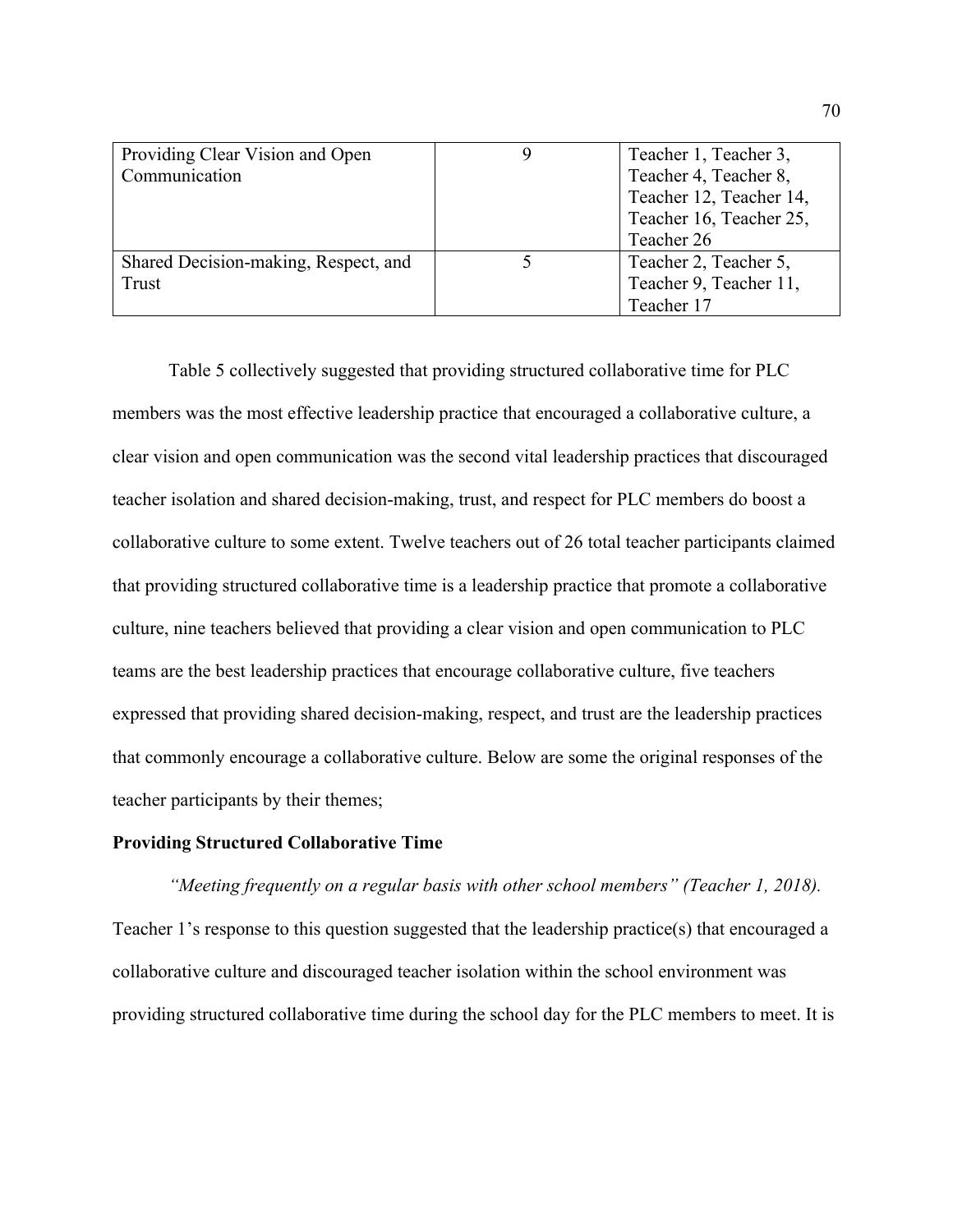imperative for school leaders to structure their school daily schedule in such way that the PLC process functions efficiently.

*"Structured or assigned work with clear deadlines. If we are not made to work together, we will still get our work done but we will only have one perspective or lenses to look from" (Teacher 3, 2018).* Teacher 3's response to this question proposed that the leadership practice(s) that encouraged a collaborative culture and discouraged teacher isolation within the school environment was also providing structured collaborative time during the school day for the PLC members to effectively collaborate. Teacher 3 and Teacher 1 responses were comparable.

*"Providing time within the school day to collaborate" (Teacher 6, 2018).* Teacher 6's response to this question prompt was comparable to that of Teacher 1 and Teacher 3. Teacher 6 response disclosed that the leadership practice(s) that encouraged a collaborative culture and discouraged teacher isolation within the school environment was ensuring that teachers were provided a structured collaborative time during the school day for the PLC members to effectively collaborate.

*"Having a shared collaborative time and a document to complete common lesson plans" (Teacher 21, 2018).* Teacher 21's reasoning and response to this question was comparable to Teacher 1 and Teacher 3 but not compatible with Teacher 4, Teacher 5, nor Teacher 6 perceptions. Teacher 21 response expressed that the leadership practice(s) that encouraged a collaborative culture and discouraged teacher isolation within the school environment was ensuring that teachers were provided structured collaborative time during the school day for the PLC members to effectively collaborate. Most of the participating teachers mentioned structured collaborative time as an effective leadership practice that encouraged a collaborative culture and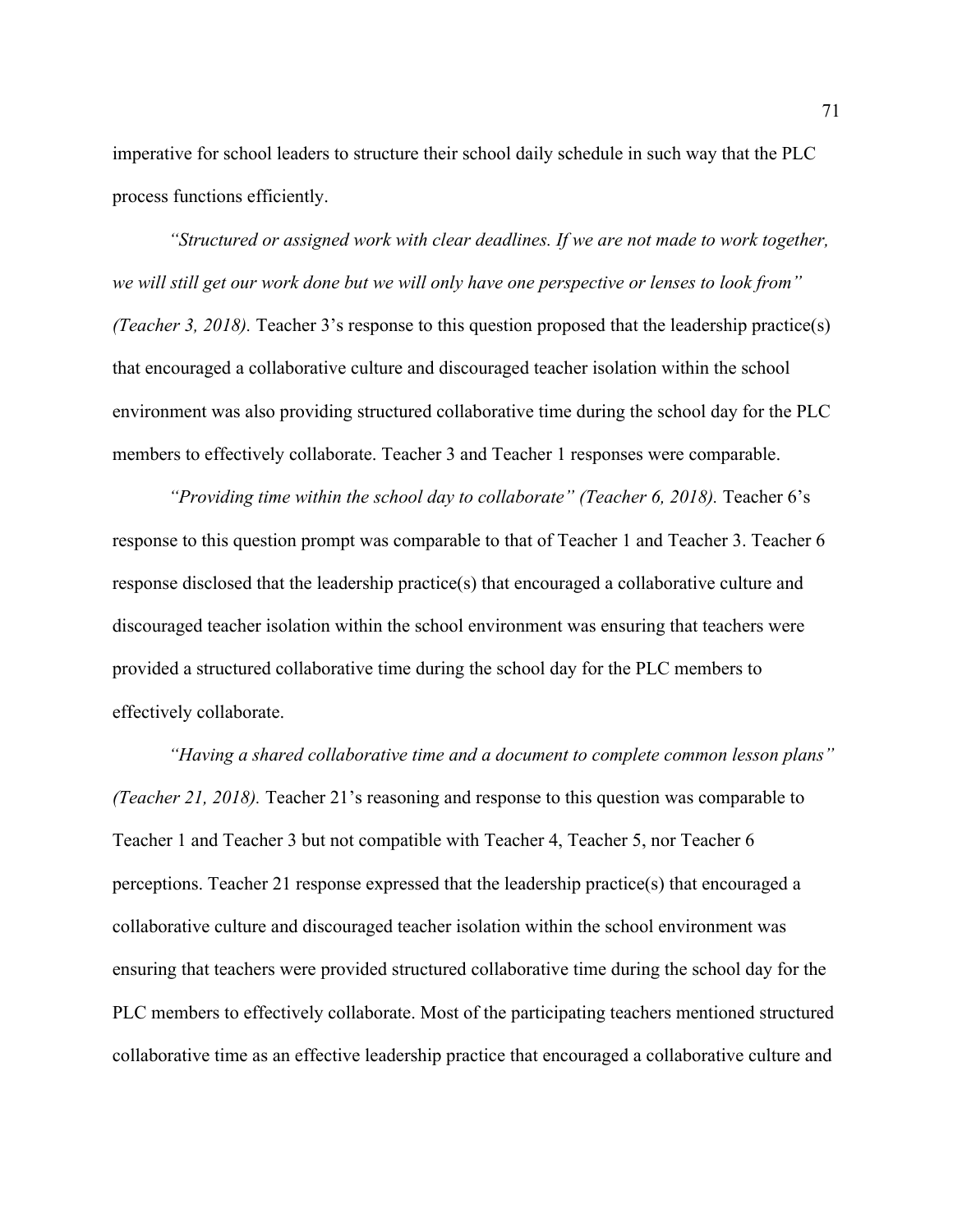discouraged teacher isolation. Thus, PLC meetings are intentional structured scheduled times and they do not occur impulsively.

# **Providing Clear Vision and Open Communication**

*"I do think some teachers need to be reminded of what PLC means. My partner did not support change. It caused a rift between us and made the year extra hard and beyond what it should have been. Had she been willing to work together it would have been so much easier" (Teacher 4, 2018).* Teacher 4's answer to this question showed that the leadership practice(s) that encouraged a collaborative culture and discouraged teacher isolation within the school environment was ensuring that there was a clear vision and open communication amongst the members of the PLC team to effectively work together. Teacher 4 response to this question was not comparable to Teacher 1 and Teacher 3 responses. A commitment to high levels of learning and the provision of viable curriculum for every course requires clear and open communication within the school leadership teams and among the members of the PLC team.

*"Purposefully checking in with each individual member at the PLC meetings, seeking input from all parties on important topics, being goal and solution oriented, being willing to help, and following an agenda to maximize use of time" (Teacher 7, 2018).* Teacher 7's response to this question was compatible to that of Teacher 4 but not comparable to that of Teacher 1 and Teacher 3. Teacher 7 clearly indicated that the leadership practice(s) that encouraged a collaborative culture and discouraged teacher isolation within the school environment was also ensuring that there was a clear vision and open communication amongst the members of the PLC team to effectively work together.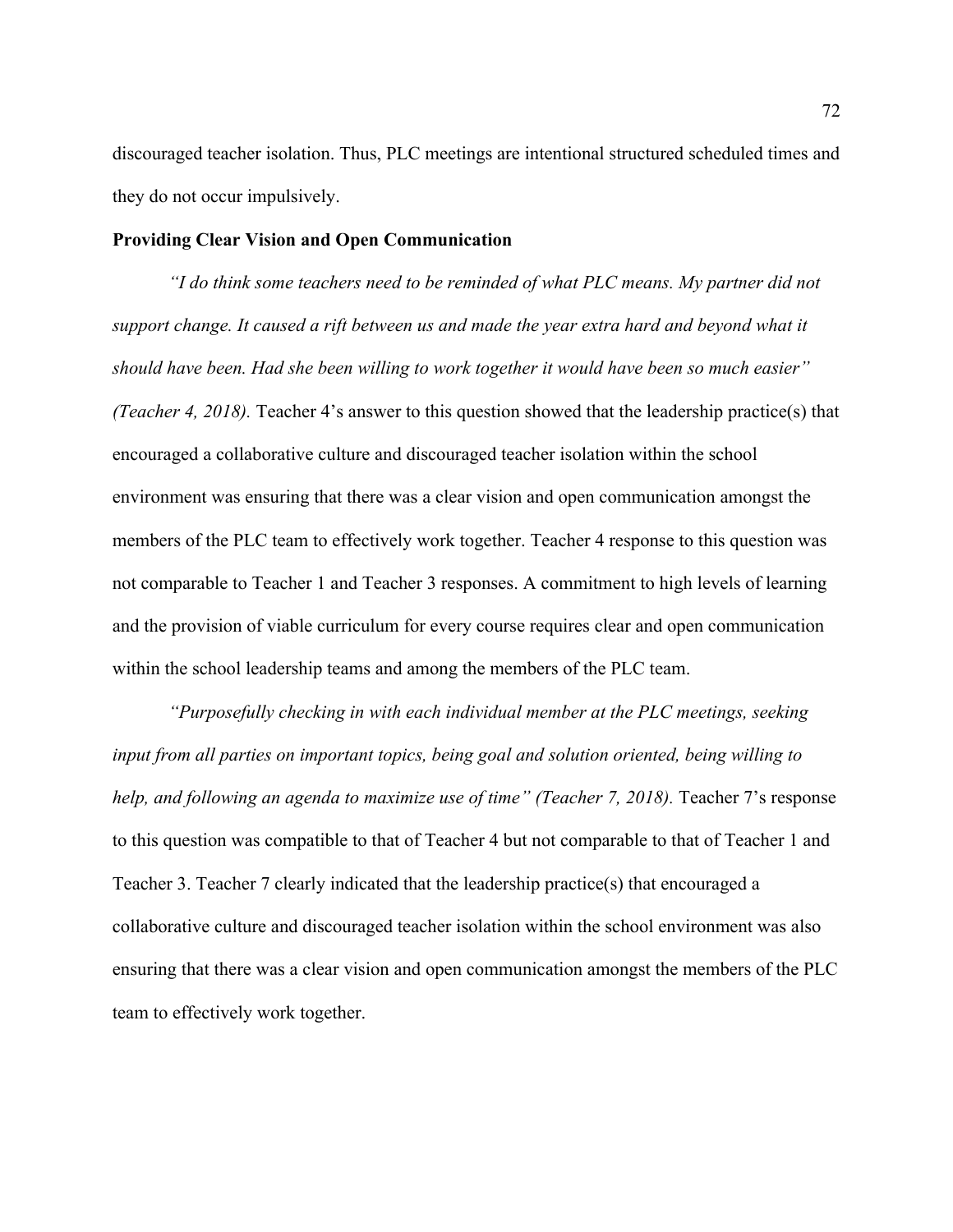## **Shared Decision-making, Respect, and Trust**

*"I think that in order to be collaborative it is important to have a focused agenda, be organized, and for everyone to have a clear idea of what their role is and how they can best contribute. I think that people isolate themselves when they feel overruled or don't agree with what the group chooses to do" (Teacher 5, 2018).* Teacher 5 response to this survey question expressed different leadership practices such as having a focused agenda for the collaborative team, being organized, and giving all the PLC team members shared-leadership in the decisionmaking process. The leadership practice of allowing team members to contribute to the decision made by the PLC team assures the members trust and shows respect for others' opinions.

*"Trying to have discussions that can lead to generating ideas where all stakeholders have input" (Teacher 10, 2018).* Teacher 10's response and explanation to this question was not compatible with Teacher 1, Teacher 3, Teacher 4, nor Teacher 6 in which he or she disclosed that the leadership practice(s) that encouraged a collaborative culture and discouraged teacher isolation within the school environment was ensuring that teachers were provided opportunities for shared decision-making. Shared decision-making involves trust and respect amongst team members. Hence, the PLC process requires ownership that comes from the opportunities provided to the PLC team members to participate in defining change and the flexibility to adapt to the proposed change.

### **Data Collection VII: Survey Question 7**

*Based on your professional experience, do think a successful PLC can account for enhanced professional practices? Please explain your response.*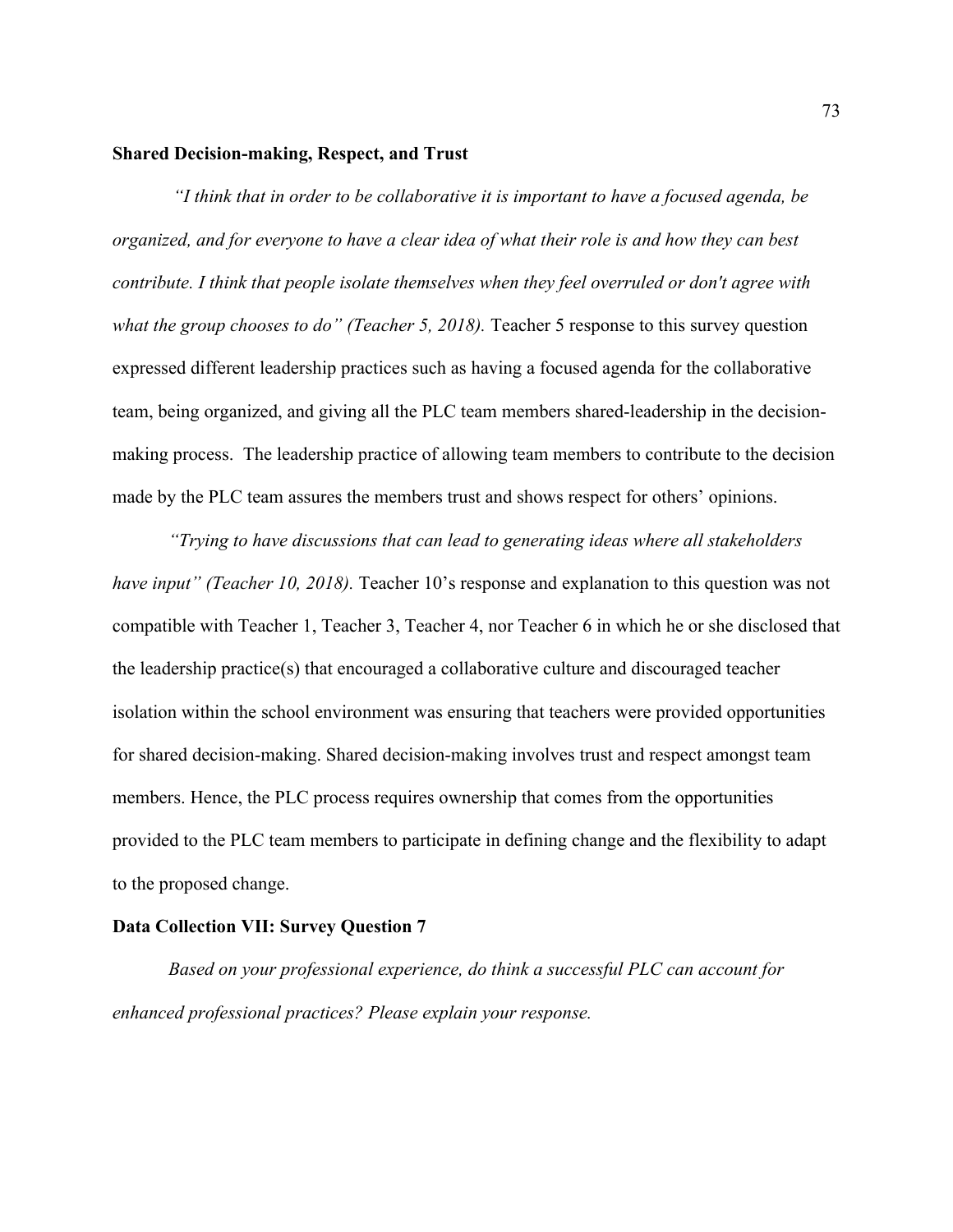# **Responses to Survey Question 7:**

All 26 participants responded with a "yes" to this survey question on school culture, 100% of the participating teachers strongly agreed to the notion that a successful PLC can account for improved professional practices that do leverage student learning. Most of the teacher participants expressed that PLC process has improved their professional practices with new teaching strategies and very few teachers shared that the PLC process enhanced their problem-solving skills. Below are some of the participating teachers' responses and their corresponding explanation to the question:

### **Improved Professional Practices with New Teaching Strategies**

*"Yes, meeting with your PLC team can help one grow professionally. It can bring new ideas to your teaching strategies, solve particular challenges that one might be facing with a particular teaching concept of lesson" (Teacher 1, 2018).* Teacher 1's response and detailed explanation to this question suggested that a successful PLC can certainly account for improved professional practices because these enhanced practices are evident in the teaching strategies that the PLC members derived from their assemblies as a collaborative team.

*"Yes, a successful PLC or any team of people working together with the same vision is purpose will leak into enhanced professional practices" (Teacher 2, 2018).* Teacher 2's response was comparable to Teacher 1. Teacher 2 justification to this question expressed that a successful PLC can certainly account for improved professional practices if there are high expectations put in place for purposeful meeting and collaborative times.

*"Yes, it's an opportunity to share and learn through experiences" (Teacher 3, 2018).* Teacher 3's response and detailed account to this question was comparable to Teacher 1 and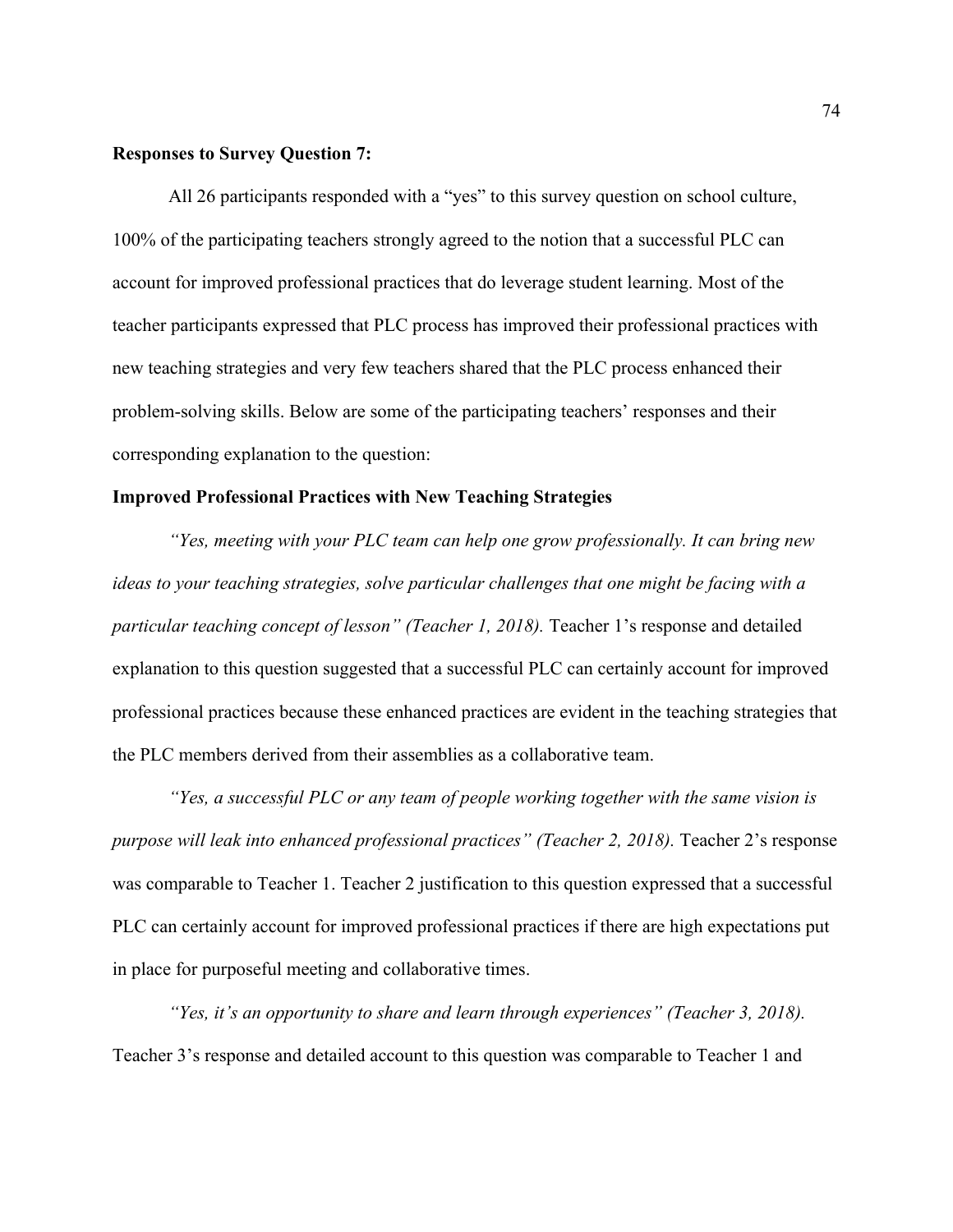Teacher 2 which inferred that a successful PLC can certainly account for improved professional practices because this structured collaborative times promote opportunities for the PLC team members to share and learn the best teaching strategies that maximize their student learning.

*"Yes, I do. I feel like working with my partner has been awesome. I am such a better teacher because of her and her wisdom to share with me so that we can be sure we hit all learning styles for all our kiddos" (Teacher 4, 2018).* Teacher 4's answer and thorough explanation to this question was like Teacher 1, Teacher 2, and Teacher 3 responses which expressed that a successful PLC can undoubtedly account for improved professional practices because this structured collaborative times support teacher teamwork for professional learning and improvement of teaching practices. PLCs provide its members with an on-site professional learning environment that allow teachers to improve their professional practices for the sole purpose of increasing student learning.

*"I do think a good PLC will enhance professional practice" (Teacher 5, 2018).* Teacher 5's response to this question was comparable to Teacher 1, Teacher 2, Teacher 3, and Teacher 4. Teacher 5 gave his or her opinion that a successful PLC can account for improved professional practices.

*"Absolutely, the PLC helped me to become a better teacher" (Teacher 6, 2018).* Teacher 6's response to this question was quite comparable to Teacher 1, Teacher 2, Teacher 3, Teacher 4, and Teacher 5 responses. Teacher 6 confirmed that a successful PLC can most definitely account for his or her improved professional practices

*"Definitely, I am working into a subject I know only the surface level and being able to collaborate with others who have higher knowledge and have fine-tuned their practices has*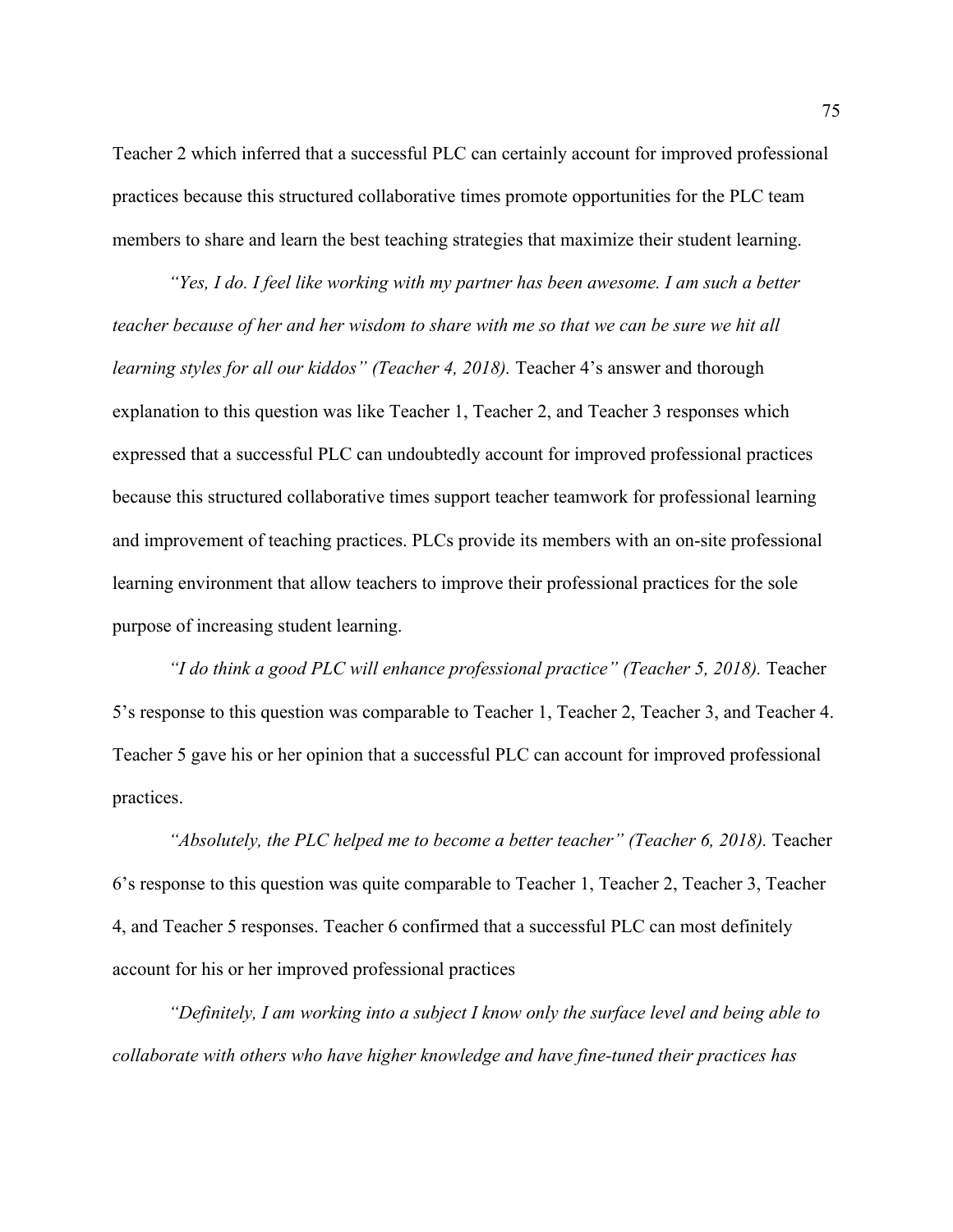*helped me accelerate my proficiency" (Teacher 12, 2018).* Teacher 12's answer and thorough explanation to this question prompt supported Teacher 1, Teacher 2, Teacher 3, Teacher 4, Teacher 5, and Teacher 6 responses. Teacher 12 expressed that a successful PLC can undeniably account for improved professional practices because structured collaborative times supported Teacher 12 in her professional learning and improvement from her surface level teaching practices.

## **Enhanced Solution Oriented Practices**

*"Yes, I think a successful PLC will stray away from negativity and towards positivity and solution- oriented staff members" (Teacher 16, 2018).* Teacher 16 expressed that staff members enhanced their professional practices during their collaborative times by being solution orientated.

*"Yes, it helps a great deal to talk about what works and what doesn't" (Teacher 19, 2018).* Teacher 19 response suggested that a successful PLC can account for improved professional practices because it provides its members with an avenue for reflecting on bad and best teaching practices which could lead to increase student learning outcome if frankly done.

### **Data Collection VIII: Survey Question 8**

*Based on your professional experience, do you think a successful PLC can account for increased student learning? Please explain your response.*

#### **Responses to Survey Question 8:**

The responses obtained from this question revealed that 24 participating teachers strongly agree to the notion that a successful PLC can account for increased student learning while 2 participating teachers partially agree about the same notion. Most of the participating teachers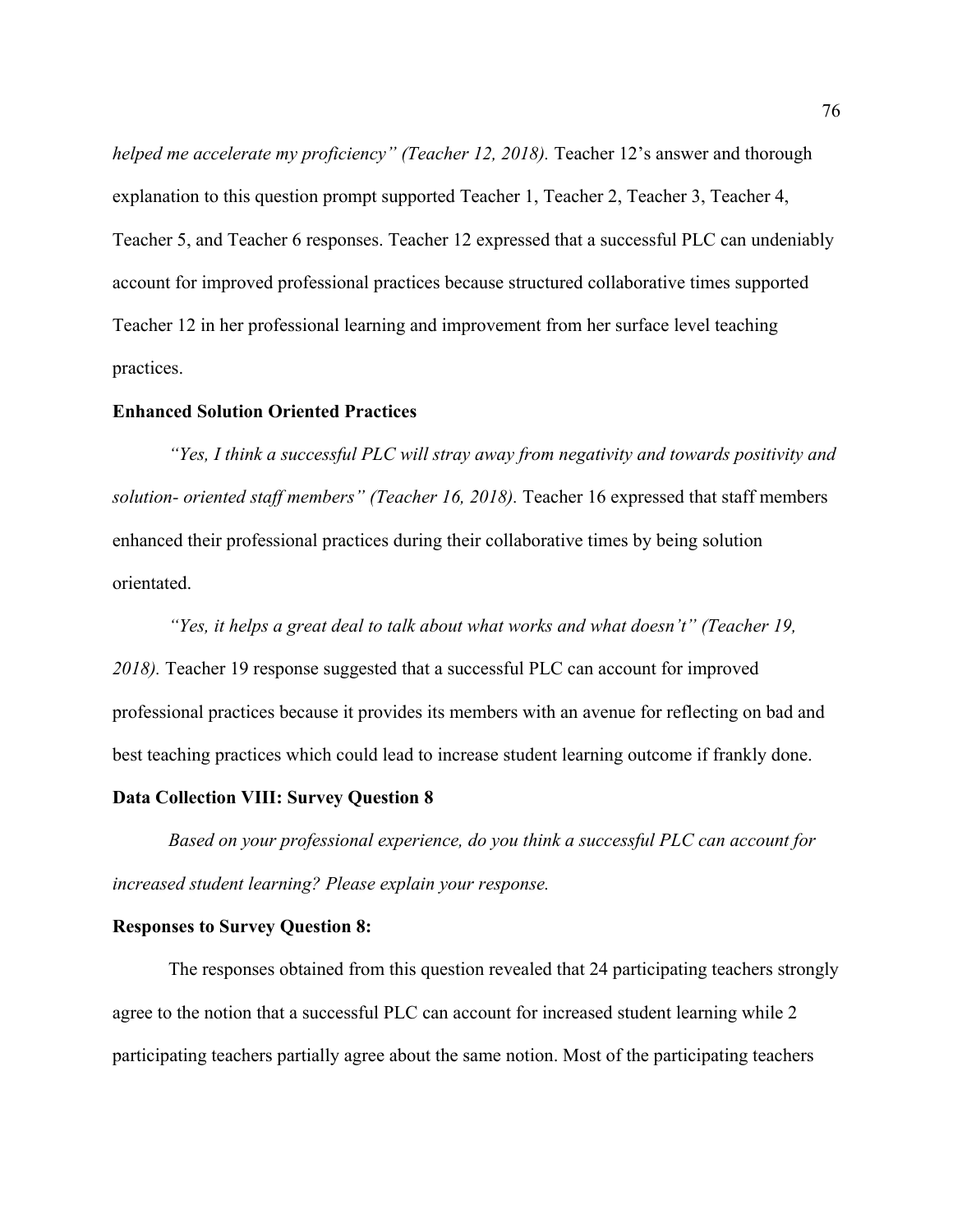expressed that successful PLC increased student learning by providing a channel for sharing ideas while few claimed that it provided an opportunity for collective responsibility to the team. Below are some the supporting responses of the teacher participants;

# **A Channel for Sharing Ideas**

*"Yes, as new ideas are put to work, student can benefit from approach which might have worked for other students" (Teacher 1, 2018).* Teacher 1's response and explanation to this question suggested that a successful PLC can account for increased student learning because students could positively benefit from new ideas or teaching approaches that were deemed beneficial to other students within the PLC team members.

*"Most certainly, sharing ideas back and forth and breaking things together makes for fantastic curriculum that others in the district have actually been requesting from us to use" (Teacher 4, 2018).* Teacher 4's answer and explanation to this question was like that of teacher 1 which showed that a successful PLC can account for increased student learning because students could positively benefit from new ideas or teaching approaches that were deemed beneficial to other students within the PLC team members.

*"I think that PLCs can increase student learning. I think that people sharing good ideas are always helpful" (Teacher 5, 2018).* Teacher 5's response and explanation to this question was comparable to Teacher 1 and Teacher 4. Teacher 5 explained that a successful PLC can account for increased student learning because students could positively benefit from the new ideas or teaching approaches that were deemed beneficial to other students within the PLC members.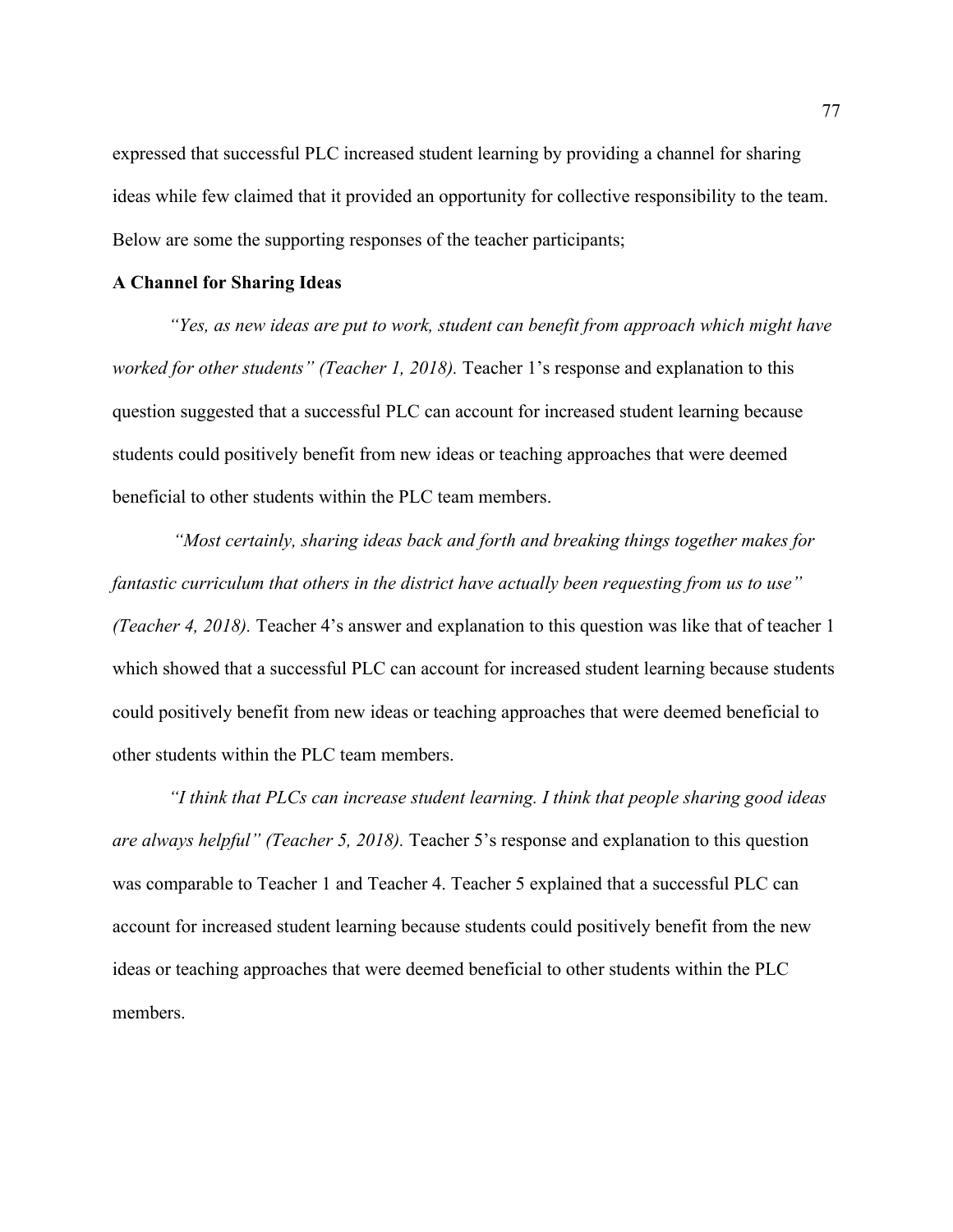### **Collective Responsibility**

*"Yes, if teachers believe all kids in the building are their kids, they will work collectively for student success" (Teacher 15, 2018).* Teacher 15's response and explanation to this question suggested that a successful PLC can account for increased student learning if educators recognized each student in the school community as theirs and collectively work together to increase student learning.

*"Yes, because if students are missing a concept across the department, we can implement different tactics in order to fill the gaps whether in their current grade level or by vertically aligning curriculum" (Teacher 20, 2018).* Teacher 20's response and explanation to this question revealed that a successful PLC can account for increased student learning because students could positively benefit from new teaching tactics that were deemed beneficial to student learning. Teacher 20 response was comparable to Teacher 1, Teacher 4, Teacher 5, and Teacher 15 responses. Thus, a collaborative culture refines the PLC members instructional practices through the sharing of strategic ideas proven to enhance the quality of instruction.

*"By meeting with our PLCs, we are able to determine the needs of all our students. We come together and scaffold our lessons. We also find that we have common areas that need improvement" (Teacher 23, 2018)*. Teacher 23's response and reasoning to this question suggested that a successful PLC can account for increased student learning because students could positively benefit from the needs assessment data analysis performed by the PLC members and the new teaching procedures that were deemed beneficial to student learning.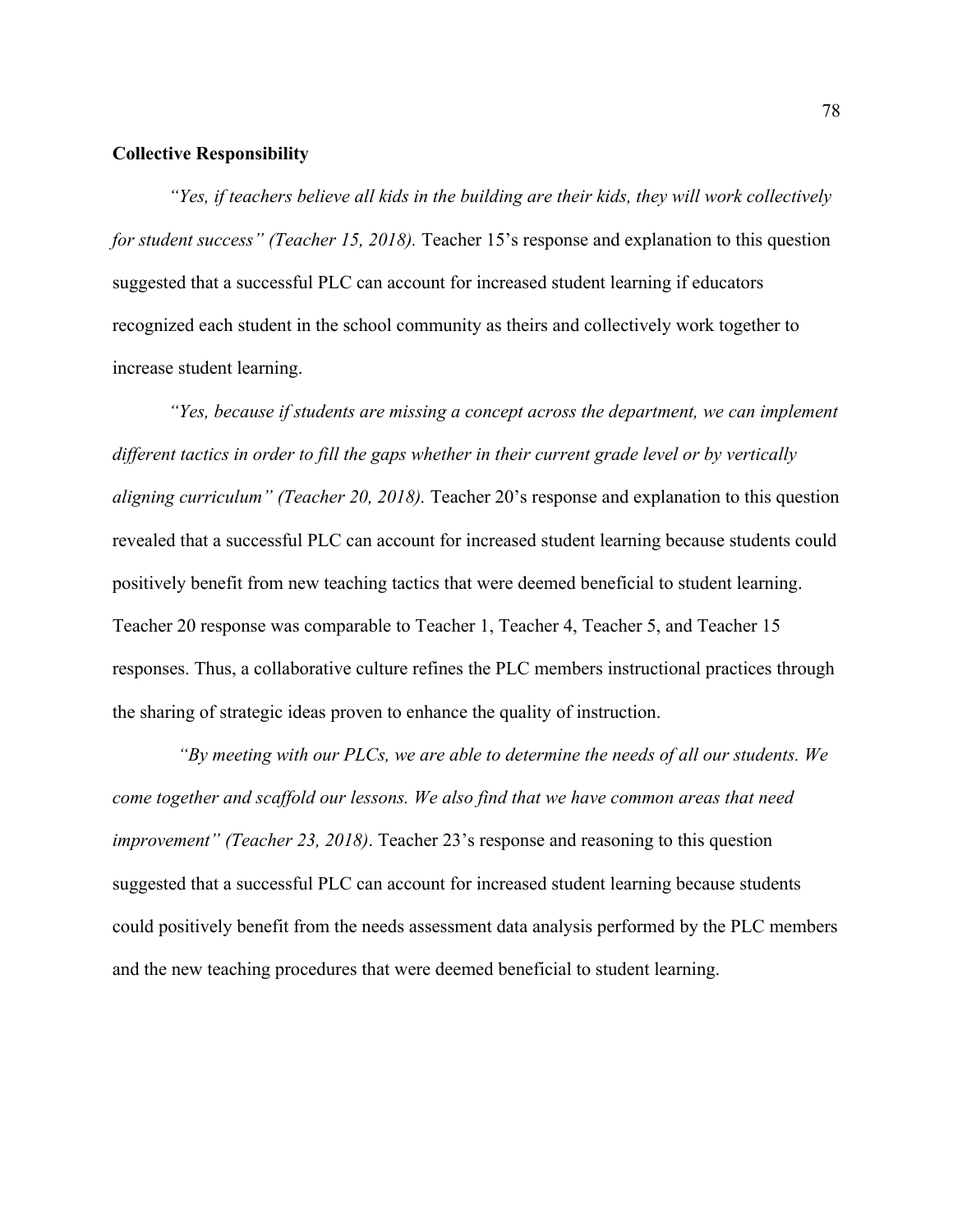# **Data Collection IX: Survey Question 9**

*In your opinion, what PLC team activities effectively enhance student academic* 

*achievements?*

# **Responses to Survey Question 9:**

Table 6 below was intended to display the perceptions of teachers on the PLC activities that positively impact student achievement. There were four common thematic responses derived from this survey question, the total number of teacher participants was twenty-six, and the actual teacher participants were numerically coded to prevent identifiable information.

Table 6

| PLC Activities Positive Impact on Student Academic Achievement |  |
|----------------------------------------------------------------|--|
|----------------------------------------------------------------|--|

| PLC Activities Positive Impact on Student Academic Achievement |                           |                             |
|----------------------------------------------------------------|---------------------------|-----------------------------|
| <b>Common Teachers' Responses</b>                              | <b>Number of Teachers</b> | <b>Teacher Participants</b> |
| Collaboratively Planning Scope,                                |                           | Teacher 2, Teacher 5,       |
| Sequence, and Assessment                                       |                           | Teacher 6, Teacher 7,       |
|                                                                |                           | Teacher 12, Teacher 13,     |
|                                                                |                           | Teacher 15, Teacher 16,     |
|                                                                |                           | Teacher 18                  |
| Peer Observation, Feedback, and                                | 6                         | Teacher 3, Teacher 11.      |
| Mentoring                                                      |                           | Teacher 19, Teacher 21,     |
|                                                                |                           | Teacher 22, Teacher 23      |
| Strategizing to Help Struggling Learners                       | $\overline{4}$            | Teacher 8, Teacher 10,      |
| to be Successful                                               |                           | Teacher 17, Teacher 24      |
|                                                                |                           |                             |
| Collectively Analyzing Data                                    | $\mathbf{3}$              | Teacher 9, Teacher 20,      |
|                                                                |                           | Teacher 25                  |
| Monitoring Students' Growth and                                | 3                         | Teacher 1, Teacher 14,      |
| Progress                                                       |                           | Teacher 26                  |

Table 6 described the common perceptions of teacher participants in response to this question. Nine teachers expressed that collaboratively planning scope, sequence, and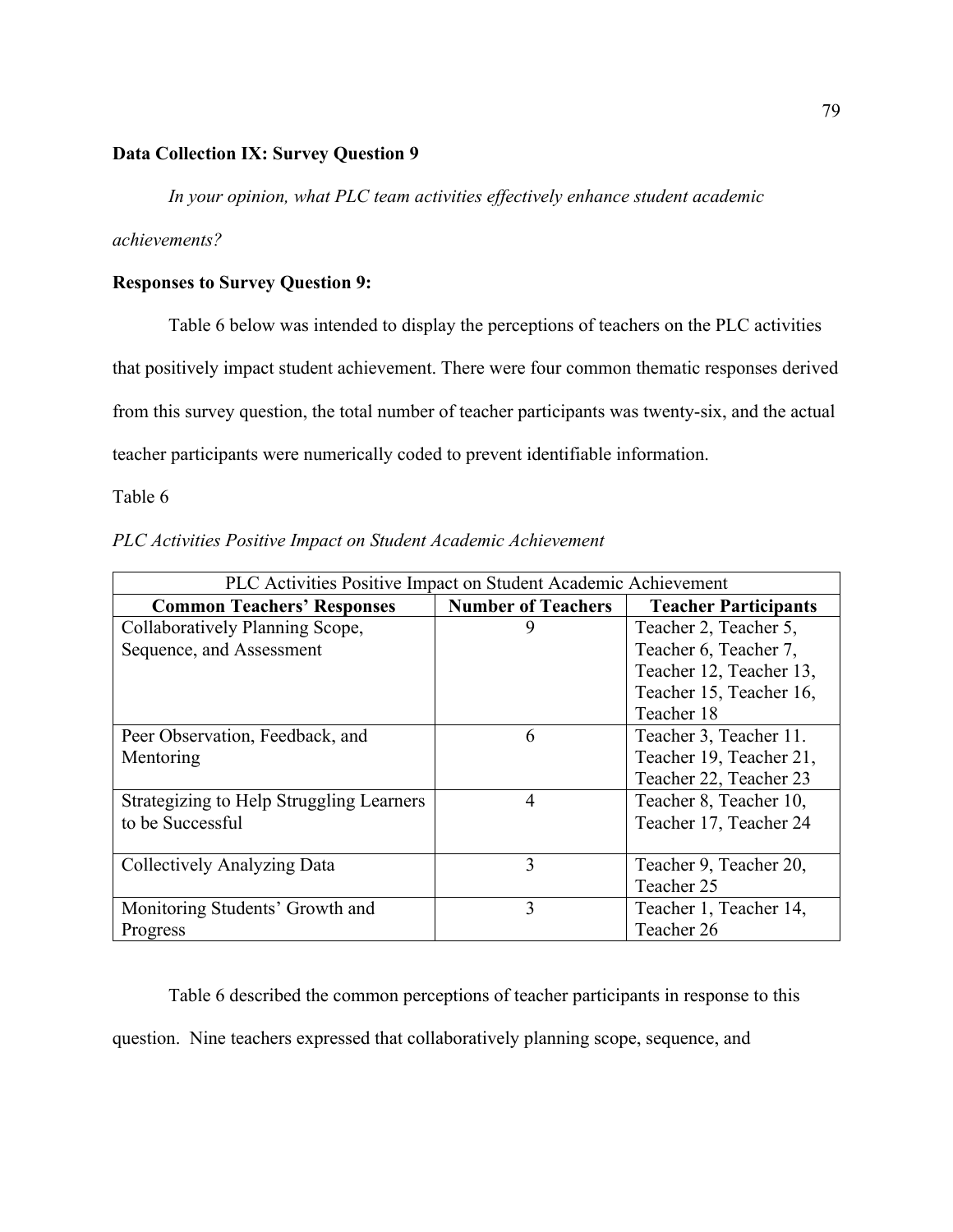assessments were the most effective PLC team activities that enhanced student learning, six teachers suggested peer observation, feedback, mentoring were very efficient PLC team activities that enhanced student learning, three teachers stated that collectively analyzing data were highly effective PLC team activities, another set of three teachers perceived that monitoring students' growth and progress were substantial PLC team activities that resulted in enhanced student learning, and one teacher claimed that he or she was uncertain on how to respond to this question. Below are some of the supporting evidences of participants responses to this question:

## **Collaboratively Planning Scope, Sequence, and Assessments**

*"I think creating activities together is helpful. I think it is good for student achievement to norm grading and do backward planning so that everything is focused" (Teacher 5, 2018).* Teacher 5's answer to this question expressed that a successful PLC can account for enhanced student achievement because students could positively benefit from the collective norms for grading and from the plans that PLC members use to design their lessons. The process of creating activities together is the collaborative piece of the PLC process. Norming grading system and backward planning are also necessary for improving the quality of instruction and collectively enhancing student achievement. Creating activities together and norming grades would enable teachers to easily detect any form of student achievement gaps.

*"Collaborating to plan the scope and sequence and assessments" (Teacher 7, 2018).* Teacher 7's response to this question inferred that a successful PLC can account for enhanced student achievement because PLC functions to provide collaborative teams with the opportunity to effectively plan their scope and sequence equitably for all their students. Teacher 7 response was comparable to Teacher 5 response. Collaborating to plan the scope, sequence, and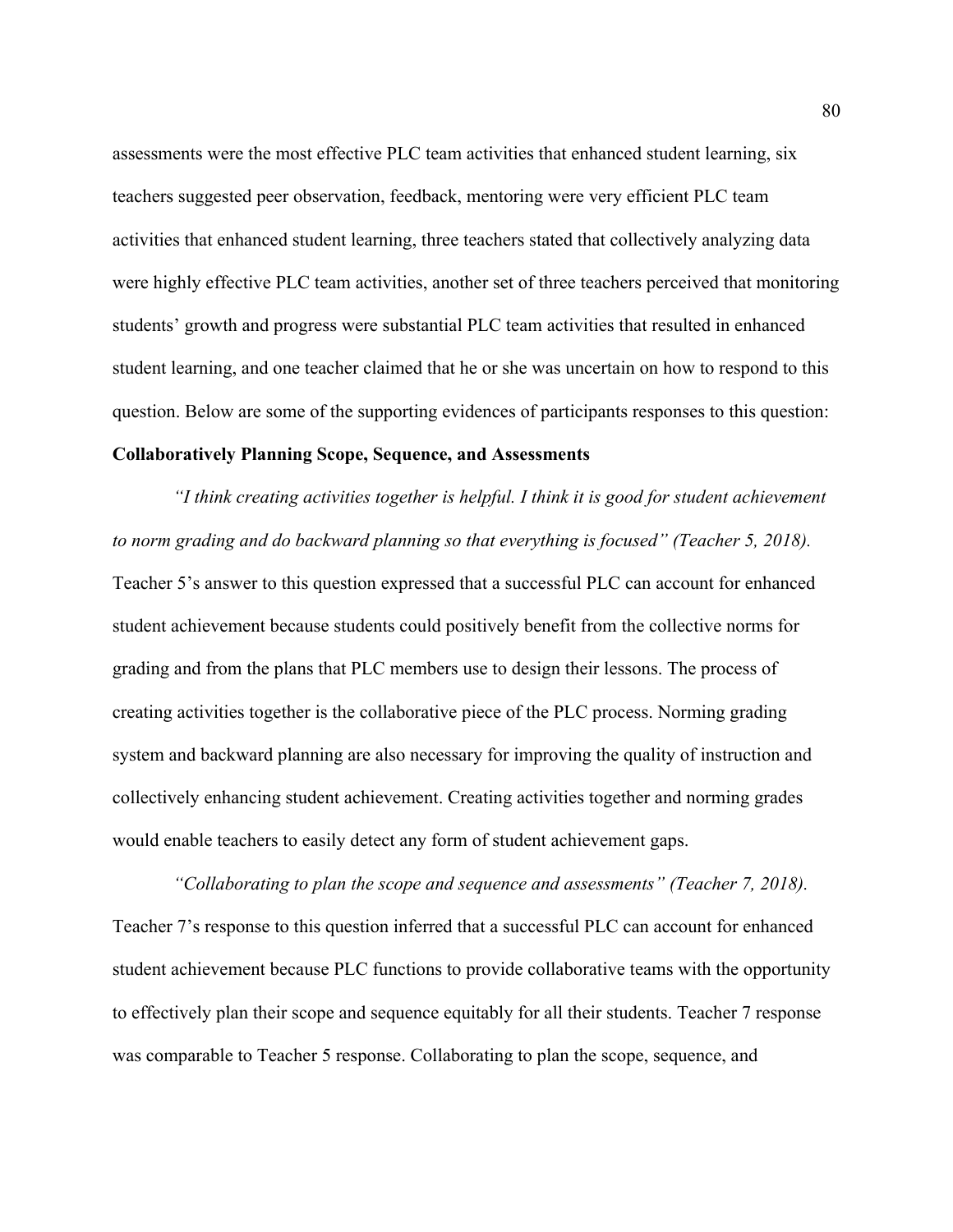assessment are key elements in the PLC process that promote equitable and viable curriculum or learning standard for all students.

# **Strategizing to Help Struggling Learners to become Successful**

*"Collaborating on strategies to help struggling students be successful" (Teacher 8, 2018).* Teacher 8's response to this question was comparable to Teacher 5 and Teacher 7 responses. Teacher 8 suggested that a successful PLC can account for enhanced student achievement because struggling learners could positively benefit from the process of sharing effective and non-effective teaching strategies by PLC members.

*"Better awareness of student issues that colleagues may be dealing with" (Teacher 11, 2018).* Teacher 11's response to this question prompt was very similar to that Teacher 8 which showed that a successful PLC can account for enhanced student achievement because struggling learners would be identified and student issues would enable teachers to collectively make informed decisions on how to assist struggling learners and student could positively benefit from the process of sharing effective and non-effective teaching strategies by PLC members.

### **Peer Observation, Feedback, and Mentoring**

*"I think teachers using strong classroom ideas from other teachers benefit students and*  not being afraid to use what other teachers do if it is effective" (Teacher16, 2018). Teacher 16 reinforced the importance observing other teachers and implementing their effective strategies in the classroom. Peer observation is a great way for PLC members to gain valuable insights into their professional practices and teacher mentoring could be very beneficial for new teachers who need to strengthen or improve their professional practices. It is essential for veteran teachers to assure new teachers by mentoring and modeling their best practices. Teachers who perform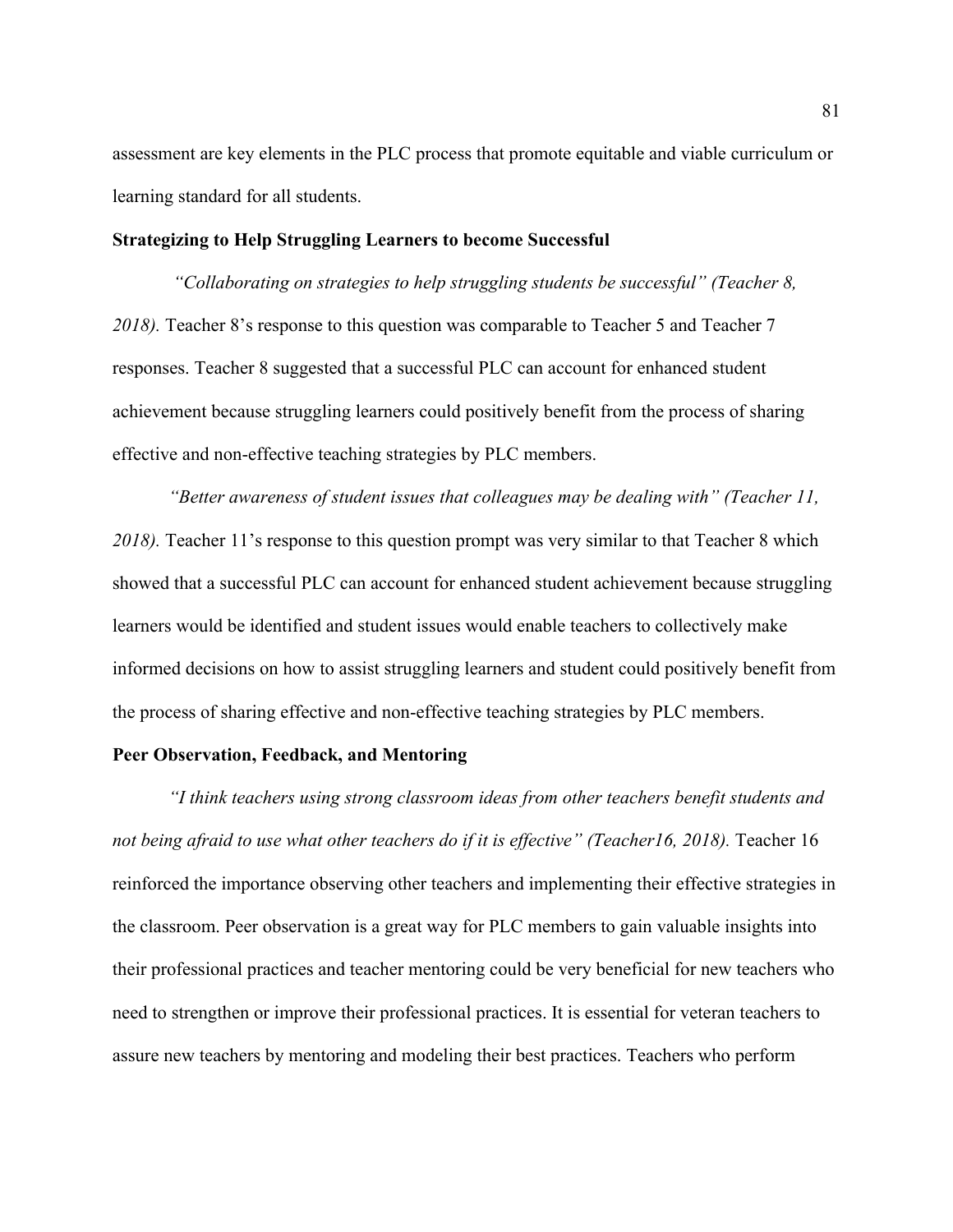observations learn new strategies and they are encouraged by other teacher's professional practices to do better.

*"The opportunity to watch each other teach is very impactful. It is one thing to talk about what you are doing differently, but it is easier to reflect on your own practices when you see another teacher go through the same content as you" (Teacher 21, 2019).* Teacher 21 suggested that student learning outcome could be increased by improving the quality of instruction through observation and feedback. Through peer observations, feedback, and mentoring teachers identify their individual professional areas of strengths and weaknesses and they would be more likely to take active steps towards improving their teaching practices.

#### **Collectively Analyzing Data**

*"Discussions of how lessons worked and time frame" (Teacher 19, 2018).* Teacher 19's answer to this question was comparable to that of Teacher 7 which indicated that a successful PLC can account for enhanced student achievement because PLC functions to provide collaborative teams with the opportunity to effectively plan their scope and sequence equitably for all their students.

*"Data collection among teachers who share the same classes so that there is comparison of what teaching practices are effective for which lessons" (Teacher 25, 2018).* Teacher 25's response to this question was similar that of Teacher 1 which indicated that a successful PLC can account for enhanced student achievement because students could positively benefit from the process of teachers using data to drive their instruction by tracking student progress and comparing results from their data analysis.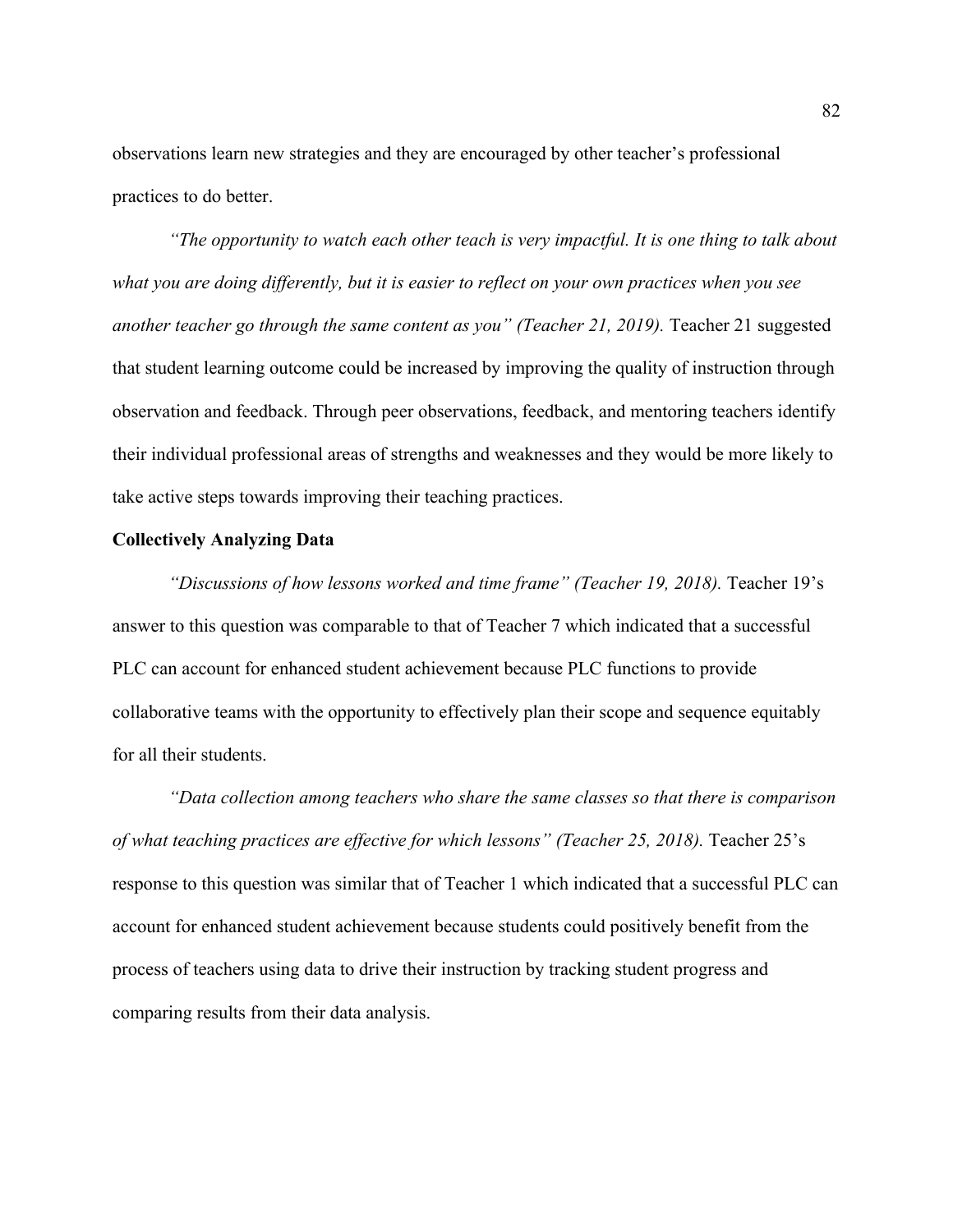# **Monitoring Students' Growth and Progress**

*"Tracking students' progress and comparing students' growth" (Teacher 1, 2018).* Teacher 1's response to this question suggested that a successful PLC can account for enhanced student achievement because students could positively benefit from the process of teachers using data to drive their instruction by tracking student progress and comparing results from their data analysis.

*"Looking at the whole group data is most beneficial for me to see where my students are lacking and how to focus my lessons" (Teacher 9, 2018).* Teacher 9 emphasized the need for PLC teams to collectively looking at the whole data group, identify achievement gaps, and how to strategize for Enhanced student learning and engagement. Data analysis could indirectly lead to monitoring student growth and progress.

The responses to this question revealed the perceptions of teachers on PLC team activities that effectively enhanced student learning; nine teachers perceived that collaboratively planning scope, sequence, and assessments are the most effective PLC team activities, six teachers claimed that peer observation, feedback, and mentoring were very critical PLC team activities, four teachers mentioned the need for PLC teams to partake in strategizing to help struggling learners to be successful, three teachers mentioned that monitoring students' growth and progress were crucial PLC team activities, three teachers believed that collaboratively analyzing data was an effective activity while one teacher was uncertain on how to respond to this guiding question.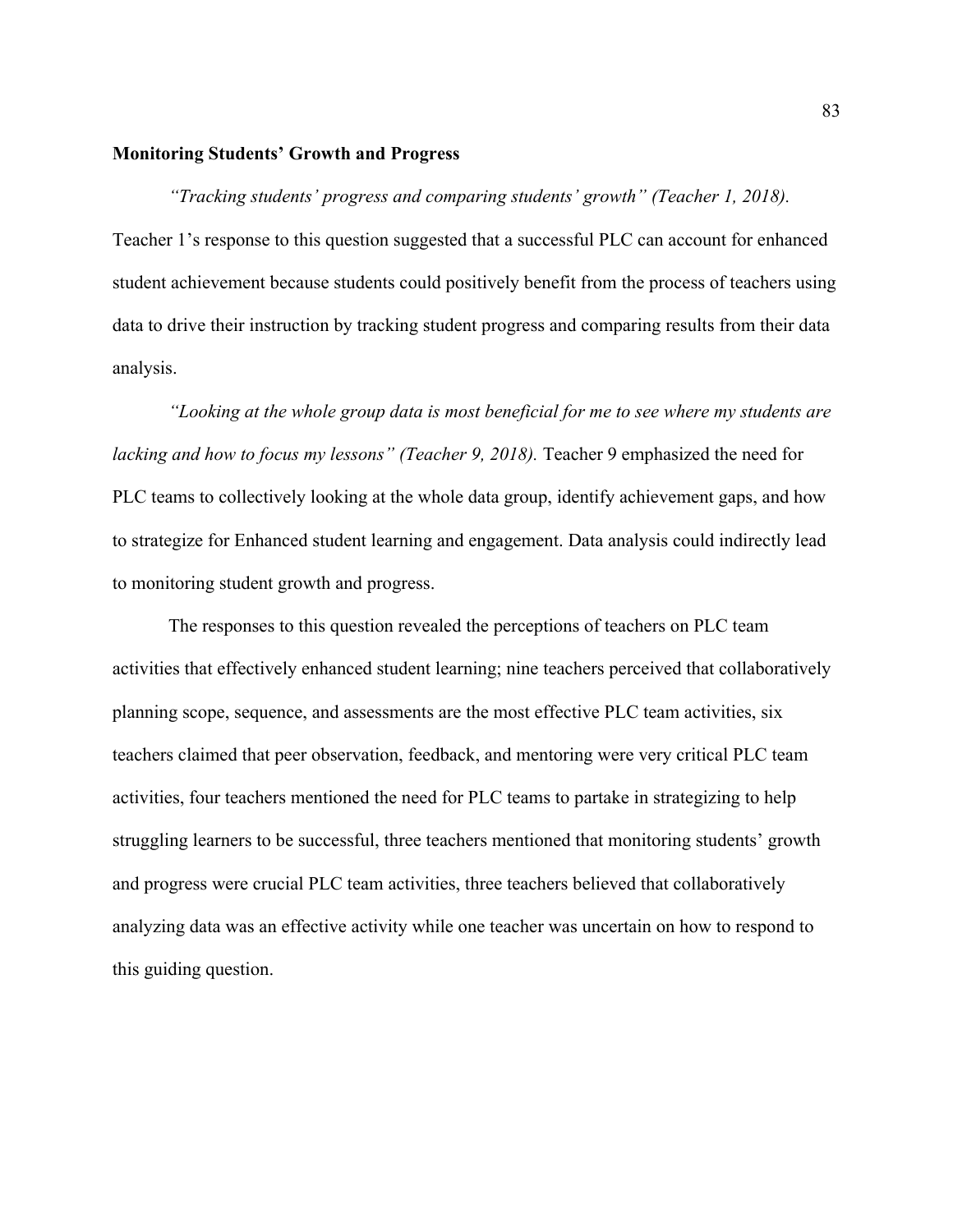### **Data Collection X: Survey Question 10**

*How would you evaluate the effectiveness of your PLC team in meeting the needs of your campus improvement plans?*

### **Responses to Survey Question 10:**

The analyzed responses to this question showed that nine teachers out of the 26 total participating teachers claimed that their PLC was highly effective in meeting the needs of their campus improvement plans, four teachers suggested that their PLC was effective, ten teachers were uncertain about how to respond to this question, and zero teachers perceived that their PLC is not effective in meeting the needs of their campus improvement plans. Below are some of the responses of the teacher participants to this survey question categorized into two themes:

# **Effective**

*"Good" (Teacher 1, 2018).* Teacher 1's response to this question suggested that the effectiveness of his or her PLC team in meeting the needs of his or her campus improvement plans can be possibly evaluated as effective.

*"Effective" (Teacher 18, 2018).* Teacher 18's response to this question was comparable to Teacher 1's answer which stated that the effectiveness of his or her PLC team in meeting the needs of his or her campus improvement plans can be evaluated as effective.

#### **Highly Effective**

*"8/10" (Teacher 3, 2018).* Teacher 3's answer to this question was somewhat comparable to Teacher 1 response who stated that the effectiveness of his or her PLC team in meeting the needs of his or her campus improvement plans can be possibly evaluated as significantly effective.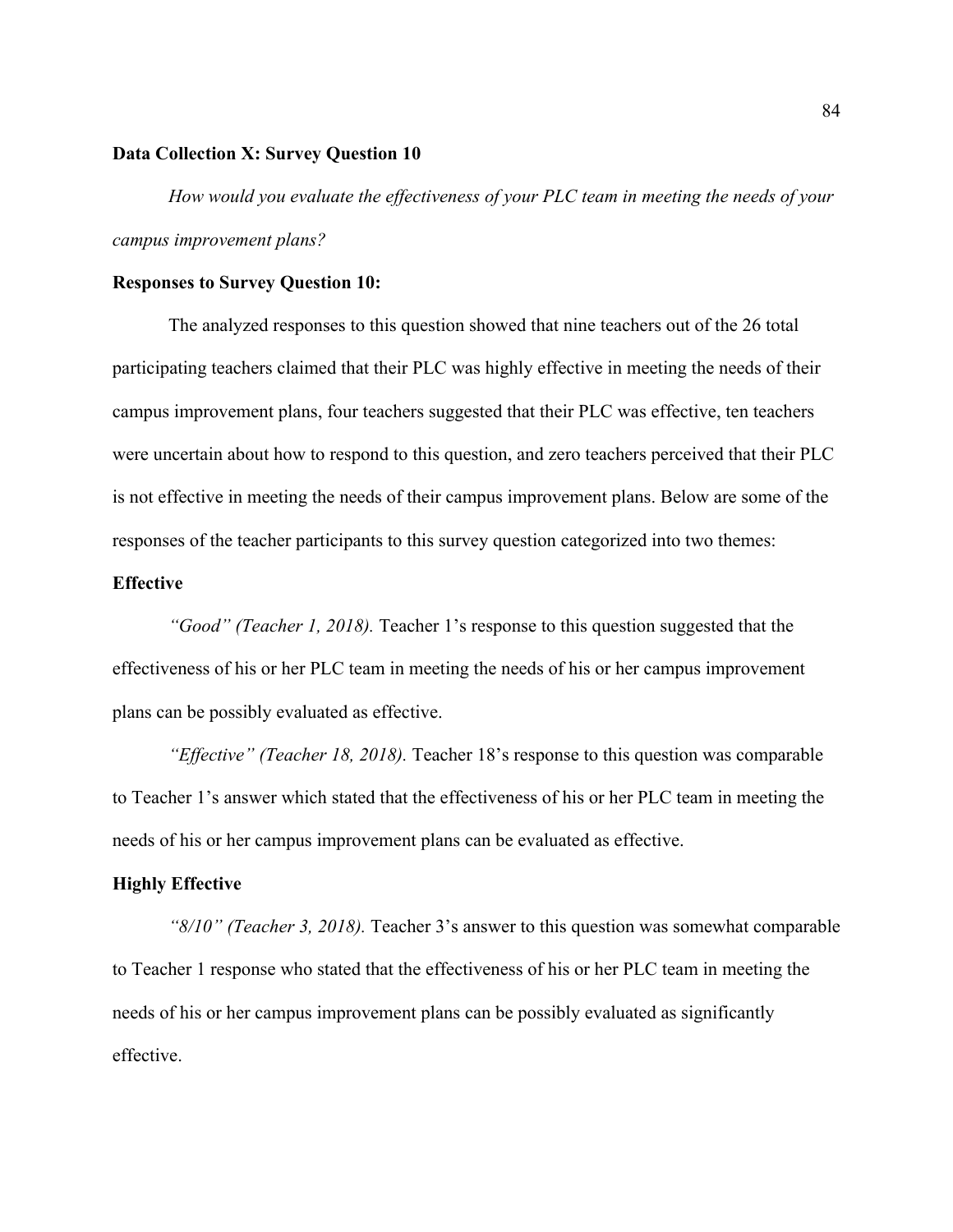*"I think we do great" (Teacher 4, 2018).* Teacher 4's response to this question prompt was like Teacher 3 response which expressed that the effectiveness of his or her PLC team in meeting the needs of his or her campus improvement plans can be evaluated as highly effective.

*"Very effective" (Teacher 6, 2018).* Teacher 6's answer to this question prompt was like Teacher 3 and Teacher 4 responses which documented that the effectiveness of his or her PLC team in meeting his or her campus improvement plans can be evaluated as highly effective.

*"Extremely" (Teacher 20, 2018).* Teacher 20's answer to this question prompt was compatible with that of Teacher 3 and Teacher 4 responses. Teacher 20 suggested that the effectiveness of his or her PLC team in meeting the needs of his or her campus improvement plans can be evaluated as highly effective.

### **Data Collection XI: Survey Question 11**

*In your opinion, what PLC team activities effectively support high quality professional development (PD) trainings?*

## **Responses to Survey Question 11:**

Table 7 below was intended to display the perceptions of teachers on the PLC team activities that positively supports high quality professional development (PD) training. There were two common thematic responses derived from this survey question, the total number of teacher participants was twenty-six, and the actual teacher participants were numerically coded to prevent identifiable information.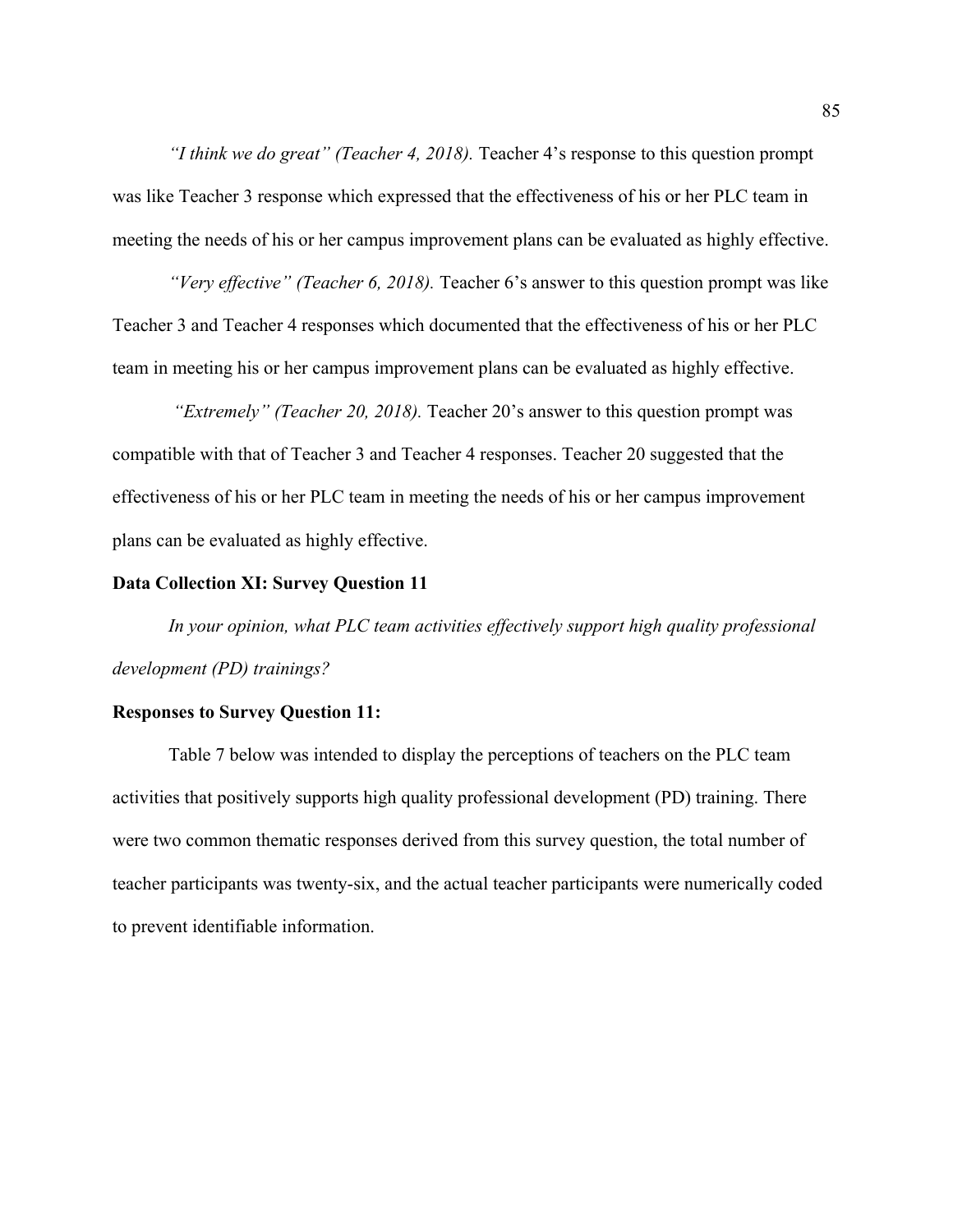## Table 7

| PLC Team Activities that Supports High Quality PD Training |                           |                             |
|------------------------------------------------------------|---------------------------|-----------------------------|
| <b>Common Teachers' Responses</b>                          | <b>Number of Teachers</b> | <b>Teacher Participants</b> |
| Collaboration / Curriculum Alignment                       | 11                        | Teacher 1, Teacher 3,       |
|                                                            |                           | Teacher 5, Teacher 8,       |
|                                                            |                           | Teacher 11, Teacher 12,     |
|                                                            |                           | Teacher 15, Teacher 20,     |
|                                                            |                           | Teacher 21, Teacher 24,     |
|                                                            |                           | Teacher 25                  |
| <b>Sharing Best Practices</b>                              | 6                         | Teacher 4, Teacher 7,       |
|                                                            |                           | Teacher 9, Teacher 14,      |
|                                                            |                           | Teacher 19, Teacher 22,     |

*PLC Team Activities that Supports High Quality PD Training*

Teachers' responses to this question varied. There were eleven teachers who expressed that collaboration and curriculum alignment were the PLC team activities that effectively supported high quality professional development (PD) trainings, seven teachers were uncertain about how to respond to this question, six teachers mentioned that sharing best practices and teaching strategies were effective ways to promote high quality PD trainings, and two teachers recommended that PD created by teachers were PLC team activities that could be utilized in the development of high quality PD trainings.

All these different responses could be classified into two main categories; collaboration / curriculum alignment and sharing best practices. Below are some of the authentic teacher responses to this question:

### **Collaboration / Curriculum Alignment**

*"Meeting to discuss students' needs and crafting lessons accordingly" (Teacher 24, 2018).* Teacher 24's answer to this question was equivalent to that of Teacher 21 who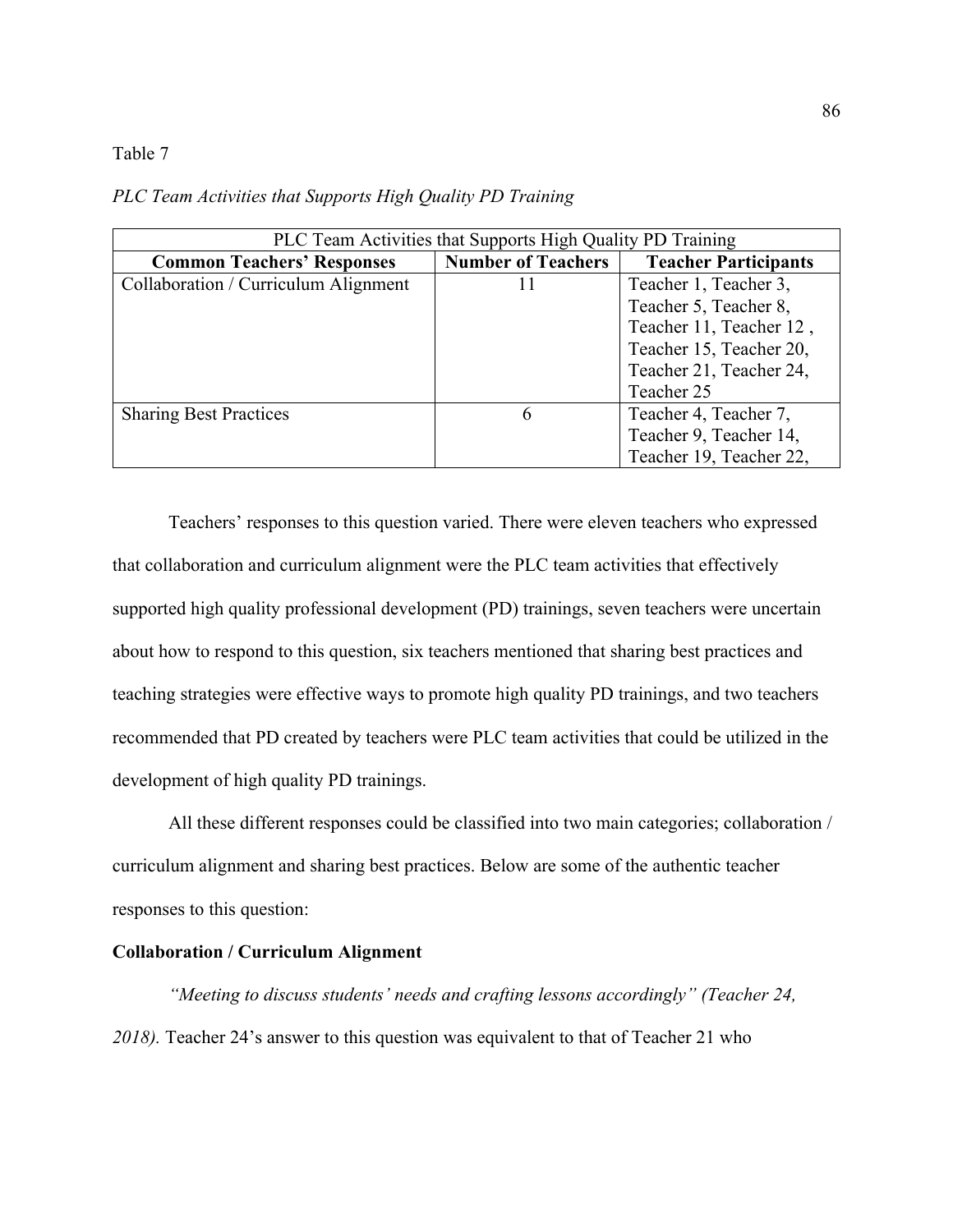documented that the PLC team activities that effectively support high quality professional development trainings could be derived from teachers taking the time to identify their students' needs and using the data to appropriately respond to the learning needs of their students.

*"Letting us plan. Maybe teach us a neat new skill or app or something but then let us use it immediately before we get swamped and forget to even try it" (Teacher 4, 2018).* Teacher 4's answer to this question recognized that the PLC team activities that effectively support high quality professional development trainings could be derived from teachers applying the teaching strategies they have learned during their collaborative time in the classroom and evaluating its usefulness first before learning another new thing.

*"Professional development that was created by teachers" (Teacher 6, 2018).* Teacher 6's response to this question documented that the PLC team activities that effectively support high quality professional development trainings were professional learning presented by other teachers or their colleagues. This is probably because it is easier to receive instruction, learn, and apply one's learning from another educator who has and/or could be dealing with similar conditions in the classroom as the other members of the PLC team.

*"The greatest benefit is collaboration and sharing of best practices. Also having aligned goals and the same general material" (Teacher 7, 2018).* Teacher 7's response to this question was equivalent to Teacher 4 who expressed that the PLC team activities that effectively support high quality professional development trainings could be derived from sharing and applying the teaching strategies they have learned during their collaborative time in the classroom.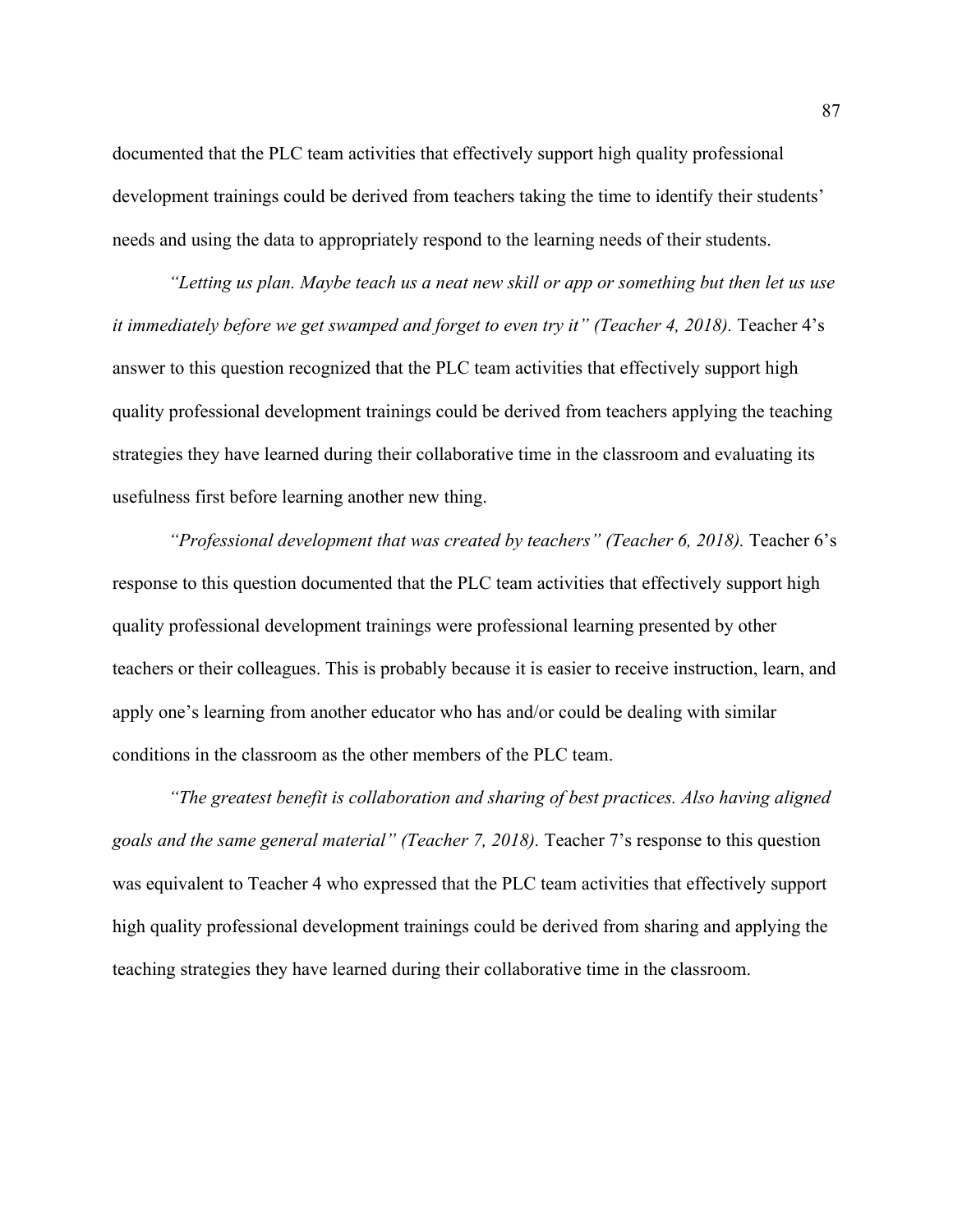# **Sharing Best Practices**

*"When we exchange lesson ideas and share teaching strategies. When we analyze student data and track student growth" (Teacher 1, 2018).* Teacher 1's response to this question suggested that the PLC team activities that effectively support high quality professional development trainings could be derived from teachers exchanging instructional plans or ideas, sharing effective teaching strategies, and collectively analyzing assessment data to determine student growth.

*"Training with research to back it is most highly effective" (Teacher 9, 2018).* Teacher 9's answer to this question unlike the previous teachers recognized that the PLC team activities that effectively support high quality professional development trainings could result from using research studies support professional trainings.

*"Reflecting on CFA data providing an appropriate response" (Teacher 21, 2018).* Teacher 21's response to this question documented that the PLC team activities that effectively supported high quality professional development trainings could be derived from teachers actually taking the time to reflect on their student's common formative assessment data to determine how to appropriately respond to the learning needs of their students.

# **Data Collection XII: Survey Question 12**

*In your opinion, what PLC team activities effectively improve teaching strategies?*

### **Responses to Survey Question 12:**

Table 8 below was projected to display the perceptions of teachers on the PLC team activities that effectively improve teaching strategies. There were three common thematic responses derived from this survey question, the total number of teacher participants was twenty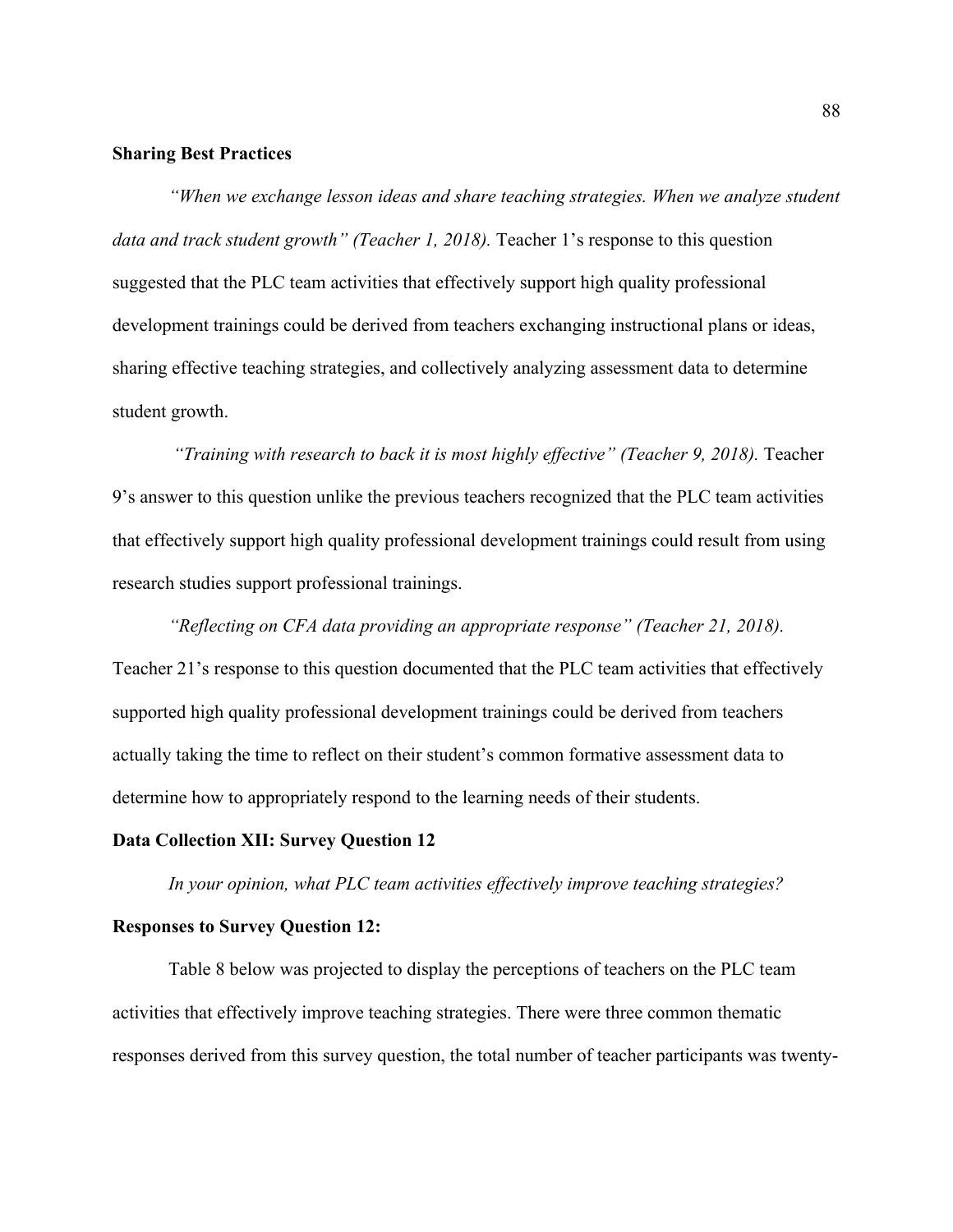six, and the actual teacher participants were numerically coded to prevent identifiable

information.

Table 8

*PLC Team Activities that Effectively Improve Teaching Strategies*

| PLC Team Activities that Effectively Improve Teaching Strategies |                           |                             |
|------------------------------------------------------------------|---------------------------|-----------------------------|
| <b>Common Teachers' Responses</b>                                | <b>Number of Teachers</b> | <b>Teacher Participants</b> |
| Collaboratively Planning Scope,                                  | 8                         | Teacher 1, Teacher 3,       |
| Sequence, and Assessments                                        |                           | Teacher 5, Teacher 7,       |
|                                                                  |                           | Teacher 10, Teacher 11,     |
|                                                                  |                           | Teacher 15, Teacher 20,     |
| <b>Sharing Effective Teaching Strategies</b>                     | 11                        | Teacher 2, Teacher 8,       |
|                                                                  |                           | Teacher 9, Teacher 12,      |
|                                                                  |                           | Teacher 14, Teacher 17,     |
|                                                                  |                           | Teacher 21, Teacher 22,     |
|                                                                  |                           | Teacher 23, Teacher 24,     |
|                                                                  |                           | Teacher 25                  |
| Performing Observation and                                       | $\overline{2}$            | Teacher 6, Teacher 16,      |
| Walkthroughs                                                     |                           |                             |

The response to this survey can be categorized into three key viewpoints; collaboratively planning scope, sequence, and assessments, sharing effective teaching strategies, and performing observations and walkthroughs. The participating teachers' responses to this question were very extensive. Eleven set of teachers expressed that having sharing effective teaching strategies were very helpful, eight teachers shared that collaborative lesson plans, common formative assessment, taking the time to analyze and effectively use data to drive instruction were effective PLC team activities that improved teaching strategies, two teachers mentioned being able to observe and perform learning walkthroughs on other teachers were effective PLC team activities that enhanced teaching strategies, and five teachers were unsure on how to respond to this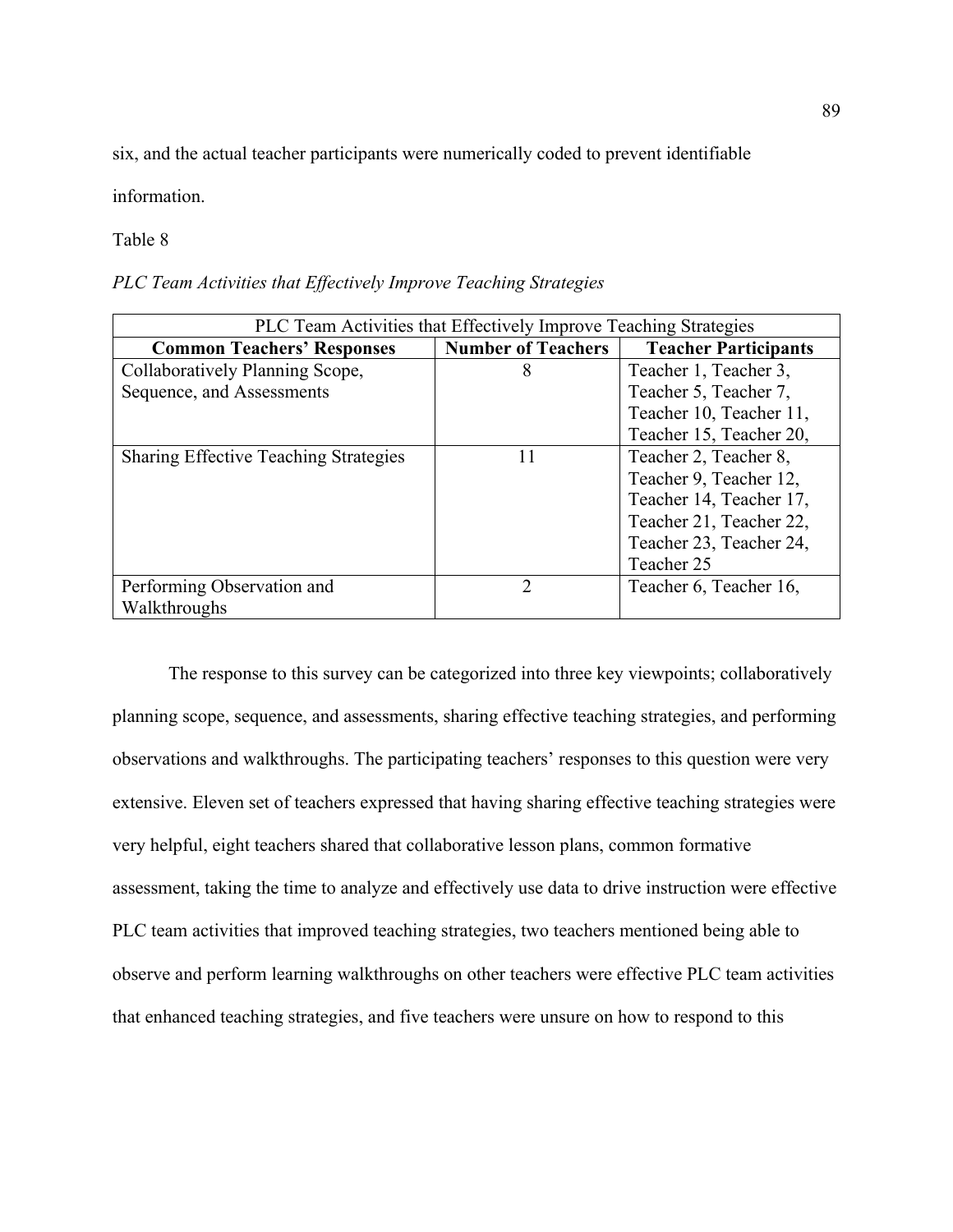question. Below are some of the consistent teachers' responses that supported this qualitative data analysis:

# **Collaboratively Planning Scope, Sequence, and Assessments**

*"Lesson building comparing growth data from assessments, and curriculum alignment" (Teacher 1, 2018).* Teacher 1's answer to this question suggested that the PLC team activities that effectively improved teaching strategies could be derived teachers collectively creating lesson plans from analyzing assessment data and using that data analysis to align the curriculum to fit the learning needs of their students. Curriculum alignment is necessary to ensure that there are no gaps that may hinder student academic progress. Monitoring student growth data from assessment provides the PLC team with supporting evidences for quality instruction, best practices, and student learning.

*"Having shared lesson plans, common formative assessments, and time to review" (Teacher 7, 2018).* Teacher 7's response to this question inferred that the PLC team activities that effectively improved teaching strategies could be determined from shared lesson plans, common formative assessments, and reflecting on professional practices.

*"Discussion about the nuts and bolts of the lesson" (Teacher 11, 2018).* Teacher 11's answer to this question suggested that the PLC team activities that effectively improved teaching strategies could be derived effective collaboration amongst PLC team members. Discussion about the nuts and bolts of the lesson refers collaboratively planning scope, sequence, and assessments for all students.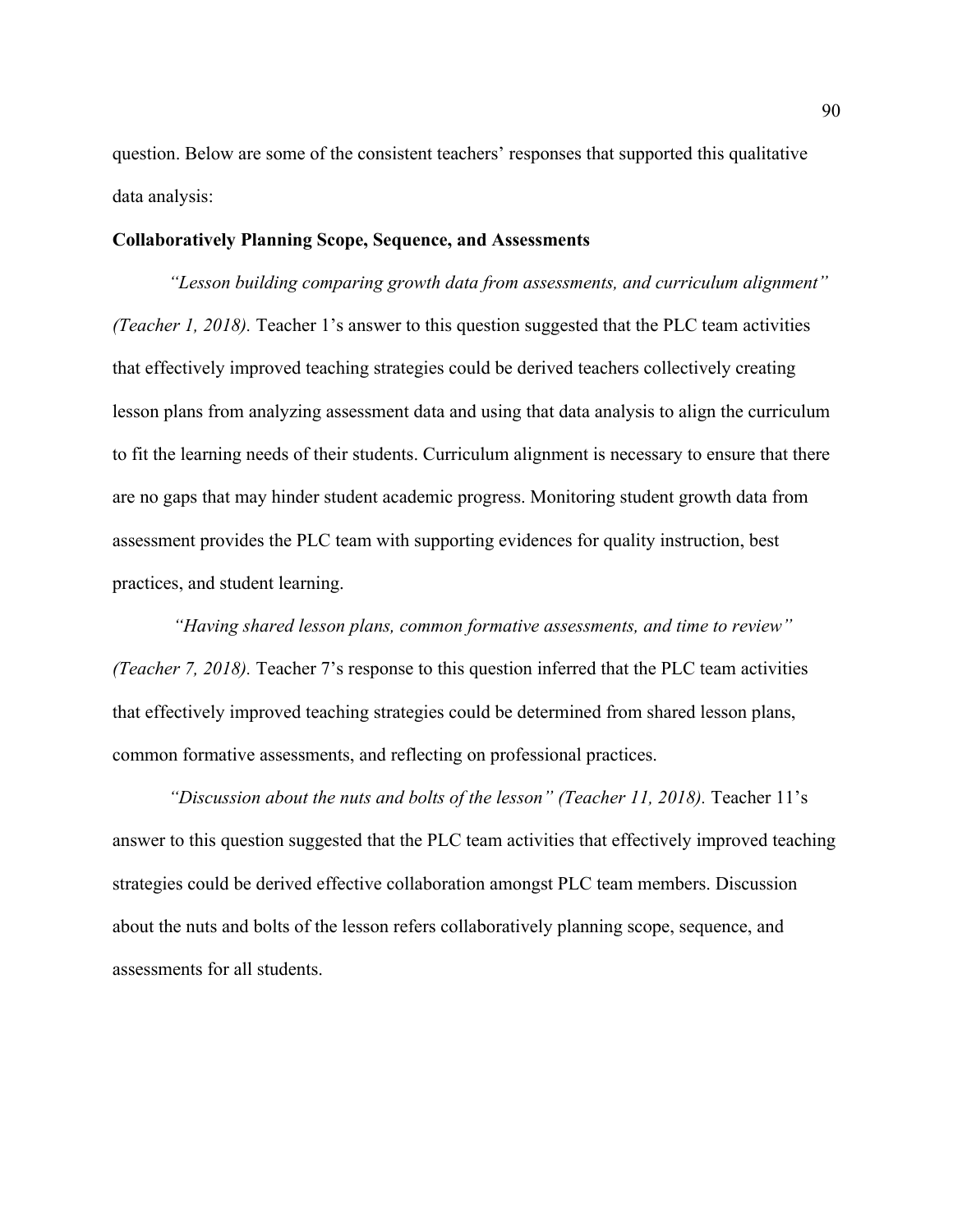# **Sharing Effective Teaching Strategies**

*"Planning out and talking about specific students helps with strategies" (Teacher 17, 2018).* Teacher 17's answer to this question expressed that the PLC team activities that effectively improved teaching strategies could be derived teachers collectively developing lesson plans and discussing specific strategies to improve student learning. Planning out is a key part of collaboration while talking about specific students helps with strategies reinforces the use of essential strategies that work best for students.

*"Discussing the impact of different methods on student achievement" (Teacher 21,*  2018). Teacher 21's response to this question was comparable to Teacher 1 and Teacher 17 responses which suggested that the PLC team activities that positively impacted effective teaching strategies could be derived from teachers collectively evaluating their teaching practices for its effectiveness.

*"Sharing data, attending training sessions, for new differentiation strategies in the classroom and discussing with your department how to incorporate those new strategies into the existing lesson plans" (Teacher 25, 2018).* Teacher 11 showed that the PLC team activities that effectively improved teaching strategies could be derived effective collaboration amongst PLC team members on analyzing data to determine effective teaching strategies.

#### **Observation and Perform Walkthroughs**

*"Observing one another" (Teacher 6, 2018).* Teacher 6 expressed that performing classroom observation on one another is a PLC team activity that has been very helpful in improving teaching strategies. Continuous professional growth requires some reflection time on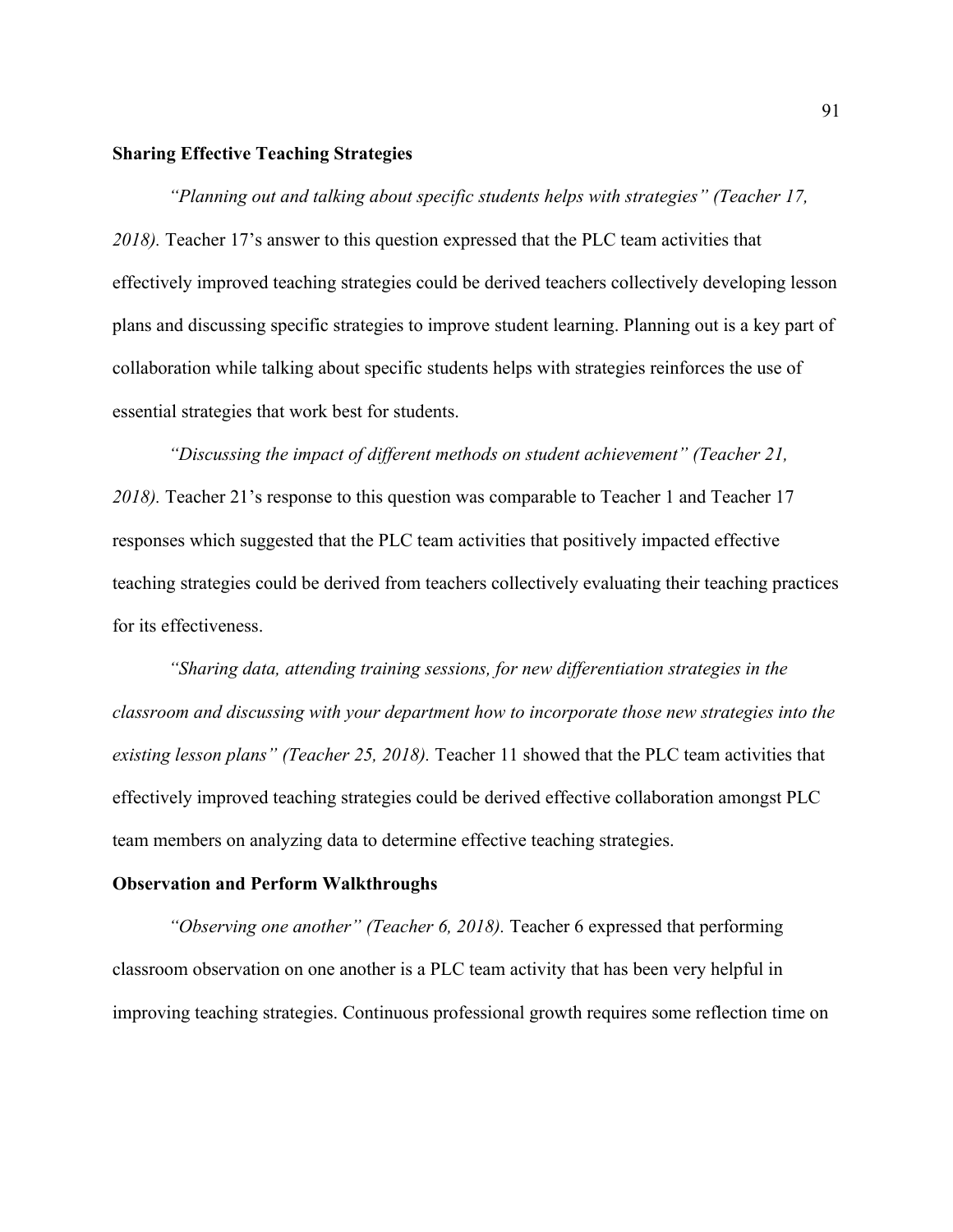the part of teachers and performing observation on other teachers provide educators with the opportunity to self-evaluate their practices in comparison to others.

"Observing other teachers and their best practices" (Teacher 16. 2018). Teacher 16 like teacher 6 mentioned the importance of being able to perform observation and walkthroughs on other teachers because it allows the teachers share and show their best practices. Walkthroughs help educators collect evidences of teaching and learning which in turn could help teachers grow professionally.

## **Data Collection XIII: Survey Question 13**

*Do you support the notion that reflecting on one's personal and team's professional practices progressively improves the performance of the PLC team? Please explain your response.*

#### **Responses to Survey Question 13:**

Teachers' responses to this question were resounding "yes" with extensive explanations to support their answer. Many teachers mentioned how creating the time to truly reflect on their practices as a professional and as a PLC team was paramount to enhancing their teaching strategies to improve student achievement and their overall performance as a collaborative team. Some teachers stated how true reflection with a growth mindset could be effective in innovating personal and professional practices. A few teachers pointed out the importance of reflection in redirecting the teacher and team back to their original goal and in determining what drives student achievement. Others cited the importance of being receptive to constructive feedbacks and being willing to reflect and improve teaching practices that are ineffective. One teacher expressed that the value of teaching is dependent on our ability as educators to truly take the time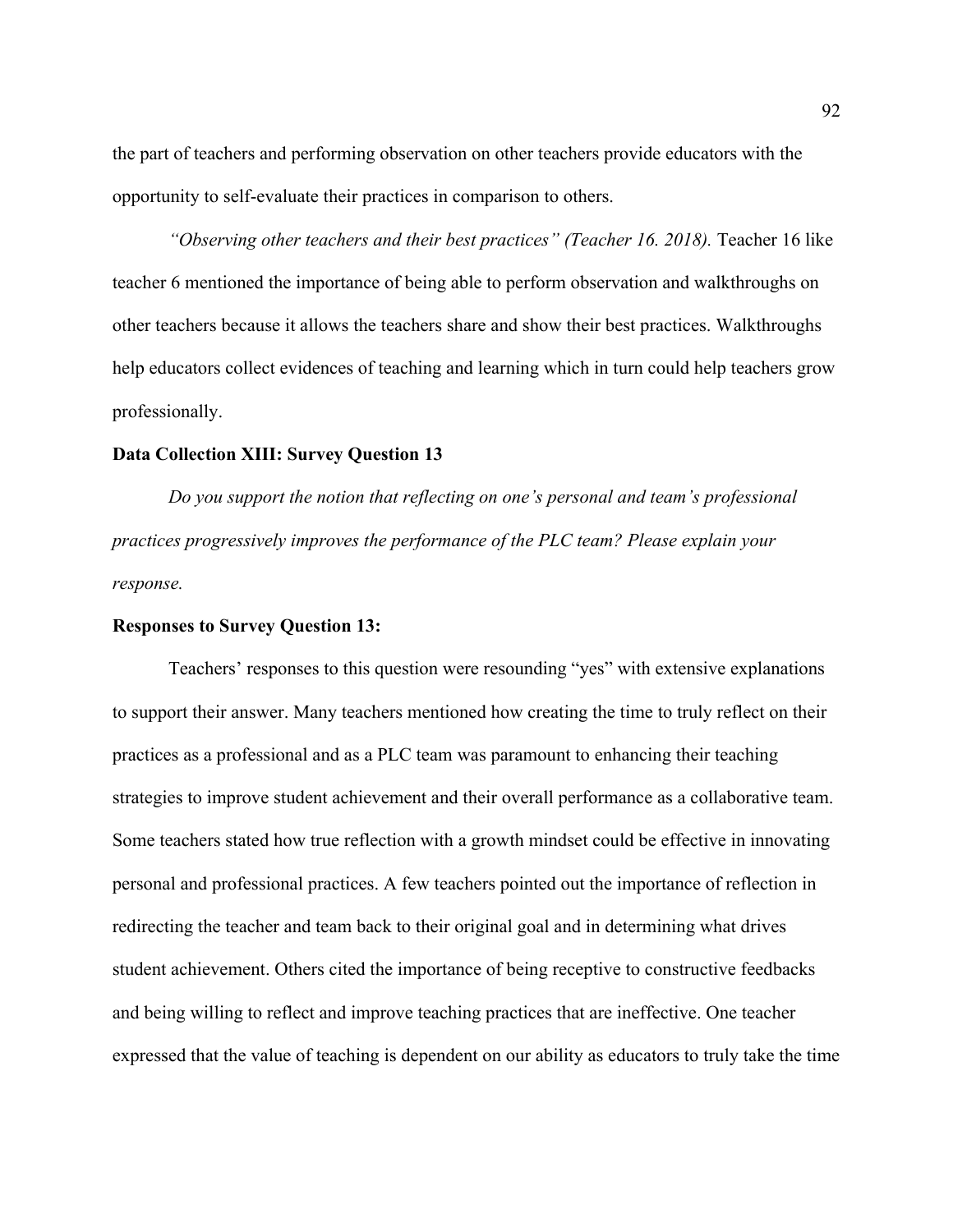to reflect and refine our best practices. The responses to this question could be classified into two major categories; improved professional practices and encourages teachers to process information better. Below are some of the supporting viewpoints to this question prompt from the teachers' responses:

### **Improves Professional Practice(s)**

*"Yes, it improves opportunity for constructive growth" (Teacher 1, 2018).* Teacher 1's response to this question suggested that reflecting on one's personal and team's professional practices progressively improves the performance of the PLC team and establish constructive professional growth.

*"Yes, reflection helps us to know the good/bad/ugly and tie a purpose to it (Student Learning Objective)" (Teacher 3, 2018).* Teacher 3's answer to this question recommended that reflecting on one's personal and team's professional practices progressively improves the performance of the PLC team and re-evaluate the purpose of the team collaborative time and teamwork. Teacher 3 response to this question prompt was comparable to Teacher 1 response.

*"Yes, I do. I know some teams really struggle because they don't reflect on their personal and professional practices (Teacher 4, 2018).* Teacher 4's response was compatible with Teacher 1 and Teacher 3 responses to this question prompt which emphasized that reflecting on one's personal and team's professional practices progressively improves the performance of the PLC team and it an essential tool to use to guide against any type struggle that teams commonly experience.

*"I think that reflection is good as long as it is used and not done as busywork" (Teacher 5, 2018).* Teacher 5's response to this question suggested that reflecting on one's personal and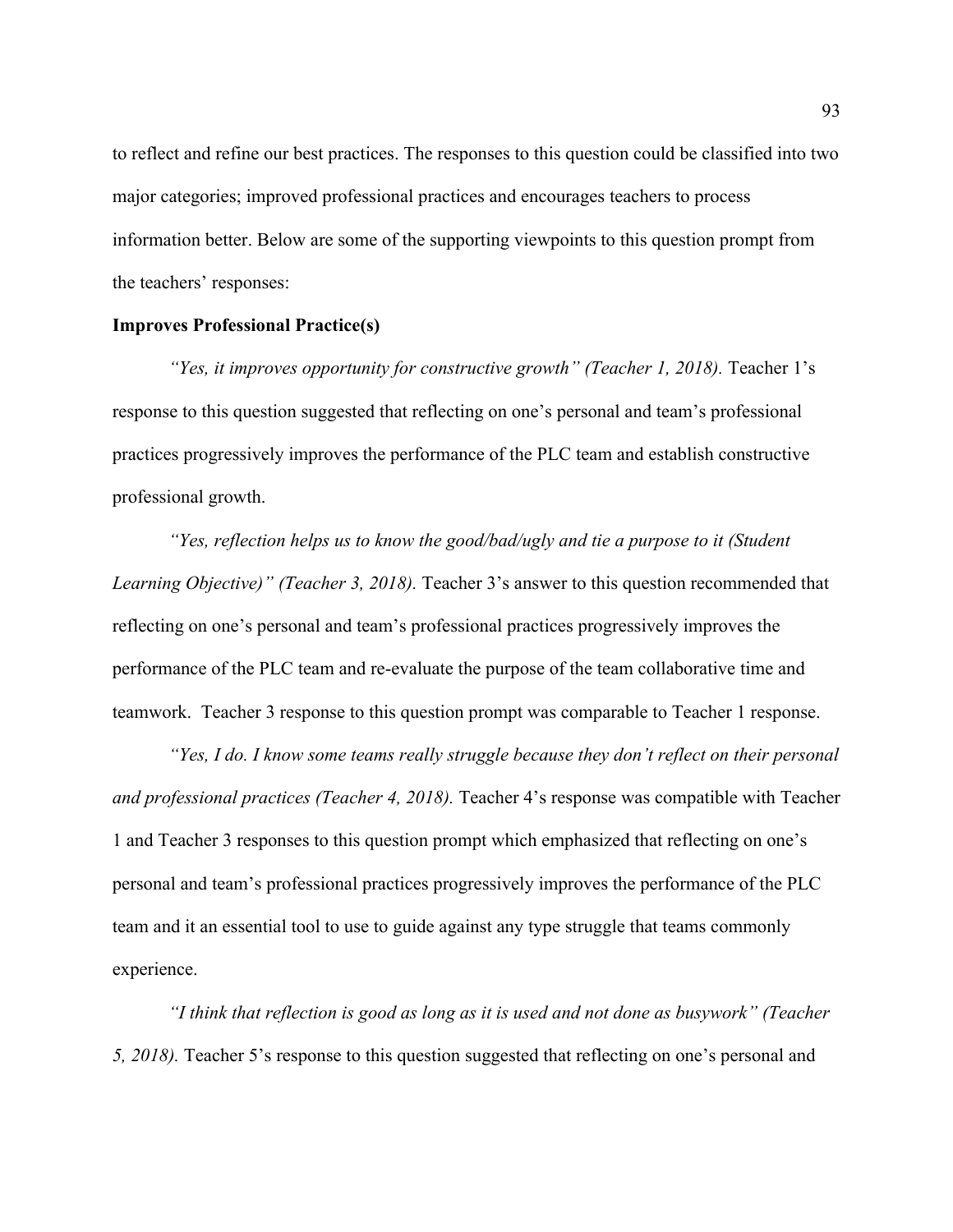team's professional practices progressively improves the performance of the PLC team if it is honestly performed by the PLC team members.

*"Yes, because it gives you an opportunity to innovate your practices in order to improve what is working" (Teacher 20, 2018).* Teacher 20's response to this question showed that reflecting on one's personal and team's professional practices progressively improves the performance of the PLC team and that these reflective practices allow educators to improve their professional practice.

## **Encourages Teachers to Process Information Better**

*"Yes, reflection is a great way to process information" (Teacher 6, 2018).* Teacher 6's answer to this question proposed that reflecting on one's personal and team's professional practices progressively improves the performance of the PLC team which emphasized the notion that reflection is great way for educators to process information.

*"Most definitely; reflection and self-awareness are key to improvement and growth for both individuals and the PLC (Teacher 7, 2018).* Teacher 7's response to this question projected that reflecting on one's personal and team's professional practices progressively improves the performance of the PLC team and that reflection is an immeasurable way to use as a tool to create awareness.

*"Yes, we should all have the growth mindset" (Teacher 8, 2018).* Teacher 8's response to this question proposed that reflecting on one's personal and team's professional practices progressively improves the performance of the PLC team and supported the notion that a growth mindset is needed to cultivate this culture of reflection.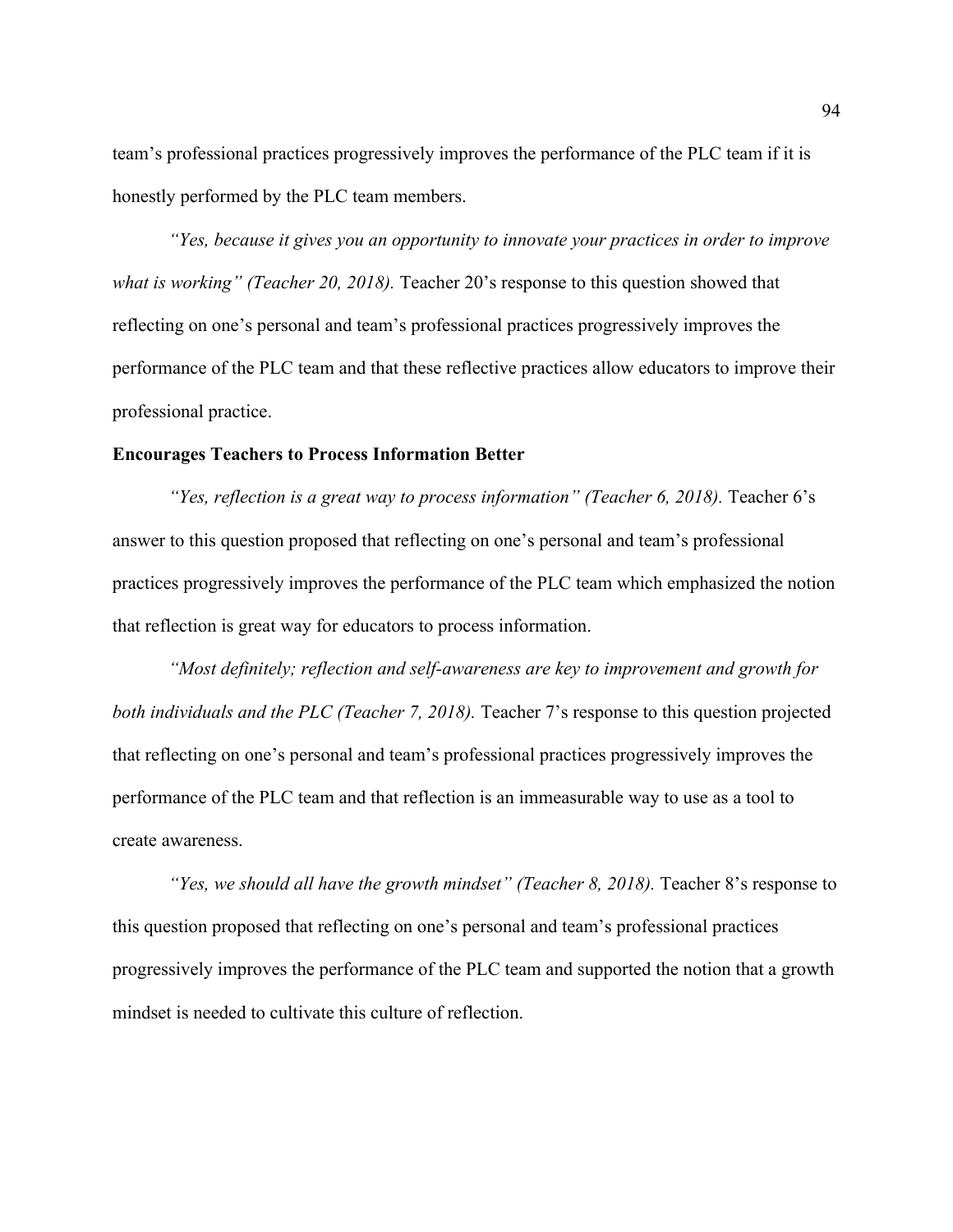*"Yes, you can't grow, if you can't reflect" (Teacher 10, 2018).* Teacher 10's response to this question was comparable to Teacher 1 and Teacher 8 which highlighted the notion that reflecting on one's personal and team's professional practices progressively improves the performance of the PLC team and maintained the notion that a growth mindset is needed to nurture this culture of reflection.

*"Yes, the opportunity to reflect is needed for growth." (Teacher 14, 2018).* Teacher 14's answer to this question was comparable to Teacher 1, Teacher 8, and Teacher 10 which showed that reflecting on one's personal and team's professional practices progressively improves the performance of the PLC team and upheld the view that a growth mindset is needed to nurture this culture of reflection.

*"Yes, we must always be reflective and after reflection, be willing to learn" (Teacher 16, 2018).* Teacher 16's response to this question was also similar to Teacher 1, Teacher 8, Teacher 10, and Teacher 14 which suggested that reflecting on one's personal and team's professional practices progressively improves the performance of the PLC team and maintained the notion that a growth mindset is needed to nurture a culture of reflection and teacher have to be willing to learn from their time of reflection.

*"Yes, you have to reflect on your own practice to know what is driving student achievement" (Teacher 21, 2018).* Teacher 21's answer to this question was very comparable to that of Teacher 3 response which showed that reflecting on one's personal and team's professional practices progressively improves the performance of the PLC team and that this practice provide teachers with the opportunity to effectively drive instruction and improve student learning.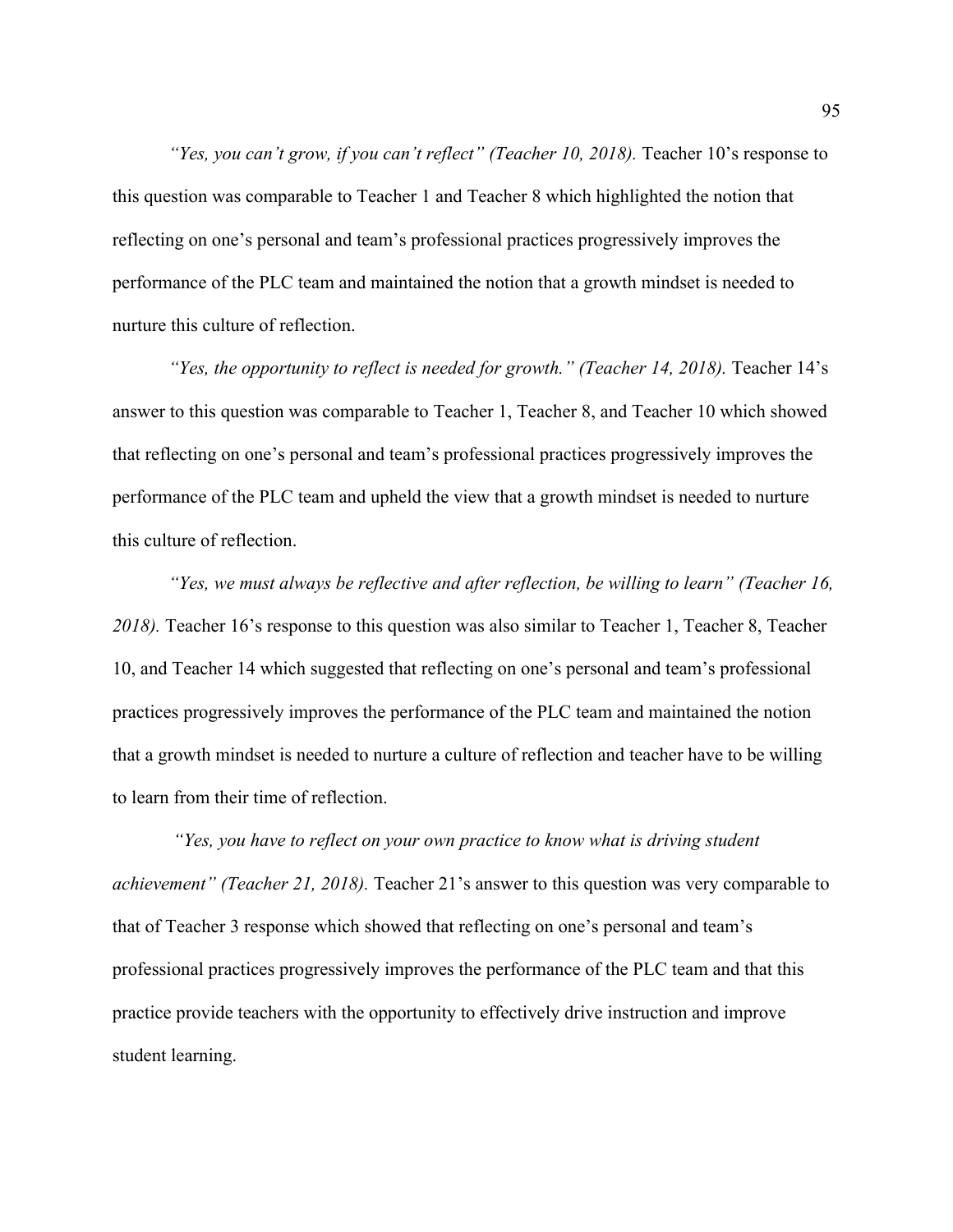### **Results**

Through the analysis of the data collected from the online Google forms survey six common themes emerged. Those themes were: 1) PLCs and school culture, 2) PLCs and school improvement efforts, 3) PLCs and student learning needs, 4) PLCs and teacher pedagogy, 5) PLCs and collaborative culture, and 6) PLCs challenges.

### **Data Collection I, II, and III: PLCs and School Culture**

Teachers' responses to survey questions 1, 2, and 3 provided some information about the members of the PLC teams and their school culture. Teachers' perceptions on these first three questions gave rise to the first theme for this study - PLCs and School Culture. Teacher responses to question 1 (Part A) revealed that there were explicitly twenty-one highly experienced teachers within the 5 to 25 years range of service that participated in this research and only five teachers with little or no experience within the 0 to 4 years range of service while question 1 (Part B) suggested that most of the teachers that participated in this study were very passionate about their career choice and their profession as a teacher. Question 2 showed that there were a higher number of teachers who have been working with their PLC team for the very first time compared to the  $2<sup>nd</sup>$ ,  $3<sup>rd</sup>$ , and  $4<sup>th</sup>$  year collaborative PLC teams. Teachers responses to question 3 described some of the roles in the PLC process that supported student learning as follows; sharing strategies that works, differentiated instruction, collaborative lesson planning, technology integration, data analysis, observational learning, and developing SMART goals. If culture functions as a social glue that connects an organization together or conveys a sense of identity for members of an organization, then through the interpretation of the teachers' responses to questions 1, 2, and 3, it was evident that transparency, clear communication, the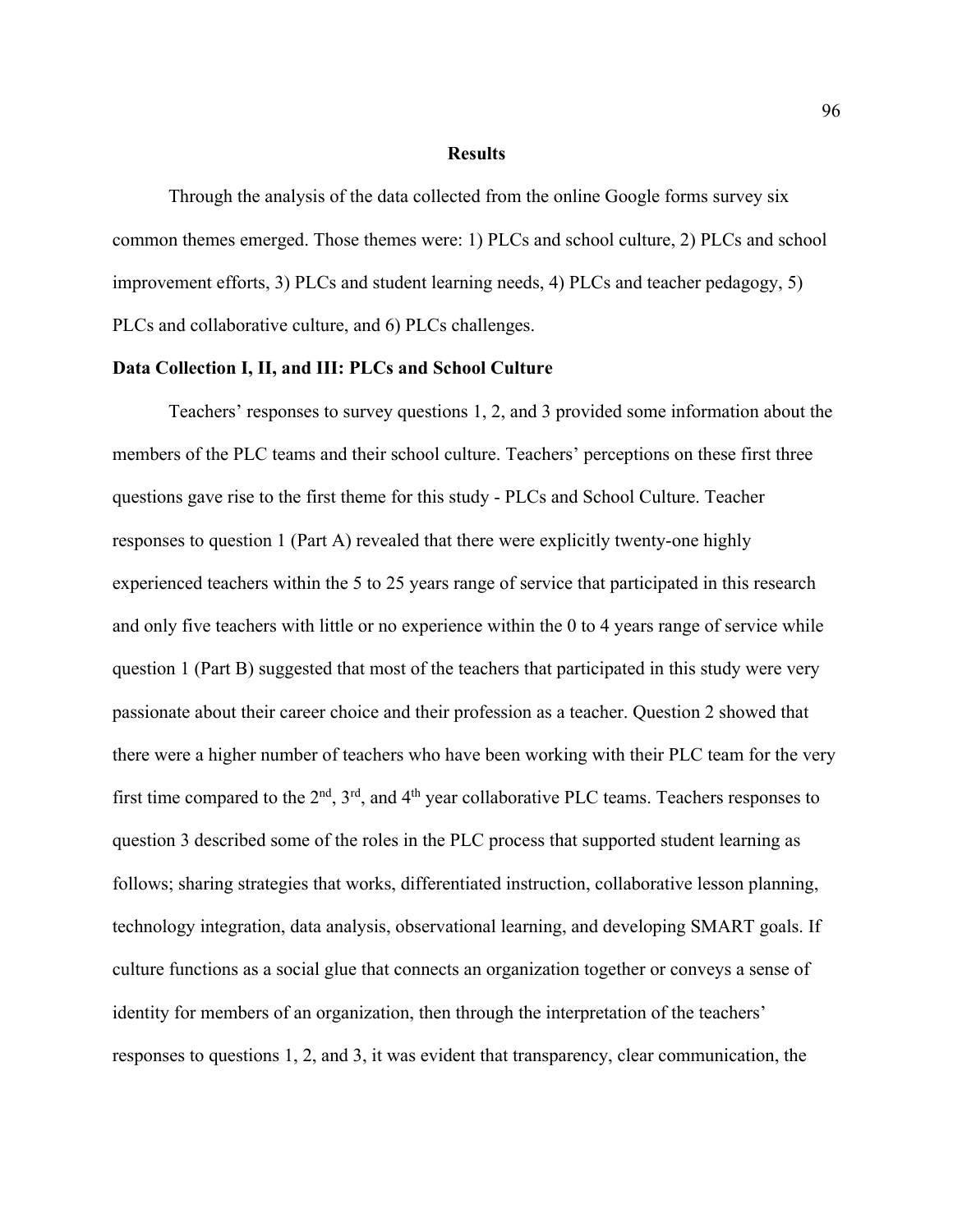level of professional experiences, and collaboration play a vital role in the establishment of a safe and trustworthy school culture focused on student learning.

## **Data Collection I-XIII: PLCs and School Improvement Efforts**

The main purpose of establishing PLCs is focused on student learning and improving academic achievement. The purpose of a school is to ensure that equal opportunities are provided for all students to reach their greatest potential of academic achievement. Almost all the questions on the survey are directed towards how PLCs are enabling schools in their improvement efforts. Teachers described the role of their PLC activities in supporting student learning as follows: given enough time to collaboratively plan scope and sequence, assessment, and strategizing for intervention and enrichment plans enhances teacher professional growth which directly leads to improved student learning as displayed in Table 7. Providing structured collaborative time is a leadership practice that effectively improves the collaborative culture of a school and successful PLCs can account for increased student learning. Peer observation, feedback, and mentoring are different characteristics of PLC activities that support teacher pedagogy and ultimately enhance student learning. Teachers' perceptions on all these thirteen survey questions gave emergence to the second theme for this study - PLCs and School Improvement Efforts.

## **Data Collection VIII and IX: PLCs and Student Learning Needs**

Teachers' responses to survey questions 8 and 9 offered some indicators on how PLCs impact student learning. Teachers' perceptions on these two questions gave rise to the third theme for this study - PLCs and Student Learning Needs. Teachers' responses to question 8 affirmed that 24 participating teachers strongly agree to the notion that a successful PLC can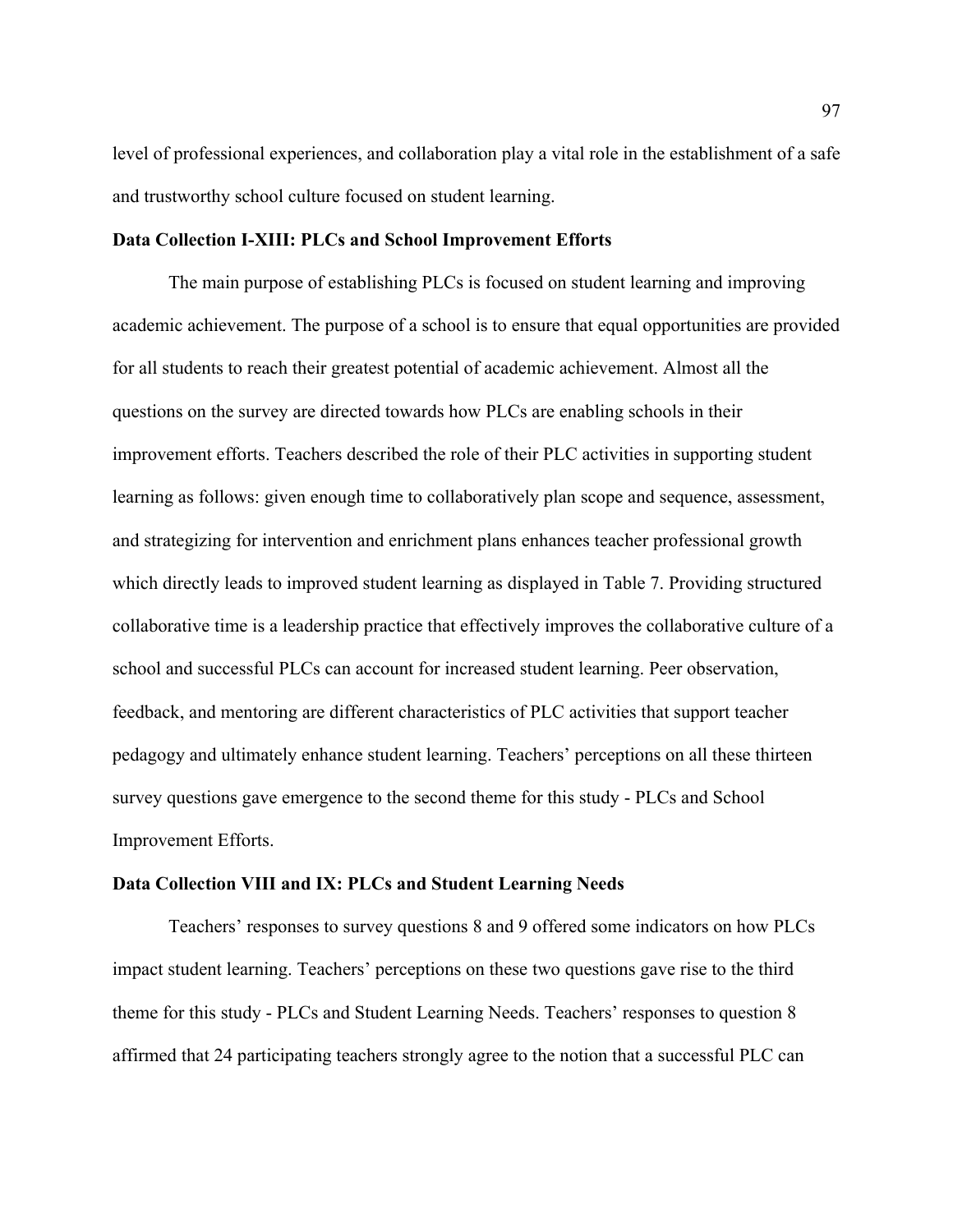account for increased student learning while 2 participating teachers partially agree about the same notion. The responses to question 9 revealed the perceptions of teachers on PLC team activities that effectively enhanced student learning needs; nine teachers perceived that collaboratively planning scope, sequence, and assessments are the most effective PLC team activities, six teachers claim that peer observation, feedback, and mentoring were very vital PLC team activities, four teachers emphasized the need for PLC team to partake in strategizing to help struggling learners to be successful, three teachers mentioned that monitoring students' growth and progress were crucial PLC team activities, and another set of three teachers believed that collaboratively analyzing data was an effective PLC activity that supported meeting the demands of student learning needs.

## **Data Collection VII, XI, XII, and XIII: PLCs and Teacher Pedagogy**

Teachers answers to survey questions 7, 11, 12, and 13 presented some explicit pointers on how PLCs effect teacher pedagogy. Improving the quality of instruction in the classroom ultimately accounts for enhanced student learning and academic achievement. Teachers' viewpoints on these four questions gave rise to the fourth theme for this study - PLCs and Teacher Pedagogy. All participating teachers supported the notion that a successful PLC can help teachers grow professionally and improve teaching practices as a response to question 7. Teachers' responses to question 11 showed that eleven teachers recommended that collaboration and curriculum alignment were the PLC team activities that effectively supported high quality professional development (PD) trainings, six teachers mentioned that sharing best practices and teaching strategies were effective ways to promote high quality PD trainings, and two teachers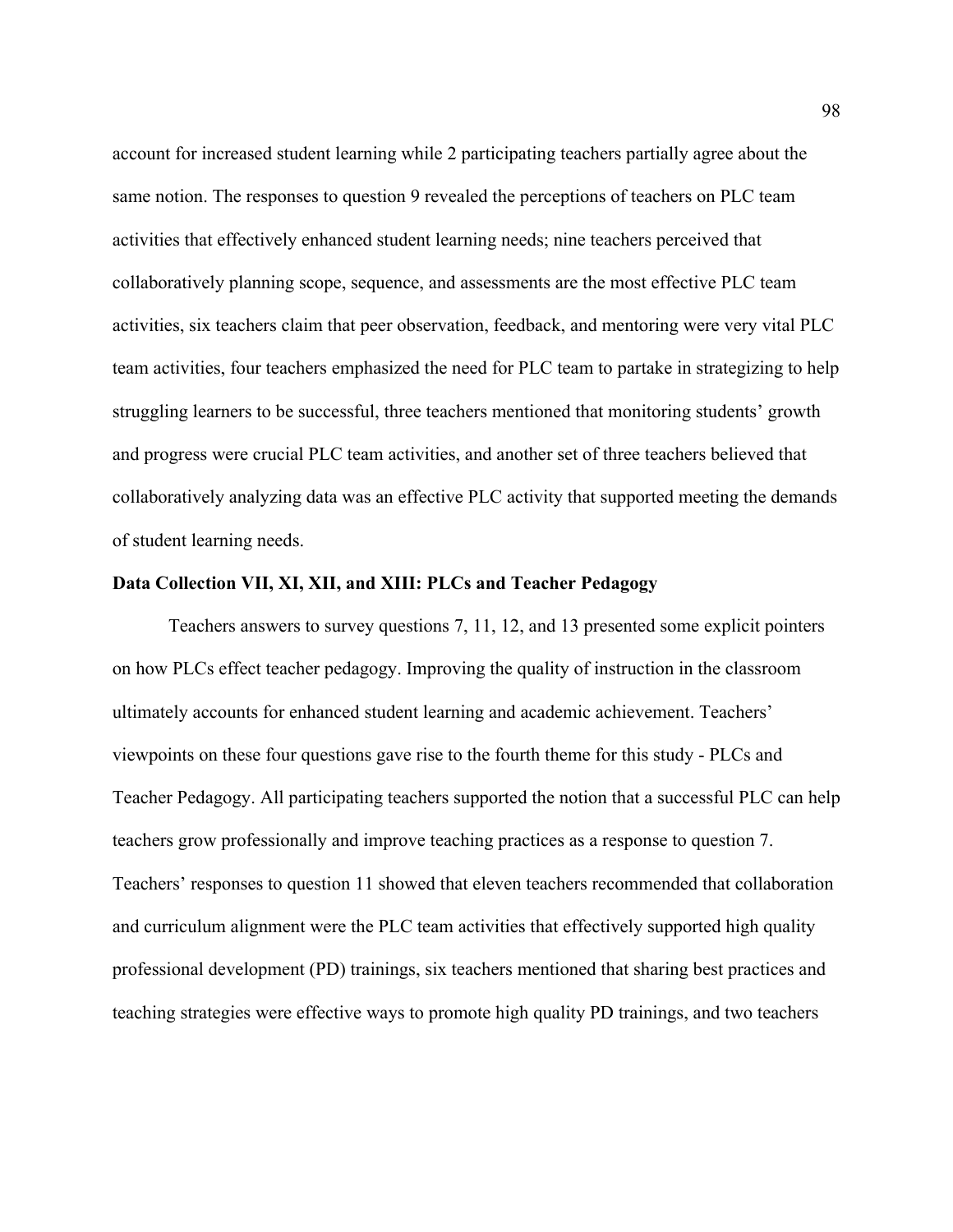endorsed that PD created by teachers were PLC team activities that could be utilized in the development of high quality PD trainings.

The data analysis and interpretation for question 12 detailed that eleven set of teachers articulated that sharing effective teaching strategies were very helpful, eight teachers shared that collaborative lesson plans, common formative assessment, taking the time to analyze and effectively use data to drive instruction were effective PLC team activities that improved teaching strategies, two teachers mentioned being able to observe and perform learning walkthroughs on other teachers were effective PLC team activities that enhanced teaching strategies.

The data analysis and interpretation to question 13 indicated that several teachers professed how creating the time to truly reflect on their practices as a professional and as a PLC team was paramount to improving their teaching strategies, impact student achievement, and their overall performance as a collaborative team. Some teachers expressed how true reflection with a growth mindset could be very effective in innovating personal and professional practices. A few teachers pointed out the value of reflection in redirecting the teacher and PLC team back to their original goal and in determining what drives student achievement. Other teachers reinforced the importance of being receptive to constructive feedbacks and their willingness to reflect and improve their teaching practices that are ineffective. One teacher articulated that the value of teaching is contingent upon our ability as educators to truly take the time to reflect and refine our best practices.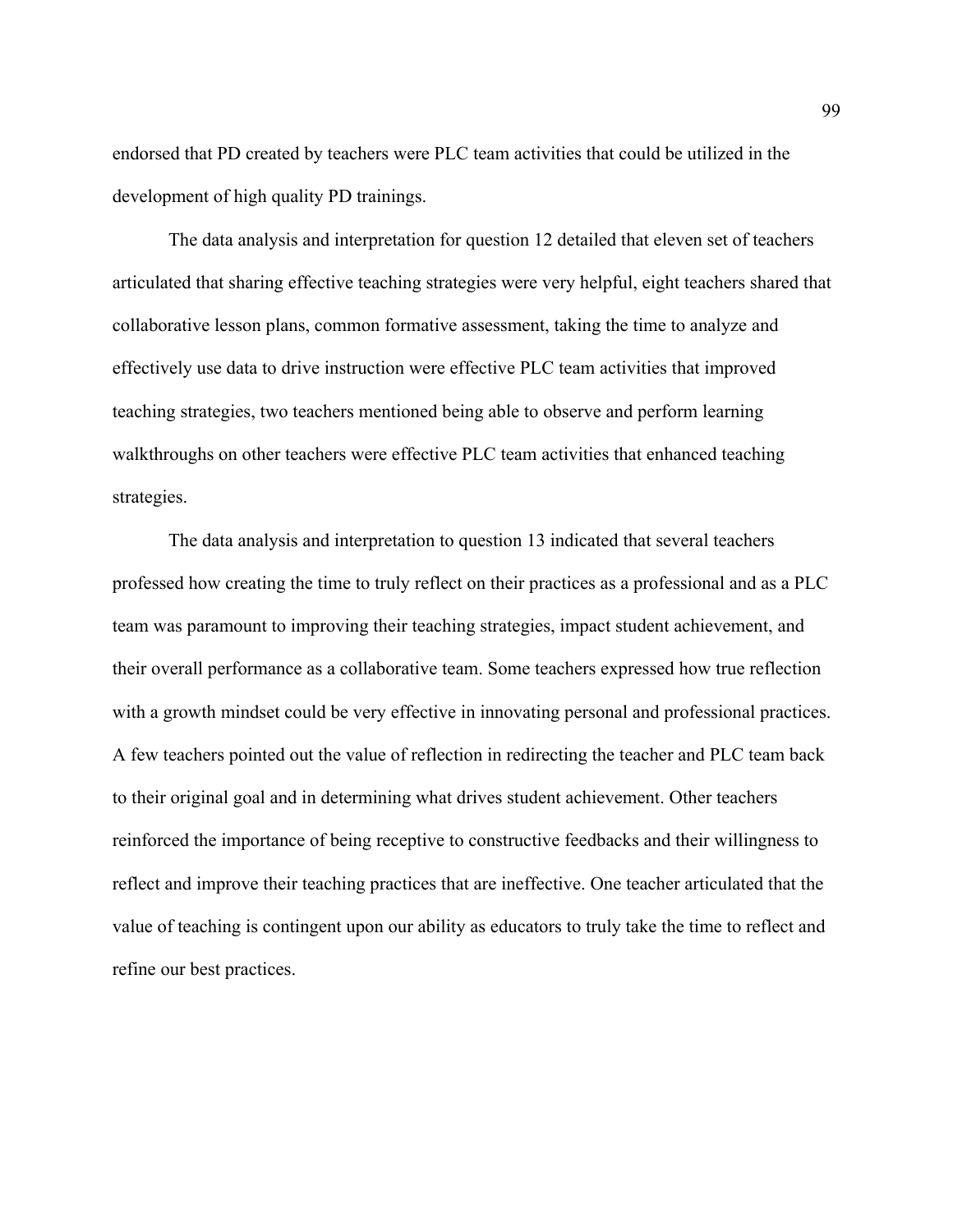## **Data Collection VI: PLCs and Collaborative Culture**

The data analysis and interpretation of teachers' responses to question 6 provided a clear and concise leadership practices that encourages a collaborative culture within a school and discourages teacher isolation. Teachers' insights on this question provided the fifth theme for this study - PLCs and Collaborative Culture. Twelve teachers out of 26 total teacher participants claimed that providing structured collaborative time is a leadership practice that promote a collaborative culture, nine teachers believed that providing a clear vision and open communication to PLC teams are the best leadership practices that encourage collaborative culture, five teachers expressed that providing shared decision-making, respect, and trust are the leadership practices that commonly encourage a collaborative culture.

#### **Data Collection V: PLCs Challenges**

Teachers' answers to question 5 displayed some key indicators that could constitute a challenge in the implementation of PLCs as follows: the common responses inductively gathered from all 26 participants to this question in regards to PLC Challenges are as follows; ten teachers expressed that the greatest challenge of the PLC process was insufficient collaborative time structured to the daily school system, five teachers were uncertain of what they perceived as the greatest PLC challenge, four teachers claimed that the greatest challenge was setting aside unexpected distractions during collaborative time amongst team members, and four teachers alleged that the greatest challenge of the team was the excessive time and effort utilized in performing data analysis and data driven instruction, three teachers claim that the greatest PLC challenge that deflected the focus from student learning was conflicting ideas during collaborative time. Teachers' perceptions on this question gave rise to the sixth theme for this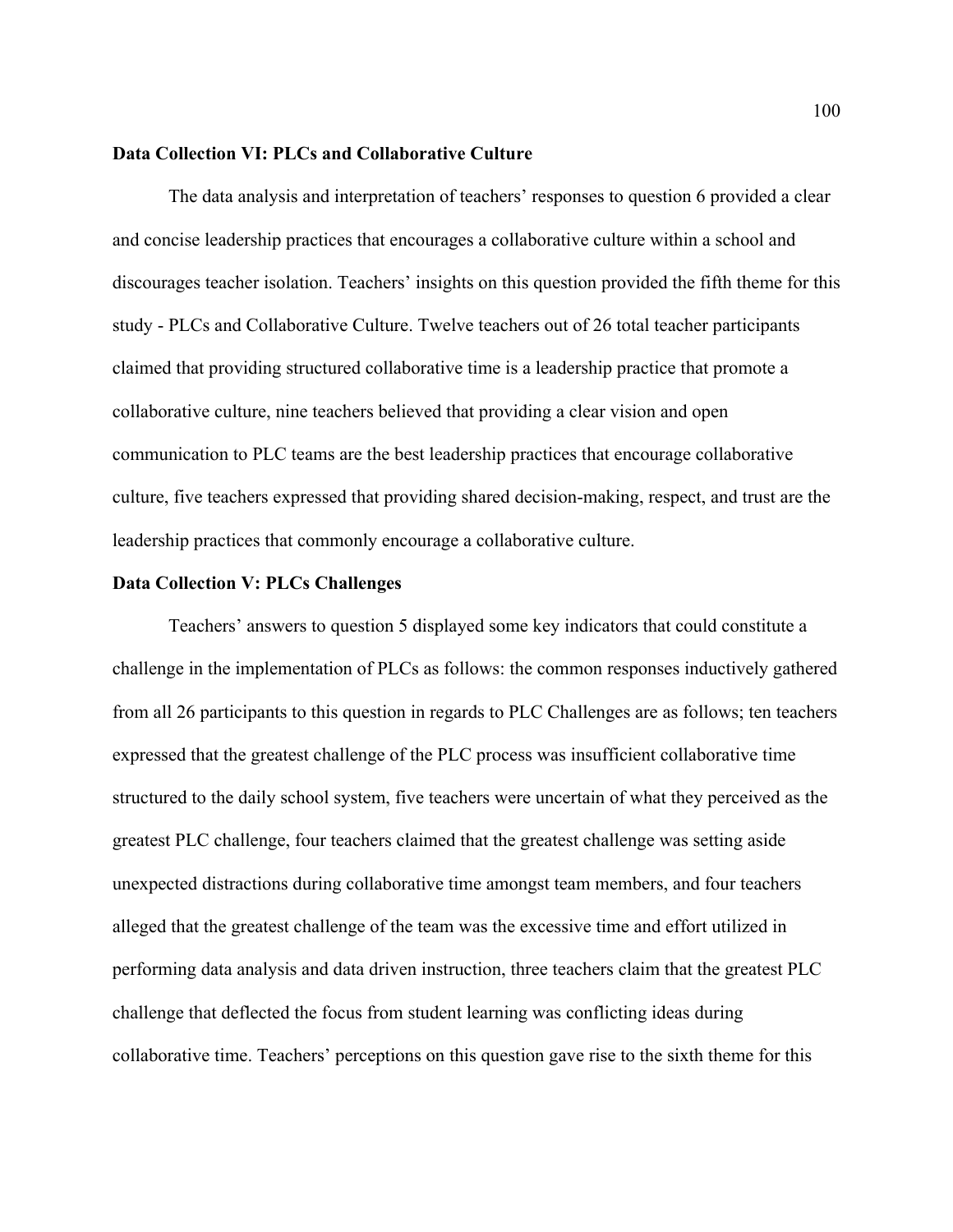study – PLCs Challenges. Insufficient collaborative time was considered the leading challenge of a PLC team that deflected the focus from student learning. Educational leaders must provide collaborative teams with a clear vision and open communication to reduce the level of uncertainty that teachers feel about their role and work in their respective PLCs in meeting the demands of their campus improvement plans.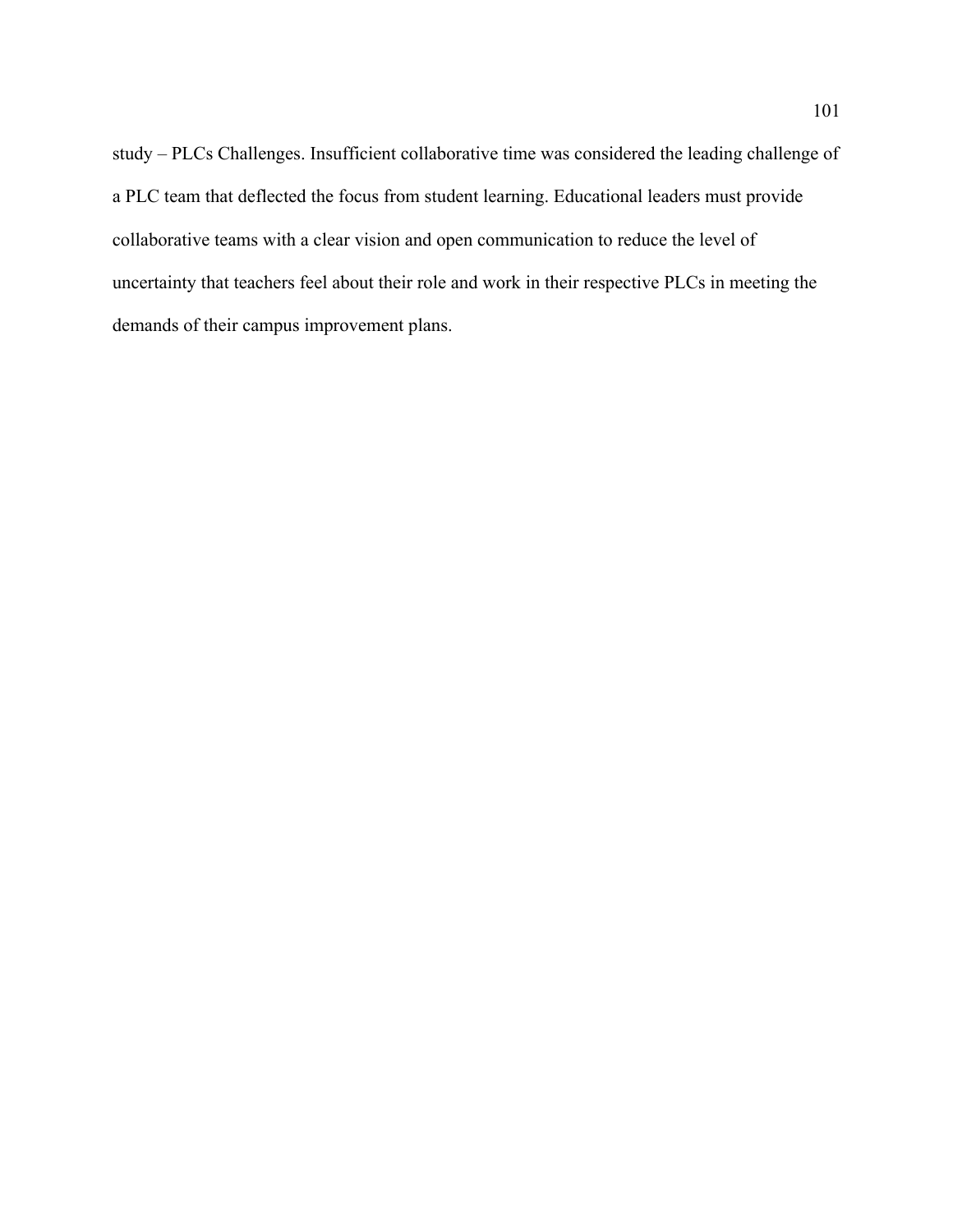## CHAPTER 5

## **DISCUSSION**

PLCs function under the assumption that the key to improved learning for all students is continuous job-embedded learning for all educators. Districts and schools that are structured to function as PLCs are composed of collaborative teams that have a shared and collective responsibility to ensure student learning and improved academic achievement. When educators come together as a PLC, they impact the collaborative culture of the school through an intentional process where a school undergoes a cultural shift that involves the critical reflection of the assumptions, beliefs, values, expectations that make up the norms of a school (DuFour, 2016). A PLC environment encourages teacher empowerment and collaboration with a specific focus on student learning by rethinking teacher pedagogy while building new classroom roles for learners (DuFour, 2016). PLC members develop a shared meaning to a problem and convey solutions leading to the explanation about the cause of an issue (Muhammad, 2018). Educational leaders could define and share their vision with their PLC teams, but the teams must be involved in the shared decision-making process (Mohammad, 2017). To sustain rapid changes in schools, leadership teams must meet regularly throughout the school year to ensure; planning for school improvement, implement key action plans, monitor the progress of the action plans, and evaluate and make necessary changes or adjustments throughout the school year (Mohammad, 2017). PLCs allow teachers to participate in meaningful dialogues that promote positive changes for themselves, their students, and their school (DuFour et al., 2016).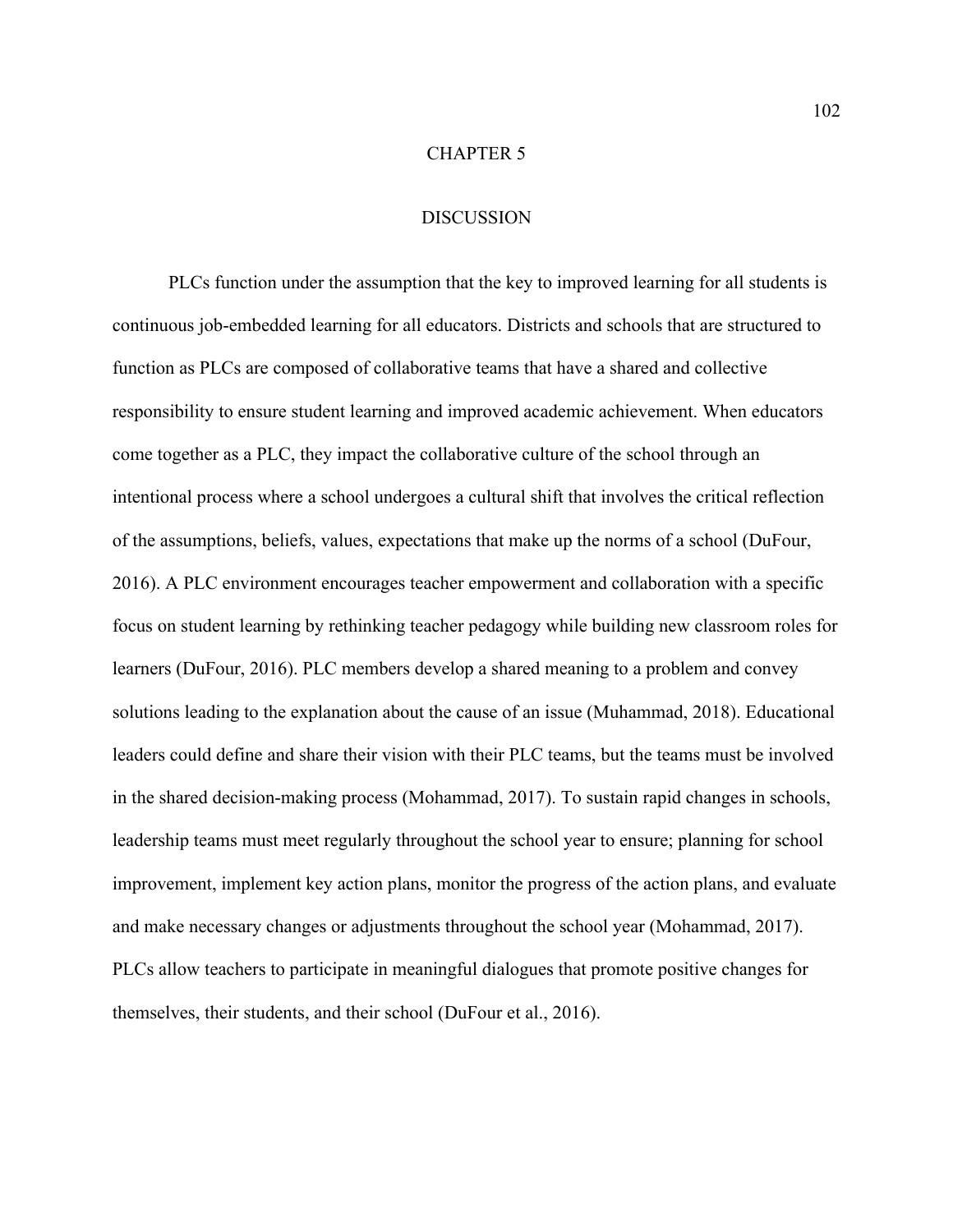The purpose of this study was to conduct a survey that examined how teachers feel about the work happening in their PLCs at a Texas middle school. McWherter (2017) stated that educators often encounter trouble applying the concept of professional learning communities because of their imprecision of how the process is intended to work. For example, some educators might assume that the PLC is simply a type of program that the district or school integrated into their school culture, others might assume it is just another elaborate term for department meetings while some believe that the PLC model have a prevalent and continuing influence on the structure and culture of a school (DuFour, 2016). According to Robert (2017), twenty-first century leaders are encouraged to strategically structure their school's daily systems and processes to create a culture that motivates, inspires, and empowers all levels of the organization. School leaders are required more than ever before to ensure that all young people are provided the same opportunity for success because equity, diversity, and inclusivity are a basic right in any school system (Harris and Jones, 2017). To meet the needs of today's learners, the traditional way of teaching in a classroom would have to give way to a school culture in which teachers continuously develop their professional practices through a collaborative best practice that is embodied in their daily work activities (Fulton and Britton, 2011).

Marion and Gonzales (2014) emphasized that culture provides the glue that binds individuals together to complete complex or intimidating undertakings. Establishing effective teams who are devoted to improving student learning and academic performance could be a very complex undertaking. But understanding what contributes to an effective PLC could empower instructional leaders to make informed decisions about how their PLCs should proficiently run and achieve the desired outcome of improving student learning (McWherter, 2017). If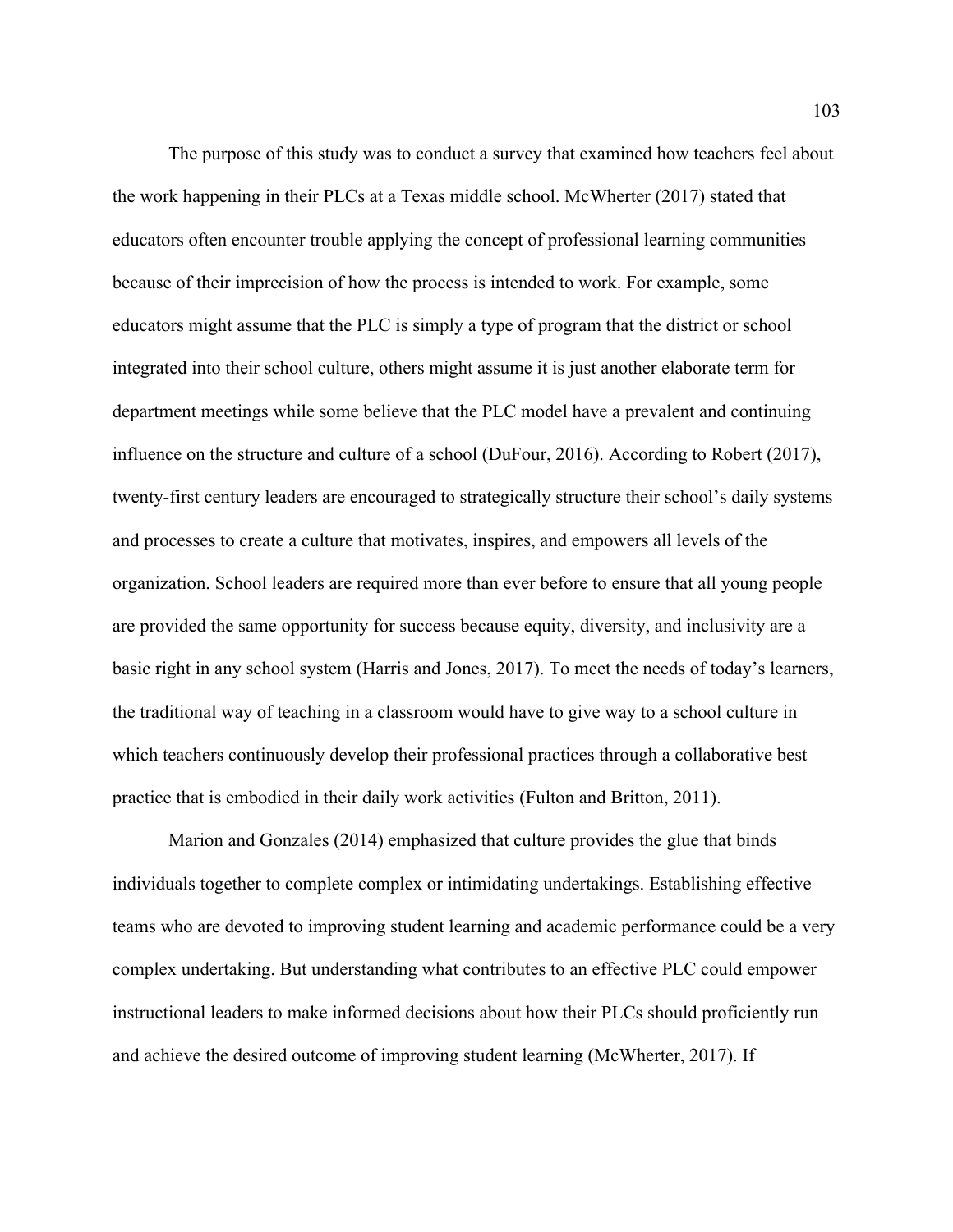instructional leaders fail to offer teachers the opportunity to reflect on how they applied insights gained from their PLC meetings to influence their instructional practices and effect student learning, then the successes of the professional learning communities will remain unknown.

## **Summary of Findings**

The survey on teacher perceptions of professional learning communities was conducted by the principal investigator. The survey has been shared, organized by themes, and quantified using Google forms program. The purpose of the online Google forms survey was to provide formative data regarding the background information about the participants and their perceptions of their work in their PLCs. The survey respondents were twenty-six teachers at middle school that volunteered to complete this survey during their non-contract hours. It included a representative population of veteran and non-veteran male and female teachers. The survey data was collected anonymously with no identifying information on participants. Teachers were offered a week's window to respond to the survey questions. The survey was completed by all participating teachers in October 2018. Once the survey was collected, analyzed, and coded, themes regarding the guiding research emerged to answer the two main research questions; 1) how do teachers describe the role of their PLC activities in supporting student learning? 2) how do PLC members characterize PLC practices that most directly lead to student learning?

The six common themes that emerged from the analysis of the thirteen questions on the survey were 1) school culture, 2) school improvement efforts, 3) student learning needs, 4) teacher pedagogy, 5) collaborative culture, and 6) PLCs challenges. To successfully prepare students to meet the challenges of the twenty-first century, educators must be experts in their profession and possess top-notched skills in implementing best practices that will effectively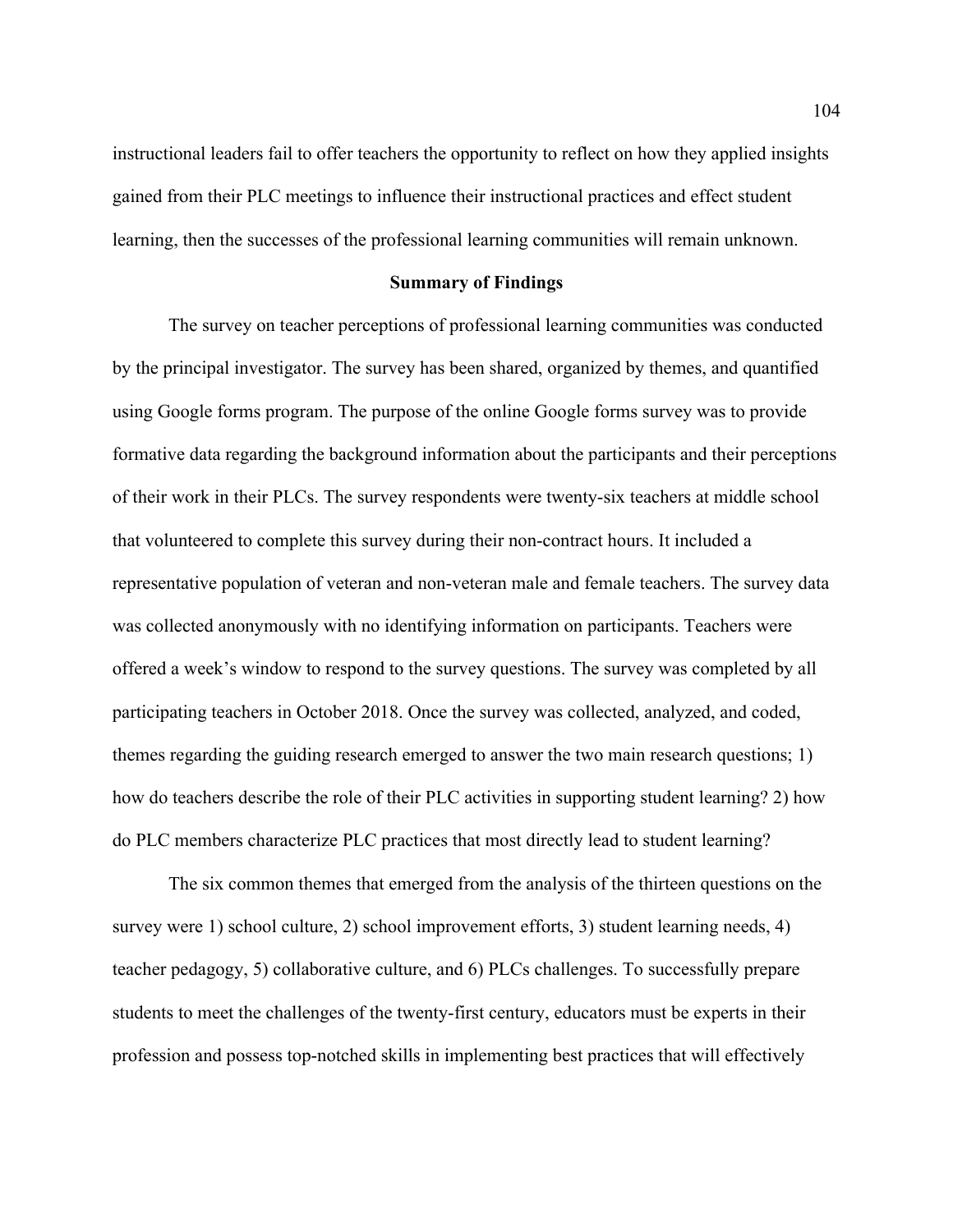meet the needs of the diverse groups of student representations in their school (Thessin, 2015). PLCs provide opportunities for teachers to engage in a collaboration culture that help them to identify students' needs, improve the quality of their instruction, adjust instruction, and achieve collective goals through a common understanding of best practices (Thessin, 2015).

Reflecting on personal and team professional practices creates opportunities for a continuous job-embedded learning and having a growth mind-set are the best way for educators to implement and sustain an effective PLC that positively impact student learning (Mertler, 2018). The PLC process necessitate educators to work collaboratively to accomplish the three core principles of a PLC: 1) *A Focus on Learning* which PLC members to learn together about the practices, policies, procedures, and beliefs that best ensure student learning; 2) *A Collaborative Culture* which encourages the collaborative team to collectively apply what they are learning in classroom with their students to determine its effectiveness in enhancing student learning; and 3) *A result Orientation* which endorsed the PLC team to use evidence of student learning to evaluate, revise, and celebrate their collective efforts to improve student learning and achievement (Buffum, Mattos, and Malone, 2018). Most of the teachers that participated in this study professed the importance of these three core principles in the PLC process and the positive impact that they have in improving student learning and achievement.

The research questions will be listed below, along with the findings and themes generated that support the question discussed. After each question has been thoroughly discussed, with the related evidence included, a summary of conclusions will be addressed. The final section will review the contribution this research will apply to the notion of professional learning communities. The data collected covers different perspectives and ideas regarding professional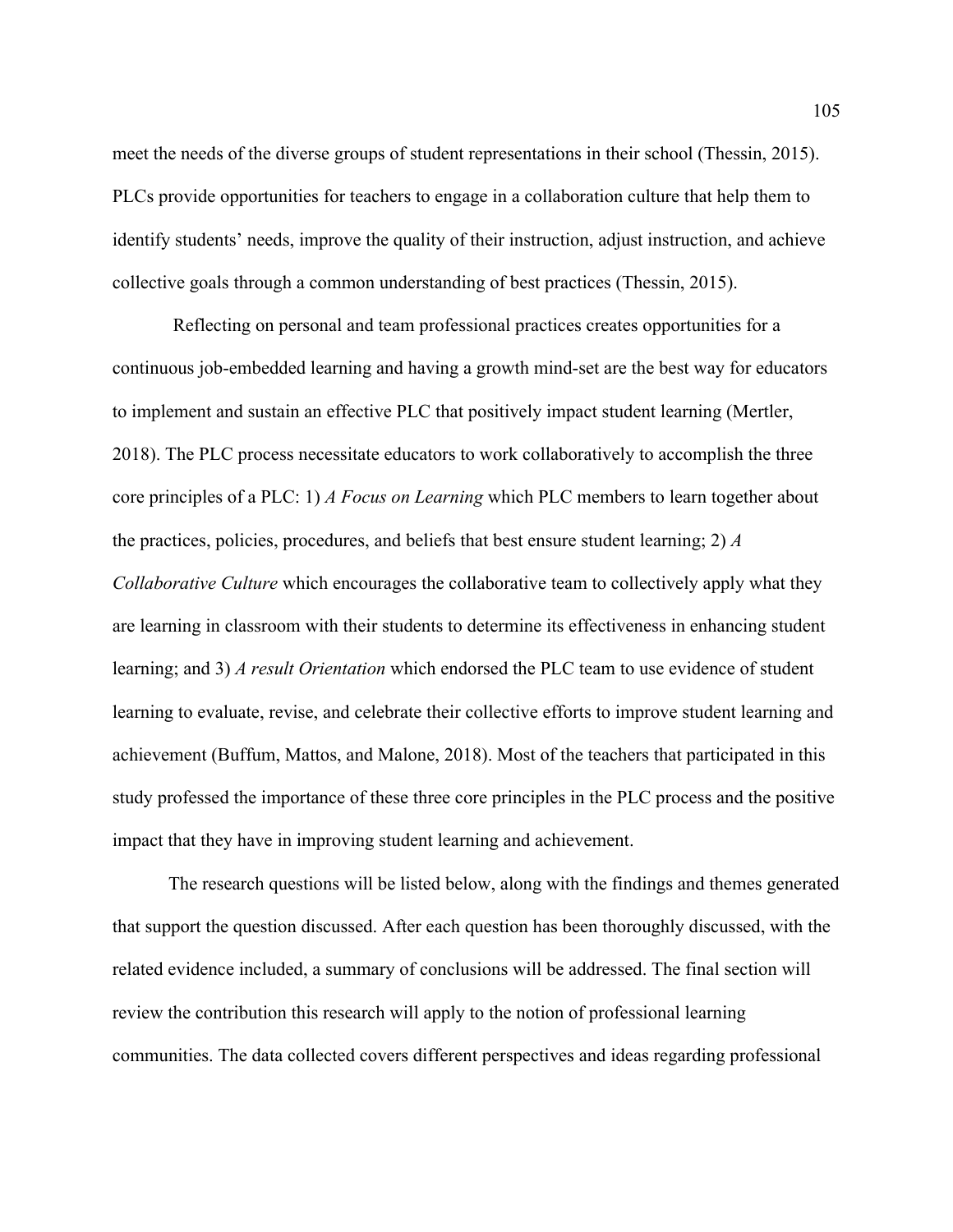learning communities. From the data, results will be used to evaluate how it contributes to answering the dissertation's research questions.

## **Review of Research Questions and Summary of Responses**

This research was centered around two guiding questions. The question dealt with the 1. Teachers' perceptions on the role of their PLC activities, 2. PLC members' activities that most directly support student learning outcome and increase student learning, 3. teachers' viewpoints on PLC practices that most directly lead to student learning, 4. PLC challenges, and 5. teachers' perceptions on leadership practices that support successful PLCs. The research questions are listed below.

1. How do teachers describe the role of their PLC activities in supporting student learning?

2. How do PLC members characterize PLC practices that most directly lead to student learning?

Through the analysis of data collected from the online Google forms survey six common themes emerged which discussed the impact of PLCs. Those themes are: 1. school culture, 2. school improvement efforts, 3. student learning needs, 4. teacher pedagogy, 5. collaborative culture, and 6. challenges.

## **School Culture**

School culture is as complex as the people that work and learn within the building because it evolves as the organization faces new challenges and welcomes new people into the dynamic (Bower and Parsons, 2016). A collaborative culture is the way instructional leaders and teachers think and act about sharing information about their practices (Carpenter, 2015). PLCs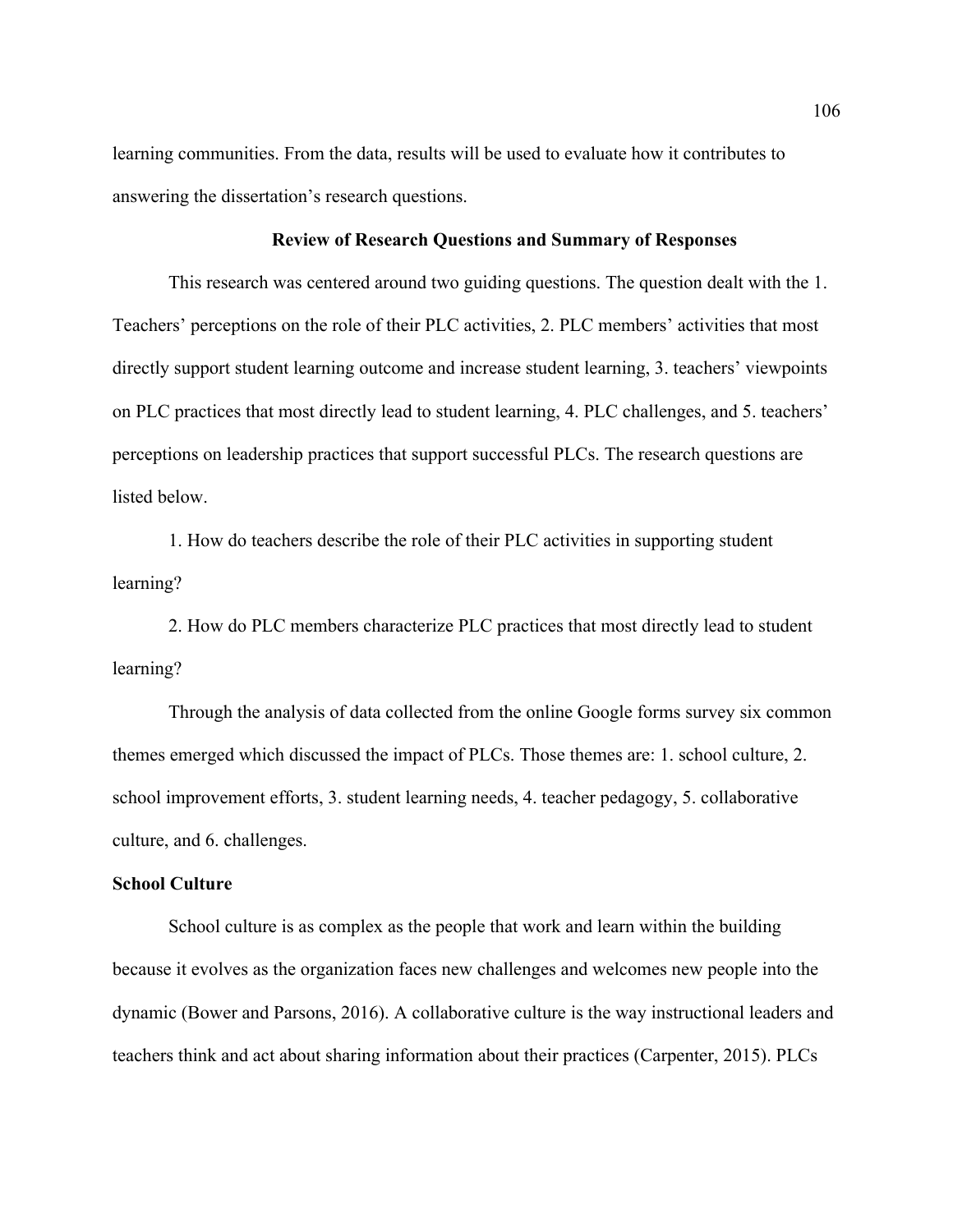are beneficial for shifting the perspectives of teachers and instructional leaders from a fixed to a growth mindset. Teachers who engage in the PLC process create a culture in which they are involved in the refining and improving of their professional practices and content expertise (Buffum, Mattos, and Malone, 2018). If culture functions as a social glue that connects an organization together or conveys a sense of identity for members of an organization, then through the interpretation of the teachers' responses to questions 1, 2, and 3, it was evident that transparency, clear communication, the level of professional experiences, and collaboration played a dynamic role in the creation of a safe and trustworthy school culture focused on student learning.

## **School Improvement Efforts**

School improvement and student achievement have been directly linked to teacher professional learning communities (Carpenter, 2015). Refining teaching and learning requires teachers and instructional leaders to systematically engage in an ongoing cycle of collecting data of current student performance levels, reflecting on past teaching and learning strategies, developing strategies, and innovative practice to ensure all students achieve (Carpenter, 2015). PLCs must have shared leadership to promote collective inquiry and staff involvement in creating a shared vision, values, structures, and functions of a school (Carpenter, 2015). The principal purpose of launching PLCs is focused on student learning and improving academic achievement. Almost all the questions on the survey were directed towards how PLCs are enabling schools in their improvement efforts.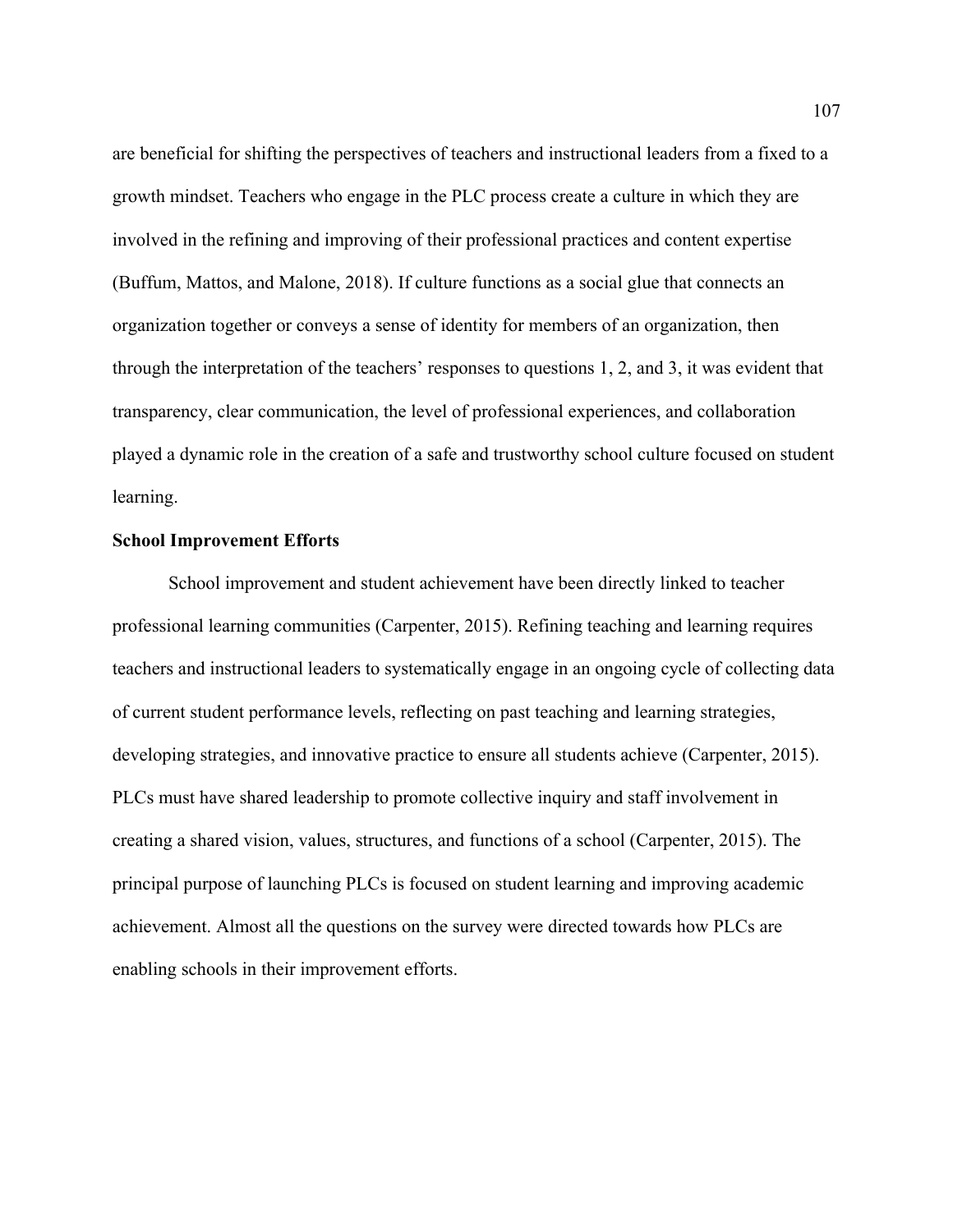## **Student Learning Needs**

Effective teaching incorporates educators to focus on student learning rather than merely on teaching the content (McGuire, 2015). Educators who are focused on teaching rather than on students' learning are considered to have not yet mastered the act of teaching. McGuire (2015) stated that if educators were to teach students how to learn and give them simple straightforward strategies to use, they could significantly increase their students' learning and performance. Teachers must have strategies or tools in place to teach effectively any diverse group of students how to learn (McGuire, 2015). Teachers' responses to question 9 revealed the perceptions of teachers on PLC team activities that effectively enhanced student learning needs.

## **Teacher Pedagogy**

The concept of a PLC resides on the premise of improving student learning by improving teaching practices (Mohammad, 2017). PLCs contribute to the shift in the habits and educators' mindset of just teaching to ensuring that all students are learning the content that is being taught (Buffum et al., 2018). When teachers seek to improve on their professional practices, they reflect on the causes of their success, and develop a deeper commitment to the practices that will continue to assure that success (Foord and Haar, 2013). The data analysis and interpretation for question 12 addressed this notion.

## **Collaborative Culture**

Mohammad (2018) defined the term culture as simply the beliefs, practices, behaviors, and norms of our organization. Dysfunctional school cultures can serve to sustain student achievement gaps (Muhammad, 2018)**.** Provini (2012) expressed that PLC involves much more than a staff meeting or a professional learning, it signifies the institutionalization of a focus on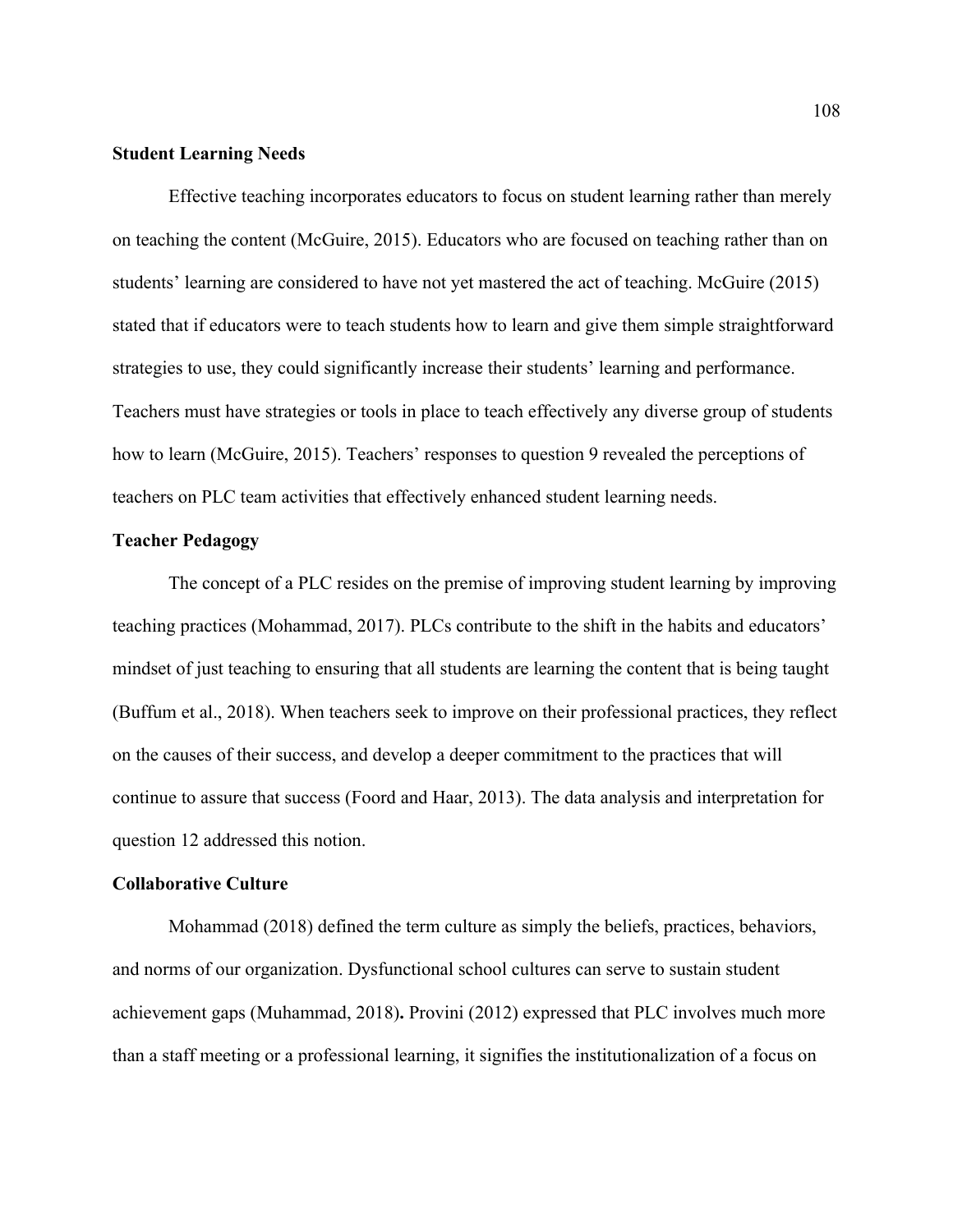continuous improvement in staff performance and student learning. The PLC culture is grounded on two essential principles: a) all students can learn at high levels and b) our practice and influence are the greatest determining factors in students' success (Mohammed, 2017). The data analysis and interpretation of teachers' responses to question 6 provided a clear and concise leadership practices that encourages a collaborative culture within a school and discourages teacher isolation.

#### **Challenges**

PLCs allow educational leaders to effectively create a structured master schedule that promote frequent teaming and collaborative opportunities for teachers. If a PLC is to effect change, then collaborative efforts must be structured and purposeful (Marzano et al., 2016). Teachers' responses to question 5 displayed some key indicators that could constitute a challenge in the implementation of PLCs. Educational leaders must offer collaborative teams with a clear vision and open communication to reduce the level of uncertainty that teachers feel about their role and work in their respective PLCs in meeting the demands of their campus improvement plans.

#### **Interpretation and Alignment**

As noted in the Methodology, a limitation of this research is that all the data was collected from one middle school in the State of Texas. The findings have been carefully coded to reflect the perceptions of the participating teachers and substantiated with literature. Findings from this research indicate that much of the insight teachers had regarding the notion of PLC and its impact on school improvement plans, school culture, student learning needs, teacher pedagogy, and challenges associated with the PLC structure and function. The result of this study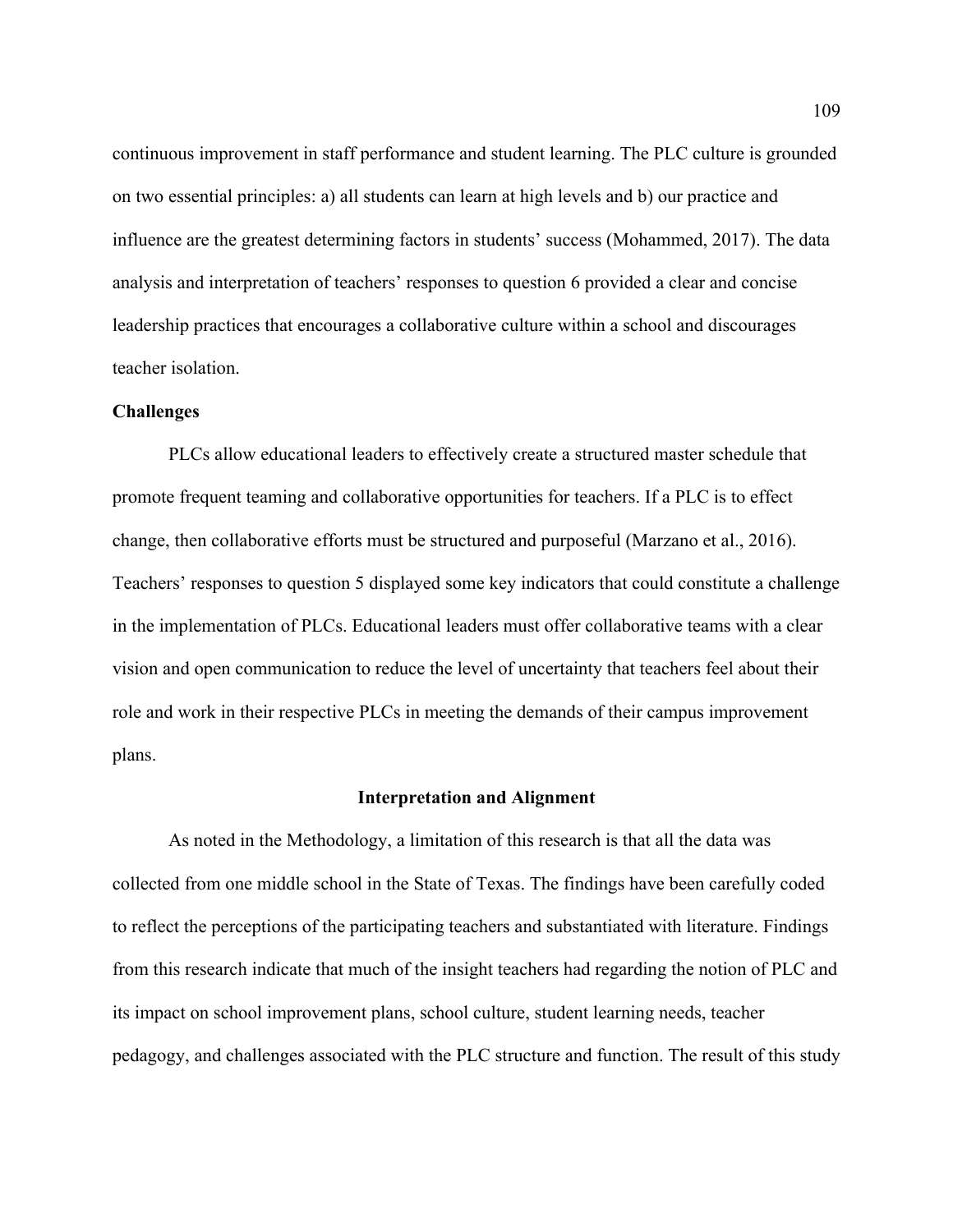is consistent with the three core principles of PLCs as described by Buffum, Mattos, and Malone, 2018. In alignment with the research questions, findings, and supporting literature are analyzed and discussed below.

#### **Research Question 1: Teachers' Role that Support Students Learning**

Teaching is about learning, learning is about becoming, and making a history is about taking up a career and making a life (Tomlinson, 2014). PLCs alleviate the tension on individual teachers to meet the needs of all his or her students by making the demands on teachers a joint effort of the team. Effective student learning is sustained by ensuring that every teacher is a highly competent professional who actively seek to advance their professional practice (Foord and Haar, 2013). PLC members must use data to address individual student's readiness, interest, and learning styles (Foord and Haar, 2013). To focus on learning, curriculum, instruction, and assessment must be differentiated and additional support system for intervention and enrichment activities must be readily available to students (Foord and Haar, 2013).

The culture of a PLC campus is well-defined by their best practices and refining teachers' skills for the sole purpose of improving student learning is at the very core of a collaborative school culture (Mohammed, 2017). A collaborative school culture discourages autonomy and supports interdependence among educators. The level of trust, transparency, and reliability increases among staff when collaboration is a part of the school culture. The school's instructional leader's role is to ensure that the systems and processes are structured in ways that encourage teachers to collaborate and find meaningful ways to effectively work together to advance their instructional practices and improve student learning.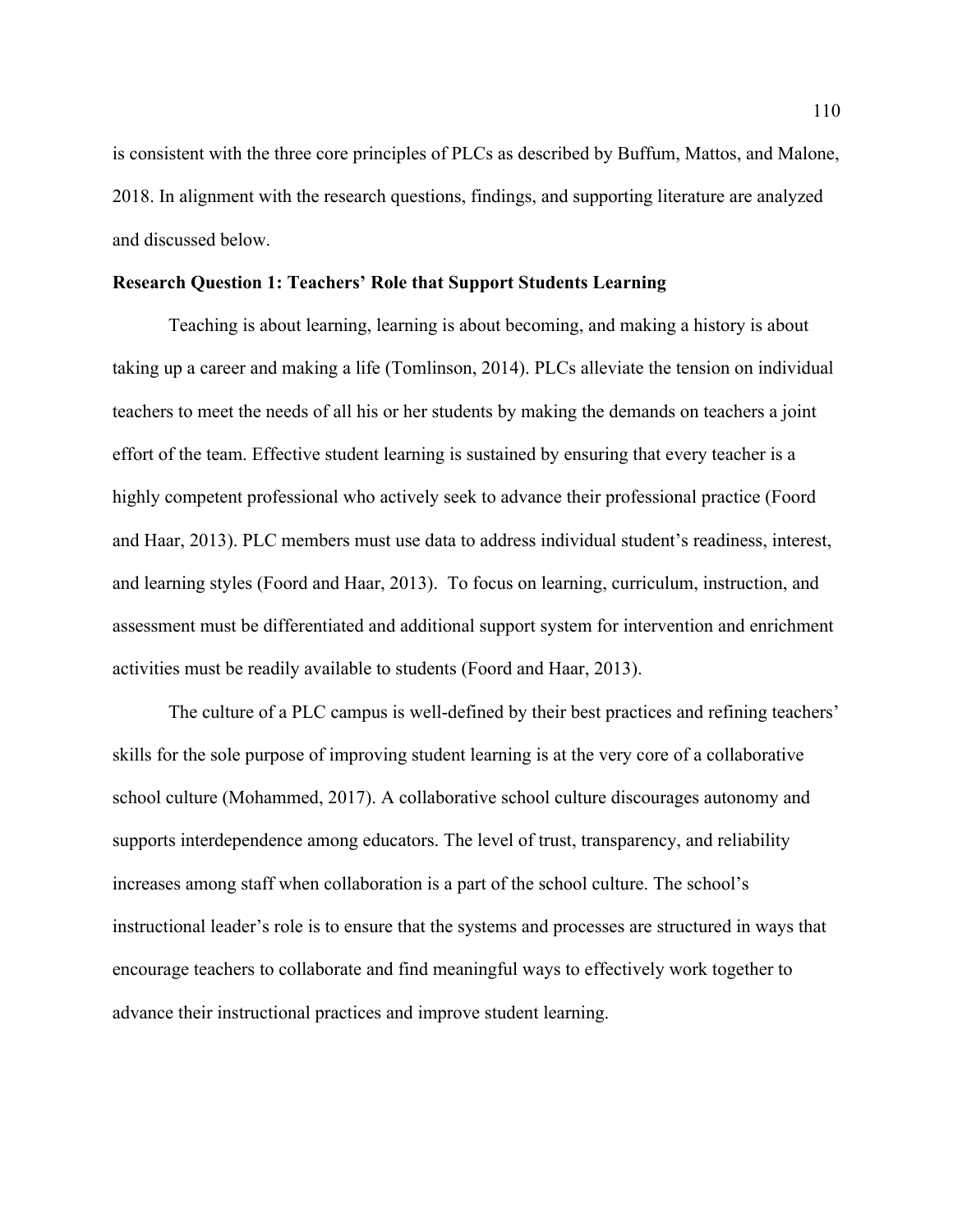The formation of a collaborative culture does not guarantee a culture that supports student learning. As described by participants of this research, school administrators must identify leadership practices that encourages a collaborative culture within a school and discourages teacher isolation. Results from the staff survey identified the following leadership practices that promote a collaborative culture; providing structured collaborative time, providing a clear vision and open communication to PLC teams, celebrating milestone achievement goals, providing shared decision-making, respect, and trust.

## **Research Question 2: PLC Practices that Directly Impact Student Learning**

A result orientation requires PLC team members to examine results from students' assessment data to identify and address any areas of student learning concerns (DuFour, 2016). The process of analyzing results allow teachers to determine strengths and weaknesses in their individual teaching practices and to learn from one another (Mohammad, 2017). DuFour et. al (2016) shared that the third principle focuses on evidence of student learning to enlighten and enhance their professional practices while responding to individual student in need of intervention and enrichment. The authors articulated that student assessment information is crucial in determining and providing students with effective intervention and extension opportunities (DuFour et al., 2016).

The responses to question 9 prompt revealed the perceptions of teachers on PLC team activities that effectively enhanced student learning; nine teachers perceived that collaboratively planning scope, sequence, and assessments are the most effective PLC team activities, six teachers claim that peer observation, feedback, and mentoring were very vital PLC team activities, four teachers emphasized the need for PLC team to partake in strategizing to help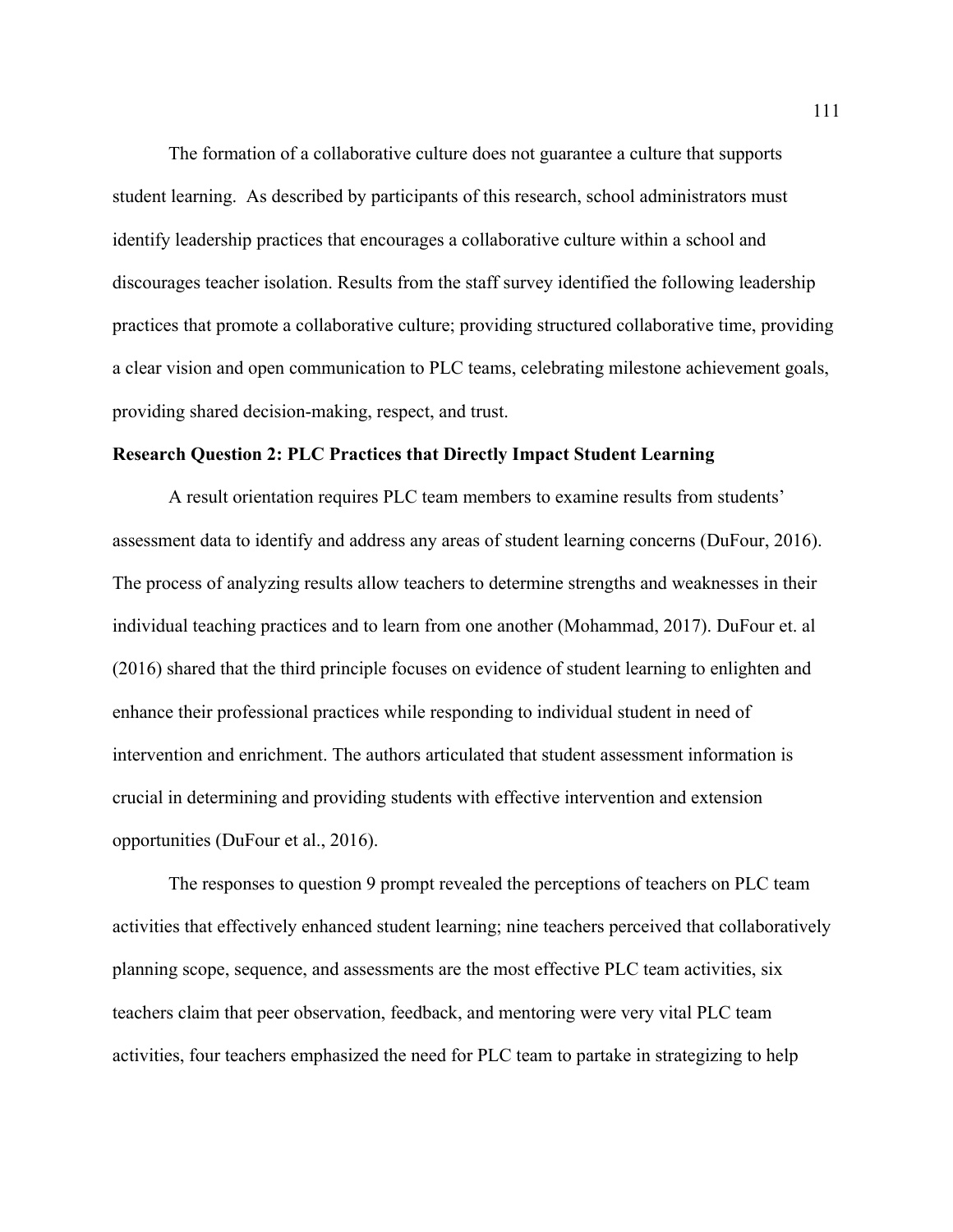struggling learners to be successful, three teachers mentioned that monitoring students' growth and progress were crucial PLC team activities, and another set of three teachers believed that collaboratively analyzing data was an effective PLC activity that supported meeting the demands of student learning needs.

#### **Implications**

School leaders must be willing to share power and connect the potential of teachers to the school improvement plans (Carpenter, 2015). School administrators and teachers implementing the PLC process must agree upon several guiding points such as focusing the school goals and expectations for student learning and achievement, addressing professional development needs, creating intentional systems/processes, and opportunities for teachers to collaborate and manage instructional programs (Leithwood, Louis, Wahlstrom, and Anderson, 2010). A school leader should have a growth mind-set and assume the role of a learner in the PLC process to effectively provide the structure that allows continuous collaboration among staff that encourages best practices to improve student learning outcome (Carpenter, 2015). Shared leadership offers the setting for shared values, collaboration, and an atmosphere for continuous growth and improvement. To sustain rapid changes in schools, leadership teams must meet regularly throughout the school year to ensure; planning for school improvement, implement key action plans, monitor the progress of the action plans, and evaluate and make necessary changes or adjustments throughout the school year (Mohammad, 2017). Every teacher's contribution to the PLC process should be valued in the school improvement efforts.

Participating teachers in this study described the role of their PLC activities such as a focus on learning, curriculum, lesson instruction, assessments, and data analysis as having active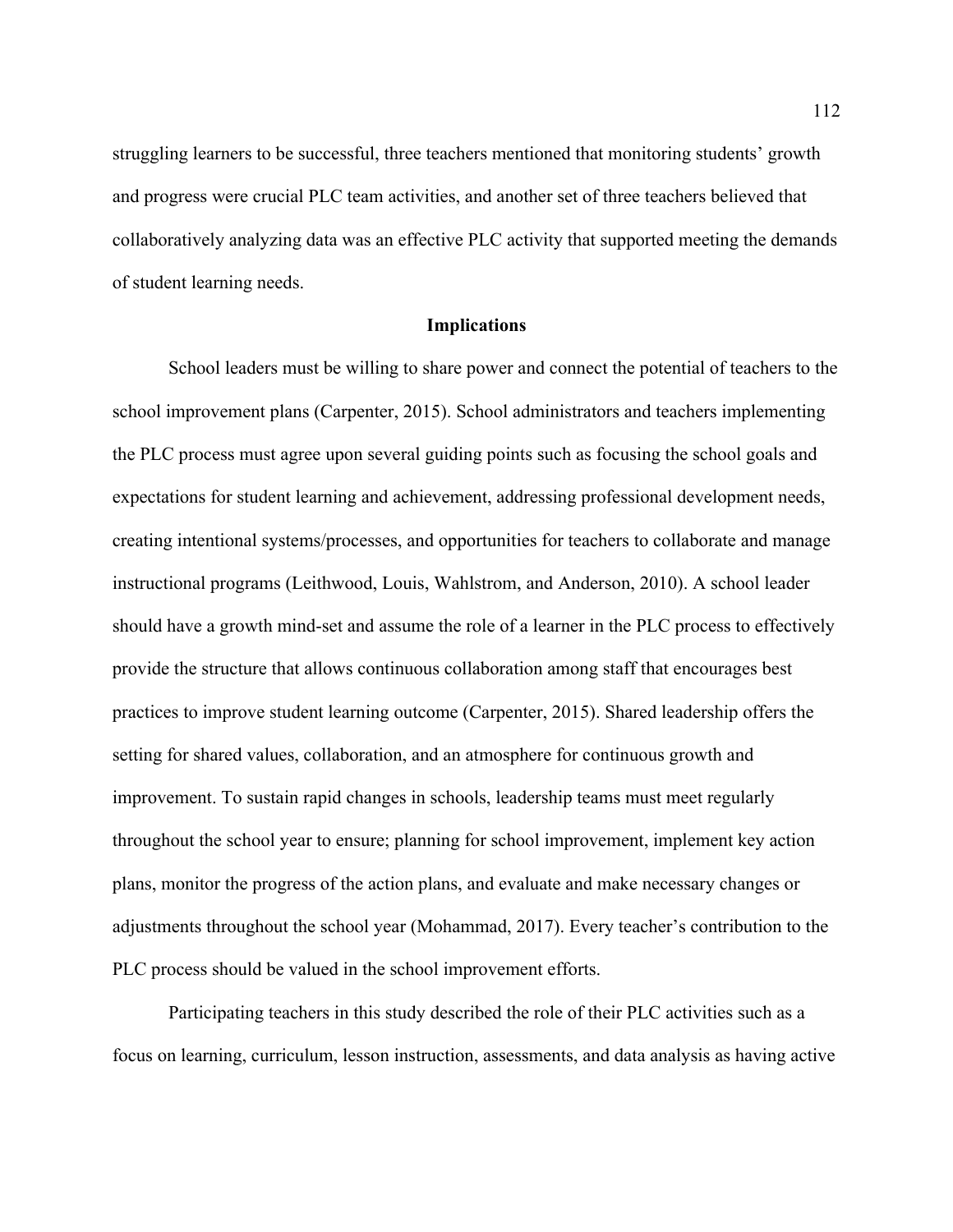roles in student learning. PLC members characterize PLC practices that most directly lead to student learning as collaboratively planning scope and sequence, balanced assessments, peer observation and feedback, mentoring, strategizing to help struggling learners to be successful, and monitoring students' growth and progress. When teachers come together as a PLC, they impact the culture of a school through an intentional process where a school undergoes a cultural shift that involves the critical reflection of the assumptions, beliefs, values, expectations that make up the norms of a school (DuFour, 2016). A PLC is an environment that supports teacher empowerment and collaboration with a specific focus on student learning by rethinking teacher pedagogy while building new classroom roles for learners (DuFour, 2016). PLC members develop a common definition to a problem and negotiate solutions leading to the explanation about the cause of an issue (Muhammad, 2018). Determining the cause of an issue requires teamwork, collaboration, and a focus on student learning. PLCs allow teachers to engage in meaningful dialogue to promote positive changes for themselves, their students, and their school (DuFour et al., 2016). PLCs provide opportunities for teachers to engage in collaboration that help them to identify students' needs, adjust instruction, and achieve collective goals through a common understanding of best practices (Thessin, 2015). If the culture of a school is negative, and does not embrace the PLC notion of having a growth mindset, then students learning will be negatively impacted.

## **Recommendations for Action**

School leaders should strive to improve the implementation of PLCs on their campuses by taking the time to reflect on their leadership practices that support a collaborative culture. Evidence-based strategies such as creating the time to reflect on their personal and professional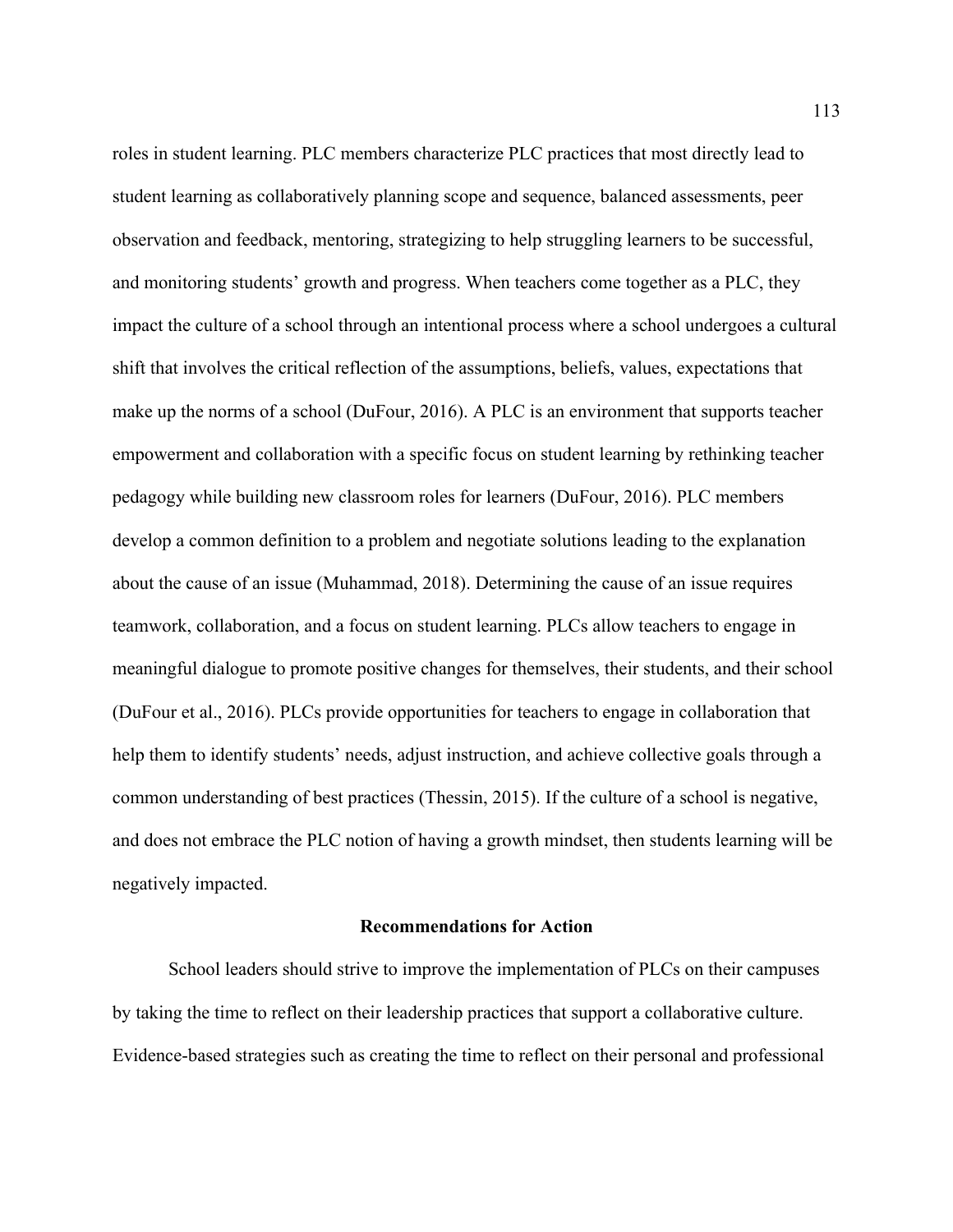practice, PLC team practices, and their school collaborative culture could empower them in this change process. The positive impact that PLCs have on student learning are very evident in the viewpoints of teachers. If school leaders fail to intentionally structure a schedule that allows teachers to effectively function as a PLC team and create the time for teachers to reflect on how they applied insights gained from their PLC meetings to impact their instructional practices, and effect student learning, then the successes of the learning communities will remain ambiguous. Teachers must create the time to reflect on what works and what doesn't work for their students in their respective PLCs to improve student learning.

The core mission of a school that is designated a PLC campus is not just to ensure that all students are taught but to ensure that all students learn (Buffum et al., 2018). If the fundamental purpose of a school is to promote all students learning at high levels, then the basic essence of any PLC should be a focus on and a commitment to student learning (DuFour et al., 2016). Requiring each member of a PLC team to describe their role in the PLC process in improving students' learning becomes a vital inquiry in determining the efficacy of the PLC team. A collaborative school culture supports the orientation of unified teams working together to raise student learning and academic achievement. Educator's commitment to ensure students learning unites and focuses the collaborative efforts of the staff and serves as the organization's "north star" when making decisions. PLC members are expected to work together to clarify exactly what each student must learn, monitor each student learning in a timely fashion, design systemic interventions that ensure students receive additional time and support for learning when they struggle, and that extension for learning are provided for students who have mastered the intended outcome of the instructional lesson (DuFour et al., 2016).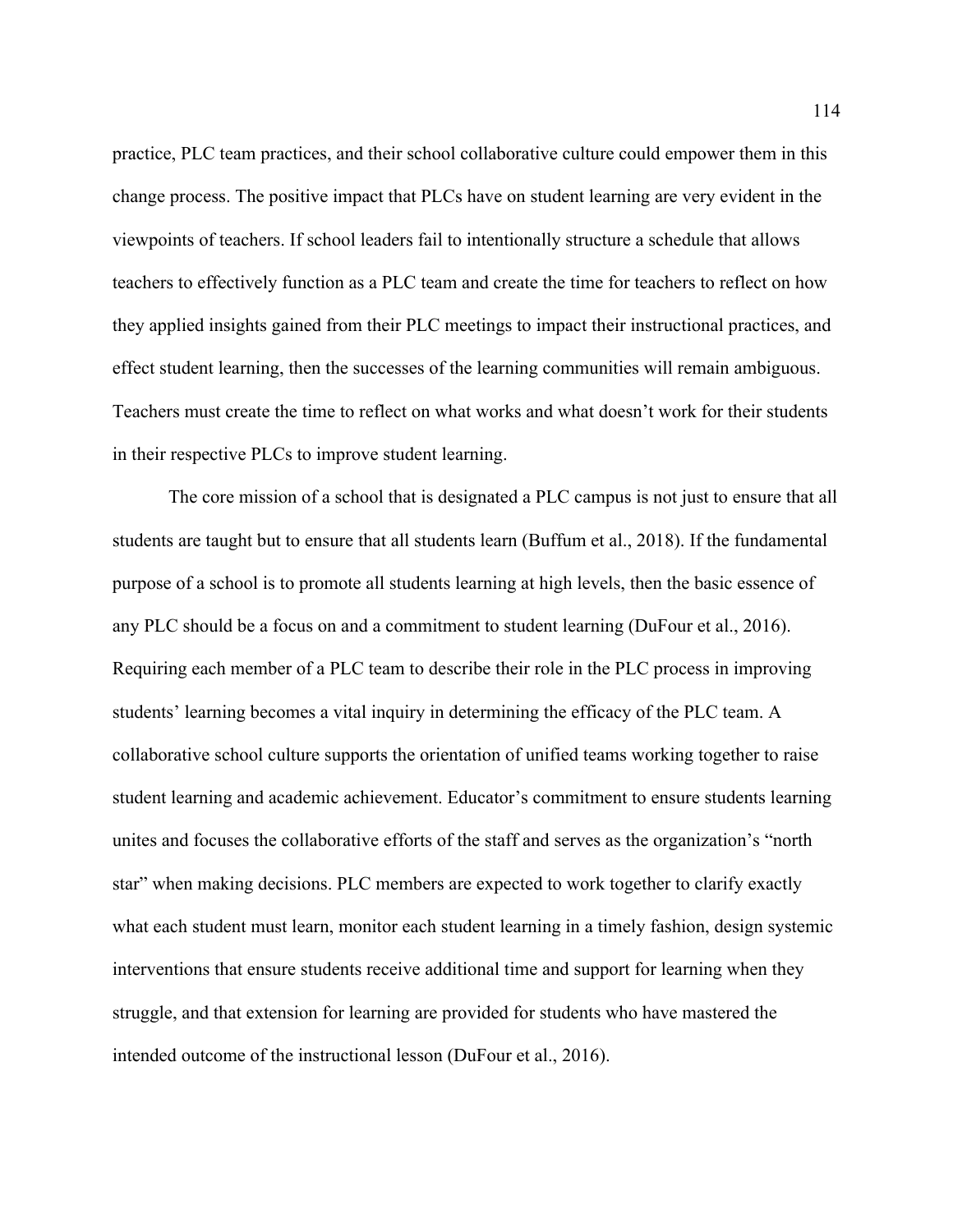PLC teams are expected to work and learn together regardless of their perception of how a PLC should be structured and function. A collective inquiry into both best practices in teaching and best practices in learning empowers team members to develop new skills that in turn lead to new experiences and awareness (DuFour, 2016). Individual teachers are not permitted to work independently or in isolation, they are encouraged instead to work in teams based on the structure of the school (DuFour, 2016). However, collaboration does not occur by invitation or chance instead, recurring team collaborative time should be structured into the contractual day (DuFour et al., 2016). Teachers' collaboration in the PLC process are guided by four essential questions: 1) what knowledge, skills, or disposition should every student learn? 2) How would we know when each student has acquired it? 3) how would we respond when some students are struggling? and 4) how would we extend learning for the students who are already proficient? (DuFour et al., 2016).

PLC team members are encouraged to analyze the results from students' assessment data to identify and address any areas of student learning concerns (DuFour, 2016). The process of analyzing results allow teachers to determine strengths and weaknesses in their individual teaching practices, to learn from one another, and to determine how to best meet the needs of their students (Mohammad, 2017). In the current era, the school leader must be willing and able to cultivate a school culture that stimulates and sustains an ongoing interaction with staff members to synchronize ideas, embrace challenges, make decisions, encourage risk taking, promote a system of monitoring, and adjusting to a proposed action or change (Philpott and Oates, 2016).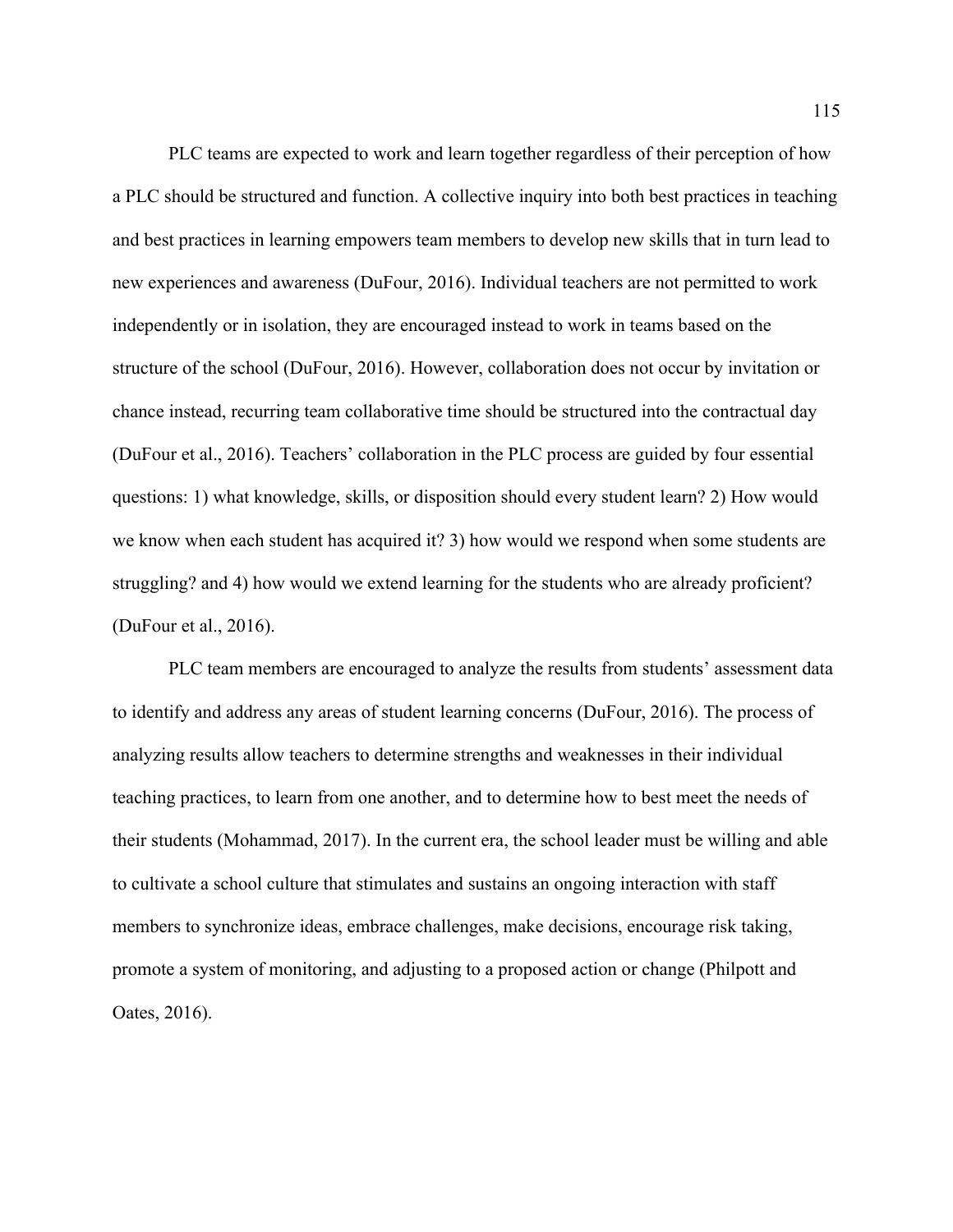#### **Recommendations for Further Study**

This research covered various aspects of the PLC concept; student learning, teacher pedagogy, school improvement, leadership practices, and collaborative culture. This information is expected to be valuable for school administrators and teachers in the implementation process of a PLC in the State of Texas and throughout the nation. Establishing a culture of ongoing learning environment require the dedication and commitment of all the PLC members involved. Having continuous, job-embedded learning, and a growth mind-set are the best way for educators to build an effective PLC (Mertler, 2018). To successfully prepare students to meet the challenges of the future, educators must be experts in their profession, and possess top-notched skills in implementing best practices that will effectively meet the needs of the diverse groups of students represented in their school (Thessin, 2015). Consideration for further studies would be to study teachers' perceptions of PLCs by looking at different middle schools within the district and across the State of Texas. Further research might confirm the perceptions of teachers or object their viewpoints depending on their school culture and the applied leadership practices of the school administrators.

Further study regarding best strategies to share the information about PLCs impact on student learning and the PLCs characteristics that best supports student learning would be very beneficial to educators. Research should be done about leadership practices that best supports PLCs and impact student learning and academic achievement. Social media could be used to share evidence-based strategies that support student learning. The social media post could focus on best teaching strategies, leadership practices, and collaborative culture. There are many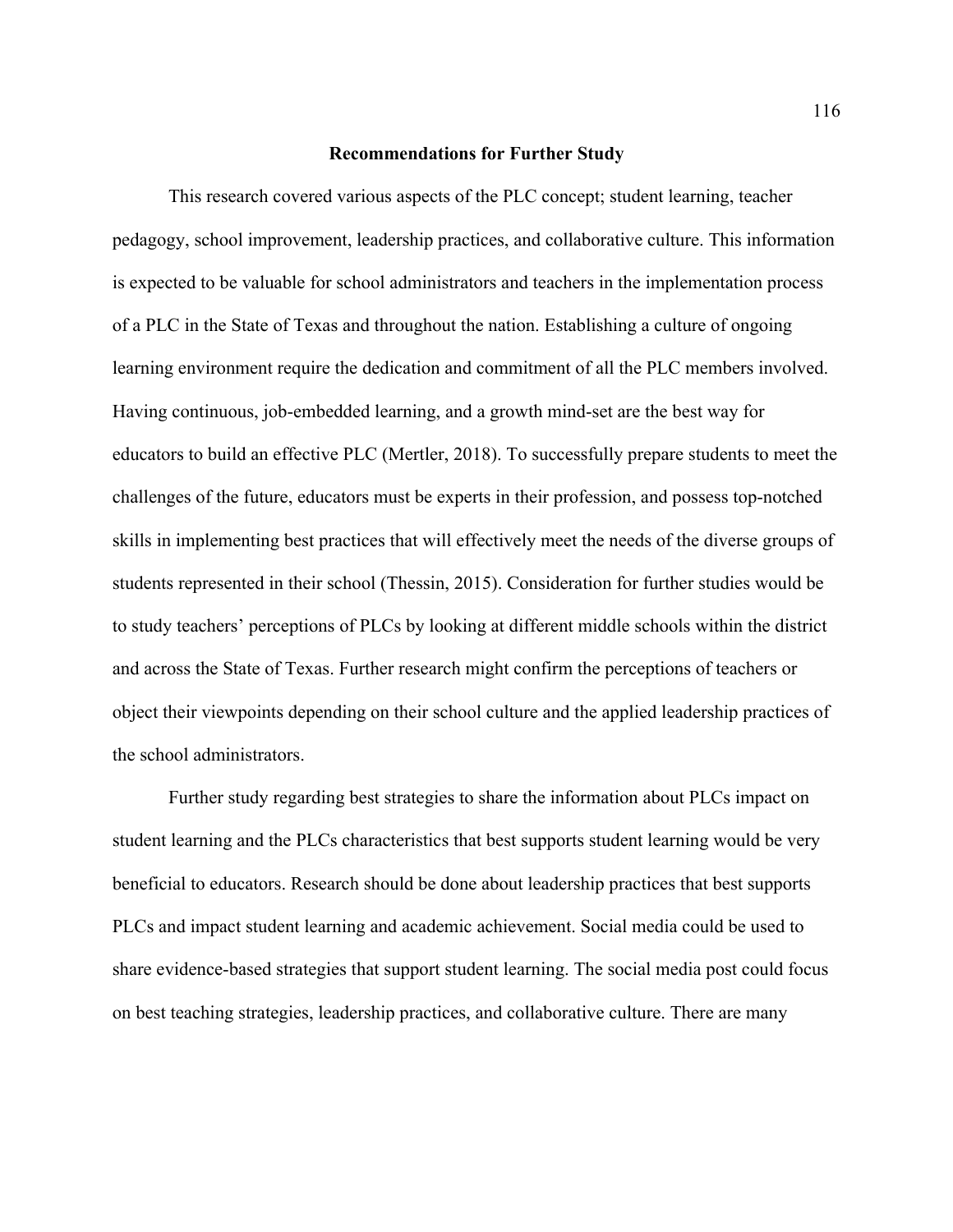attributes noted in this research regarding leadership practices, collaborative culture, PLC challenges that could be considered for additional investigation.

## **Conclusion**

One district's middle school in the State of Texas was used for the site study which implied that this research is not all encompassing. This research has examined the perception of teachers on the PLC concepts, their role in the PLC activities, and the impact it has in student learning. The data collected from this qualitative study provided only a sample of grades 6-8 core academic teachers participating in one PLC school a voice in the implementation of future PLCs in other schools and districts. The information should be considered for any district, school, or educational leader interested in the PLC concept and its ongoing process. The results from this research will benefit most educators who work in a PLC designated campus. The focus of the research was about teachers' professional views of their role and work in their assigned PLCs. The insights gained from this research would advance the practices and the successes of the PLC concept in secondary schools in the district. It is importatnt to gather data that accurately revealed the perceptions of the PLC members who are being asked to participate in the PLC process.

PLCs bring together educators that are committed to working collaboratively in a continuous process of collective inquiry and action research to achieve better results for their students. PLCs offer its members a comprehensive, sustained, and intentional approach to build capacity of all involved for the ultimate purpose of improving student learning and raising student achievement. The systemic approach must be ongoing, aligned, embedded in the workplace, collaborative, data-driven, clearly defined, and assessed for effectiveness through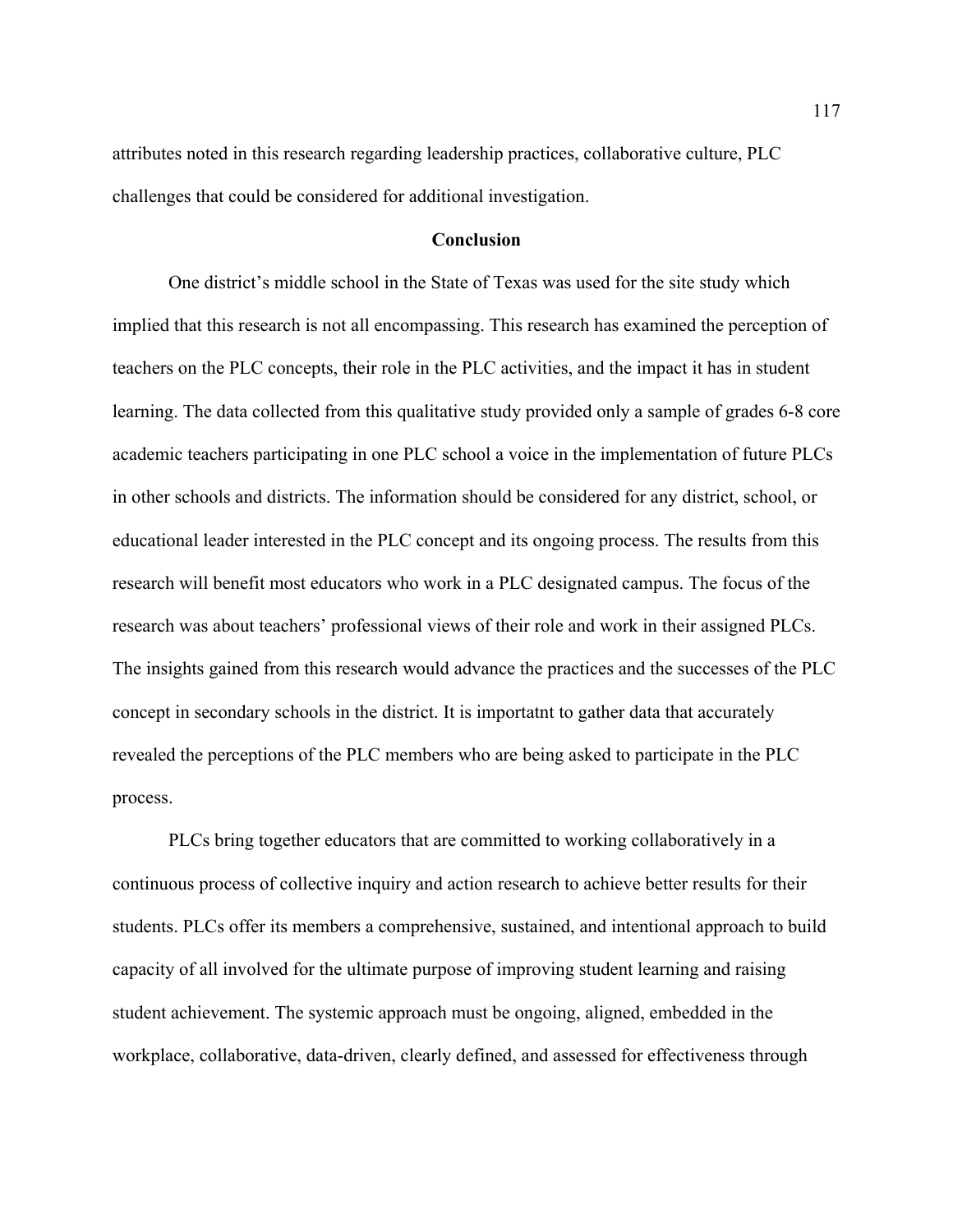personal and team reflections. A solid constituent structure and distributive leadership is essential for PLCs to transform school culture, improve teacher professional practice, build teacher capacity, and increase student achievement (DuFour et al., 2016). Effective transformational leaders foster the structure that facilitate positive school culture with a focus on continuous learning and improvement while empowering teachers to be active participants in the school improvement efforts as a function of student learning and achievement (Carpenter, 2015). Members of a PLC are encouraged to engage in the ongoing study and constant reflective practice that characterize an organization committed to continuous improvement.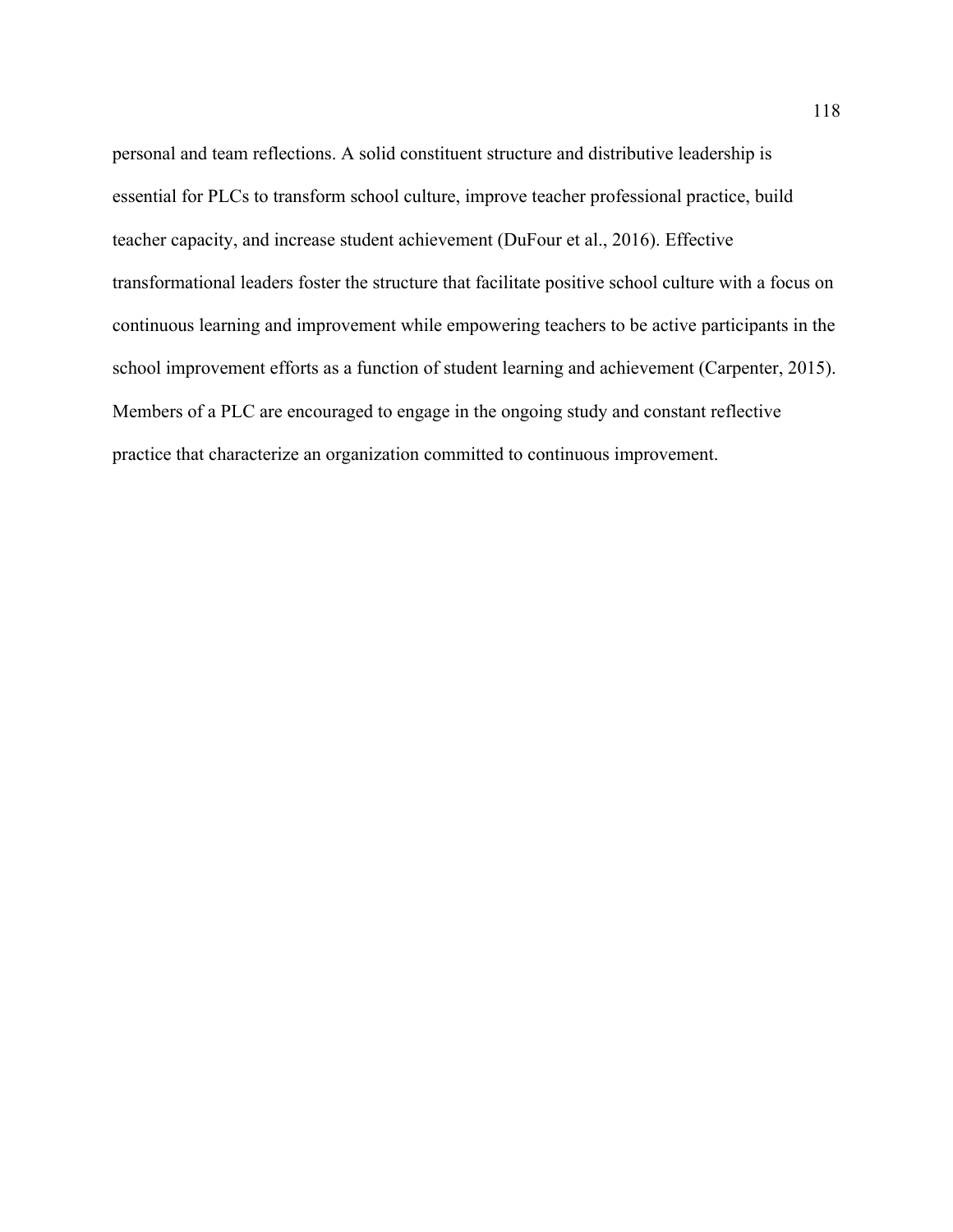#### REFERENCES

# Adair, J. (2010). *Develop their leadership skills*. Retrieved from http://web.a.ebscohost.com.une.idm.oclc.org/ehost/ebookviewer/ebook/bmxlYmtfXzMw ODExNV9fQU41?sid=9782754c-1cf3-448d-b399 de8b40f60100@sessionmgr4006&vid=2&format=EB&rid=1

Battersby, S., & Verdi, B. (2015). The culture of professional learning communities and connections to improve teacher efficacy and support learning. *Art Education Policy Review*. Retrieved from https://www-tandfonline-

com.une.idm.oclc.org/doi/pdf/10.1080/10632913.2015.970096?needAccess=true

Benjamin, M. (2015). Editor's notes. *New Directions for Student Services*.

Bergeson, T. (2007). *Nine characteristics of high-performing schools: A research-based resource for schools and districts to assist with improving student learning*. Retrieved from http://www.k12.wa.us/research/pubdocs/NineCharacteristics.pdf

Bower, A., & Parsons, E. (2016). Teacher identity and reform: intersections within school culture. *The Urban Review.* Retrieved from https://link-springercom.une.idm.oclc.org/content/pdf/10.1007%2Fs11256-016-0376-7.pdf

- Brown, M. (2006). *Building powerful community organizations: A personal guide of creating groups that can solve problems and change the world.* Arlington, MA: Long Haul.
- Brown, M. (2014). *Building powerful community organizations. A personal guide to creating groups that can solve problems and change the world*. Arlington, MA. Long Haul.
- Buffum, A., Mattos, M., & Malone, J. (2018). *Taking action: A handbook for RTI at work*. Bloomington, IN. Solution Tree.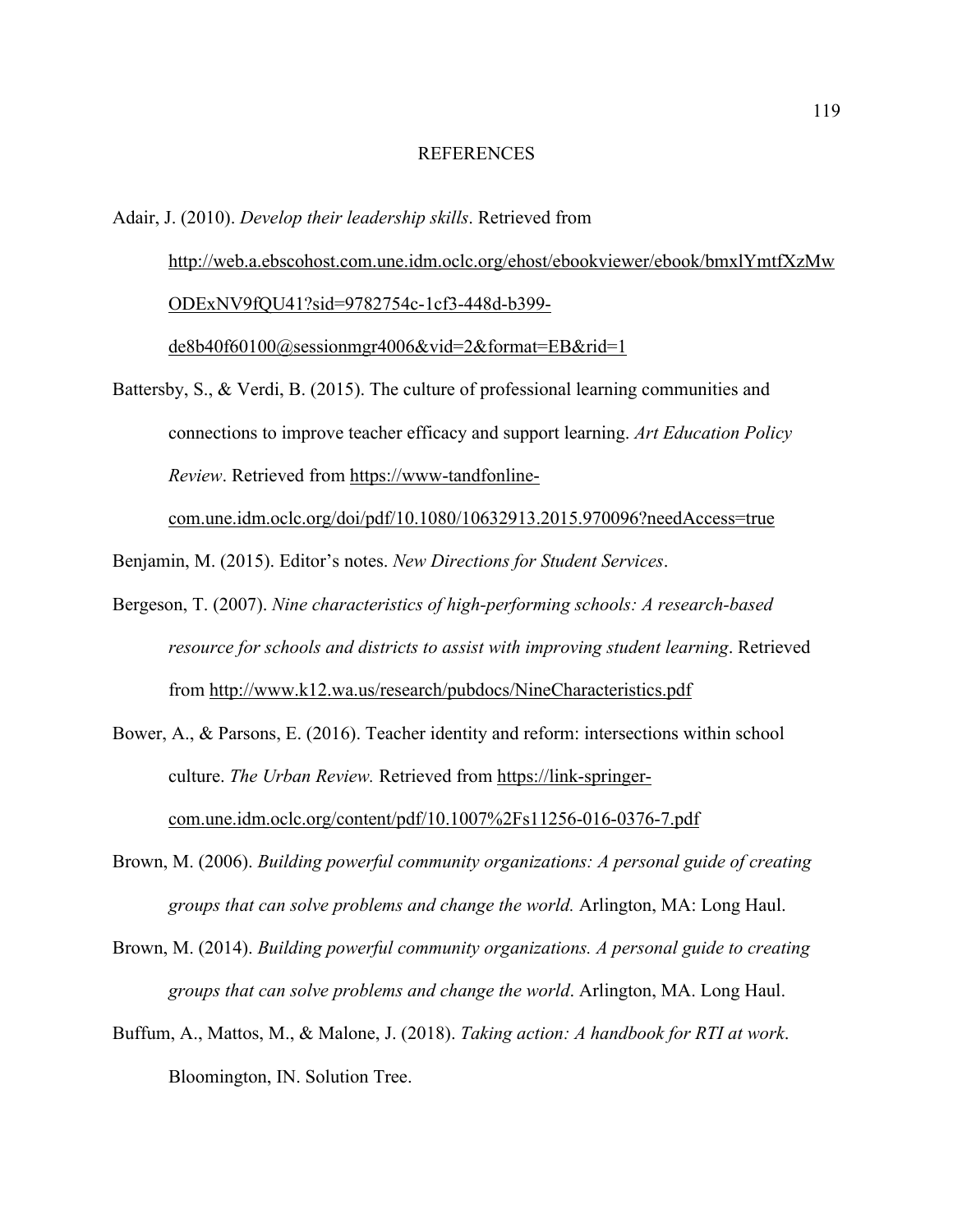Burns, J. (1978). *Leadership*. New York, NY. Harper Perennial.

- Carpenter, D. (2015). School culture and leadership of professional learning communities. *The international Journal of Educational Management*. Retrieved from https://searchproquestcom.une.idm.oclc.org/docview/1686969001/fulltextPDF/B7E928C566FD4A19PQ/1?acc ountid=12756
- Carter, J. (2007). *How do I differentiate instruction to meet the needs of all learners?* Retrieved from http://www.give2all.org/pdf/differentiate/2.pdf
- Casas, M. (2011). *Enhancing student learning in middle school*. Retrieved from http://web.b.ebscohost.com.une.idm.oclc.org/ehost/ebookviewer/ebook/bmxlYmtfXzMz NjU1NF9fQU41?sid=da8ad245-1442-47e5-8b98-b9efcdcd4b6b@ sessionmgr107&vid=6&format=EB&rid=5
- DeMonte, J. (2013). *High-quality professional development for teachers*. Retrieved from https://www.americanprogress.org/wp-content/uploads/2013/07/DeMonte Learning4Teachers-INTRO.pdf

Dimmock, C. (2016). *Conceptualising the research–practice–professional development nexus: Mobilizing schools as research engaged professional learning communities*. Retrieved from http://www-tandfonline-com.une.idm.oclc.org/

doi/pdf/10.1080/19415257.2014.963884

Dowd, M. (2018). *Duties and responsibilities of school principals*. Retrieved from http://work.chron.com/duties-responsibilities-school-principals-7885.html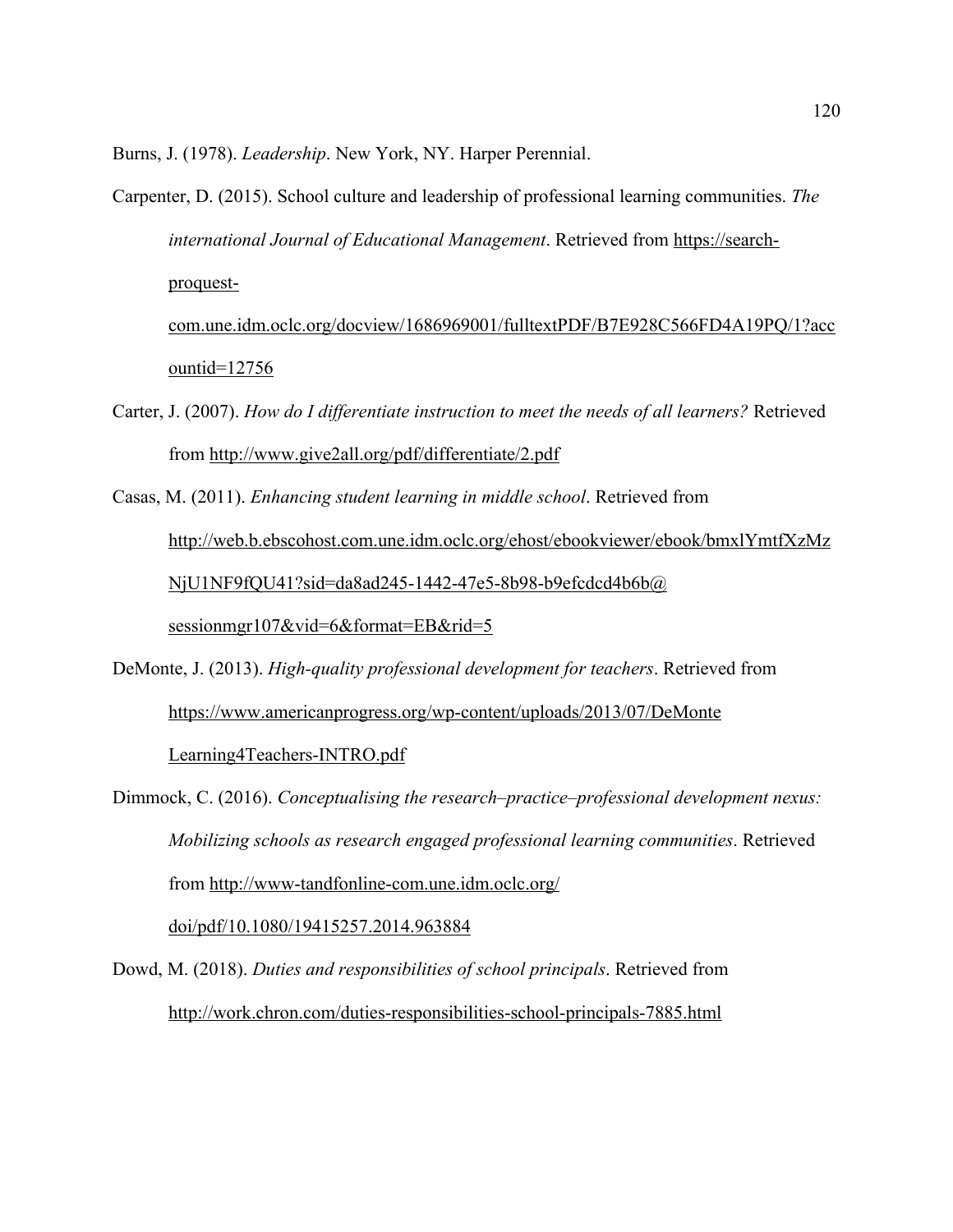DuFour, R. (2016). *Advocates for professional learning communities: Finding common ground in education reform*. Retrieved from

http://www.allthingsplc.info/files/uploads/AdvocatesforPLCs-Updated11-9-15-1.pdf

DuFour, R. (2015). *In praise of American education and how they can become even better*. Bloomington, IN. Solution Tree Press.

DuFour, R. (2004). *Schools as learning communities*. Retrieved from http://www.ascd.org/publications/educational-leadership/may04/vol61/num08/What-Is-a-Professional-Learning-Community%C2%A2.aspx

- DuFour, R., DuFour, R, Eaker, R., & Many, T. (2016). Learning by doing: A handbook for professional learning communities at work (3rd ed). Bloomington, IN: Solution Tree.
- DuFour, R., DuFour, R., & Eaker, R. (2008). *Revisiting professional learning communities at work: New insights for improving schools*. Bloomington, IN: Solution Tree.
- DuFour, R., DuFour, R, Eaker, R., & Many, T. (2006). *Learning by doing: A handbook for professional learning communities at work*. Bloomington, IN: Solution Tree.
- Every Student Succeeds Act of 2015. Pub. L. 114-95. (2015). Retrieved from https://www.congress.gov/bill/114th-congress/senate-bill/1177/text
- Elbousty, Y., & Bratt, K. (2010). *Team strategies for school improvement: The ongoing development of professional learning community*. Retrieved from https://files.eric.ed.gov/fulltext/ED510034.pdf
- Evans, M., & Boucher, A. (2015). Optimizing the power of choice: Supporting student autonomy to foster motivation and engagement in learning. Retrieved from http://onlinelibrary.wiley.com.une.idm.oclc.org/doi/10.1111/mbe.12073/full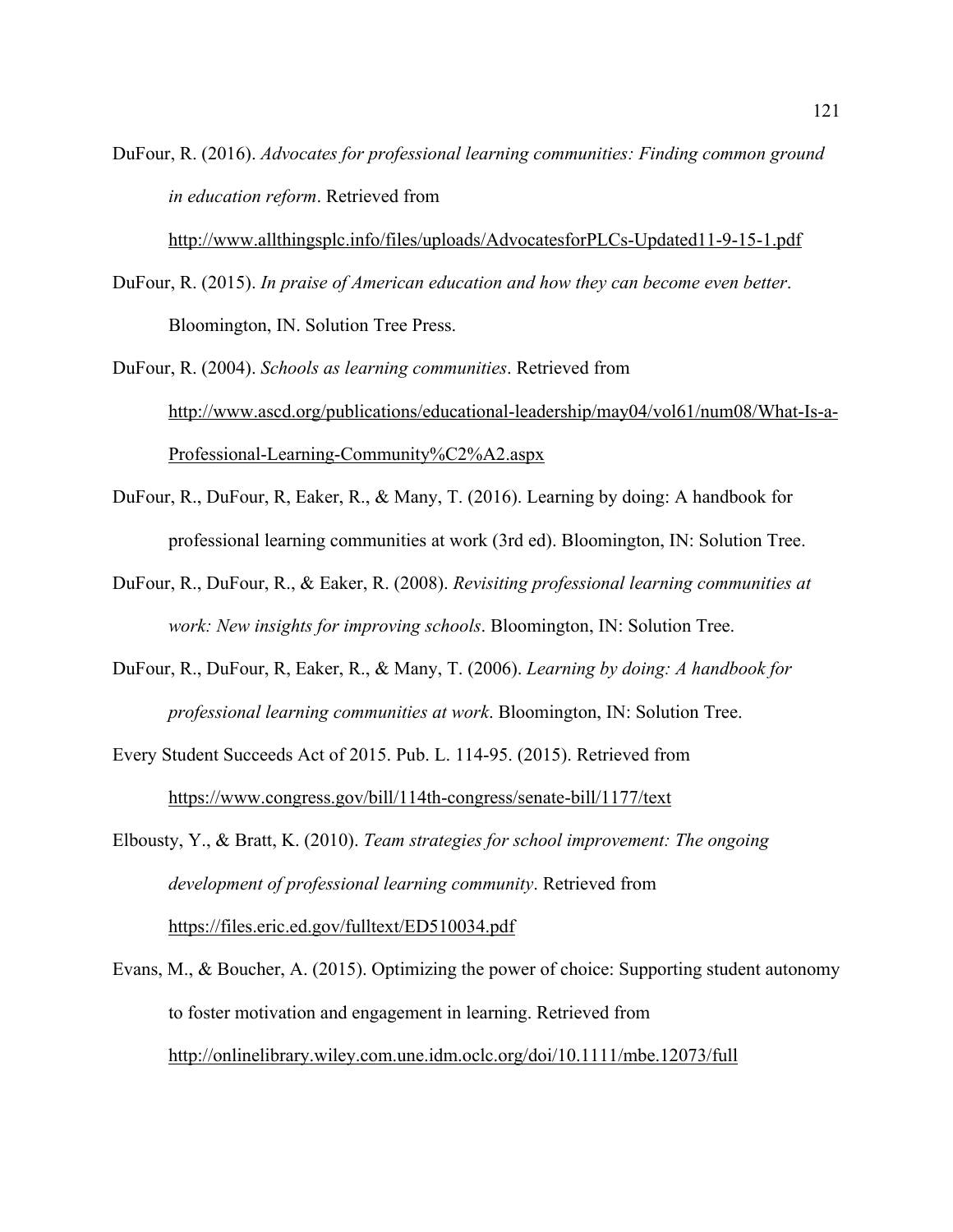Fisch, L. (2016). *Seven qualities of highly effective teachers*. Retrieved from http://www.familydocs.org/f/Seven\_Qualities\_of\_Highly\_Effective\_Teachers.pdf

- Fitzgerald, A. (2012). *Science primary school: Examining the practices of effective teachers*. Retrieved from http://site.ebrary.com.une.idm.oclc.org/lib/unelib/ reader.action?docID=10614863
- Foord, K. & Haar, J. (2013). *Professional learning communities: an implementation guide and toolkit*. New York, NY. Routledge Taylor & Francis Group.

Frundeville, T. (2009). *Ten steps to better student engagement*. Retrieved from http://www.edutopia.org/project-learning-teaching-strategies

Fulton, K., & Britton, T. (2011). *STEM Teachers in professional learning communities: From good teachers to great teaching.* Retrieved from https://nctaf.org/wpcontent/uploads/2012/01/NCTAFreportSTEM TeachersinPLCsFromGoodTeacherstoGreatTeaching.pdf

- Hallam, P., Smith, H., Hite, J., Hite, S., & Wilcox, B. (2015). Trust and collaboration in PLC teams: teacher relationship, principal support, and collaborative benefit. *NASSP Bulletin.* Retrieved from https://search-proquestcom.une.idm.oclc.org/docview/1719139863/fulltextPDF/E65FD02C87ED432CPQ/1?acc ountid=12756
- Harris, A. & Jones, M. (2017). Leadership in turbulent times: a moment to pause? School Leadership & Management. Retrieved from http://www.tandfonline.com/doi/full/10.1080/13632434.2017.1302043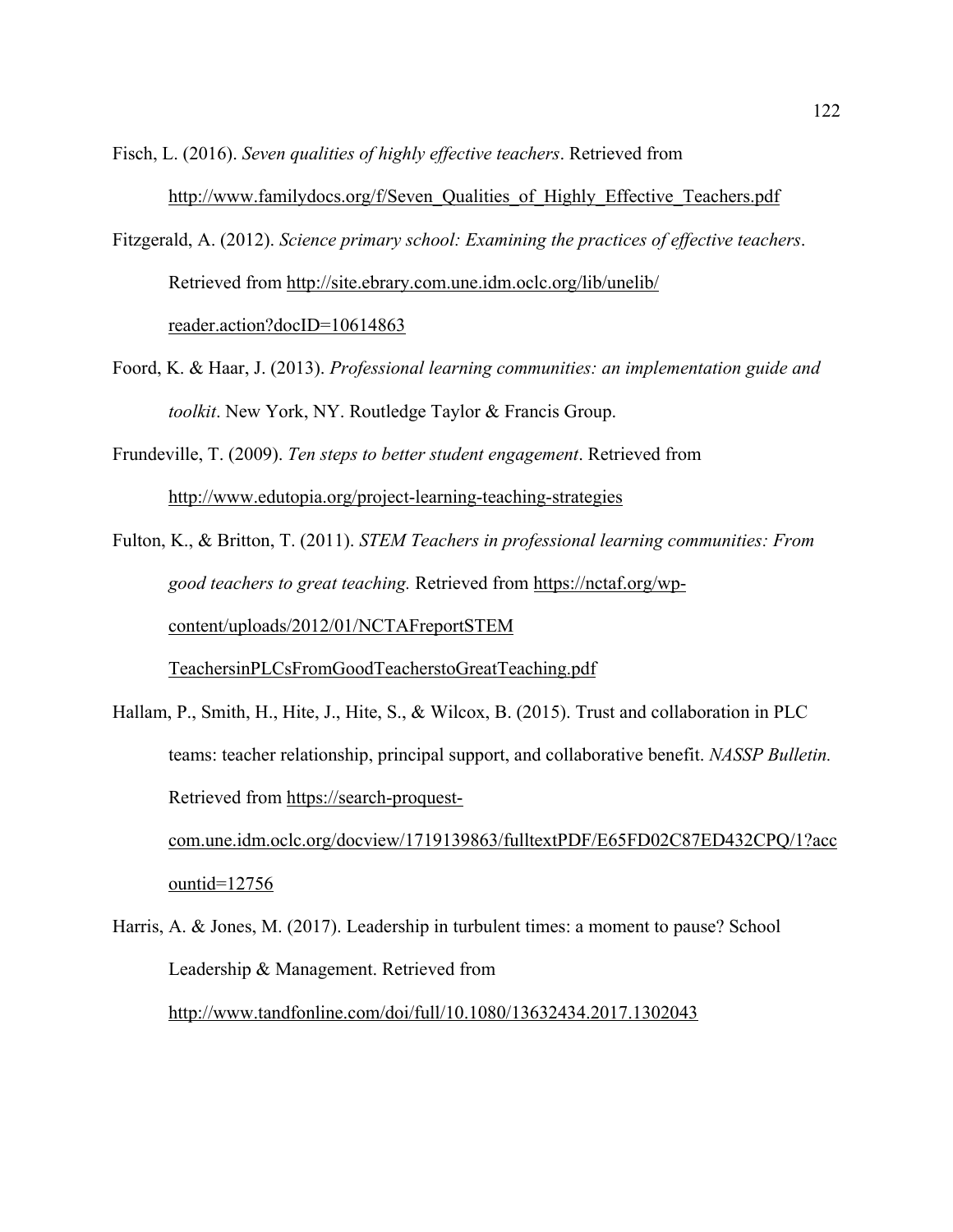- Hawkins, P. (2011). *Team coaching: Developing collective transformational leaders*. Retrieved from http://web.a.ebscohost.com.une.idm.oclc.org/ehost/ebookviewer/ ebook/bmxlYmtfXzM2ODYwOF9fQU41?sid=9782754c-1cf3-448d-b399 de8b40f60100@sessionmgr4006&vid=5&format=EB&rid=1
- Hipp, K. & Huffman, J. (2010). Demystifying professional learning communities: school leadership at its best. Lanham, MD. Rowan & Littlefield Education.
- Hord, S. (1997). *Professional learning communities: Communities of continuous inquiry and improvement*. Austin, TX: Southwest Educational Development Laboratory.
- Jackson, J. & Kurlaender, M. (2016). K-12 postsecondary alignment and school accountability: investigating high school responses to California's early assessment program. *American Journal of Education*. *122*(4), 477-503. doi:10.1086/687273
- Leithwood, K., Louis, K., Wahlstrom, K., & Anderson, K. (2010). Learning from leadership: investigating the links to improved student learning. New York, NY: Wallace Foundation.
- Marzano, R., Heflebower,T., Hoegh, J., Warrick, P., & Grift, G. (2016). Collaborative teams that transform schools: the next step in PLCs. Bloomington, IN. Marzano Research.
- Mathewson, T. (2016). Professional learning communities bring benefits for teachers, students. Retrieved from https://www.educationdive.com/news/professional-learningcommunities-bring-benefits-for-teachers-students/424647/
- McWearther, S. (2017). A roadmap to PLC success. New York, NY. Routledge Francis and Taylor Group.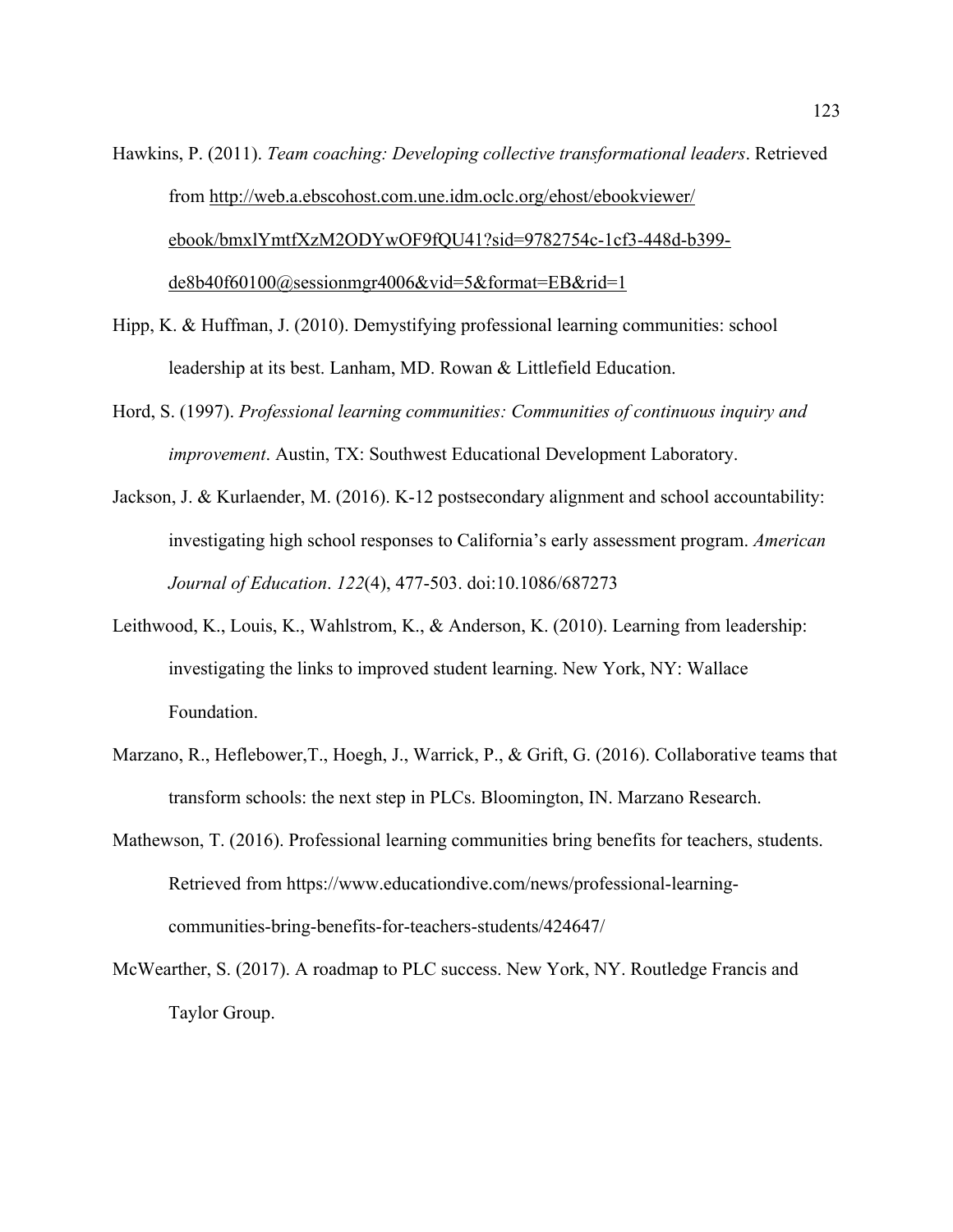Milliken, P. (2010). Grounded theory. In Neil J. Saikind (Ed.). *Encyclopedia of Research Design* (p. 549-554). Thousand Oaks, CA. Sage Publication, Inc.

Mizell, H. (2010). Why professional development matters. Oxford, OH. Learning Forward.

- Muhammad, A. (2017). PLCs are a way of life. *All things PLC Magazine*. Solution Tree Press. Retrieved from https://issuu.com/mm905/docs/allthingsplc\_2017\_look\_inside\_7-21-
- Muhammad, A. (2018). Transforming school culture: how to overcome staff division. ( $2<sup>nd</sup>$  ed.). Bloomington, IN. Solution Tree Press.
- Kant, I. (2002). *Groundwork for the metaphysics of morals*. New Haven, CT: Yale University Press.
- Learning Forward. (2015). *The professional learning association*. Retrieved from https://learningforward.org/publications/jsd

Loveless, T. (2015). *How well are American students learning*. Retrieved from http://search.proquest.com.une.idm.oclc.org/docview/1787812672?pq-origsite=summon

Lumen. (2017). *Boundless political science: Education policy*. Retrieved from https://courses.lumenlearning.com/boundless-politicalscience/chapter/education-policy/

Marion, R., & Gonzales, L. (2014). *Leadership in education: Organizational theory for the practitioner.* Long Grove, IL. Waveland.

McGuire, S. (2015). Teach students how to learn: Strategies you can incorporate into any course to improve students metacognitive, study skills, and motivation. Retrieved from http://web.b.ebscohost.com.une.idm.oclc.org/ehost/ebookviewer/ebook/bmxlYmtfXzEw ODMwMjJfX0FO0?sid=da8ad245-1442-47e5-8b98-

b9efcdcd4b6b@sessionmgr107&vid=11&format=EB&rid=14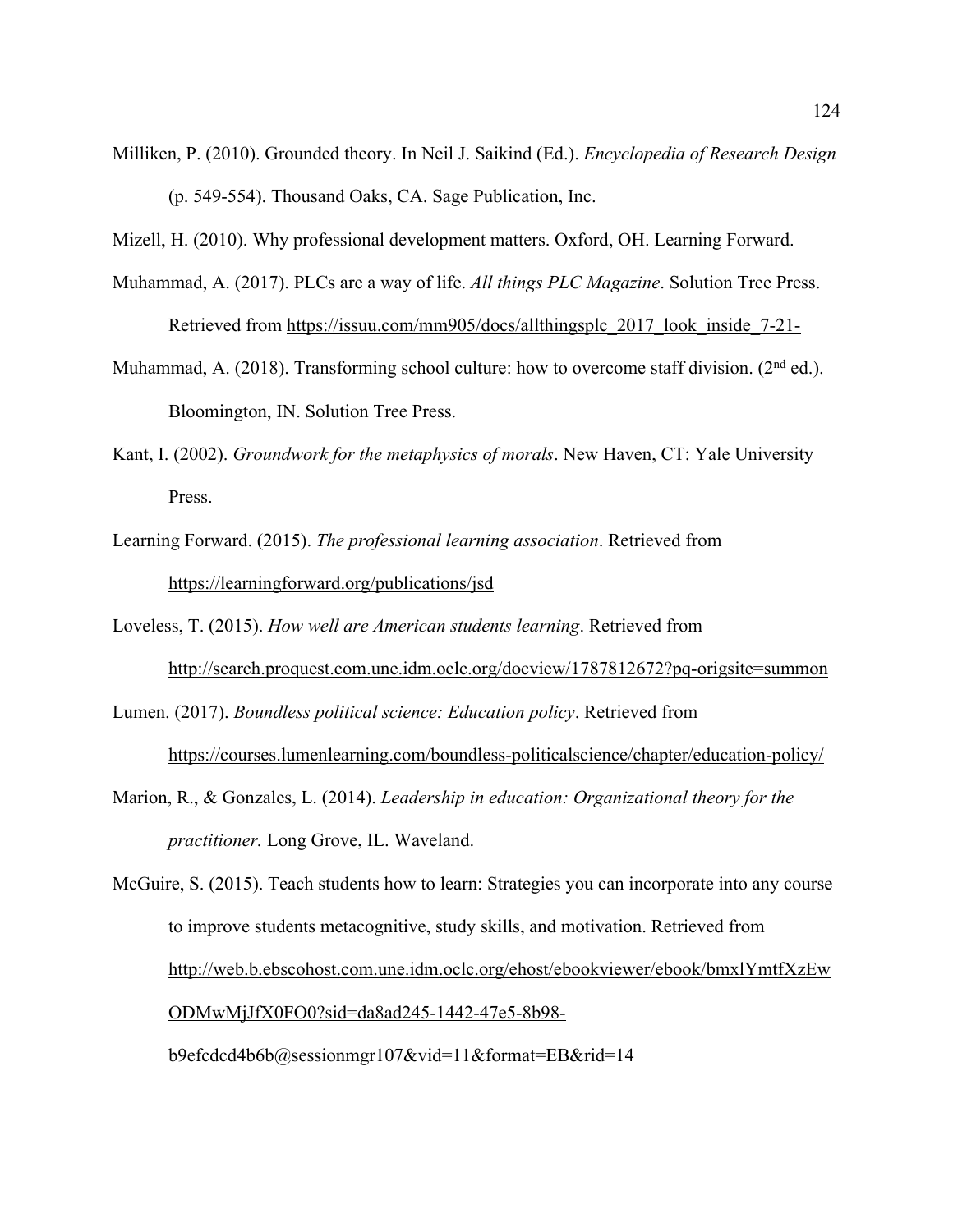- McLaughlin, M., & Talbert, J. (2006). *Building school-based teacher learning communities: Strategies to improve student achievement.* New York, NY. Teacher College Press.
- Mertler, C. (2018). Action research communities: Professional learning, empowerment, and improvement through collaborative action research. New York, NY: Routledge Taylor and Francis Group.
- Mindich, D., & Lieberman, A. (2014). *Building a learning community*. Retrieved from https://edpolicy.stanford.edu/sites/default/files/publications/building-learningcommunity-tale-two-schools.pdf
- Mottero, A. (2014). *What makes an effective teacher: 3 teaching skills proven to identify highly effective teachers.* Retrieved from https://www.teachermatch.org/blog/ what-makes-an-effective-teacher/
- No Child Left Behind Act of 2002. Pub. L. 107-110. (2002). Retrieved from https://www2.ed.gov/admins/lead/account/nclbreference/reference.pdf
- No Child Left Behind Act of 2002. Title II. Pub. L. 114-195. (2002). Retrieved from *https://www2.ed.gov/admins/lead/account/nclbreference/reference.pdf*
- O'Donnell, J. (2017). What is middle school? A primer for tweens. Retrieved from https://www.verywellfamily.com/what-is-middle-school-3288076

Olivier, D. & Huffman, J. (2016). Professional learning community process in the United States: conceptualization of the process and district support for schools. *Asia Pacific Journal of Education.* Retrieved from https://www-tandfonlinecom.une.idm.oclc.org/doi/pdf/10.1080/02188791.2016.1148856?needAccess=true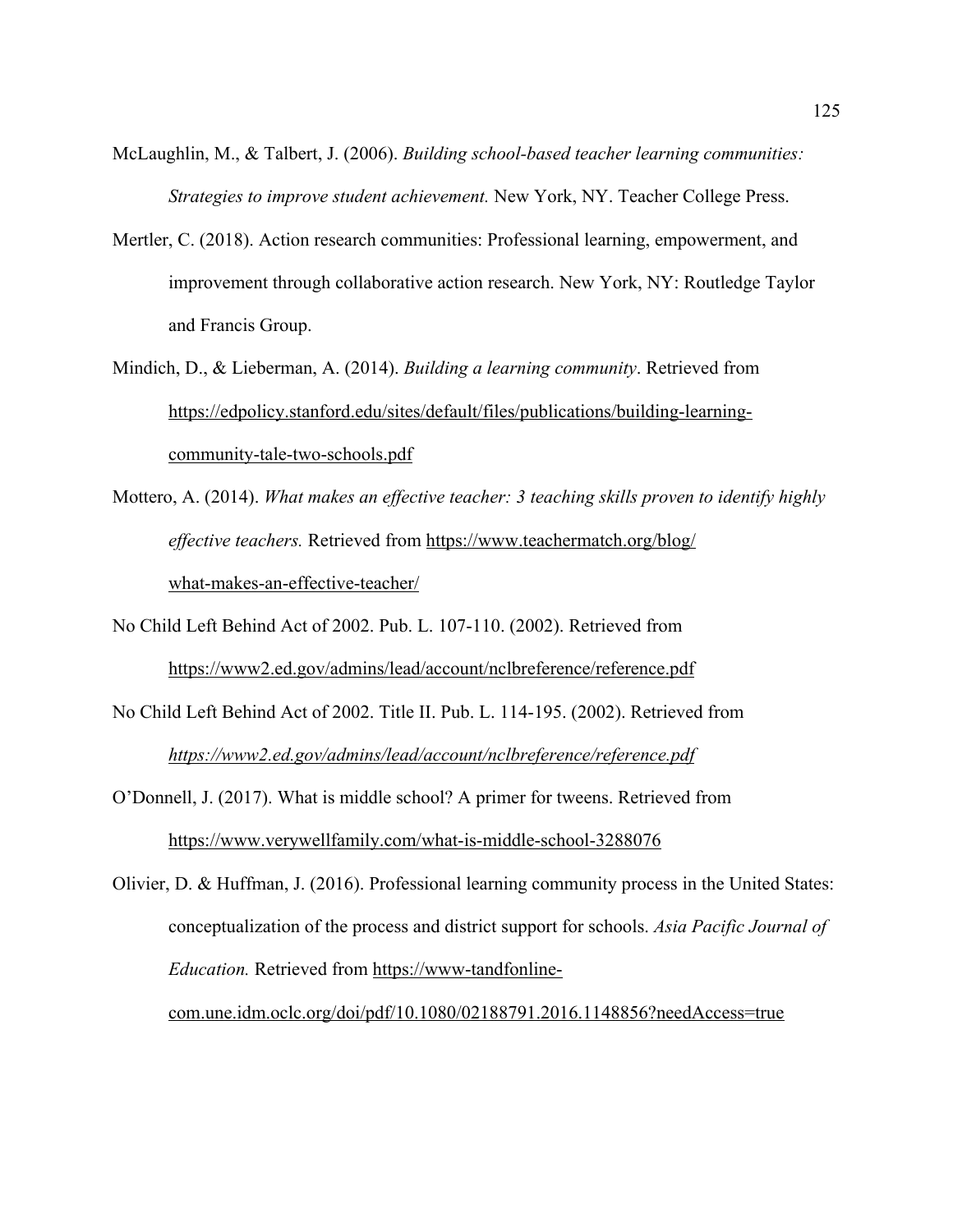- Olivier, D., & Hipp, K., & Huffman. (2010). Assessing and analyzing schools as professional learning communities. In K.K. Hipp & J.B. Huffman (Eds). *Demystifying professional learning communities; school leadership at its best*. (p. 32-35). Lanham, MD: Rowman & Littlefield Education.
- Parker, G. (2006). What makes a team effective or ineffective? In J. Gallos (ed), *Organization development* (pp. 664–680). San Francisco, CA: Josey-Bass.
- Phillpott, C. & Oates, C. (2017). Professional learning communities as drivers of educational change; the case of learning rounds. *Journal of Educational Change,18*(209-234). doi: 10833-016-9278-4.
- Pirtle, S. & Segura, E. (2014). Implementing effective professional learning communities. Retrieved from http://www.sedl.org/insights/2-

3/implementing effective professional learning communities.pdf

- Provini, C. (2012). Best practices for professional learning communities. Education World. Retrieved from http://www.educationworld.com/a\_admin/best-practices-for-professionallearning-communities.shtml
- Rao, M. (2016). Collaborate to build effective teams to achieve organizational excellence and effectiveness. Retrieved from https://search-proquestcom.une.idm.oclc.org/docview/1748737380/fulltextPDF/9805BE4A792B4E02PQ/1?acc ountid=12756
- Robert, C. (2017). Vision of effective leadership. *Journal of Leadership, Accountability, and Ethics*. Retrieved from https://search-proquest-

com.une.idm.oclc.org/docview/1994860662?pq-origsite=summon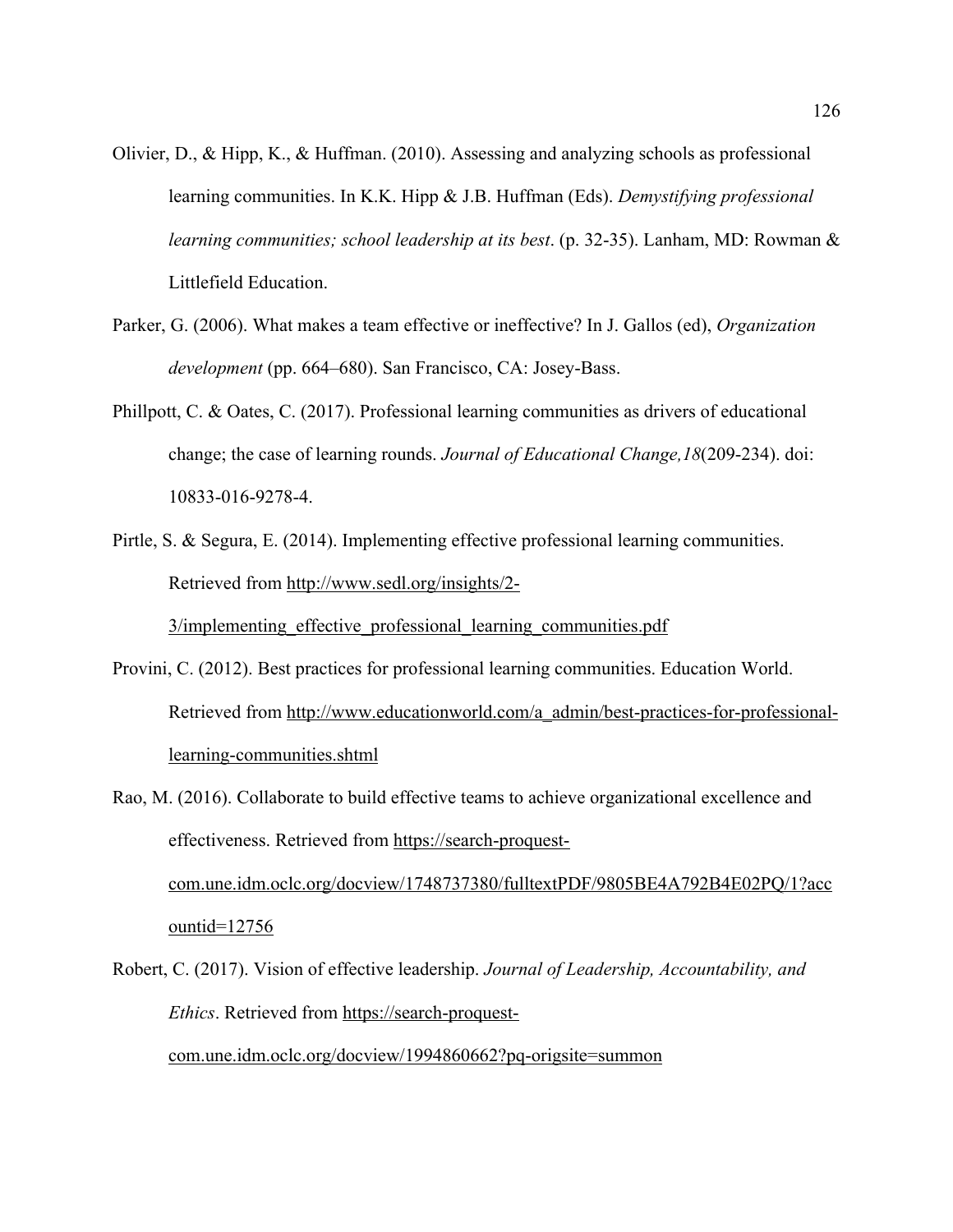- Rutledge, S., Cohen-Vogel, L., Osborne-Lampkin, L'T. (2012). *Identifying the characteristics of effective schools*. Retrieved from http://files.eric.ed.gov/fulltext/ED538011.pdf
- Shappiro, J. P., & Gross, S. J. (2013). *Ethical educational leadership in turbulent times*. New York, NY. Routledge.
- Sebestian, J., Allensworth, E., & Huang, H. (2016). *The role of teacher leadership in how principals influence classroom instruction and student learning*. Retrieved from http://www.journals.uchicago.edu.une.idm.oclc.org/doi/pdfplus/10.1086/688169
- Segura, S., & Tobia, E. (2014). *Implementing professional learning communities*. Retrieved from http://www.sedl.org/insights/2-3/implementing effective professional\_learning\_communities.pdf
- Shoem, D., Modey, C., & St. John, E. (2017). *Teaching the whole student: engaged learning with heart, mind, and spirit*. Sterling, VA. Stylus Publishing LLC.
- Squires, V. (2015). Tackling complex educational challenges through adaptive leadership. Retrieved from

file:///C:/Users/joshua018/Downloads/TACKLING\_COMPLEX\_EDUCATIONAL\_C.pd f

- Thessin, R. & Staar, J. (2011). Supporting the growth of effective professional learning communities districtwide*. Phi Delta Kappan*.
- Tomlinson, C. (2014). *The differentiated classroom: Responding to the needs of all learners*. Retrieved from http://site.ebrary.com.une.idm.oclc.org/lib/unelib/ reader.action?docID=10883053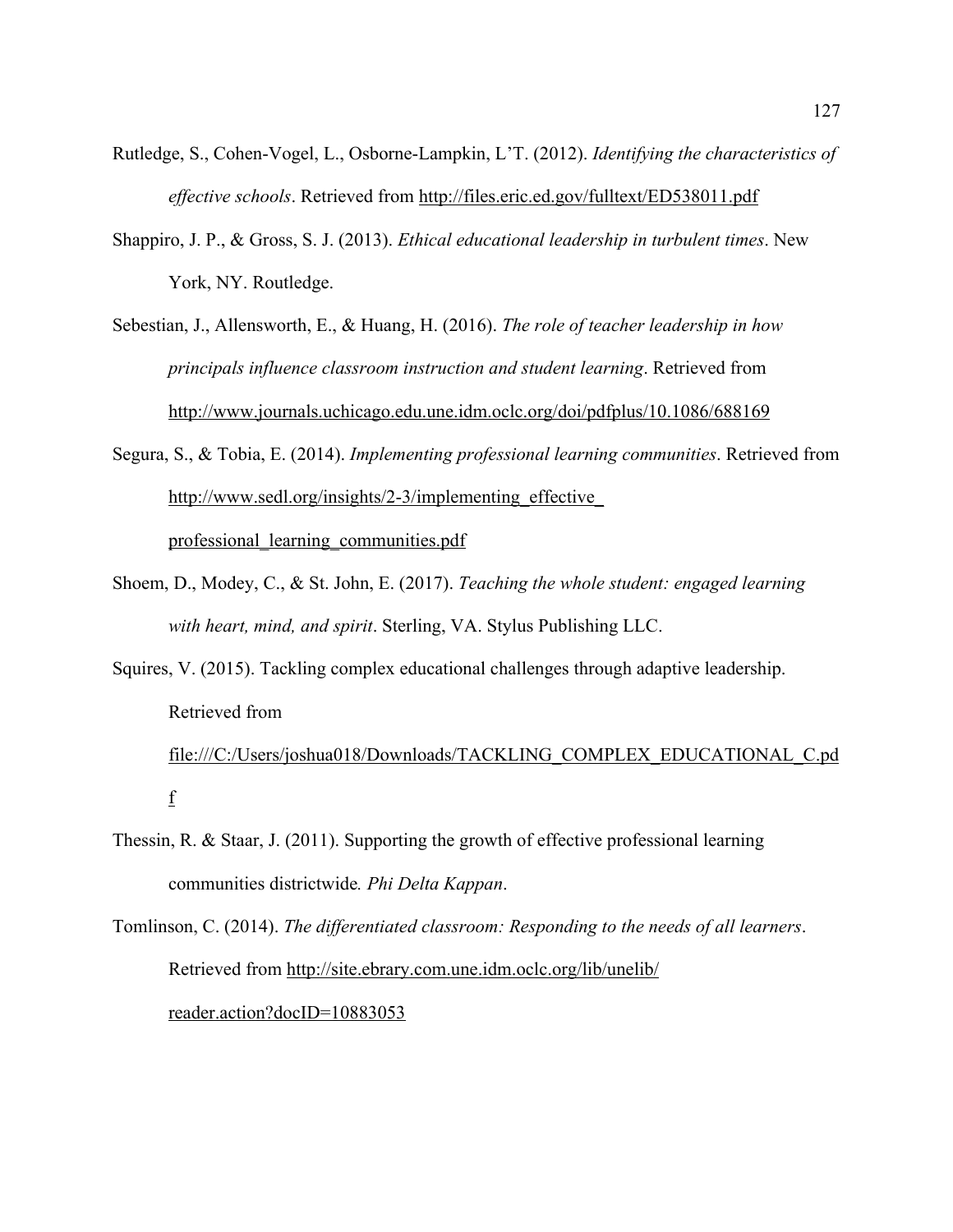- U.S. Department of Education. (2017). *Key policy letters signed by the education secretary and deputy*. Retrieved from https://www2.ed.gov/policy/elsec/ guid/secletter/170210.html
- U.S. Department of Education. (2017a). *NCLB improving teacher quality*. Retrieved from https://www2.ed.gov/teachers/nclbguide/improve-quality.html
- U.S. Department of Education. (2017b). *Public Law 114-195. Title II – preparing, training, and recruiting teachers, principals, or other school leaders*. Retrieved from https://www2.ed.gov/policy/elsec/leg/essa/legislation/title-ii.pdf
- Valasquez, M. et al., (2018). *What is ethics?* Retrieved from https://www.scu.edu/ethics/ethicsresources/ethical-decision-making/what-is-ethics/
- Voke, H. (2002, February). *Student engagement: Motivating students to learn*, Infobrief No. 28. Alexandria, VA: Association for Supervision and Curriculum Development. Retrieved from http://www.ascd.org/publications/newsletters/policypriorities/feb02/num28/Motivating-Students-to-Learn.aspx
- Williamson, R, & Blackburn, B. (2010). Dealing with Resistance to Change. Retrieved from file:///C:/Users/joshua018/Downloads/Resistance%20To%20Change%20(Principal%20L eadership).pdf
- Williamson, R. (2009). *Professional learning communities*. Research brief. Retrieved from http://files.eric.ed.gov/fulltext/ED538823.pdf
- Wright, A. (2014). Creating a positive classroom culture minute by minute. *Educational Horizons*. Retrieved from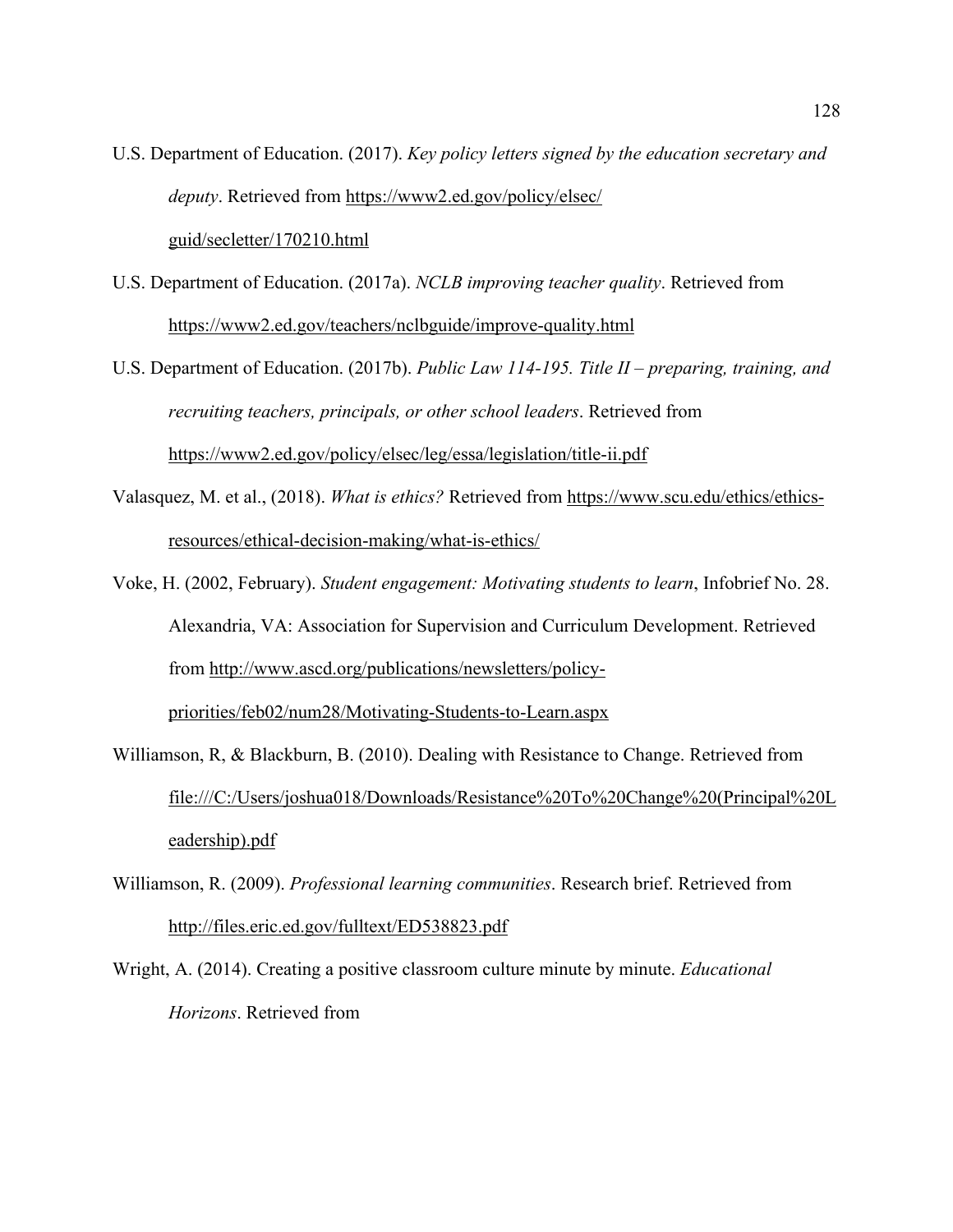http://www.jstor.org.une.idm.oclc.org/stable/pdf/42927313.pdf?refreqid=excelsior%3A4 15d02e58f51363a64c4f9f45094ceb2

- Zheng, X., Yin, H., Liu, Y., & Ke, Z. (2016). Effects of leadership practices on professional learning communities: The mediating role of trust in colleagues. *Asia Pacific Education Review, 17*(3), 521-532.
- Zoul, J. (2010). *Building school culture one week at a time*. New York, NY. Routledge Taylor & Francis Group.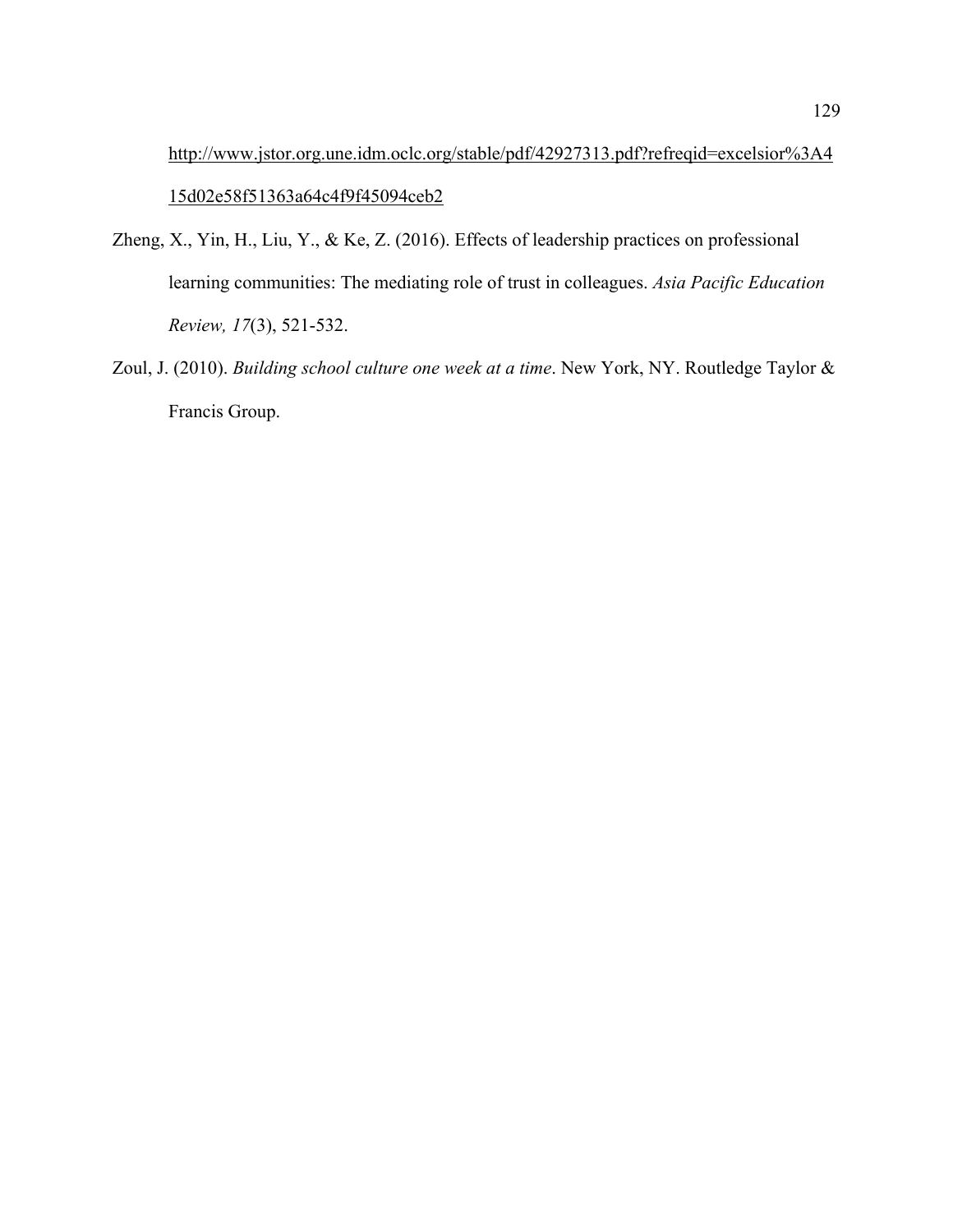## Appendix A

District Administrator's Consent to Conducting Research Proposal Letter

## **DISTRICT ADMINISTRATOR'S PERMISSION TO CONDUCT RESEARCH** RE: **A written proposal as to the purpose and scope of the research study**

Dear ,

I am a doctoral student in the Educational Leadership Program with the University of New England (UNE) and I am writing to request the district's consent to conduct a research study at \_\_\_\_\_\_\_\_\_\_\_\_middle school. My research study is entitled*, Teachers' Perceptions of Professional Learning Communities (PLCs)*. The main purpose of this study is to examine teachers' perceptions of the PLC process and the effectiveness of their work in professional learning communities. I will be answering all the questions you have requested my response to in a question and answer format as follows:

## **A copy of the University's Institution Review Board (IRB) approval letter (if applicable).**

*A copy of the UNE IRB approval letter cannot be provided at this time to your district because it is part of the next step process for the UNE program requirement. The provision of the site consent letter to conduct the research is a document that is required for UNE IRB*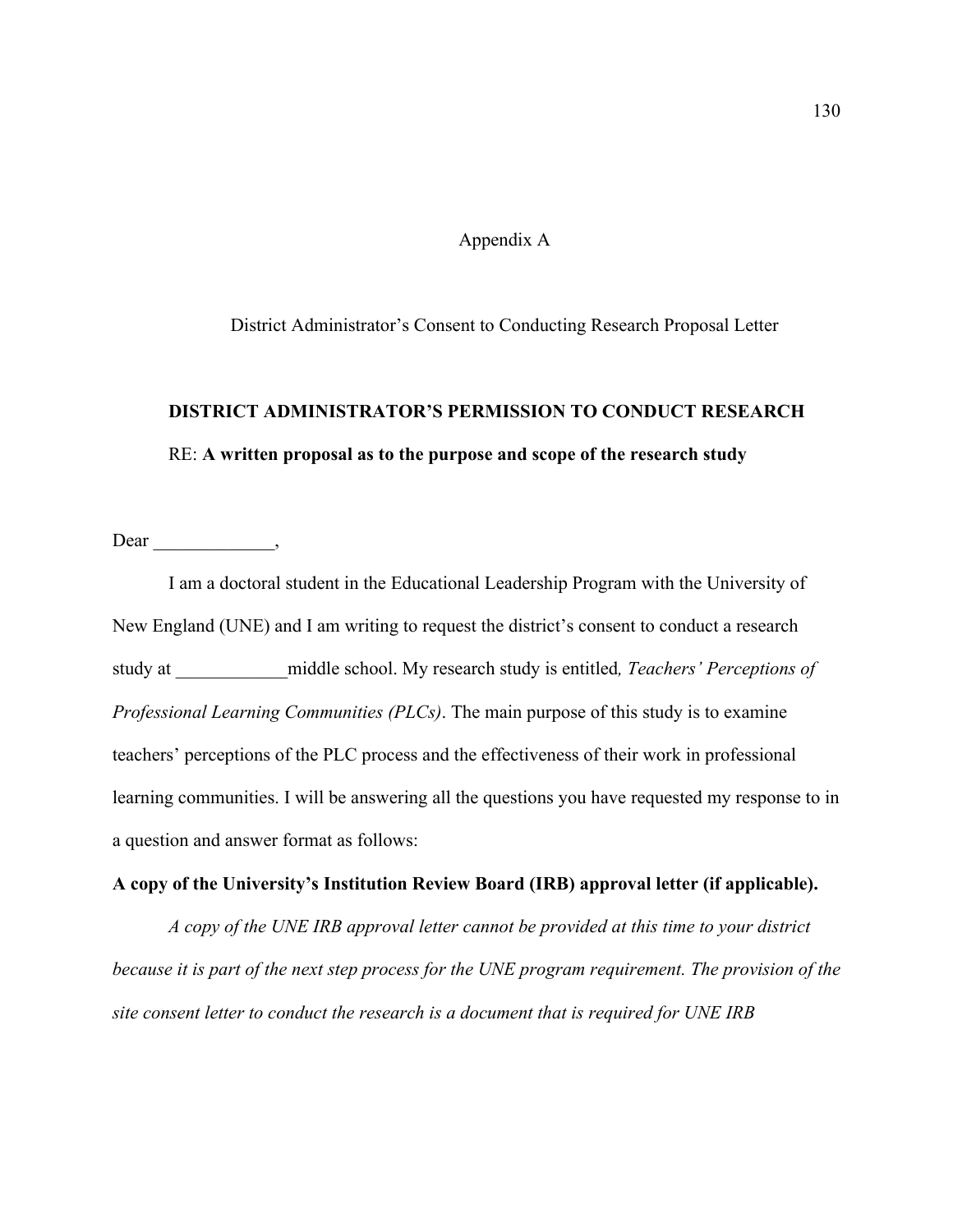*application process. A copy of the UNE IRB application form has been attached to this email as a supporting evidence for not being able to provide a copy of this document at this time.* 

**Identify the subjects and number of subjects being requested to participate in the study: students, parent, staff, administration, or combination.**

*The subjects for this research study are the interested core academic teachers of - Middle School, who are also participating members of a PLC team. I hope I can motivate a minimum of 15 participants from the list of approximately 40 core content teachers represented in the school.* 

**State the process that will be used to identify and select participants. How will the participants be requested to participate (e.g., phone calls, e-mails, etc…) and how will parental permission be obtained, if including students?**

*The ONLY participants to be requested to partake in this study are core content teachers. Teachers will be contacted via their school official email to solicit their participation in this research study during their non-contract hours.*

## **Once participants are selected, how will they be allowed to opt-out of the study?**

*Once participants are selected, they have the right to opt out at any time and may choose to decline answering any questions in the survey during the one week's window of the online survey administration. Participants will not have the option to change information from their survey once the principal investigator has analyzed and pooled the data in the research study.*

**Provide a detailed description of the research plan (e.g., Type of data collected?** 

*The research questions will address the roles of PLC members in improving student learning. A grounded theory approach will be used in the methodology of this qualitative*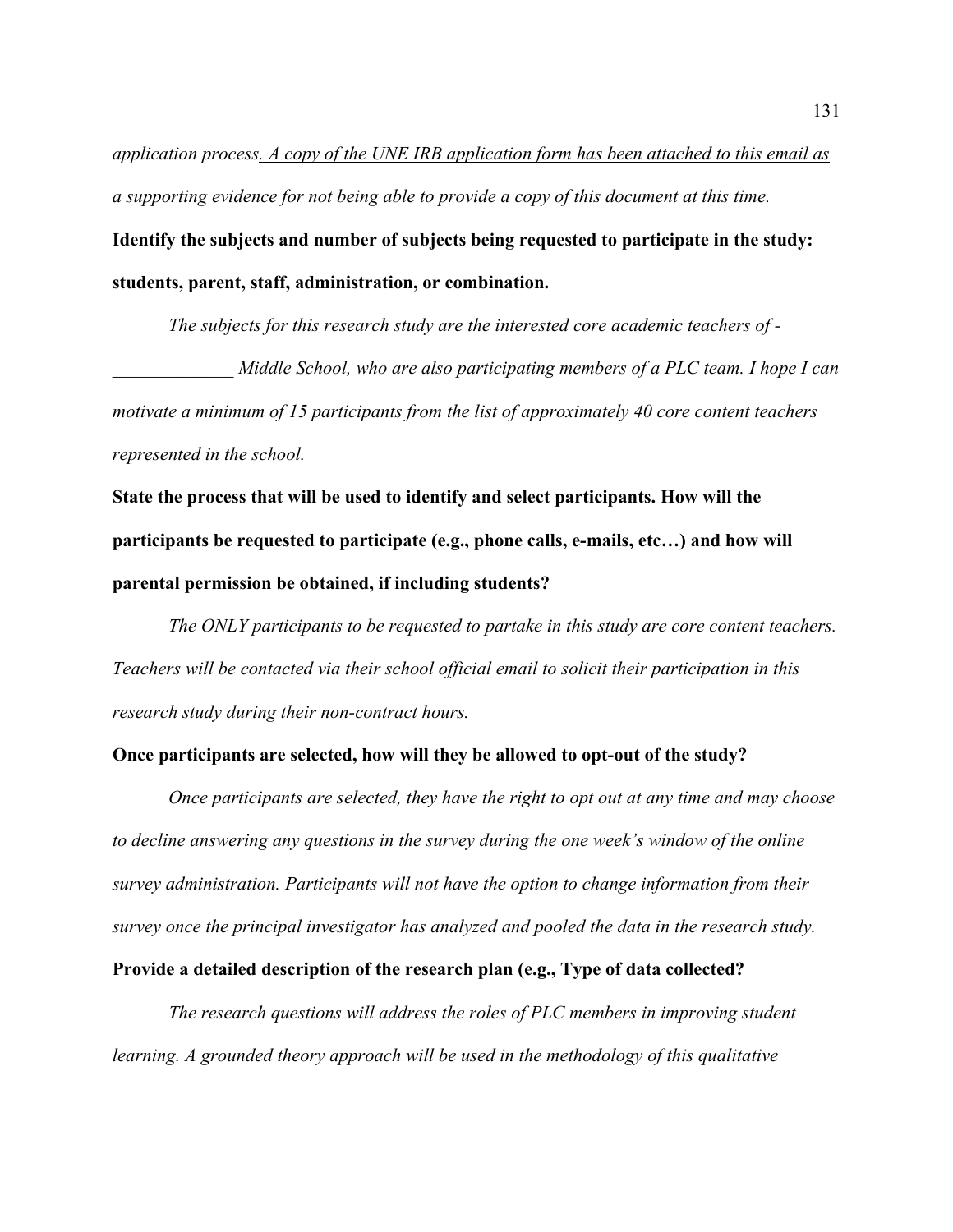*research to explore teacher's perceptions of the work that they do and their experiences. To understand teachers' perceptions of the PLC concept and its implementation on their campus, a grounded theory was chosen for this research study because a new viewpoint on familiar topics like the PLC concept appears promising with a grounded theory. A qualitative research study will be conducted using google forms program to administer an anonymous 13 open-ended online survey questions to the participants. The survey can be administered online at any time during the non-contracted hours for teachers. Teachers will be given about a week's window to complete the online survey.* 

## **How would the data be collected?**

*All responses to the survey will be automatically assembled into a google docs spreadsheet format via google forms online program. Google docs forms provide a free tool to collecting data.* 

**What would be required from participants, in terms of duration and frequency of research participation? What are the approximate start and end dates for data collection?). How much time will be required from the research participant in order to participate in the study.**

*The duration for this online survey should take about 10-15 minutes of the noncontracted hours of each participating teacher's time. Teachers will be given a week's window to complete the online survey. Participants can access this online survey at any time outside their work contracted hours and at any location.*

**Would district personnel be required to participate during their contract hours?**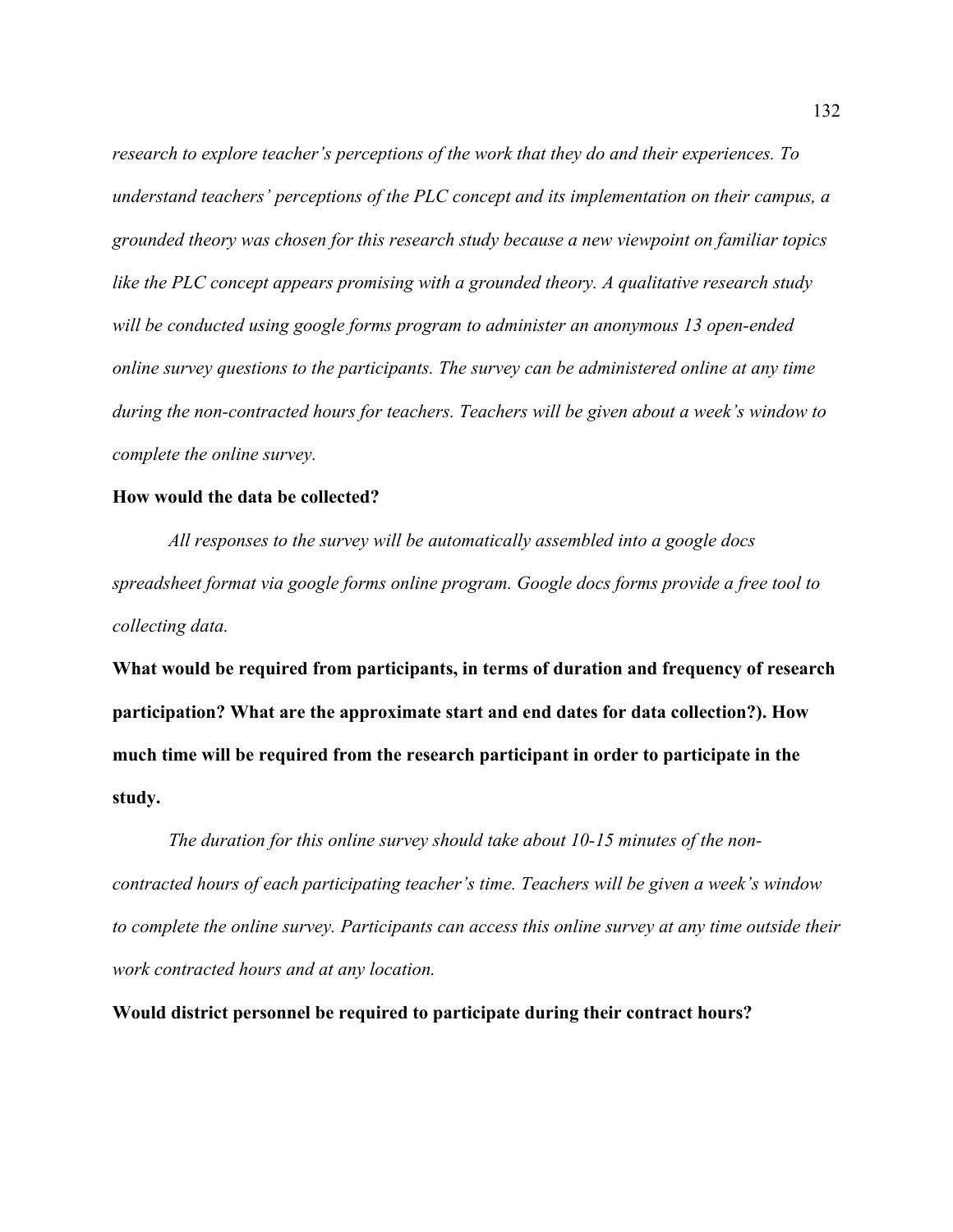*District personnel will NOT be required to participate in this research study during their contract hours.* 

**Would students be required to participate during their instructional time?** *Students are NOT required to participate in this research study*  **Provide any additional information that will provide insight to the impact on research participants***.*

*The professional learning community (PLC) is an essential concept in education, one that is intended to improve professional practices, increase student achievement, reform failing schools, and sustain high achieving schools. Consequently, if school leaders fail to provide teachers with the opportunity to reflect on how they applied insights gained from their PLC assemblies to impact their instructional practices and effect student learning, then the successes of the learning communities will remain uncertain. This research study provides a conduit for teachers to reflect on their PLC activities and its impact on teacher's, team's, and students' performance.*

**Describe how the data will be used. How will the identity of the participant(s)/district be kept confidential?**

*In accordance with the Institutional Review Board (IRB), a consent form will be created to inform participants of their rights. A Consent for Research Participation and Confidentiality Agreement will be used and shared with all participants in the study so that they are aware of the researcher's abilities, scope of the study, and limitations.* 

*Participants in this research study will be informed verbally and in writing that their right to participate in this research investigation is voluntary and that they will be required to*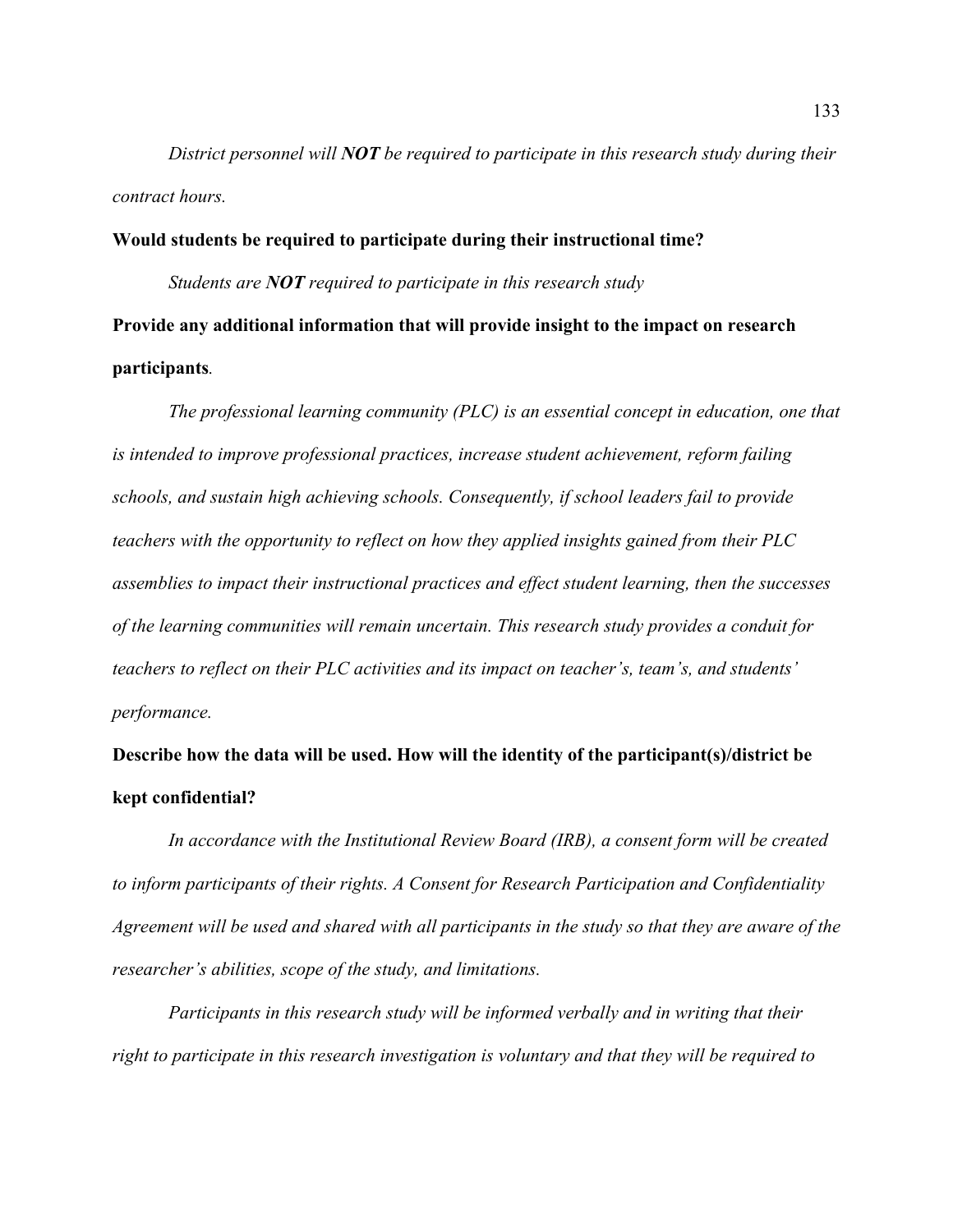*read and sign the consent form that spells out these rights to them. All participants will be assured of their privacy and the anonymous nature of this research. The participants of this study will have the following listed rights below: a) participation in this study is completely voluntary, b) participants have the right to opt out at any time, c) participants may choose to decline answering any questions in the survey, and d) participants will not have the option to change information from their survey once it is completed in the research study.* 

*The research data will be secured by ensuring that the online survey is completely anonymous, no identifiable information would be included in the survey questions, and only the principal investigator will be able to gain access to collect the data from the survey responses. Participants will be given permission to access and view the research study at any time it is requested. A copy of the consent form participation document has been attached to this email for your review.*

**Provide a copy of the survey questions and/or survey instrument(s). The survey instrument**  must be reviewed and approved by **personnel prior to the commencement of the study.**

*The research questions have been attached to this email as requested.*

**Outline any potential risks to the participants and identify how these risks will be communicated to participants.**

*There is no known risk involved in this research study and this information will be communicated in the Consent for Research Participation and Confidentiality Agreement document given to participating teachers.*

**Will the research results be shared with \_\_\_\_\_\_\_\_\_\_\_ ISD?**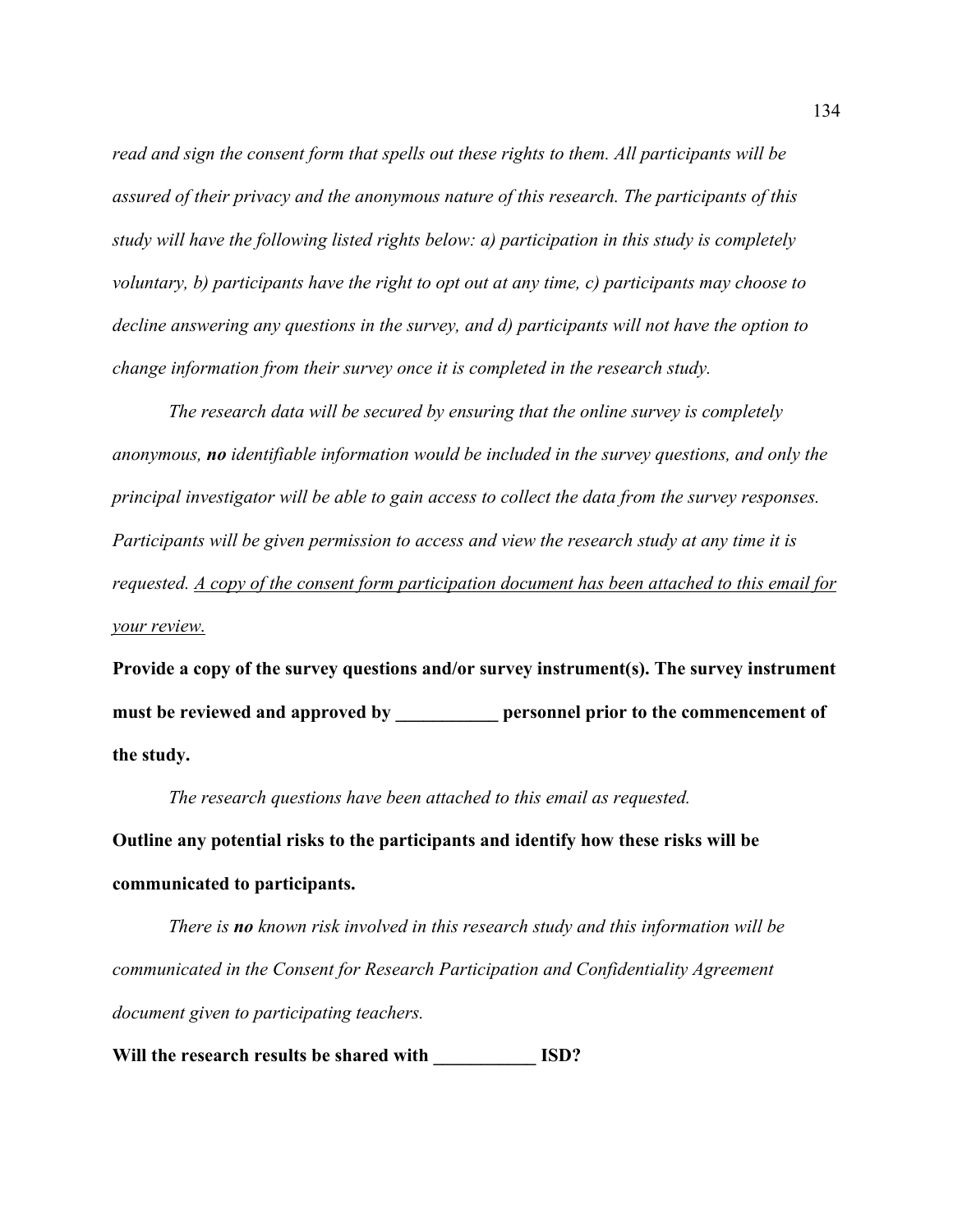*Upon request, the analyzed and pooled research result can be shared with* 

*ISD*.

## **How would this study provide benefit to \_\_\_\_\_\_\_\_\_\_\_ ISD?**

*Transforming schools to PLC campuses and applying the PLC notion is a common approach that districts and schools in the State of Texas are involved in to advance student learning while fostering an enhanced school culture and developing teachers' instructional expertise. Educators frequently have trouble implementing professional learning communities because of their ambiguity of how the process is intended to work. Since most of the schools in* 

*ISD are engaged in the PLC process, this research study seeks to examine how teachers in a specific \_\_\_\_\_\_\_\_\_\_\_middle school feel about the PLC concept and the work happening in their PLCs.* 

*The data collected from this study will give teachers participating in PLC schools a voice in the implementation of future PLCs in schools and districts. Teachers and administrators could use this data to effectively work together to alleviate or eradicate the trouble they often encounter implementing professional learning communities. Educators will be aware of how the PLC process truly works and how to overcome the challenges associated with the process.*

*The data collected for this research study will be systematically organized to find common themes throughout the survey responses. The analysis of the survey data will be used to reveal and reflect the perceptions, experiences, successes, and challenges of the individual members of a PLC team. The analyzed data will reflect how PLC members characterize PLC practices that most directly lead to student learning. The collected data will be analyzed inductively to generate six themes of teachers' perceptions of their work in PLCs: 1) school*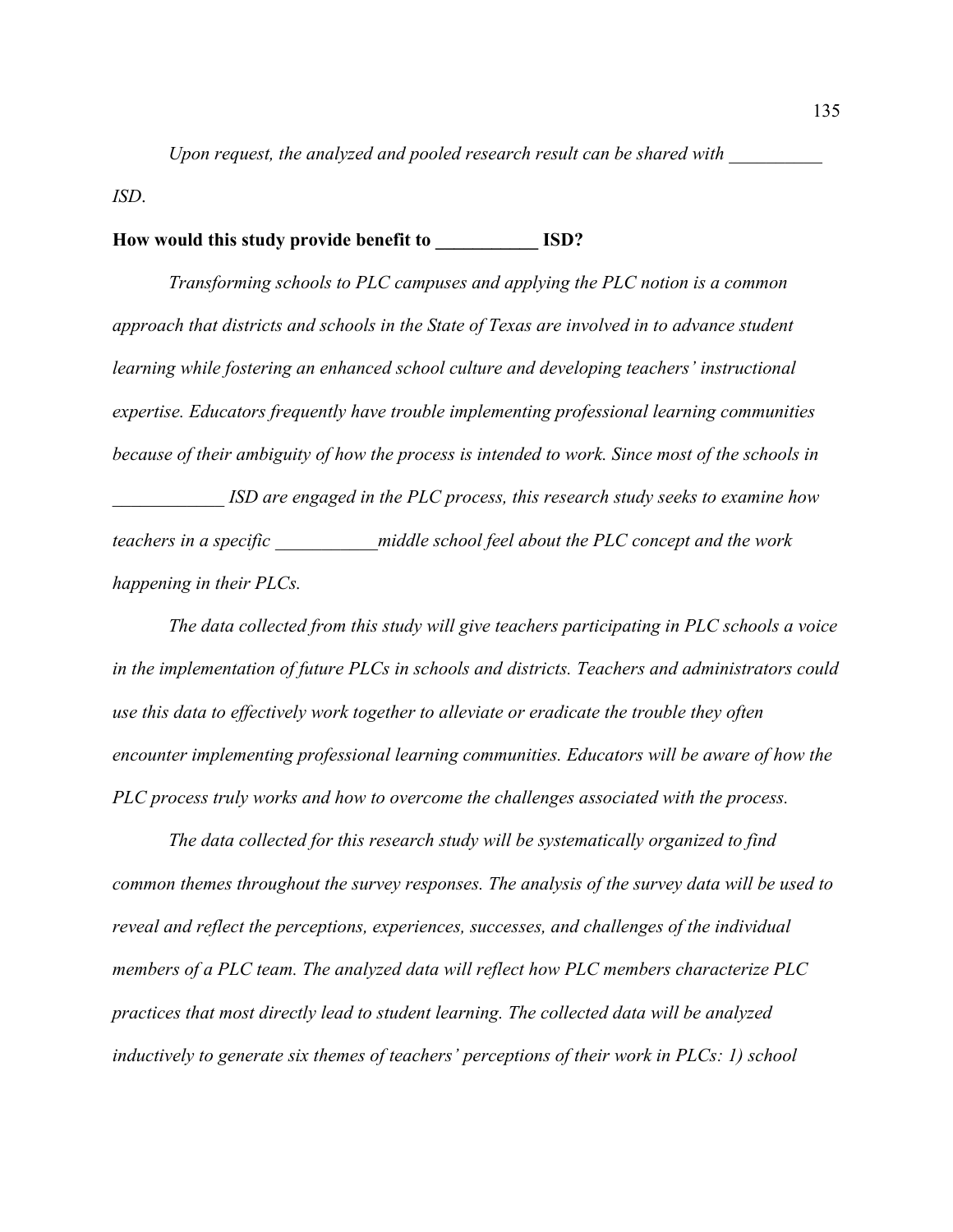*culture, 2) PLC and school improvement efforts, 3) PLC and student learning needs, 4) PLC and teacher pedagogy, 5) collaborative culture, and 6) PLC challenges. The collected data from this study will show teachers' perceptions of their involvement and the impact that the PLC activities have in supporting student learning. Upon request, the analyzed and pooled anonymous online survey responses can be shared with the district at any time.*

**A Criminal Background check must be obtained if the researcher will be on a** 

**ISD campus and/or using students as participants. ISD's** 

**Human Resources department can assist you with this requirement.**

*As a current employee, the \_\_\_\_\_\_\_\_\_\_\_ ISD Human Resources department have a copy of my criminal background check.*

I hope these responses to the questions for the written proposal as to the purpose and scope of the research study are clear and precise. Please contact me at any time with any concerns or clarifying questions. My email address and my cellular number is  $\cdot$ 

Thank you in advance for your consideration.

Sincerely,

Violet Eyanagho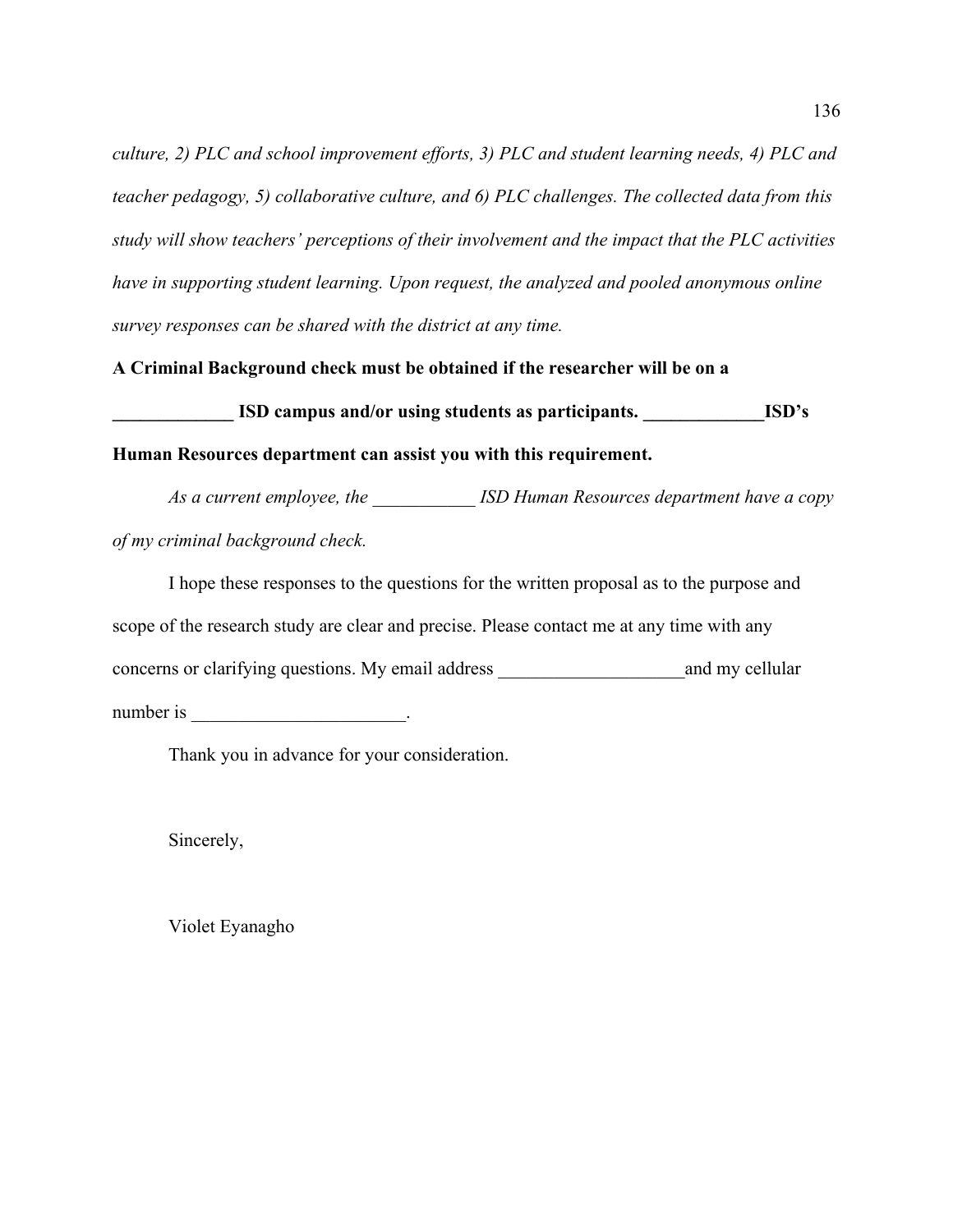# Appendix B

## Consent for Participation

# **UNIVERSITY OF NEW ENGLAND**

## **CONSENT FOR PARTICIPATION IN RESEARCH**

**Project Title:** Teachers' Perceptions of Professional Learning Communities.

## **Principal Investigator(s):**

Violet Eyanagho, Doctoral Student, University of New England, phone: (940) 597-7632,

email: veyanagho@une.edu

Dr. Ella Benson, University of New England, Adjunct Faculty and Lead Research

Advisor, phone: (757) 450-3628, email: bensone@une.edu

*Please read this form, you may also request that the form is read to you. The purpose of this form is to provide you with information about this research study, and if you choose to participate, document your decision.*

*You are encouraged to ask any questions that you may have about this study, now, during or after the project is complete. You can take as much time as you need to decide whether or not you want to participate. Your participation is voluntary.*

**Project Title:** Teachers' Perceptions of Professional Learning Communities

### **Why is this study being done?**

This study is being done by Violet Eyanagho's dissertation research for her doctorate.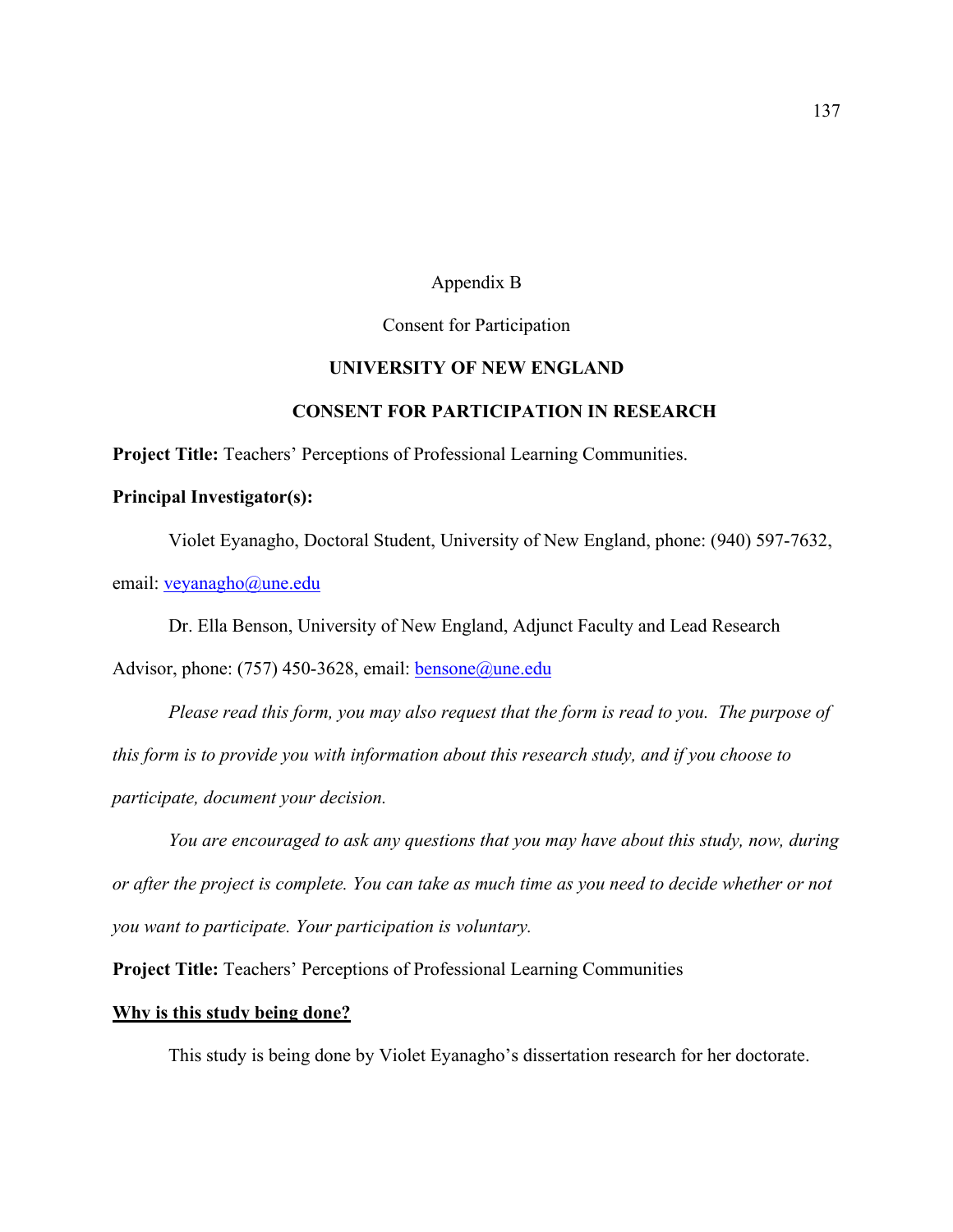Schools and districts are continually searching for creative ways to improve student learning through the implementation of professional learning community because it offers a fascinating future for stimulating the knowledge required to close achievement gaps and increase students' academic achievements. The purpose of this study is to examine teachers' perceptions of their work in professional learning communities (PLCs).

There is no consultative or financial interest relating to this study.

#### **Who will be in this study?**

You have been identified as a potential participant in this study because you are State of Texas certified core academic teacher who works with other teachers in a PLC designated campus and you are over age 20.

The approximate number of adult staff members participating in this study is 40.

#### **What will I be asked to do?**

This research is being conducted to reflect teachers' perceptions of PLCs and the effectiveness of their work in professional learning communities. Participation in this research includes completing an online survey about your perceptions of your experiences and challenges during your professional collaborative time in your school.

The survey will take approximately 10 to 15 minutes of your time. The survey will be provided to you through your secure school email. The anonymous responses from the survey will be analyzed inductively to generate six themes of teachers' perceptions of their work in PLCs: 1) school culture, 2) PLC and School Improvement Efforts, 3) PLC and Student Learning Needs, 4) PLC and Teacher Pedagogy, 5) Collaborative Culture, and 6) PLC Challenges.

### **What are the possible risks of taking part in this study?**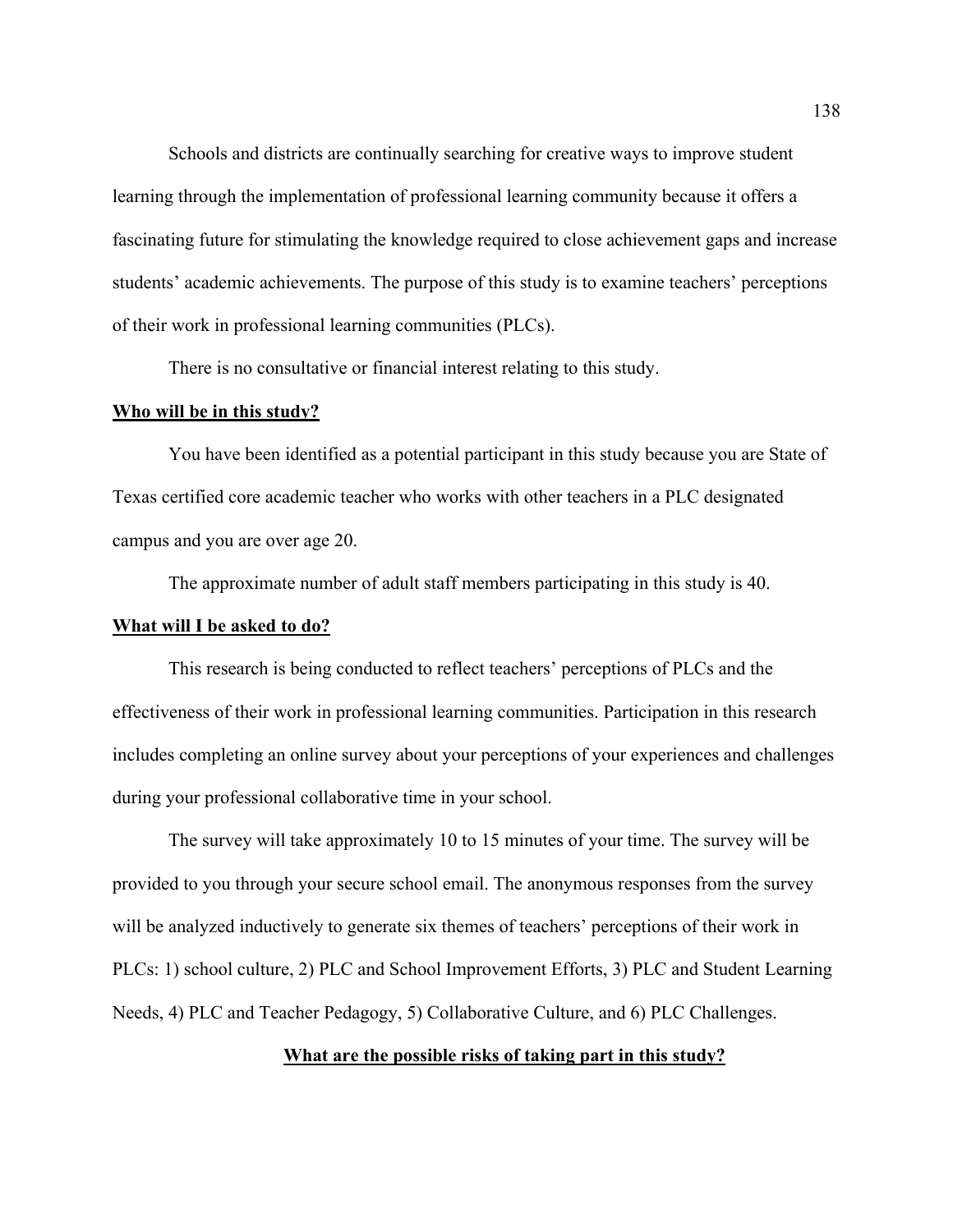There are no known or foreseeable risks associated with this research study.

Participation in this study is totally voluntary and anonymous

You may terminate your participation from this study at any time if you experience any form of discomfort.

Nothing that you disclose while participating in the study may be used in a negative way against you as all results and participants will remain anonymous.

### **What are the possible benefits of taking part in this study?**

There are no direct benefits to you for participating in this study. There may be a benefit to others and the organization

The data collected from this study will give teachers participating in PLC schools a voice in the implementation of future PLCs in schools and districts.

Teachers and administrators will work together to alleviate or eradicate the trouble they often encounter implementing professional learning communities.

Educators will be aware of how the PLC process truly works and how to overcome the challenges associated with the process.

### **What will it cost me?**

There are no costs associated with this study.

#### **How will my privacy be protected?**

The survey will be filled out and completed anonymously.

Your privacy and anonymity will be protected.

The result of this survey will be included in the written dissertation of Violet Eyanagho

through the University of New England.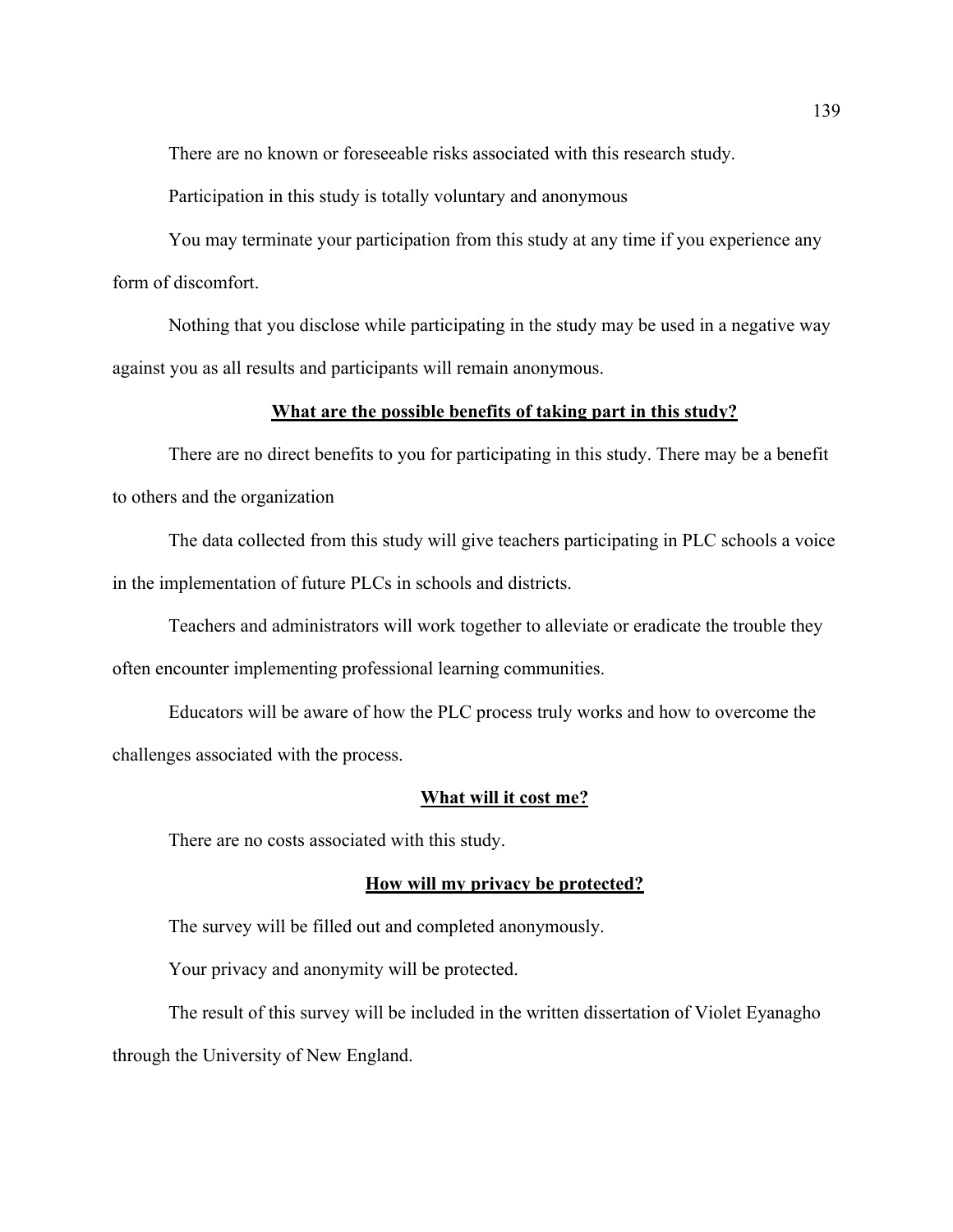## **How will my data be kept confidential?**

This study is designed to be anonymous, this means that no one can link the data results from the survey responses you provided to you.

Research records will be kept in a locked file in the locked office of the Principal Investigator;

Online survey will be done through a Google forms program and there will be no identifiable questions included in this survey design.

## **What are my rights as a research participant?**

Your participation is voluntary. Your decision to participate will have no impact on your current or future relations with the University or the principal investigator.

You may skip or refuse to answer any question for any reason.

If you choose not to participate there is no penalty to you

You are free to withdraw from this research study at any time, for any reason.

### **What other options do I have?**

You may choose not to participate.

### **Whom may I contact with questions?**

The researcher conducting this study is Violet Eyanagho, the Principal Investigator. For questions or more information concerning this research, you may contact her at (940) 597-7632 or veyanagho@une.edu and/or Dr. Ella Benson at (757) 450-3628 or bensone@une.edu, Lead Advisor.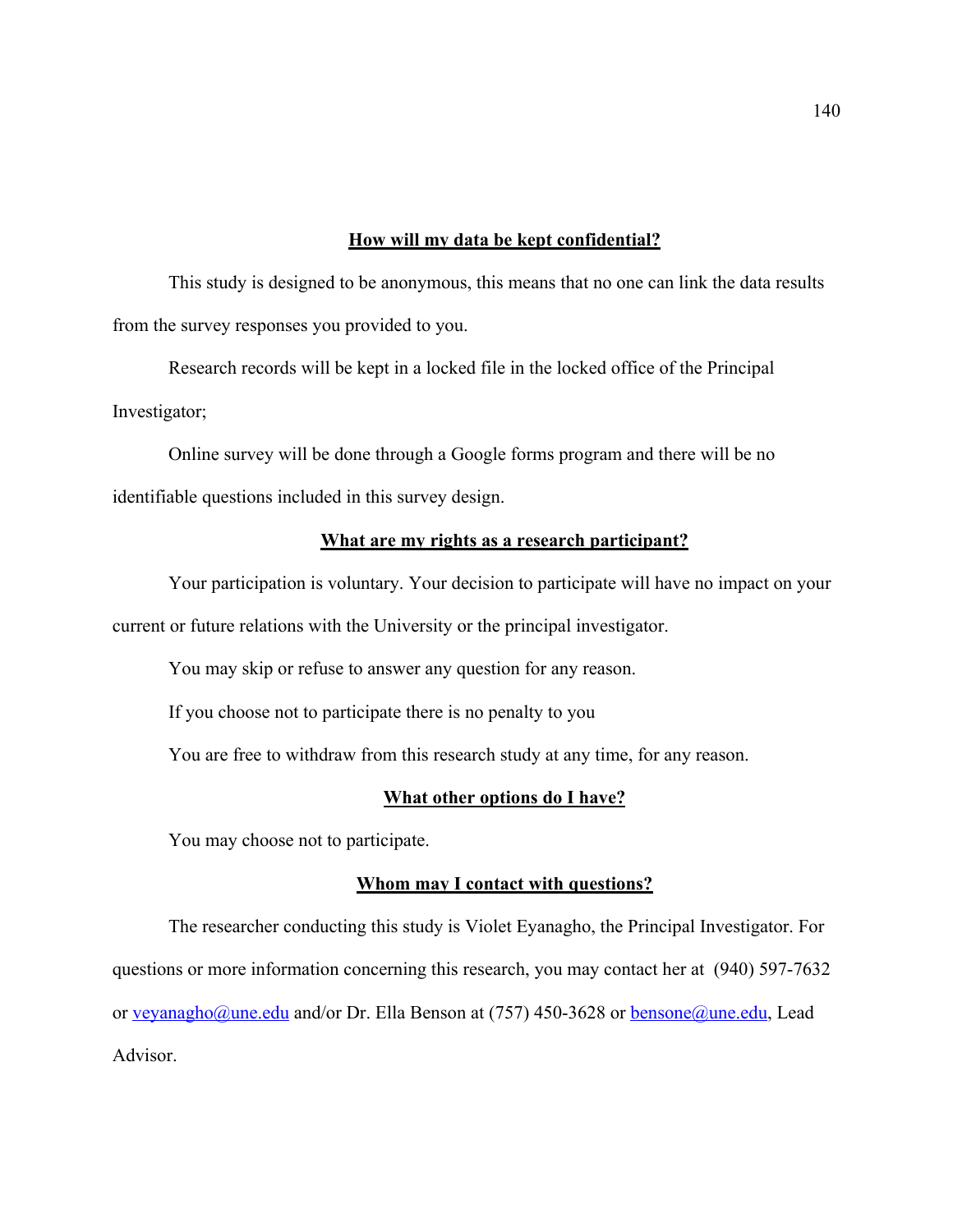*The faculty advisor will be taking an active role in the research activities and will provide supervision throughout the duration of this research study. The faculty advisor is legally responsible for all research activities.*

If you elect to participate in this research study and believe you may have suffered a research related injury, please contact Ella Benson, Ed.D. at (757) 450-3628 or

# bensone@une.edu.

If you have any questions or concerns about your rights as a research subject, you may call Olgun Guvench, M.D. Ph.D., Chair of the UNE Institutional Review Board at (207) 221-4171 or  $irb@$  une.edu.

# **Will I receive a copy of this consent form?**

You will be given a copy of this consent form.

# **Participant's Statement**

**I understand the above description of this research and the risks and benefits associated with my participation as a research subject. I agree to take part in the research and do so voluntarily during my non-contract hours.**

Participant's signature or Date

Legally authorized representative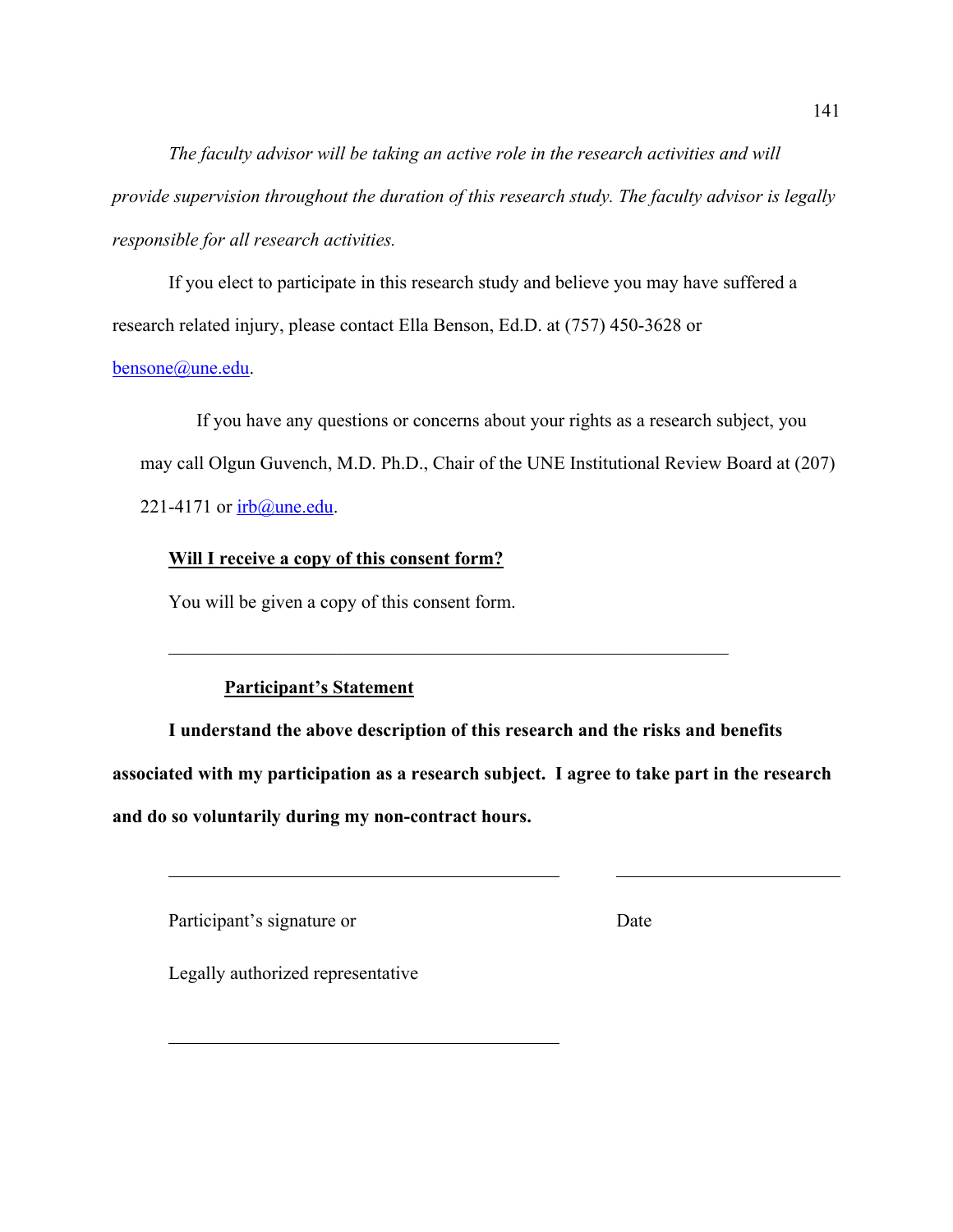Printed name

# **Researcher's Statement**

**The participant named above had sufficient time to consider the information,** 

**had an opportunity to ask questions, and voluntarily agreed to be in this study.**

Researcher's signature Date

**Printed name**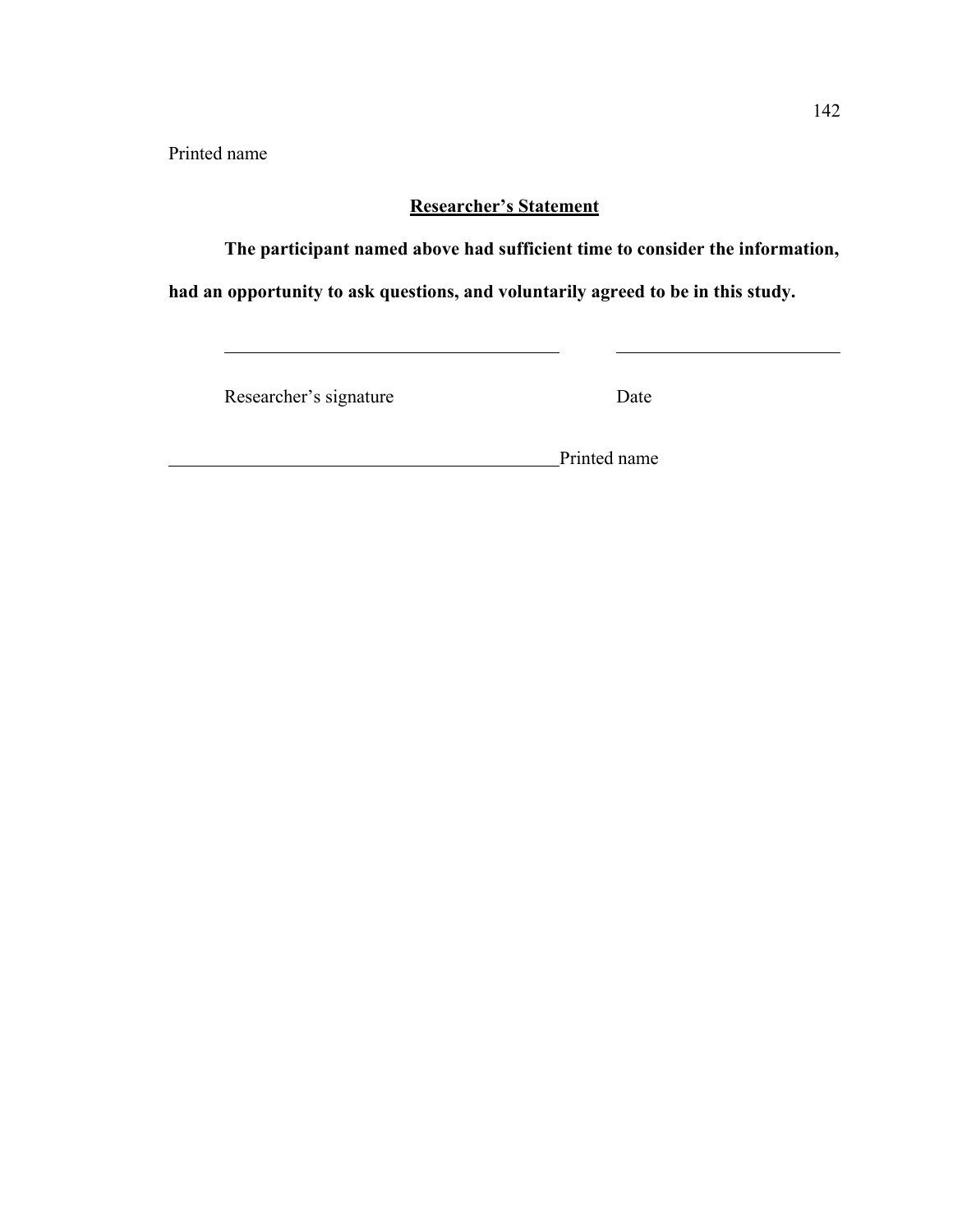## Appendix C

## **Confidentiality Agreement**

# Research Title: **Teachers' Perceptions of Professional Learning Communities.**

# **CONFIDENTIALITY AGREEMENT**

## **Principal Investigator: Violet Eyanagho, Ed.D. student**

## **University of New England Faculty Advisor: Ella Benson, Ed.D.**

As the principal investigator of this research, I understand that I may have access

to confidential information about the site study and participants. By signing this

statement, I am indicating my understanding of my responsibilities to maintain

confidentiality and agree to the following:

I understand that names and any other identifying information about the study site and participants are completely confidential.

I agree not to make known to unauthorized persons or to the public any information obtained in the duration of this research investigation that could identify the persons who participated in this study.

I understand that all information about the site study or the participants or accessed by me in the duration of my work will be confidential. I agree not to disclose to unauthorize people any of this information, unless specifically authorized to do so by applicable law or court order or public health or clinal need.

I understand that I am not read information about the voluntary participants, or any other confidential documents. I will not ask questions of participants for any personal gain but only for this research project.

I agree to notify Ella Benson, Ed.D., faculty advisor, immediately should I become aware of an actual breach of confidentiality or a situation which could potentially result in a breach, whether this be on my part or on the part of another person.

Signature of local principal investigator Date Printed name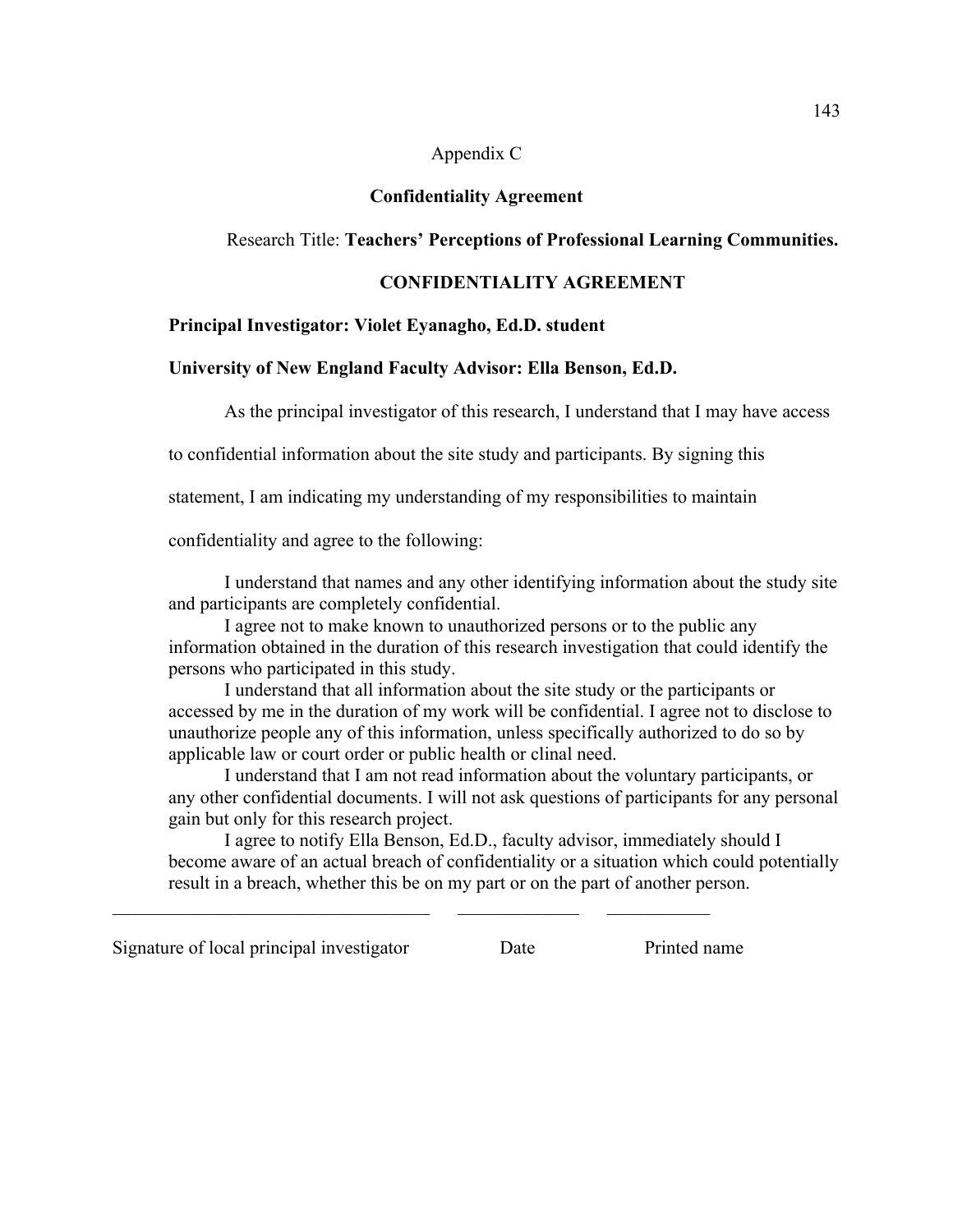## Appendix D

Staff Invitation to Participate in Research Study Script

# **Staff Invitation to Participate in Research Study**

## **RE: Research Participation Invitation**

Dear (School) Community,

I am a doctoral student in the Transformational Leadership (Ed.D.) program at the University of New England. I am conducting research on how teachers feel about the work happening in their respective professional learning communities (PLCs). I am extending an invite to you, requesting your valuable time and participation in this study because you work in a district school that I am using as my study site, and your campus administrators encourage teachers to partake in the PLC process. Participation in this research includes taking anonymous online survey that reflects your views, personal experiences and challenges about your campus' PLC process. The online survey will take approximately 10 to 15 minutes of your non-contract hours.

If you wish to participate in this research, please click on the link below:

https://docs.google.com/forms/d/15vb-r2vo8QtTcZob5gkUyWv54\_5SiUvIhb-pPsWxZgo/edit

Thank you in advance for your consideration and time.

Sincerely,

Violet Eyanagho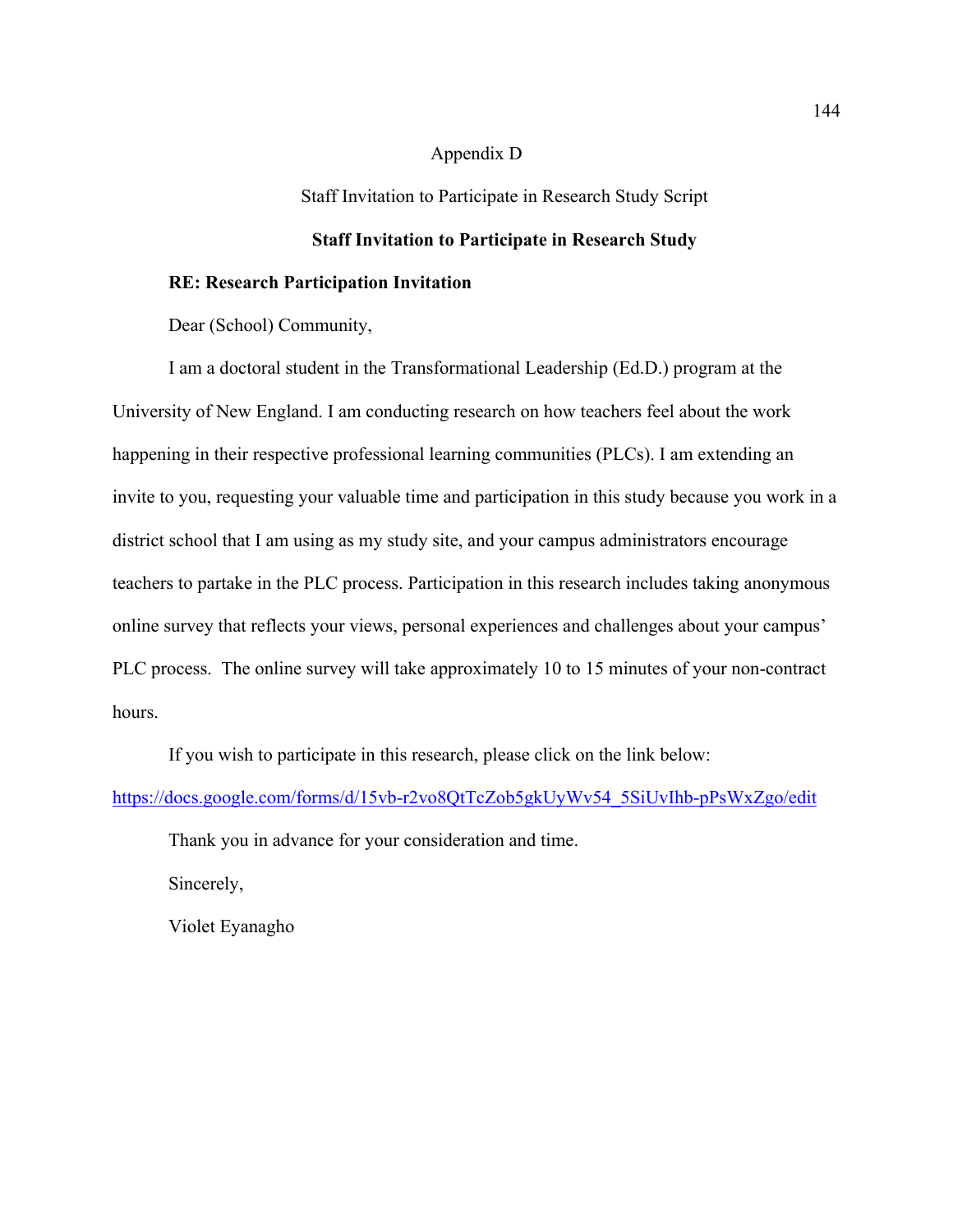## Appendix E

#### Survey Questions

## **Online Open-ended Survey Questions on**

### **Teachers' Perceptions of Professional Learning Communities**

*1) How many years have you been in the field of education and why did you choose this field?*

*2) How many years have you been working with the members of your assigned PLC team?*

*3) Based on your professional experience, how would you describe your role in your team's PLC process that supports student learning?*

*4) How has your involvement and participation in the PLC process influenced your professional practices?*

*5) In your opinion, what do you think constitute the greatest challenge in your PLC team's activities that deflected the focus from student learning?*

*6) From your perspective, what leadership practice(s) do you think encourages a collaborative culture and discourages teacher isolation within the school environment?*

*7) Based on your professional experience, do you think a successful PLC can account for enhanced professional practices? Please explain your response.*

*8) Based on your professional experience, do you think a successful PLC can account for increased student learning? Please explain your response.*